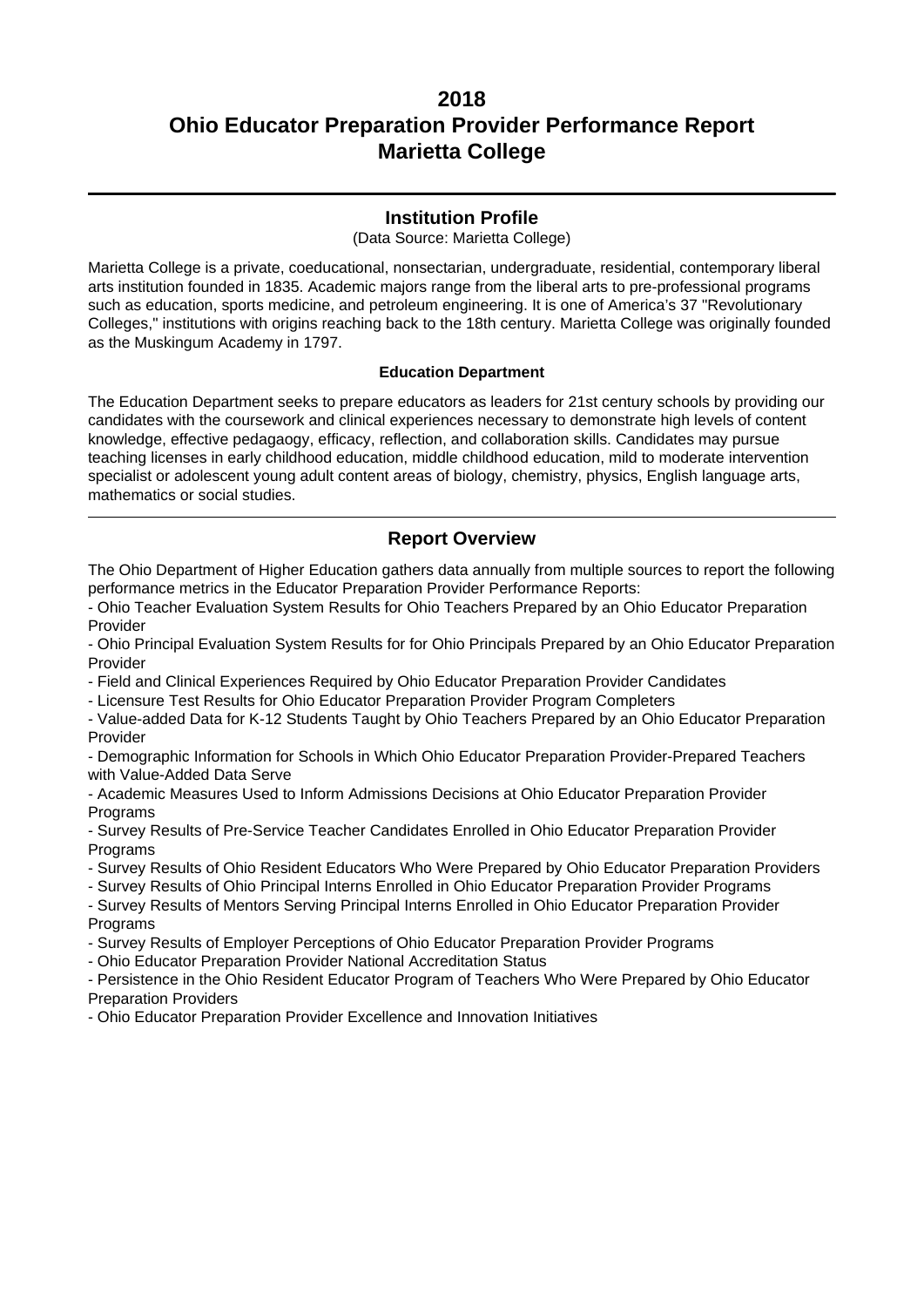## **Ohio Teacher Evaluation System (OTES) Results for Ohio Teachers Prepared by an Ohio Educator Preparation Provider at Marietta College**

Reporting Period from Sept 1, 2017 to Aug 31, 2018 (Data Source: Ohio Department of Education)

### **Description of Data:**

Ohio's system for evaluating teachers (Ohio's Teacher Evaluation System) provides educators with a detailed view of their performance, with a focus on specific strengths and opportunities for improvement. The system is research-based and designed to be transparent, fair, and adaptable to the specific contexts of Ohio's school districts. Furthermore, it builds on what educators know about the importance of ongoing assessment and feedback as a powerful vehicle to support improved practice. Teacher performance and student academic growth are the two key components of Ohio's evaluation system.

An apparent dip in evaluations for the most recent "Initial License Effective Year" cohort comes from the perception that any given year's evaluation results is actually a chronological view of evaluations. Rather, it's a view of the evaluations from that school year, showing four different cohorts of licensed educators. The most recently licensed cohort will eventually have more evaluation results in its second year as more educators find employment as teachers or principals.

Limitations of the Ohio Teacher Evaluation System (OTES) Data:

1. The information in the report is for those individuals receiving their licenses with effective years of 2014, 2015, 2016, and 2017.

2. The teacher evaluation data in this report are provided by the Ohio Department of Education.

3. Due to ORC 3333.041(B), annual results must be masked for institutions with fewer than 10 completers with OTES data.

| <b>Associated Teacher Evaluation Classifications</b> |                 |                 |                 |                 |  |  |
|------------------------------------------------------|-----------------|-----------------|-----------------|-----------------|--|--|
| <b>Initial Licensure</b><br><b>Effective Year</b>    | # Accomplished  | # Skilled       | # Developing    | # Ineffective   |  |  |
| 2014                                                 | N <sub>10</sub> | N <sub>10</sub> | N <sub>10</sub> | N <sub>10</sub> |  |  |
| 2015                                                 | N <sub>10</sub> | N <sub>10</sub> | N <sub>10</sub> | N <sub>10</sub> |  |  |
| 2016                                                 | N <sub>10</sub> | N <sub>10</sub> | N <sub>10</sub> | N <sub>10</sub> |  |  |
| 2017                                                 | N <sub>10</sub> | N <sub>10</sub> | N <sub>10</sub> | N <sub>10</sub> |  |  |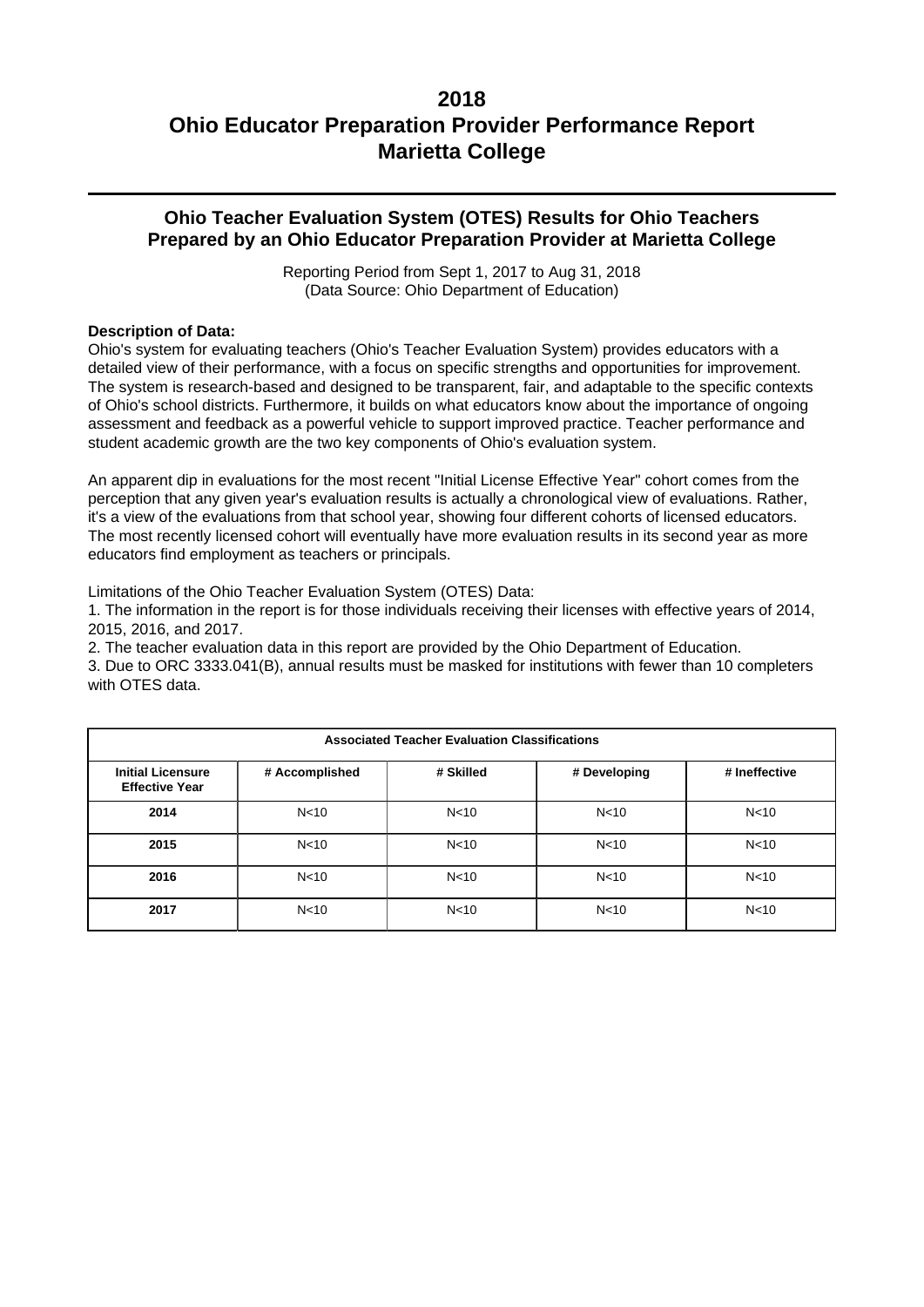## **Ohio Principal Evaluation System (OPES) Results for Individuals Completing Principal Preparation Programs at Marietta College**

Reporting Period from Sept 1, 2017 to Aug 31, 2018 (Data Source: Ohio Department of Education)

### **Description of Data:**

Ohio's system for evaluating principals (Ohio's Principal Evaluation System) provides building leaders with a detailed view of their performance, with a focus on specific strengths and opportunities for improvement.

The Ohio Principal Evaluation System (OPES) data reported here are limited in that the information in the report is for those individuals receiving their licenses with effective years of 2014, 2015, 2016, and 2017.

An apparent dip in evaluations for the most recent "Initial License Effective Year" cohort comes from the perception that any given year's evaluation results is actually a chronological view of evaluations. Rather, it's a view of the evaluations from that school year, showing four different cohorts of licensed educators. The most recently licensed cohort will eventually have more evaluation results in its second year as more educators find employment as teachers or principals.

| <b>Associated Principal Evaluation Classifications</b>                                                            |  |  |  |  |  |
|-------------------------------------------------------------------------------------------------------------------|--|--|--|--|--|
| # Accomplished<br># Skilled<br># Ineffective<br><b>Initial Licensure</b><br># Developing<br><b>Effective Year</b> |  |  |  |  |  |
| N/A<br>N/A<br>N/A<br>N/A<br>N/A                                                                                   |  |  |  |  |  |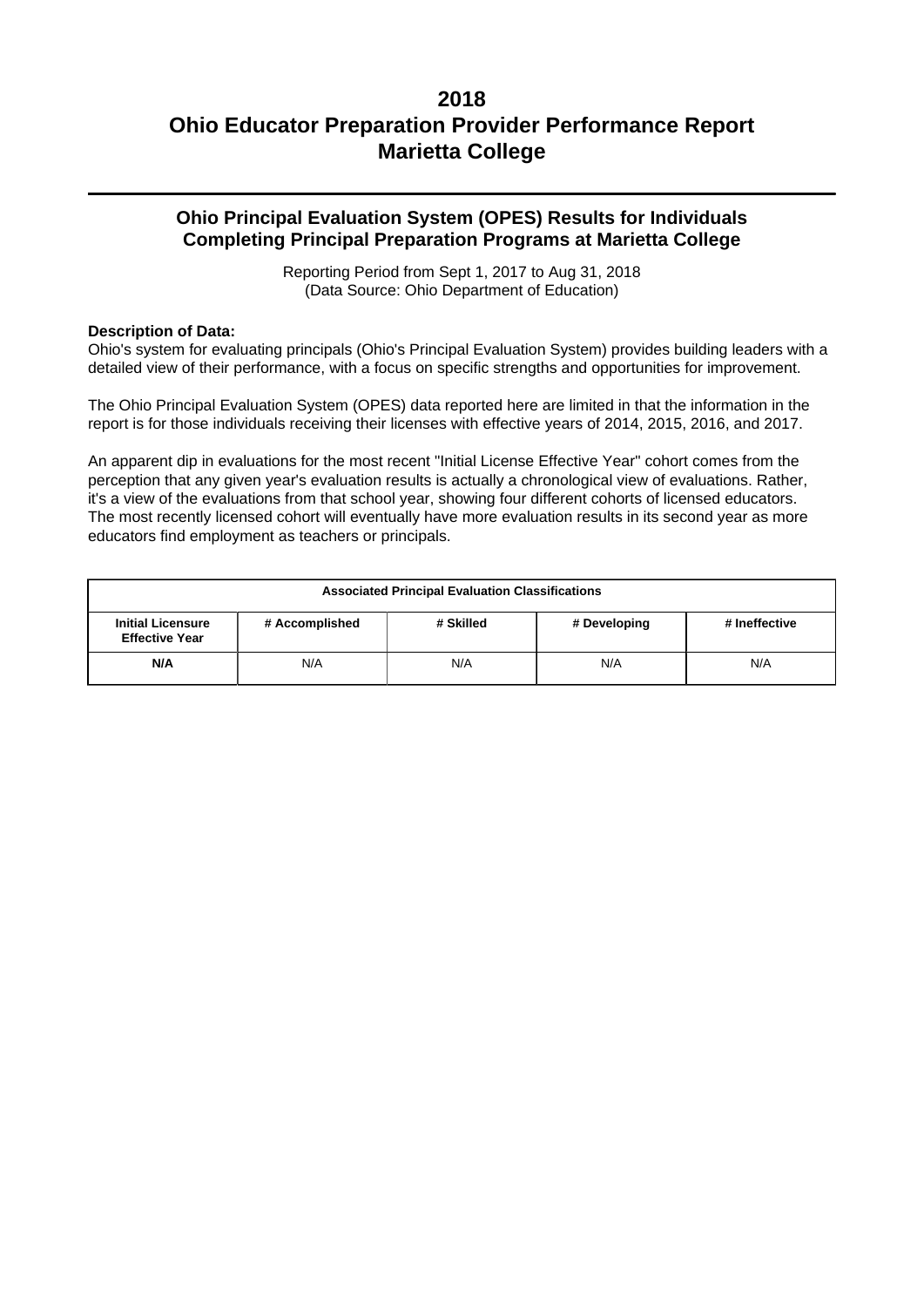## **Field and Clinical Experiences for Candidates at Marietta College**

Reporting Period from Sept 1, 2017 to Aug 31, 2018 (Data Source: Marietta College)

### **Description of Data:**

Ohio requires that educator candidates complete field and clinical experiences in school settings as part of their preparation. These experiences include early and ongoing field-based opportunities and the culminating pre-service clinical experience commonly referred to as "student teaching." The specific requirements beyond the requisite statewide minimums for these placements vary by institution and by program. The information below is calculated based on data reported by Ohio Educator Preparation Providers.

| <b>Teacher Preparation Programs</b>                                                                                 |                     |  |  |  |  |
|---------------------------------------------------------------------------------------------------------------------|---------------------|--|--|--|--|
| <b>Field/Clinical Experience Element</b>                                                                            | <b>Requirements</b> |  |  |  |  |
| Require edTPA National Scoring from candidates in teacher preparation programs at the<br>institution                |                     |  |  |  |  |
| Minimum number of field/clinical hours required of candidates in teacher preparation programs<br>at the institution | 170                 |  |  |  |  |
| Maximum number of field/clinical hours required of candidates in teacher preparation<br>programs at the institution | 365                 |  |  |  |  |
| Average number of weeks required to teach full-time within the student teaching experience at<br>the institution    | 14                  |  |  |  |  |
| Percentage of teacher candidates who satisfactorily completed student teaching                                      | 100%                |  |  |  |  |

| <b>Principal Preparation Programs</b>                                               |                     |  |  |  |  |
|-------------------------------------------------------------------------------------|---------------------|--|--|--|--|
| <b>Field/Clinical Experience Element</b>                                            | <b>Requirements</b> |  |  |  |  |
| Total number of field/clinical weeks required of principal candidates in internship | N/A                 |  |  |  |  |
| Number of candidates who started internship                                         | N/A                 |  |  |  |  |
| Number of candidates who completed internship                                       | N/A                 |  |  |  |  |
| Percentage of principal candidates who satisfactorily completed internship          | N/A                 |  |  |  |  |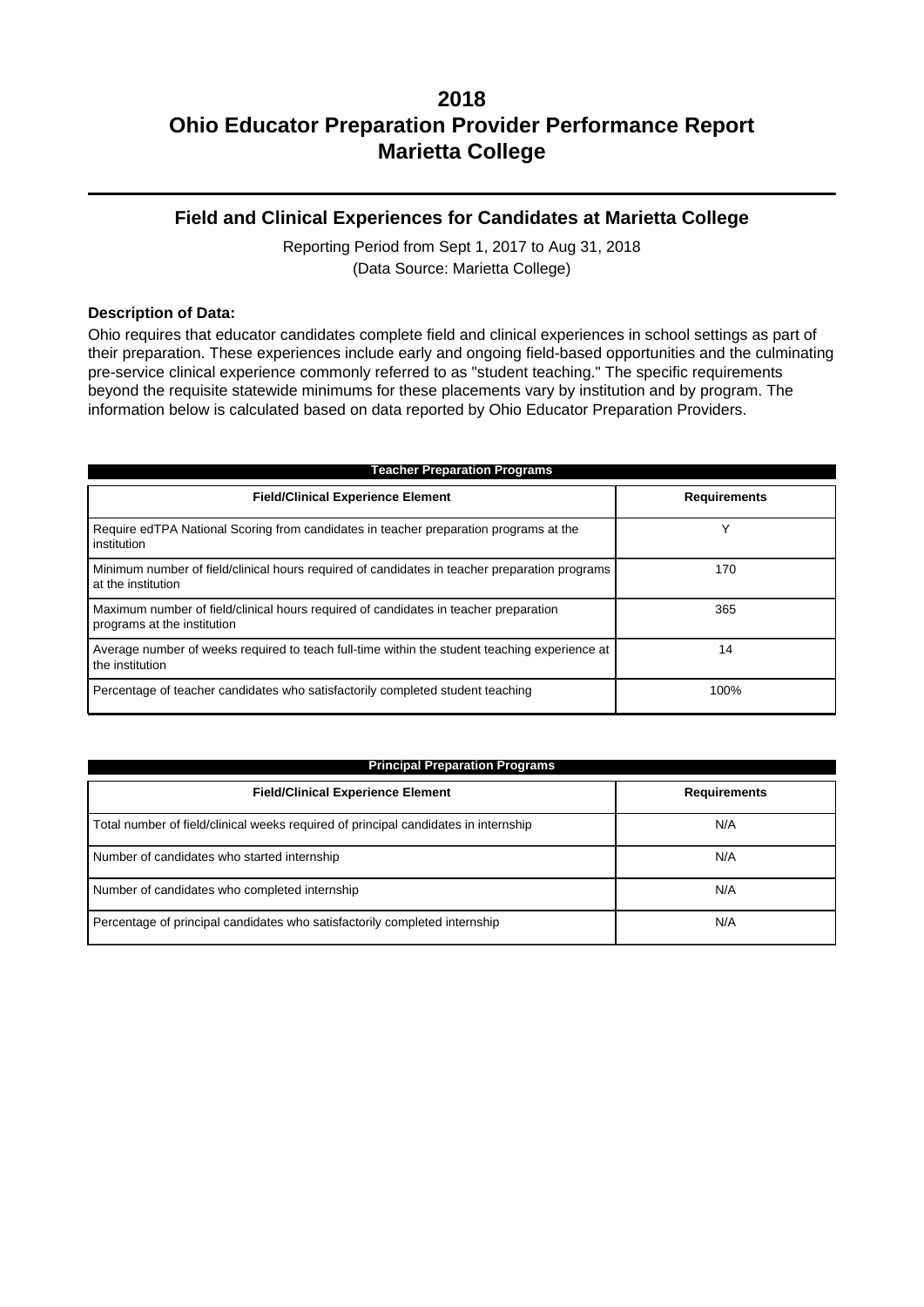## **Ohio Educator Licensure Examination Pass Rates at Marietta College**

Reporting Period from Sept 1, 2016 to Aug 31, 2017 (Data Source: USDOE Title II Report)

### **Description of Data:**

Ohio educator licensure requirements include passage of all requisite licensure examinations at the state determined cut score. The reported results reflect Title II data, and therefore represent pass rate data solely for initial licenses. Further, because the data are gathered from the Title II reports, there is a one year lag in accessing the data. Teacher licensure pass rate data are the only reported metric for which the data do not reflect the reporting year 2017-2018.

As of 2013, the Ohio Assessments for Educators replaced the Praxis subject assessments for initial licensure. Some Praxis II assessments are still being reported because recent program completers took those tests in or before 2013.

| <b>Teacher Licensure Tests</b>               |  |  |  |  |  |
|----------------------------------------------|--|--|--|--|--|
| <b>Summary Rating: Effective</b>             |  |  |  |  |  |
| <b>Completers Tested</b><br><b>Pass Rate</b> |  |  |  |  |  |
| 100%<br>22                                   |  |  |  |  |  |

## **Ohio Principal Licensure Examination Pass Rates at Marietta College**

Reporting Period from Sept 1, 2017 to Aug 31, 2018 (Data Source: Marietta College)

### **Description of Data:**

Ohio requires that principal candidates pass the requisite state examination to be recommended for licensure. The 2017-2018 program completer pass rates are reported by each Ohio educator preparation provider.

| <b>Principal Licensure Tests</b>             |     |  |  |  |
|----------------------------------------------|-----|--|--|--|
| <b>Completers Tested</b><br><b>Pass Rate</b> |     |  |  |  |
| N/A                                          | N/A |  |  |  |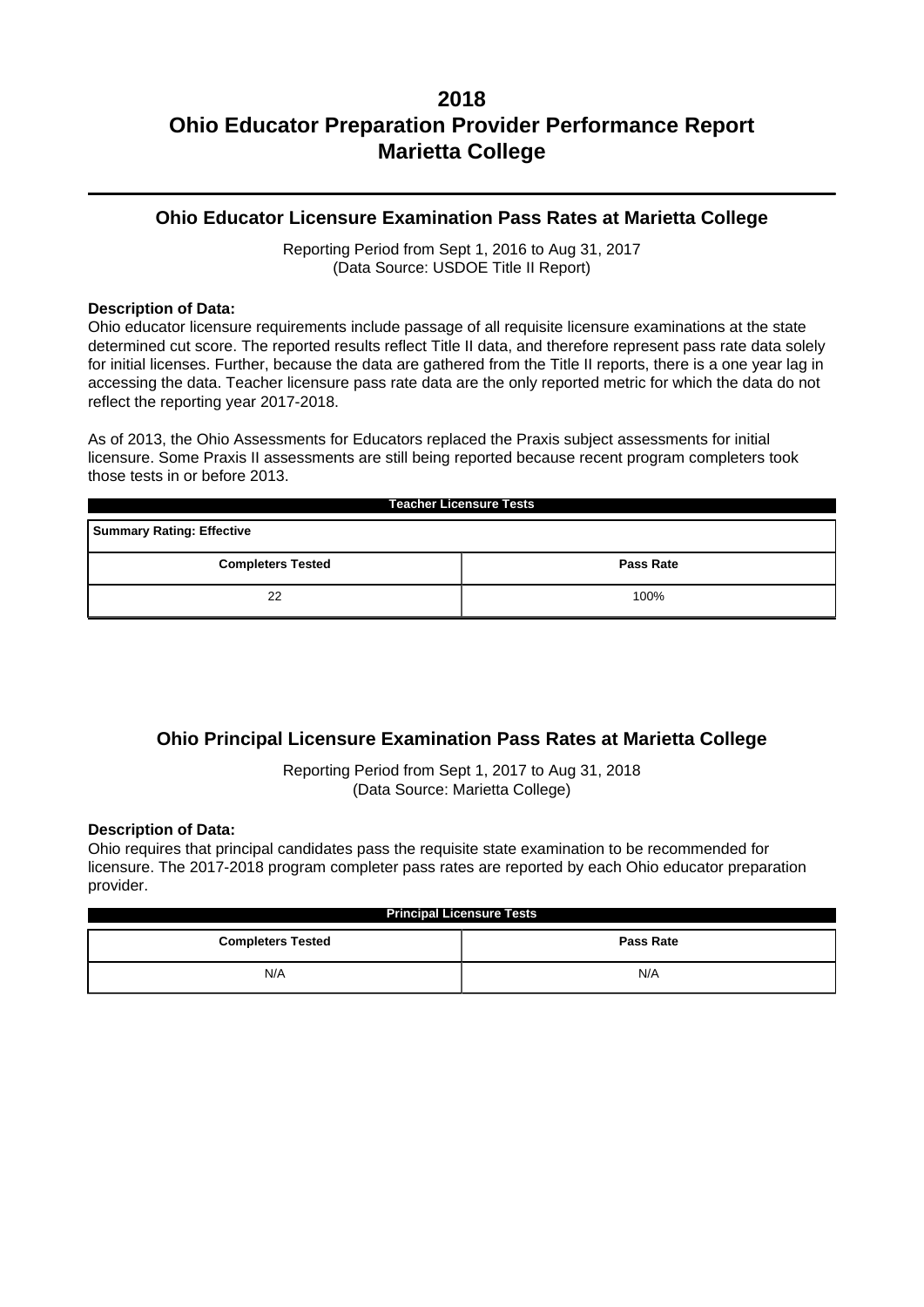## **Value-Added Data for Students Taught by Teachers Prepared by Ohio Educator Preparation Providers at Marietta College**

Reporting Period from Sept 1, 2017 to Aug 31, 2018

### **Description of Data:**

Ohio's value-added data system provides information on student academic gains. As a vital component of Ohio's accountability system, districts and educators have access to an extensive array of diagnostic data through the Education Value-Added Assessment System (EVAAS). Schools can demonstrate through valueadded data that many of their students are achieving significant progress. Student growth measures also provide students and parents with evidence of the impact of their efforts. Educators and schools further use value-added data to inform instructional practices.

Limitations of the Value-Added Data:

1. The information in the report is for those individuals receiving their licenses with effective years of, 2014, 2015, 2016, and 2017.

2. The value-added data in this report are those reported by Ohio's Education Value-Added Assessment System (EVAAS) based on Elementary and Middle School Tests (Grades 4-8) and End-of-Course Tests for high school credit.

3. For Educator Preparation Providers with fewer than 10 linked teachers or principals with value-added data, only the number (N) is reported.

|                         | <b>Initial Licensure Effective</b><br>Years 2014, 2015, 2016, 2017 | <b>Associated Value-Added Classifications</b>                                      |             |              |              |                        |
|-------------------------|--------------------------------------------------------------------|------------------------------------------------------------------------------------|-------------|--------------|--------------|------------------------|
| Employed<br>as Teachers | <b>Teachers</b><br>with Value-<br><b>Added Data</b>                | <b>Most Effective</b><br><b>Above Average</b><br>Approaching<br>Average<br>Average |             |              |              | <b>Least Effective</b> |
| 47                      | 24                                                                 | $N=4$<br>17%                                                                       | $N=1$<br>4% | $N=5$<br>21% | $N=5$<br>21% | $N=9$<br>38%           |

### **Value-Added Data for Marietta College-Prepared Teachers**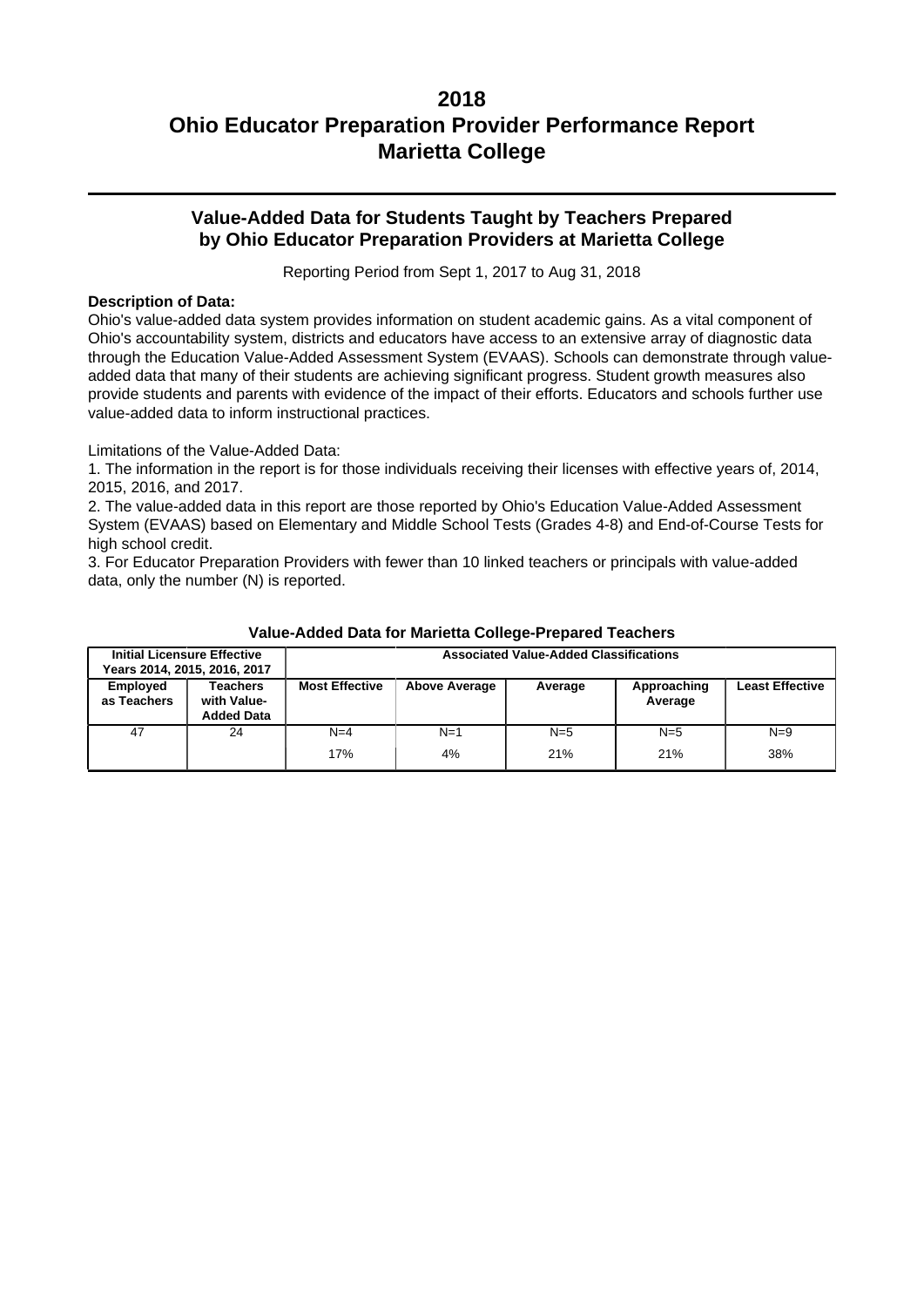### **Demographic Information for Schools where Marietta College-Prepared Teachers with Value-Added Data Serve Teachers Serving by School Level**

| <b>Elementary School</b> | <b>Middle School</b> | <b>Junior High School</b> | <b>High School</b> | <b>No School Level</b> |
|--------------------------|----------------------|---------------------------|--------------------|------------------------|
| $N=9$                    | $N=7$                | $N=2$                     | $N=5$              | $N=1$                  |
| 38%                      | 29%                  | 8%                        | 21%                | 4%                     |

| <b>Teachers Serving by School Type</b> |                      |                    |                                      |             |                |  |
|----------------------------------------|----------------------|--------------------|--------------------------------------|-------------|----------------|--|
| Community<br><b>School</b>             | <b>Public School</b> | <b>STEM School</b> | Educational<br><b>Service Center</b> | Career-Tech | No School Type |  |
| N/A                                    | $N = 23$             | N/A                | N/A                                  | $N=1$       | N/A            |  |
| N/A                                    | 96%                  | N/A                | N/A                                  | 4%          | N/A            |  |

| Teachers Serving by Overall Letter Grade of Building Value-Added |       |       |       |       |           |  |
|------------------------------------------------------------------|-------|-------|-------|-------|-----------|--|
| А                                                                | в     | ີ     |       |       | <b>NR</b> |  |
| $N=9$                                                            | $N=1$ | $N=2$ | $N=2$ | $N=9$ | $N=1$     |  |
| 38%                                                              | 4%    | 8%    | 8%    | 38%   | 4%        |  |

| <b>Teachers Serving by Minority Enrollment by Quartiles</b> |                             |                            |                     |                             |  |  |  |
|-------------------------------------------------------------|-----------------------------|----------------------------|---------------------|-----------------------------|--|--|--|
| <b>High Minority</b>                                        | <b>Medium-High Minority</b> | <b>Medium-Low Minority</b> | <b>Low Minority</b> | <b>No Minority Quartile</b> |  |  |  |
| $N=2$                                                       | $N=4$                       | $N=4$                      | $N = 13$            | $N=1$                       |  |  |  |
| 8%                                                          | 17%                         | 17%                        | 54%                 | 4%                          |  |  |  |

| <b>Teachers Serving by Poverty Level by Quartiles</b> |                            |                           |                    |                            |  |  |  |
|-------------------------------------------------------|----------------------------|---------------------------|--------------------|----------------------------|--|--|--|
| <b>High Poverty</b>                                   | <b>Medium-High Poverty</b> | <b>Medium-Low Poverty</b> | <b>Low Poverty</b> | <b>No Poverty Quartile</b> |  |  |  |
| $N=1$                                                 | $N = 11$                   | $N=8$                     | $N=3$              | $N=1$                      |  |  |  |
| 4%                                                    | 46%                        | 33%                       | 13%                | 4%                         |  |  |  |

**\* Due to the preliminary nature of the data and staffing at ESC/district level, certain demographic variables have not been reported for some schools.**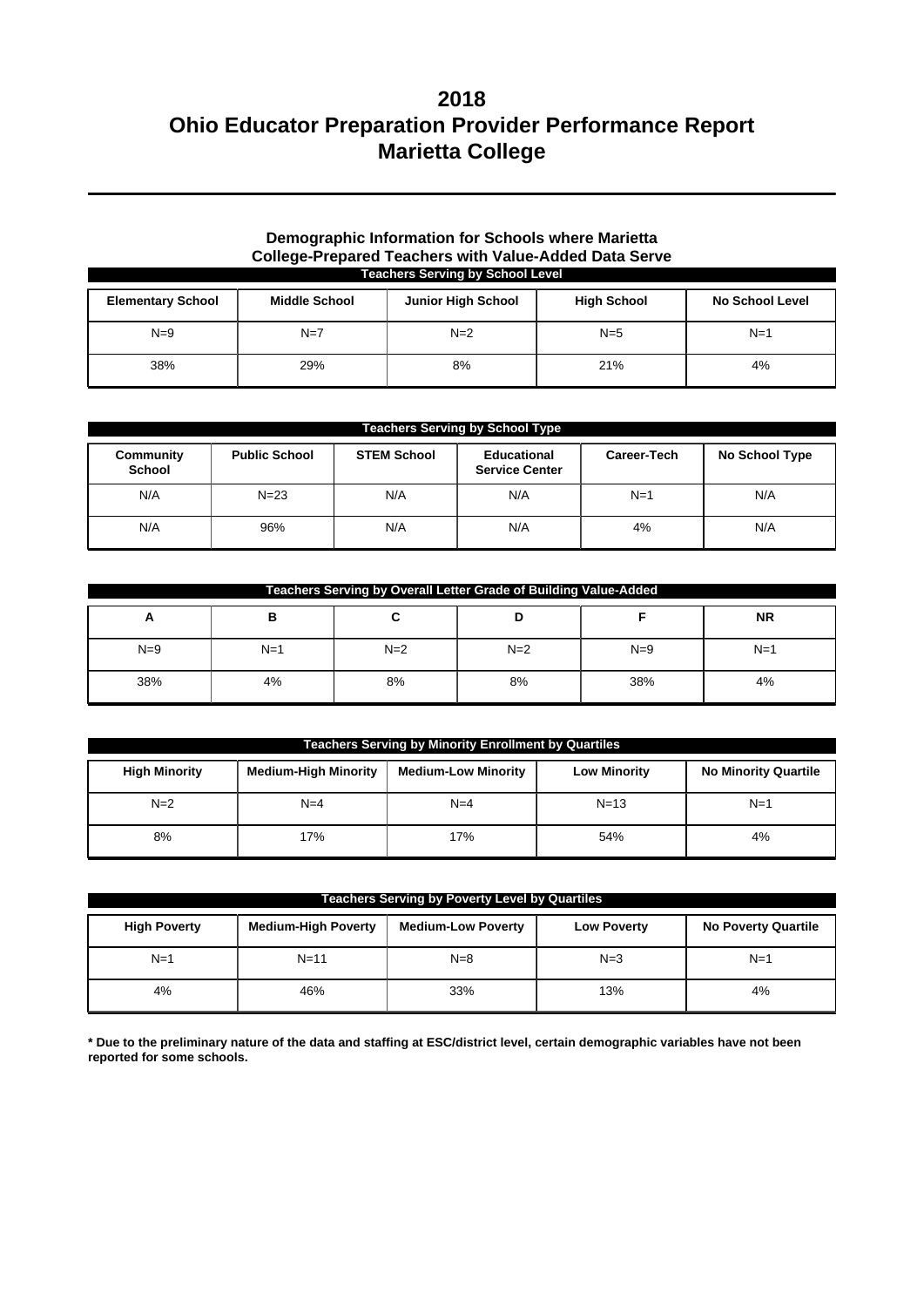| Value-Added Data for Marietta College-Prepared Principals |                                                       |                                                                    |     |     |     |     |  |
|-----------------------------------------------------------|-------------------------------------------------------|--------------------------------------------------------------------|-----|-----|-----|-----|--|
| <b>Initial Licensure Effective</b>                        | Years 2014, 2015, 2016, 2017                          | Principals Serving by Letter Grade of Overall Building Value-Added |     |     |     |     |  |
| <b>Employed as</b><br><b>Principals</b>                   | <b>Principals</b><br>with Value-<br><b>Added Data</b> | А                                                                  | в   | C   | D   |     |  |
| N/A                                                       | N/A                                                   | N/A                                                                | N/A | N/A | N/A | N/A |  |
|                                                           |                                                       | N/A                                                                | N/A | N/A | N/A | N/A |  |

### **Demographic Information for Schools where Marietta College-Prepared Principals with Value-Added Data Serve**

| <b>Principals Serving by School Level</b>                                                                                     |     |     |     |     |  |  |  |  |
|-------------------------------------------------------------------------------------------------------------------------------|-----|-----|-----|-----|--|--|--|--|
| <b>Junior High School</b><br><b>High School</b><br><b>Elementary School</b><br><b>Middle School</b><br><b>No School Level</b> |     |     |     |     |  |  |  |  |
| N/A                                                                                                                           | N/A | N/A | N/A | N/A |  |  |  |  |
| N/A                                                                                                                           | N/A | N/A | N/A | N/A |  |  |  |  |

| <b>Principals Serving by School Type</b> |                      |                                                                           |     |                |     |  |  |  |  |
|------------------------------------------|----------------------|---------------------------------------------------------------------------|-----|----------------|-----|--|--|--|--|
| Community<br><b>School</b>               | <b>Public School</b> | <b>STEM School</b><br>Educational<br>Career-Tech<br><b>Service Center</b> |     | No School Type |     |  |  |  |  |
| N/A                                      | N/A                  | N/A                                                                       | N/A | N/A            | N/A |  |  |  |  |
| N/A                                      | N/A                  | N/A                                                                       | N/A | N/A            | N/A |  |  |  |  |

| <b>Principals Serving by Overall Letter Grade of School</b> |     |     |     |     |     |  |  |  |
|-------------------------------------------------------------|-----|-----|-----|-----|-----|--|--|--|
| <b>NR</b><br>в<br>A                                         |     |     |     |     |     |  |  |  |
| N/A                                                         | N/A | N/A | N/A | N/A | N/A |  |  |  |
| N/A                                                         | N/A | N/A | N/A | N/A | N/A |  |  |  |

| Principals Serving by Minority Enrollment by Quartiles                                                                                  |     |     |     |     |  |  |  |
|-----------------------------------------------------------------------------------------------------------------------------------------|-----|-----|-----|-----|--|--|--|
| <b>High Minority</b><br><b>Medium-High Minority</b><br><b>Medium-Low Minority</b><br><b>Low Minority</b><br><b>No Minority Quartile</b> |     |     |     |     |  |  |  |
| N/A                                                                                                                                     | N/A | N/A | N/A | N/A |  |  |  |
| N/A                                                                                                                                     | N/A | N/A | N/A | N/A |  |  |  |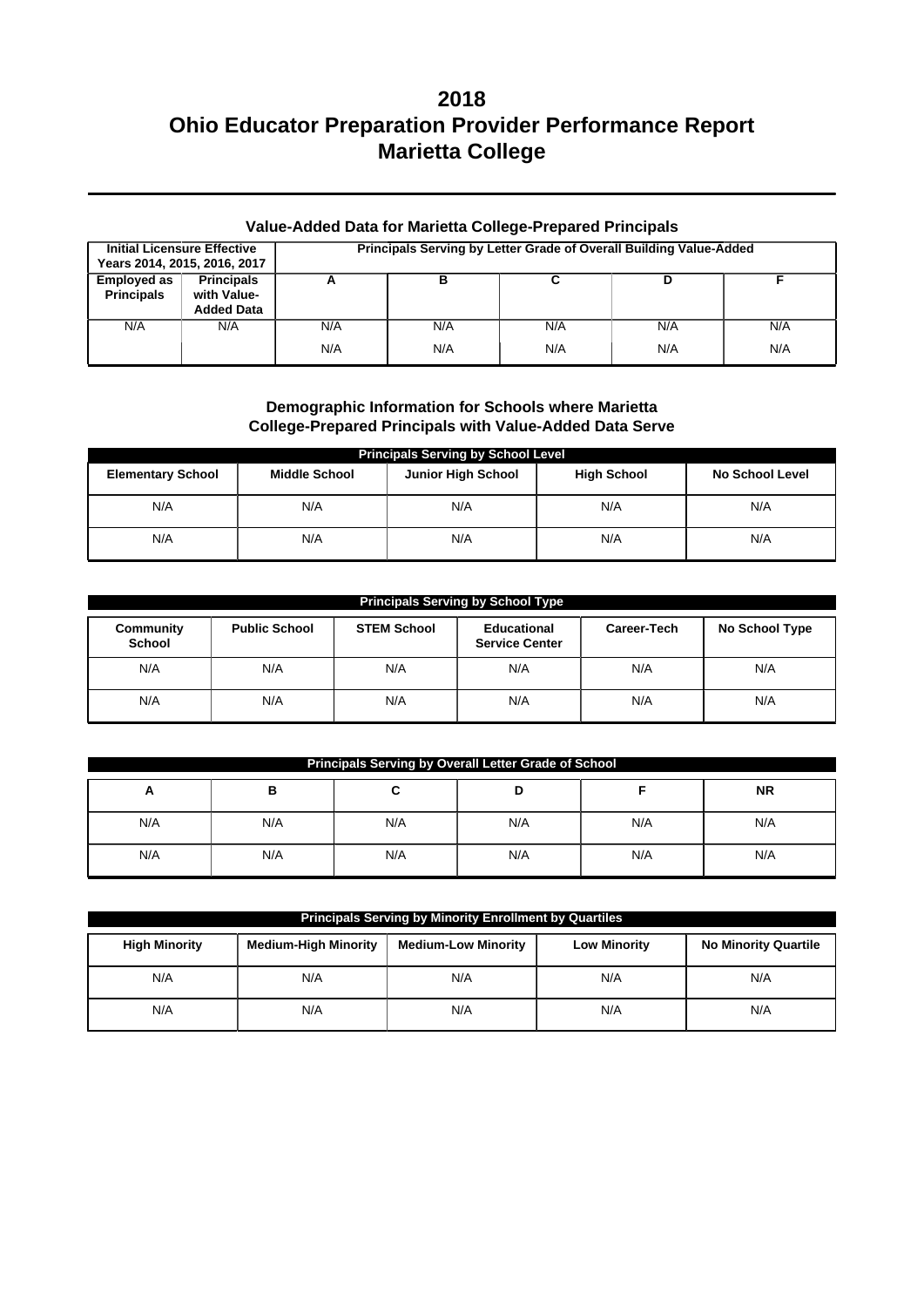| <b>Principals Serving by Poverty Level by Quartiles</b> |                            |                           |                    |                            |  |  |  |
|---------------------------------------------------------|----------------------------|---------------------------|--------------------|----------------------------|--|--|--|
| <b>High Poverty</b>                                     | <b>Medium-High Poverty</b> | <b>Medium-Low Poverty</b> | <b>Low Poverty</b> | <b>No Poverty Quartile</b> |  |  |  |
| N/A                                                     | N/A                        | N/A                       | N/A                | N/A                        |  |  |  |
| N/A                                                     | N/A                        | N/A                       | N/A                | N/A                        |  |  |  |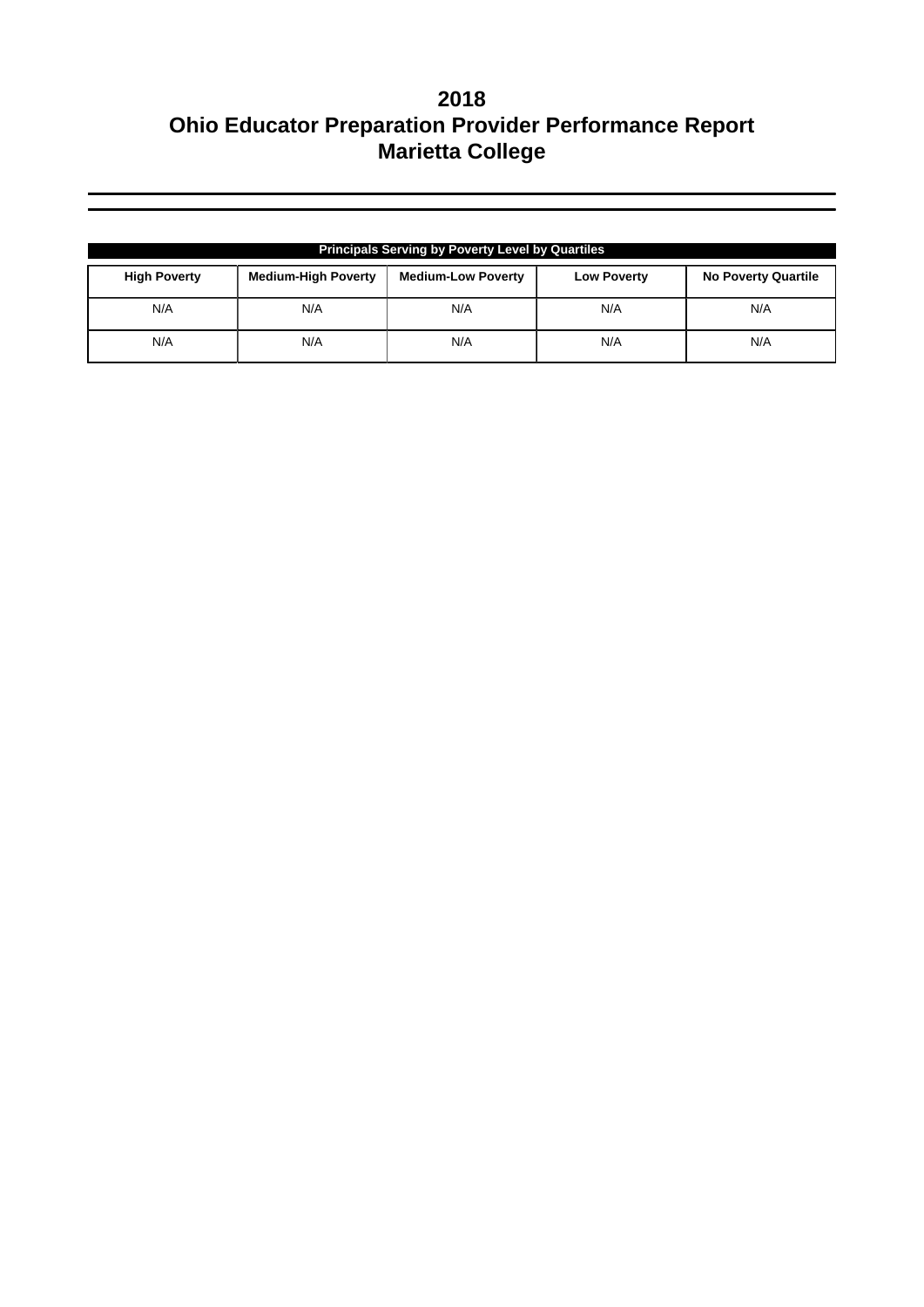## **Marietta College Candidate Academic Measures**

(Data Source:Marietta College) Reporting Period from Sept 1, 2017 to Aug 31, 2018

#### **Undergraduate Admission Requirements**

Candidates are admitted to the professional license program after completing 45 semester hours and completing initial 100/200 level EDUC courses and field experiences. Candidates must meet minimum requirements for overall GPA, education course GPA, academic skills test scores (ACT, SAT, or Core Assessments for Educators), have ratings of acceptable on the disposition checklist used in initial field experiences and grades of C or higher in writing and oral communication.

#### **Description of Data:**

The data in this section are the average scores of candidates on academic measures reported by the provider. If a measure is not applicable to a level of delivery (undergraduate, post-baccalaureate, graduate) the table reflects "N/A". In the "Dispositional Assessments and Other Measures" portion, if the provider did not indicate using a measure, OR if the institution does not offer a program at the designated level of delivery, the table reflects "N".

#### **Teacher Preparation Programs**

#### **U=Undergraduate P=Post-Baccalaureate G=Graduate**

|                          | <b>Candidates Admitted</b> |                 |              | <b>Candidates Enrolled</b> | <b>Candidates Completing</b> |               |              |
|--------------------------|----------------------------|-----------------|--------------|----------------------------|------------------------------|---------------|--------------|
| Academic                 | <b>Required</b>            | <b>Number</b>   | Average      | <b>Number</b>              | Average                      | <b>Number</b> | Average      |
| <b>Measure</b>           | <b>Score</b>               | <b>Admitted</b> | <b>Score</b> | <b>Enrolled</b>            | <b>Score</b>                 | Completed     | <b>Score</b> |
| <b>ACT Composite</b>     | $U=23$                     | $U=25$          | $U = 22.7$   | $U=10$                     | $\overline{U}$ =24.2         | $U=14$        | $U = 21.8$   |
| <b>Score</b>             | $P=N/A$                    | $P=N/A$         | $P=N/A$      | $P=N/A$                    | $P=N/A$                      | $P=N/A$       | $P=N/A$      |
|                          | $G=N/A$                    | $G=N/A$         | $G=N/A$      | $G=N/A$                    | $G=N/A$                      | $G=N/A$       | $G=N/A$      |
| <b>ACT English</b>       | $U=20$                     | $U=25$          | $U = 22.2$   | $U=10$                     | $U = 25.8$                   | $U=14$        | $U = 22.1$   |
| <b>Subscore</b>          | $P=N/A$                    | $P=N/A$         | $P=N/A$      | $P=N/A$                    | $P=N/A$                      | $P=N/A$       | $P=N/A$      |
|                          | $G=N/A$                    | $G=N/A$         | $G=N/A$      | $G=N/A$                    | $G=N/A$                      | $G=N/A$       | $G=N/A$      |
| <b>ACT Math</b>          | $U=20$                     | $U=25$          | $U = 21.9$   | $U=10$                     | $U = 23.9$                   | $U=14$        | $U = 21.1$   |
| <b>Subscore</b>          | $P=N/A$                    | $P=N/A$         | $P=N/A$      | $P=N/A$                    | $P=N/A$                      | $P=N/A$       | $P=N/A$      |
|                          | $G=N/A$                    | $G=N/A$         | $G=N/A$      | $G=N/A$                    | $G=N/A$                      | $G=N/A$       | $G=N/A$      |
| <b>ACT Reading</b>       | $U=20$                     | $U=25$          | $U = 23.7$   | $U=10$                     | $U = 25.4$                   | $U=14$        | $U = 23.2$   |
| <b>Subscore</b>          | $P=N/A$                    | $P=N/A$         | $P=N/A$      | $P=N/A$                    | $P=N/A$                      | $P=N/A$       | $P=N/A$      |
|                          | $G=N/A$                    | $G=N/A$         | $G=N/A$      | $G=N/A$                    | $G=N/A$                      | $G=N/A$       | $G=N/A$      |
| <b>GPA - Graduate</b>    | $U=N/A$                    | $U=N/A$         | $U=N/A$      | $U=N/A$                    | $U=N/A$                      | $U=N/A$       | $U=N/A$      |
|                          | $P=N/A$                    | $P=N/A$         | $P=N/A$      | $P=N/A$                    | $P=N/A$                      | $P=N/A$       | $P=N/A$      |
|                          | $G=N/A$                    | $G=N/A$         | $G=N/A$      | $G=N/A$                    | $G=N/A$                      | $G=N/A$       | $G=N/A$      |
| <b>GPA - High School</b> | $U=N/A$                    | $U=N/A$         | $U=N/A$      | $U=N/A$                    | $U=N/A$                      | $U=N/A$       | $U=N/A$      |
|                          | $P=N/A$                    | $P=N/A$         | $P=N/A$      | $P=N/A$                    | $P=N/A$                      | $P=N/A$       | $P=N/A$      |
|                          | $G=N/A$                    | $G=N/A$         | $G=N/A$      | $G=N/A$                    | $G=N/A$                      | $G=N/A$       | $G=N/A$      |
| <b>GPA - Transfer</b>    | $U=N/A$                    | $U=N/A$         | $U=N/A$      | $U=N/A$                    | $U=N/A$                      | $U=N/A$       | $U=N/A$      |
|                          | $P=N/A$                    | $P=N/A$         | $P=N/A$      | $P=N/A$                    | $P=N/A$                      | $P=N/A$       | $P=N/A$      |
|                          | $G=N/A$                    | $G=N/A$         | $G=N/A$      | $G=N/A$                    | $G=N/A$                      | $G=N/A$       | $G=N/A$      |
| $GPA -$                  | $U = 3.00$                 | $U=29$          | $U = 3.38$   | $U=11$                     | $U = 3.35$                   | $U=16$        | $U = 3.40$   |
| Undergraduate            | $P=N/A$                    | $P=N/A$         | $P=N/A$      | $P=N/A$                    | $P=N/A$                      | $P=N/A$       | $P=N/A$      |
|                          | $G=N/A$                    | $G=N/A$         | $G=N/A$      | $G=N/A$                    | $G=N/A$                      | $G=N/A$       | $G=N/A$      |
| <b>GRE Composite</b>     | $U=N/A$                    | $U=N/A$         | $U=N/A$      | $U=N/A$                    | $U=N/A$                      | $U=N/A$       | $U=N/A$      |
| <b>Score</b>             | $P=N/A$                    | $P=N/A$         | $P=N/A$      | $P=N/A$                    | $P=N/A$                      | $P=N/A$       | $P=N/A$      |
|                          | $G=N/A$                    | $G=N/A$         | $G=N/A$      | $G=N/A$                    | $G=N/A$                      | $G=N/A$       | $G=N/A$      |
| <b>GRE Quantitative</b>  | $U=N/A$                    | $U=N/A$         | $U=N/A$      | $U=N/A$                    | $U=N/A$                      | $U=N/A$       | $U=N/A$      |
| <b>Subscore</b>          | $P=N/A$                    | $P=N/A$         | $P=N/A$      | $P=N/A$                    | $P=N/A$                      | $P=N/A$       | $P=N/A$      |
|                          | $G=N/A$                    | $G=N/A$         | $G=N/A$      | $G=N/A$                    | $G=N/A$                      | $G=N/A$       | $G=N/A$      |
| <b>GRE Verbal</b>        | $U=N/A$                    | $U=N/A$         | $U=N/A$      | $U=N/A$                    | $U=N/A$                      | $U=N/A$       | $U=N/A$      |
| <b>Subscore</b>          | $P=N/A$                    | $P=N/A$         | $P=N/A$      | $P=N/A$                    | $P=N/A$                      | $P=N/A$       | $P=N/A$      |
|                          | $G=N/A$                    | $G=N/A$         | $G=N/A$      | $G=N/A$                    | $G=N/A$                      | $G=N/A$       | $G=N/A$      |
| <b>GRE Writing</b>       | $U=N/A$                    | $U=N/A$         | $U=N/A$      | $U=N/A$                    | $U=N/A$                      | $U=N/A$       | $U=N/A$      |
| <b>Subscore</b>          | $P=N/A$                    | $P=N/A$         | $P=N/A$      | $P=N/A$                    | $P=N/A$                      | $P=N/A$       | $P=N/A$      |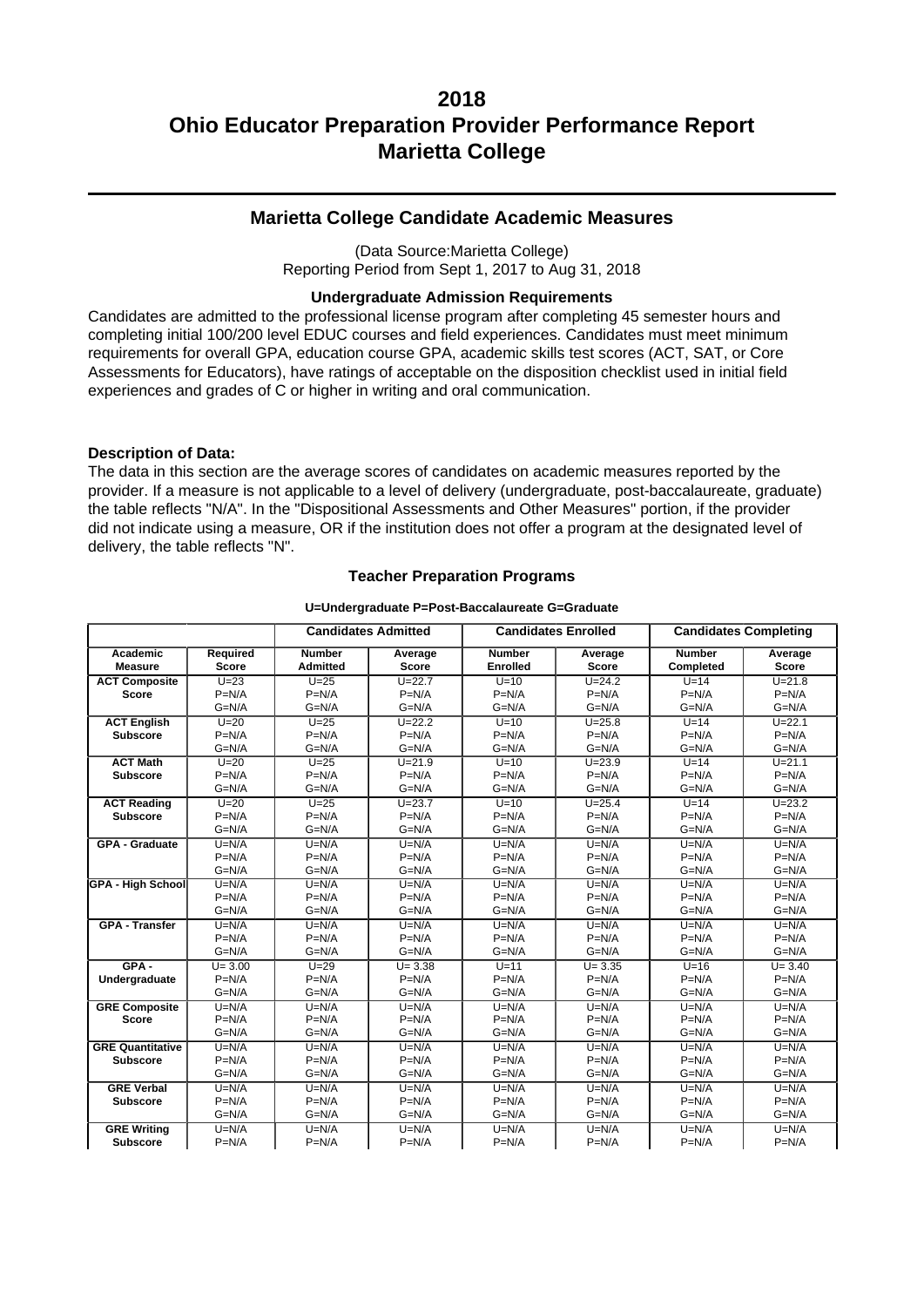|                                    |                                 | <b>Candidates Admitted</b>       |                         | <b>Candidates Enrolled</b>       |                    | <b>Candidates Completing</b> |                         |
|------------------------------------|---------------------------------|----------------------------------|-------------------------|----------------------------------|--------------------|------------------------------|-------------------------|
| Academic<br><b>Measure</b>         | Required<br><b>Score</b>        | <b>Number</b><br><b>Admitted</b> | Average<br><b>Score</b> | <b>Number</b><br><b>Enrolled</b> | Average<br>Score   | <b>Number</b><br>Completed   | Average<br><b>Score</b> |
|                                    | $G=N/A$                         | $G=N/A$                          | $G=N/A$                 | $G=N/A$                          | $G=N/A$            | $G=N/A$                      | $G=N/A$                 |
| <b>MAT</b>                         | $U=N/A$                         | $U=N/A$                          | $U=N/A$                 | $U=N/A$                          | $U=N/A$            | $U=N/A$                      | $U=N/A$                 |
|                                    | $P=N/A$<br>$G=N/A$              | $P=N/A$<br>$G=N/A$               | $P=N/A$<br>$G=N/A$      | $P=N/A$<br>$G=N/A$               | $P=N/A$<br>$G=N/A$ | $P=N/A$                      | $P=N/A$<br>$G=N/A$      |
| <b>Praxis CORE Math</b>            | $U = 150$                       | $U=14$                           | $U=156$                 | $U=N<10$                         | $U=N<10$           | $G=N/A$<br>$U=N<10$          | $U=N10$                 |
|                                    | $P=N/A$                         | $P=N/A$                          | $P=N/A$                 | $P=N/A$                          | $P=N/A$            | $P=N/A$                      | $P=N/A$                 |
|                                    | $G=N/A$                         | $G=N/A$                          | $G=N/A$                 | $G=N/A$                          | $G=N/A$            | $G=N/A$                      | $G=N/A$                 |
| <b>Praxis CORE</b>                 | $U = 156$                       | $U=N<10$                         | $U=N10$                 | $U=N<10$                         | $U=N<10$           | $U=N10$                      | $U=N<10$                |
| Reading                            | $P=N/A$                         | $P=N/A$                          | $P=N/A$                 | $P=N/A$                          | $P=N/A$            | $P=N/A$                      | $P=N/A$                 |
|                                    | $G=N/A$                         | $G=N/A$                          | $G=N/A$                 | $G=N/A$                          | $G=N/A$            | $G=N/A$                      | $G=N/A$                 |
| <b>Praxis CORE</b>                 | $U = 162$                       | $U=11$                           | $U = 162.7$             | $U=N<10$                         | $U=N<10$           | $U=N<10$                     | $U=N10$                 |
| Writing                            | $P=N/A$                         | $P=N/A$                          | $P=N/A$                 | $P=N/A$                          | $P=N/A$            | $P=N/A$                      | $P=N/A$                 |
|                                    | $G=N/A$                         | $G=N/A$                          | $G=N/A$                 | $G=N/A$                          | $G=N/A$            | $G=N/A$                      | $G=N/A$                 |
| <b>Praxis I Math</b>               | $U=N/A$                         | $U=N/A$                          | $U=N/A$                 | $U=N/A$                          | $U=N/A$            | $U=N/A$                      | $U=N/A$                 |
|                                    | $P=N/A$                         | $P=N/A$                          | $P=N/A$                 | $P=N/A$                          | $P=N/A$            | $P=N/A$                      | $P=N/A$                 |
|                                    | $G=N/A$                         | $G=N/A$                          | $G=N/A$                 | $G=N/A$                          | $G=N/A$            | $G=N/A$                      | $G=N/A$                 |
| <b>Praxis I Reading</b>            | $U=N/A$<br>$P=N/A$              | $U=N/A$<br>$P=N/A$               | $U=N/A$<br>$P=N/A$      | $U=N/A$<br>$P=N/A$               | $U=N/A$<br>$P=N/A$ | $U=N/A$<br>$P=N/A$           | $U=N/A$<br>$P=N/A$      |
|                                    | $G=N/A$                         | $G=N/A$                          | $G=N/A$                 | $G=N/A$                          | $G=N/A$            | $G=N/A$                      | $G=N/A$                 |
| <b>Praxis I Writing</b>            | $U=N/A$                         | $U=N/A$                          | $U=N/A$                 | $U=N/A$                          | $U=N/A$            | $U=N/A$                      | $U=N/A$                 |
|                                    | $P=N/A$                         | $P=N/A$                          | $P=N/A$                 | $P=N/A$                          | $P=N/A$            | $P=N/A$                      | $P=N/A$                 |
|                                    | $G=N/A$                         | $G=N/A$                          | $G=N/A$                 | $G=N/A$                          | $G=N/A$            | $G=N/A$                      | $G=N/A$                 |
| Praxis II                          | $U=N/A$                         | $U=N/A$                          | $U=N/A$                 | $U=N/A$                          | $U=N/A$            | $U=N/A$                      | $U=N/A$                 |
|                                    | $P=N/A$                         | $P=N/A$                          | $P=N/A$                 | $P=N/A$                          | $P=N/A$            | $P=N/A$                      | $P=N/A$                 |
|                                    | $G=N/A$                         | $G=N/A$                          | $G=N/A$                 | $G=N/A$                          | G=N/A              | $G=N/A$                      | $G=N/A$                 |
| <b>SAT Composite</b>               | $U = 1130$                      | $U=N<10$                         | $U=N<10$                | $U=N<10$                         | $U=N<10$           | $U=N<10$                     | $U=N<10$                |
| <b>Score</b>                       | $P=N/A$                         | $P=N/A$                          | $P=N/A$                 | $P=N/A$                          | $P=N/A$            | $P=N/A$                      | $P=N/A$                 |
|                                    | $G=N/A$                         | $G=N/A$                          | $G=N/A$                 | $G=N/A$                          | $G=N/A$            | $G=N/A$                      | $G=N/A$                 |
| <b>SAT Quantitative</b>            | $U = 520$                       | $U=N<10$                         | $U=N<10$                | $U=N<10$                         | $U=N<10$           | $U=N<10$                     | $U=N<10$                |
| <b>Subscore</b>                    | $P=N/A$<br>$G=N/A$              | $P=N/A$<br>$G=N/A$               | $P=N/A$<br>$G=N/A$      | $P=N/A$<br>$G=N/A$               | $P=N/A$<br>$G=N/A$ | $P=N/A$<br>$G=N/A$           | $P=N/A$<br>$G=N/A$      |
| <b>SAT Verbal</b>                  | $U = 520$                       | $U=N<10$                         | $U=N10$                 | $U=N<10$                         | $U=N10$            | $U=N<10$                     | $U=N10$                 |
| <b>Subscore</b>                    | $P=N/A$                         | $P=N/A$                          | $P=N/A$                 | $P=N/A$                          | $P=N/A$            | $P=N/A$                      | $P=N/A$                 |
|                                    | $G=N/A$                         | $G=N/A$                          | $G=N/A$                 | $G=N/A$                          | $G=N/A$            | $G=N/A$                      | $G=N/A$                 |
| <b>SAT Writing</b>                 | $U=N/A$                         | $U=N/A$                          | $U=N/A$                 | $U=N/A$                          | $U=N/A$            | $U=N/A$                      | $U=N/A$                 |
| <b>Subscore</b>                    | $P=N/A$                         | $P=N/A$                          | $P=N/A$                 | $P=N/A$                          | $P=N/A$            | $P=N/A$                      | $P=N/A$                 |
|                                    | $G=N/A$                         | $G=N/A$                          | $G=N/A$                 | $G=N/A$                          | $G=N/A$            | $G=N/A$                      | $G=N/A$                 |
| <b>Other Criteria</b>              |                                 | Undergraduate                    |                         | <b>Post-Baccalaureate</b>        |                    | Graduate                     |                         |
|                                    | <b>Dispositional Assessment</b> |                                  | Y                       | N                                |                    | N                            |                         |
|                                    | <b>EMPATHY/Omaha Interview</b>  |                                  | N                       | N                                |                    | N                            |                         |
|                                    | Essay                           |                                  | N                       | N                                |                    | N                            |                         |
|                                    | <b>High School Class Rank</b>   |                                  | N/A                     | N/A                              |                    | N/A                          |                         |
|                                    | Interview                       |                                  | N                       | N                                |                    | N                            |                         |
| <b>Letter of Commitment</b>        |                                 |                                  | N                       |                                  | N                  |                              | N                       |
| <b>Letter of Recommendation</b>    |                                 |                                  | N                       |                                  | N                  | N                            |                         |
| <b>Myers-Briggs Type Indicator</b> |                                 |                                  | N/A                     | N                                |                    | N                            |                         |
|                                    | <b>OAE Content Assessment</b>   |                                  | N/A                     | N/A                              |                    | N                            |                         |
|                                    | Portfolio                       |                                  | N                       | N                                |                    | Ν                            |                         |
|                                    | <b>Prerequisite Courses</b>     |                                  | N                       | N                                |                    | N                            |                         |
|                                    |                                 |                                  |                         |                                  |                    |                              |                         |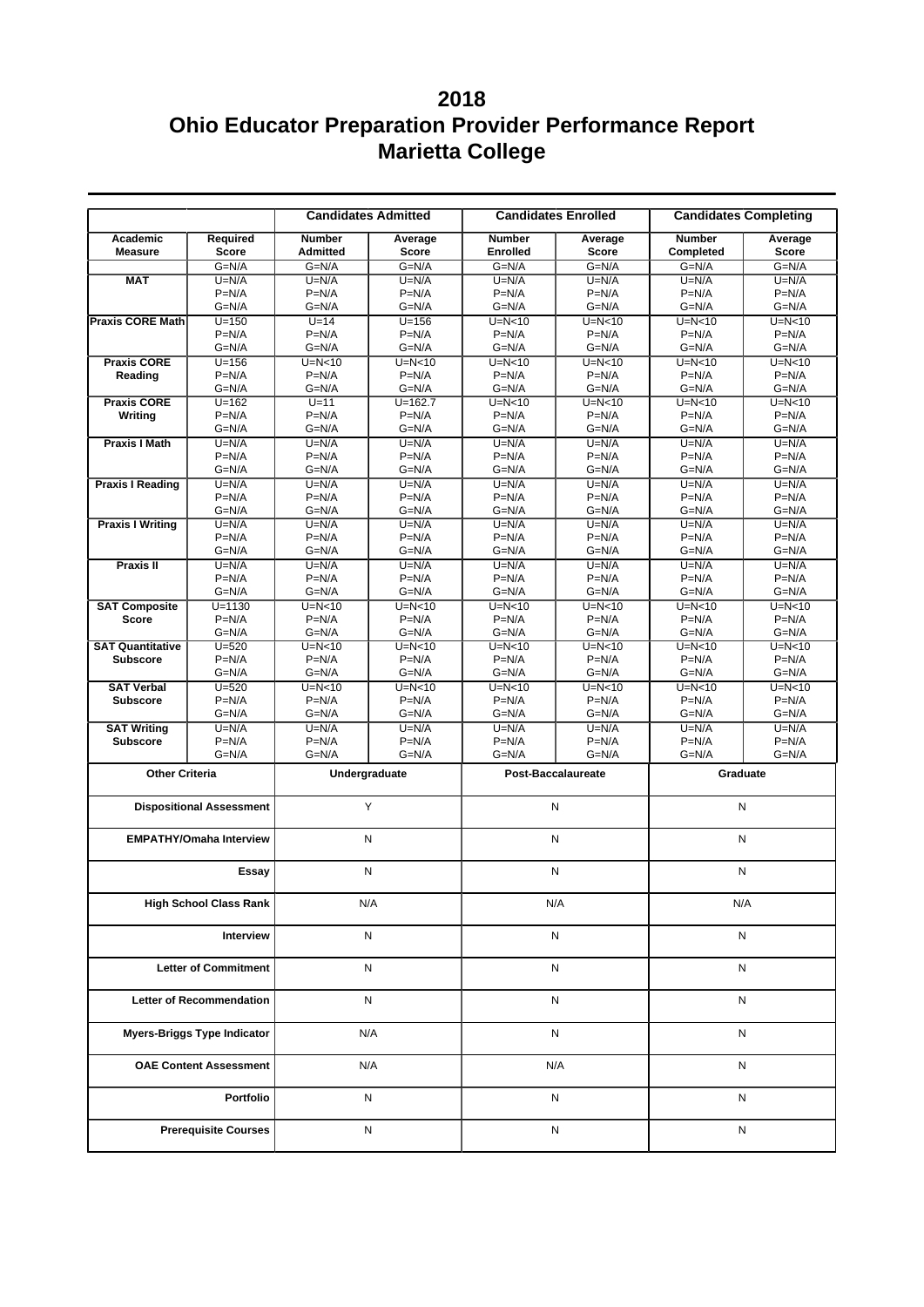| <b>Other Criteria</b>                      | Undergraduate | Post-Baccalaureate | Graduate |
|--------------------------------------------|---------------|--------------------|----------|
| <b>SRI Teacher Perceiver  </b>             | N/A           | N/A                | N        |
| Superintendent Statement of<br>Sponsorship | N/A           | N/A                | N        |
| Teacher Insight                            | N             | N                  | N        |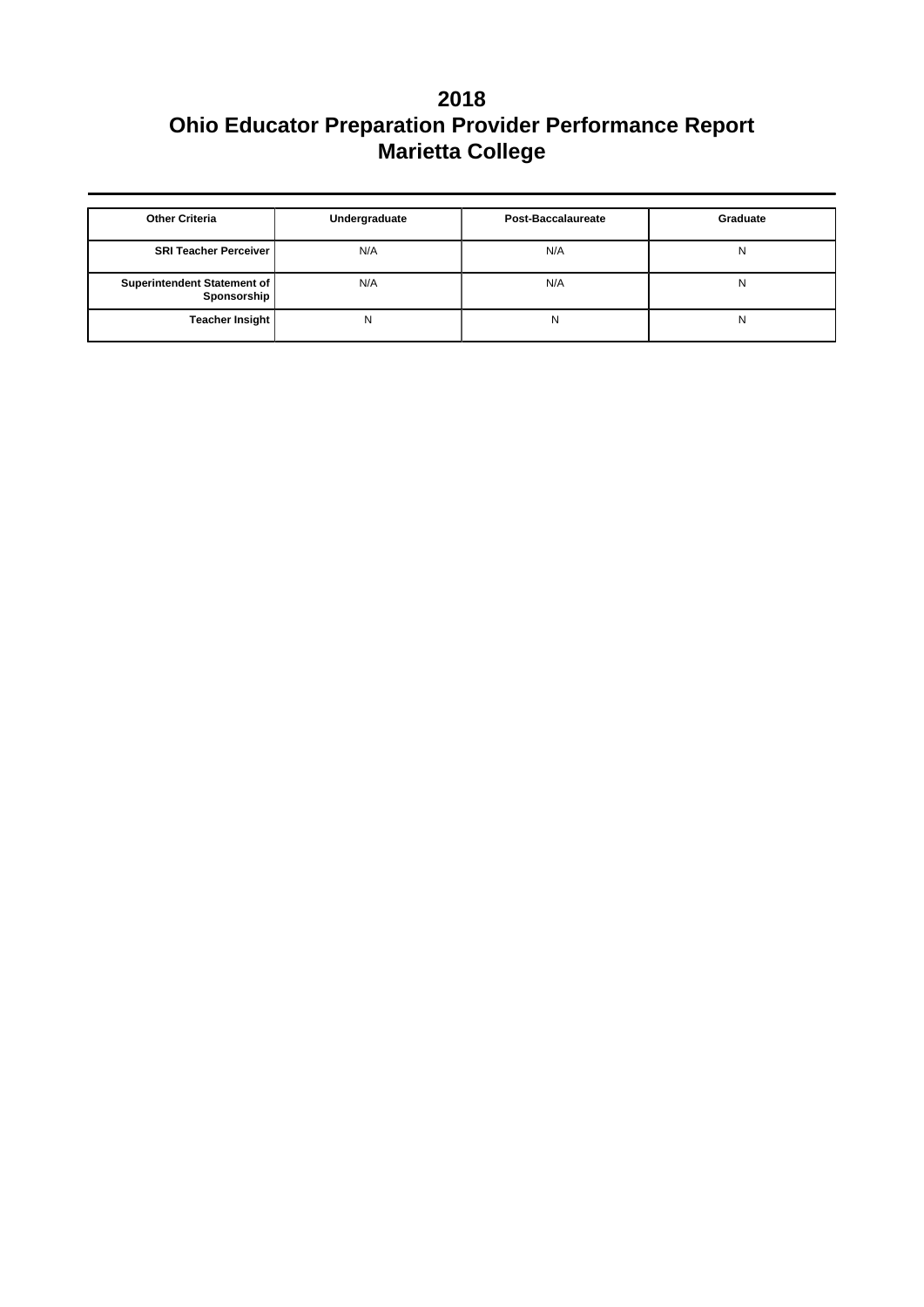|                                            | <b>Candidates Admitted</b><br><b>Candidates Enrolled</b> |                           |                                 | <b>Candidates Completing</b>     |                         |                            |                  |
|--------------------------------------------|----------------------------------------------------------|---------------------------|---------------------------------|----------------------------------|-------------------------|----------------------------|------------------|
| Academic<br><b>Measure</b>                 | Required<br><b>Score</b>                                 | <b>Number</b><br>Admitted | Average<br>Score                | <b>Number</b><br><b>Enrolled</b> | Average<br><b>Score</b> | <b>Number</b><br>Completed | Average<br>Score |
| $GPA -$<br>Undergraduate                   | N/A                                                      | N/A                       | N/A                             | N/A                              | N/A                     | N/A                        | N/A              |
| <b>GPA - High School</b>                   | N/A                                                      | N/A                       | N/A                             | N/A                              | N/A                     | N/A                        | N/A              |
|                                            |                                                          |                           |                                 |                                  |                         |                            |                  |
| <b>GPA - Graduate</b>                      | N/A                                                      | N/A                       | N/A                             | N/A                              | N/A                     | N/A                        | N/A              |
| <b>ACT Composite</b><br><b>Score</b>       | N/A                                                      | N/A                       | N/A                             | N/A                              | N/A                     | N/A                        | N/A              |
| <b>ACT Math</b><br><b>Subscore</b>         | N/A                                                      | N/A                       | N/A                             | N/A                              | N/A                     | N/A                        | N/A              |
| <b>ACT Reading</b><br><b>Subscore</b>      | N/A                                                      | N/A                       | N/A                             | N/A                              | N/A                     | N/A                        | N/A              |
| <b>ACT English</b><br><b>Subscore</b>      | N/A                                                      | N/A                       | N/A                             | N/A                              | N/A                     | N/A                        | N/A              |
| <b>SAT Composite</b><br><b>Score</b>       | N/A                                                      | N/A                       | N/A                             | N/A                              | N/A                     | N/A                        | N/A              |
| <b>SAT Quantitative</b><br><b>Subscore</b> | N/A                                                      | N/A                       | N/A                             | N/A                              | N/A                     | N/A                        | N/A              |
| <b>SAT Verbal</b><br><b>Subscore</b>       | N/A                                                      | N/A                       | N/A                             | N/A                              | N/A                     | N/A                        | N/A              |
| <b>SAT Writing</b><br><b>Subscore</b>      | N/A                                                      | N/A                       | N/A                             | N/A                              | N/A                     | N/A                        | N/A              |
| <b>Praxis I Reading</b>                    | N/A                                                      | N/A                       | N/A                             | N/A                              | N/A                     | N/A                        | N/A              |
| <b>Praxis I Math</b>                       | N/A                                                      | N/A                       | N/A                             | N/A                              | N/A                     | N/A                        | N/A              |
| <b>Praxis I Writing</b>                    | N/A                                                      | N/A                       | N/A                             | N/A                              | N/A                     | N/A                        | N/A              |
| <b>Praxis II</b>                           | N/A                                                      | N/A                       | N/A                             | N/A                              | N/A                     | N/A                        | N/A              |
| <b>GRE Composite</b><br><b>Score</b>       | N/A                                                      | N/A                       | N/A                             | N/A                              | N/A                     | N/A                        | N/A              |
| <b>GRE Verbal</b><br><b>Subscore</b>       | N/A                                                      | N/A                       | N/A                             | N/A                              | N/A                     | N/A                        | N/A              |
| <b>GRE Quantitative</b><br><b>Subscore</b> | N/A                                                      | N/A                       | N/A                             | N/A                              | N/A                     | N/A                        | N/A              |
| <b>GRE Writing</b><br>Subscore             | N/A                                                      | N/A                       | N/A                             | N/A                              | N/A                     | N/A                        | N/A              |
| MAT                                        | N/A                                                      | N/A                       | N/A                             | N/A                              | N/A                     | N/A                        | N/A              |
|                                            |                                                          |                           | <b>Other Criteria</b>           |                                  |                         |                            |                  |
|                                            |                                                          |                           | <b>Dispositional Assessment</b> | ${\sf N}$                        |                         |                            |                  |
| <b>EMPATHY/Omaha Interview</b>             |                                                          |                           |                                 | ${\sf N}$                        |                         |                            |                  |

## **Principal Preparation Programs**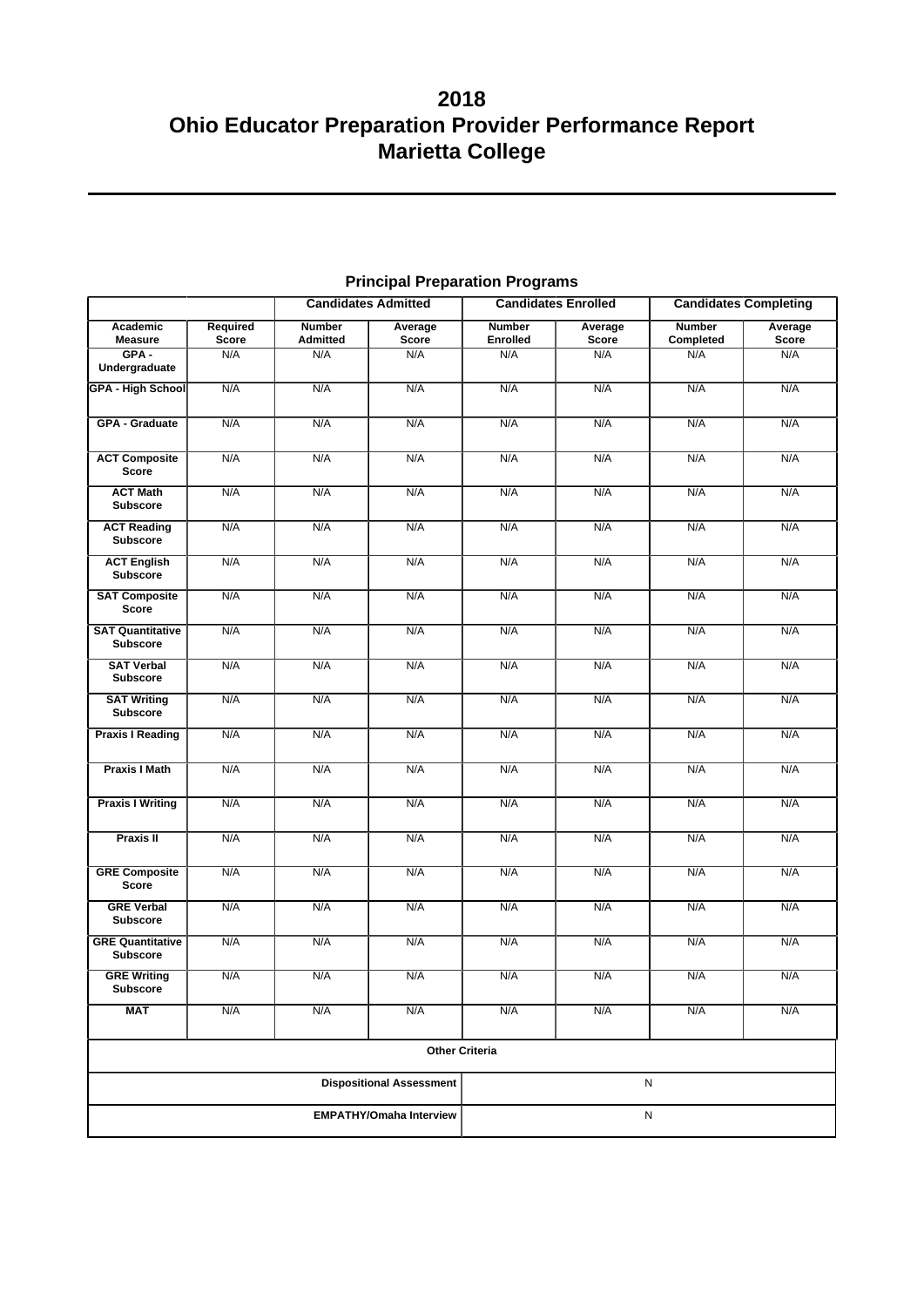| <b>Other Criteria</b>                   |              |  |  |  |  |  |
|-----------------------------------------|--------------|--|--|--|--|--|
| Essay                                   | ${\sf N}$    |  |  |  |  |  |
| Interview                               | ${\sf N}$    |  |  |  |  |  |
| <b>Letter of Commitment</b>             | ${\sf N}$    |  |  |  |  |  |
| <b>Letter of Recommendation</b>         | $\mathsf{N}$ |  |  |  |  |  |
| <b>Myers-Briggs Type Indicator</b>      | ${\sf N}$    |  |  |  |  |  |
| Portfolio                               | ${\sf N}$    |  |  |  |  |  |
| <b>Prerequisite Courses</b>             | ${\sf N}$    |  |  |  |  |  |
| <b>SRI Teacher Perceiver</b>            | N            |  |  |  |  |  |
| Superintendent Statement of Sponsorship | ${\sf N}$    |  |  |  |  |  |
| <b>Teacher Insight</b>                  | ${\sf N}$    |  |  |  |  |  |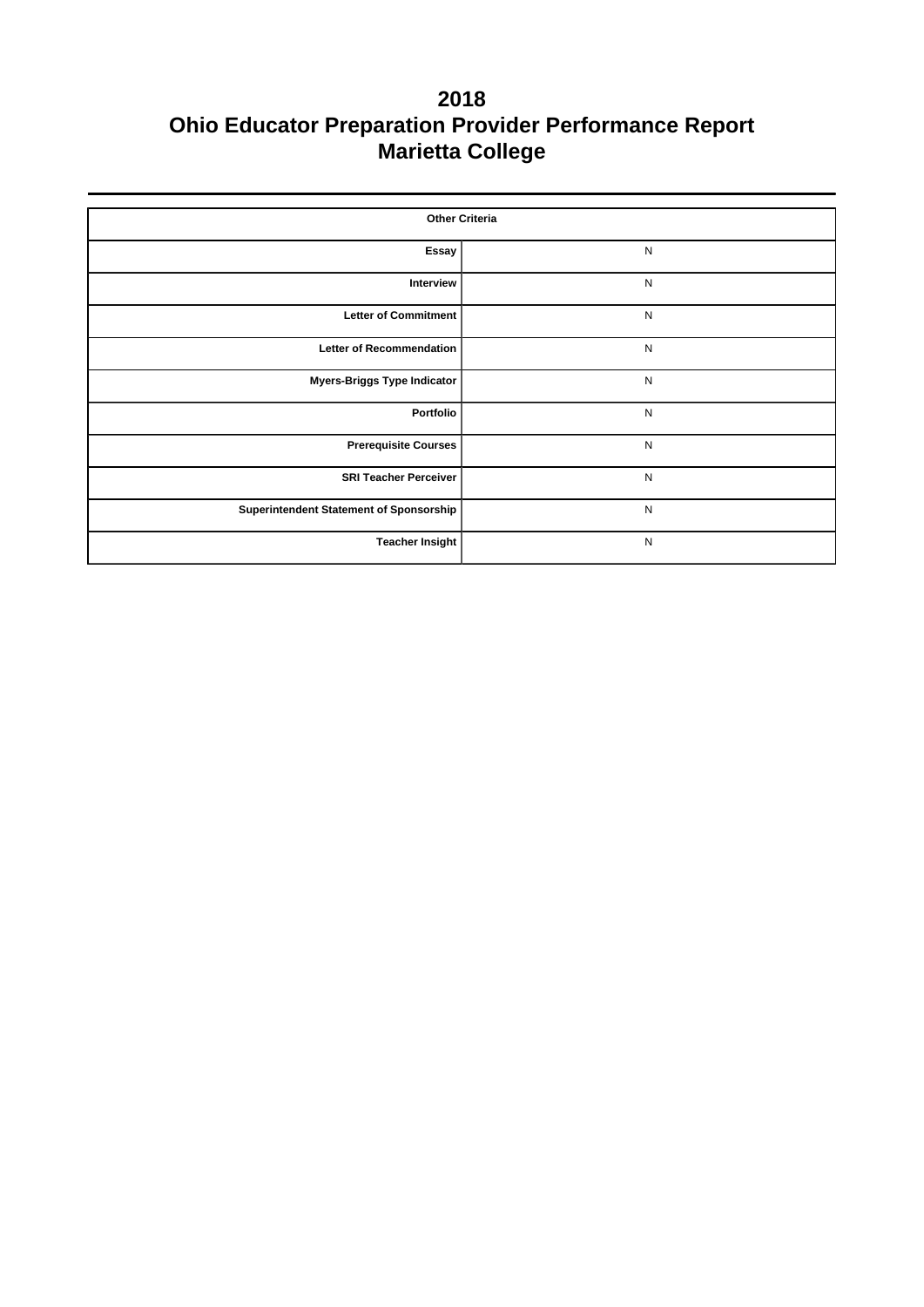## **Pre-Service Teacher Survey Results**

Reporting Period from Sept 1, 2017 to Aug 31, 2018

#### **Description of Data:**

To gather information on student satisfaction with the quality of preparation provided by their educator preparation programs, the Ohio Department of Higher Education administers a survey aligned with the Ohio Standards for the Teaching Profession (OSTP), Ohio licensure requirements, and elements of national accreditation. All Ohio candidates receive an invitation to complete the survey during their professional internship (student teaching). The results of this survey are reflected here. A total of 3,451 respondents completed the survey statewide for a response rate of 74 percent.

# **Marietta College Survey Response Rate = 100%**

**Total Survey Responses = 14**

| No.            | Question                                                                                                                                                                                                               | <b>Institution</b><br>Average | <b>State</b><br>Average |
|----------------|------------------------------------------------------------------------------------------------------------------------------------------------------------------------------------------------------------------------|-------------------------------|-------------------------|
| $\mathbf{1}$   | My teacher licensure program prepared me with knowledge of research on how students<br>learn.                                                                                                                          | 3.79                          | 3.50                    |
| 2              | My teacher licensure program prepared me to recognize characteristics of gifted students,<br>students with disabilities, and at-risk students in order to plan and deliver appropriate<br>instruction.                 | 3.64                          | 3.32                    |
| 3              | My teacher licensure program prepared me with high levels of knowledge and the academic<br>content I plan to teach.                                                                                                    | 3.64                          | 3.34                    |
| $\overline{4}$ | My teacher licensure program prepared me to identify instructional strategies appropriate to<br>my content area.                                                                                                       | 3.71                          | 3.46                    |
| 5              | My teacher licensure program prepared me to understand the importance of linking<br>interdisciplinary experiences.                                                                                                     | 3.50                          | 3.41                    |
| 6              | My teacher licensure program prepared me to align instructional goals and activities with<br>Ohio's academic content standards, including Ohio's Learning Standards.                                                   | 3.86                          | 3.64                    |
| $\overline{7}$ | My teacher licensure program prepared me to use assessment data to inform instruction.                                                                                                                                 | 3.64                          | 3.46                    |
| 8              | My teacher licensure program prepared me to clearly communicate learning goals to students.                                                                                                                            | 3.36                          | 3.48                    |
| 9              | My teacher licensure program prepared me to apply knowledge of how students learn, to<br>inform instruction.                                                                                                           | 3.71                          | 3.53                    |
| 10             | My teacher licensure program prepared me to differentiate instruction to support the learning<br>needs of all students, including students identified as gifted, students with disabilities, and at-<br>risk students. | 3.64                          | 3.44                    |
| 11             | My teacher licensure program prepared me to identify strategies to increase student<br>motivation and interest in topics of study.                                                                                     | 3.50                          | 3.37                    |
| 12             | My teacher licensure program prepared me to create learning situations in which students<br>work independently, collaboratively, and/or a whole class.                                                                 | 3.86                          | 3.59                    |
| 13             | My teacher licensure program prepared me to use strategies for effective classroom<br>management.                                                                                                                      | 3.57                          | 3.31                    |
| 14             | My teacher licensure program prepared me to communicate clearly and effectively.                                                                                                                                       | 3.64                          | 3.54                    |

#### **1=Strongly Disagree 2=Disagree 3=Agree 4=Strongly Agree**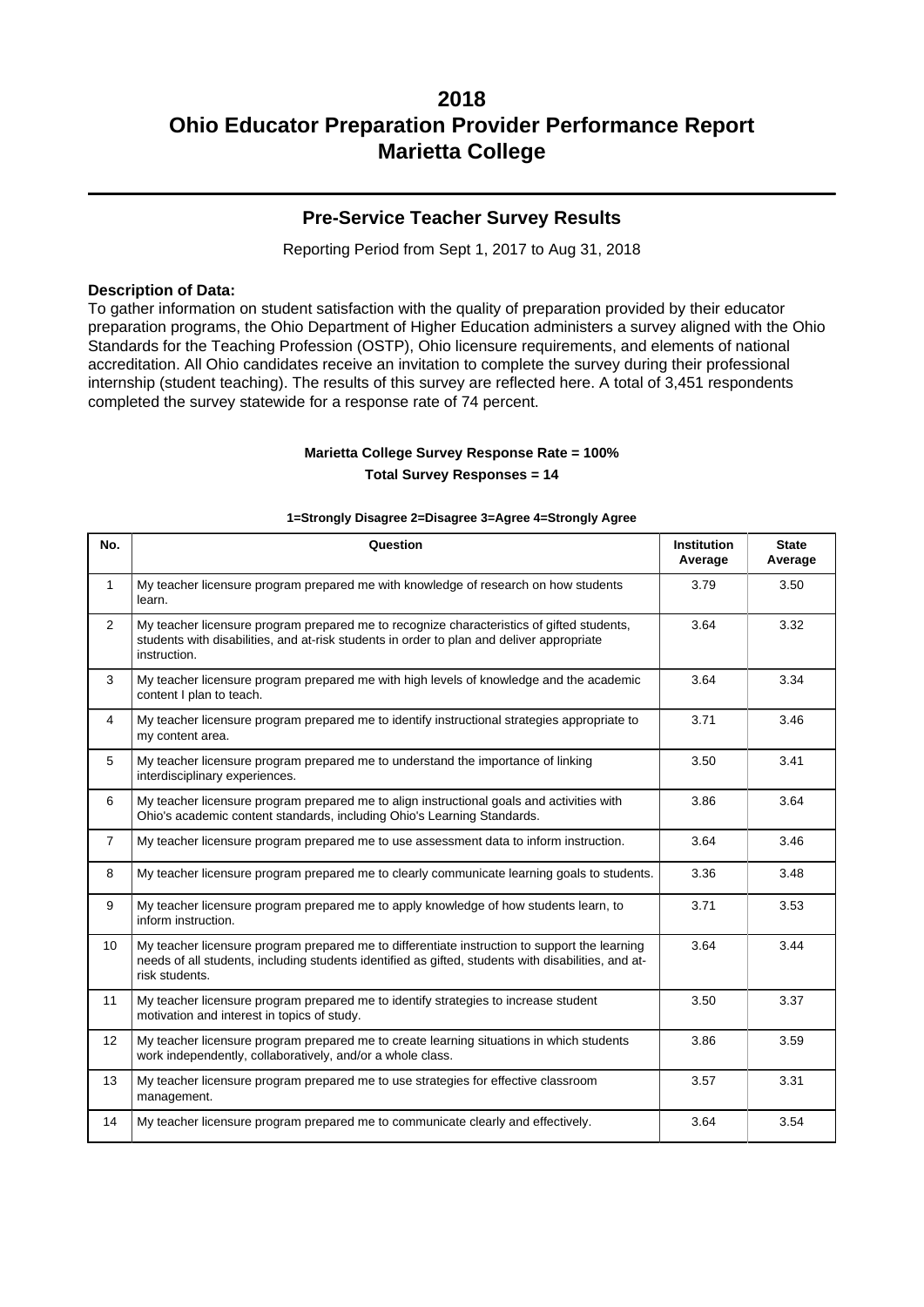| No. | Question                                                                                                                                                                  | Institution<br>Average | <b>State</b><br>Average |
|-----|---------------------------------------------------------------------------------------------------------------------------------------------------------------------------|------------------------|-------------------------|
| 15  | My teacher licensure program prepared me to understand the importance of communication<br>with families and caregivers.                                                   | 3.86                   | 3.55                    |
| 16  | My teacher licensure program prepared me to understand, uphold, and follow professional<br>ethics, policies, and legal codes of professional conduct.                     | 3.86                   | 3.67                    |
| 17  | My teacher licensure program prepared me to use a variety of diagnostic, formative, and<br>summative assessments.                                                         | 3.71                   | 3.54                    |
| 18  | My teacher licensure program prepared me to communicate high expectations for all students.                                                                               | 3.86                   | 3.62                    |
| 19  | My teacher licensure program prepared me to understand students' diverse cultures,<br>language skills, and experiences.                                                   | 3.29                   | 3.51                    |
| 20  | My teacher licensure program prepared me to treat all students fairly and establish an<br>environment that is respectful, supportive, and caring.                         | 3.93                   | 3.73                    |
| 21  | My teacher licensure program prepared me to use technology to enhance teaching and<br>student learning.                                                                   | 3.57                   | 3.42                    |
| 22  | My teacher licensure program prepared me to collaborate with colleagues and members of<br>the community when and where appropriate.                                       | 3.71                   | 3.51                    |
| 23  | My teacher licensure program collected evidence of my performance on multiple measures to<br>monitor my progress.                                                         | 3.71                   | 3.52                    |
| 24  | My teacher licensure program provided me with knowledge of the Ohio Licensure Program<br>standards for my discipline (e.g. NAEYC, CEC, NCTM).                             | 3.43                   | 3.23                    |
| 25  | My teacher licensure program provided me with knowledge of the operation of Ohio schools<br>as delineated in the Ohio Department of Education School Operating Standards. | 3.36                   | 3.08                    |
| 26  | My teacher licensure program provided me with knowledge of the requirements for the<br>Resident Educator License.                                                         | 3.14                   | 3.00                    |
| 27  | My teacher licensure program provided me with knowledge of the Ohio Standards for the<br>Teaching Profession.                                                             | 3.71                   | 3.35                    |
| 28  | My teacher licensure program provided me with knowledge of the Ohio Standards for<br>Professional Development.                                                            | 3.57                   | 3.21                    |
| 29  | My teacher licensure program provided me with knowledge of the Ohio Academic Content<br>Standards, including Ohio's Learning Standards.                                   | 3.86                   | 3.59                    |
| 30  | My teacher licensure program provided me with knowledge of the Value-added Growth<br>Measure as defined by the Ohio State Board of Education.                             | 3.57                   | 2.93                    |
| 31  | My teacher licensure program provided field experiences that supported my development as<br>an effective educator focused on student learning.                            | 4.00                   | 3.67                    |
| 32  | My teacher licensure program provided field experiences in a variety of settings (urban,<br>suburban, and rural).                                                         | 3.07                   | 3.42                    |
| 33  | My teacher licensure program provided student teaching experience(s) that supported my<br>development as an effective educator focused on student learning.               | 4.00                   | 3.68                    |
| 34  | My teacher licensure program provided cooperating teachers who supported me through<br>observation and conferences (face-to-face or via electronic media).                | 3.71                   | 3.65                    |
| 35  | My teacher licensure program provided university supervisors who supported me through<br>observation and conferences (face-to-face or via electronic media).              | 3.93                   | 3.62                    |
| 36  | My teacher licensure program provided opportunities to work with diverse students (including<br>gifted students, students with disabilities, and at-risk students).       | 3.57                   | 3.52                    |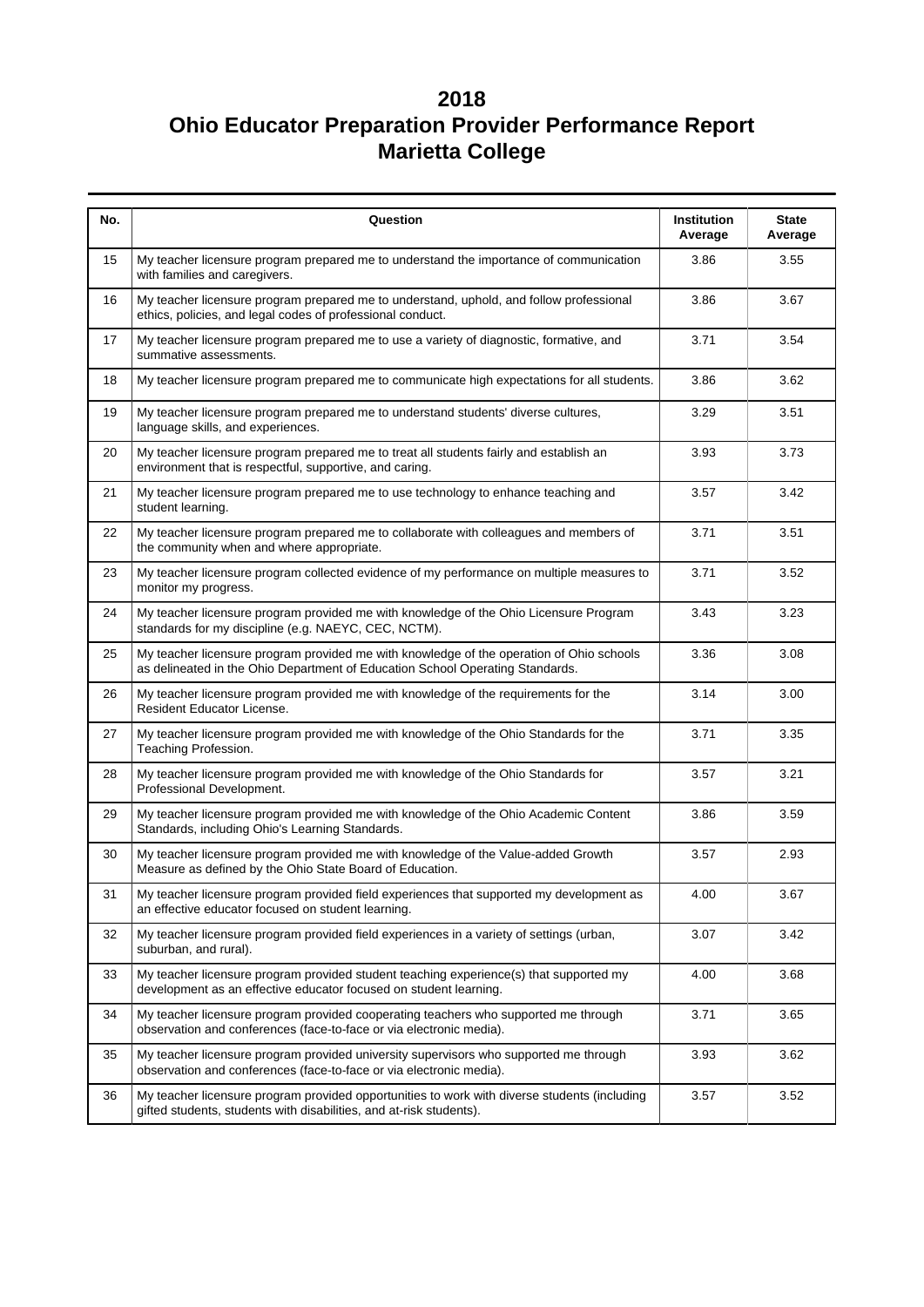| No. | Question                                                                                                                         | <b>Institution</b><br>Average | <b>State</b><br>Average |
|-----|----------------------------------------------------------------------------------------------------------------------------------|-------------------------------|-------------------------|
| 37  | My teacher licensure program provided opportunities to understand students' diverse cultures,<br>languages, and experiences.     | 3.50                          | 3.50                    |
| 38  | My teacher licensure program provided opportunities to work with diverse teachers.                                               | 2.36                          | 3.26                    |
| 39  | My teacher licensure program provided opportunities to interact with diverse faculty.                                            | 2.29                          | 3.31                    |
| 40  | My teacher licensure program provided opportunities to work and study with diverse peers.                                        | 2.57                          | 3.34                    |
| 41  | Overall, the faculty in my teacher licensure program demonstrated in-depth knowledge of their<br>field.                          | 3.79                          | 3.63                    |
| 42  | Overall, the faculty in my teacher licensure program used effective teaching methods that<br>helped promote learning.            | 3.86                          | 3.51                    |
| 43  | Overall, the faculty in my teacher licensure program modeled respect for diverse populations.                                    | 3.93                          | 3.63                    |
| 44  | Overall, the faculty in my teacher licensure program integrated diversity-related subject matter<br>within coursework.           | 3.79                          | 3.53                    |
| 45  | Overall, the faculty in my teacher licensure program used technology to facilitate teaching and<br>learning.                     | 3.71                          | 3.54                    |
| 46  | Overall, the faculty in my teacher licensure program conducted themselves in a professional<br>manner.                           | 3.71                          | 3.63                    |
| 47  | My teacher licensure program provided clearly articulated policies published to facilitate<br>progression to program completion. | 3.79                          | 3.42                    |
| 48  | My teacher licensure program provided opportunities to voice concerns about the program.                                         | 2.93                          | 3.20                    |
| 49  | My teacher licensure program provided advising to facilitate progression to program<br>completion.                               | 3.57                          | 3.41                    |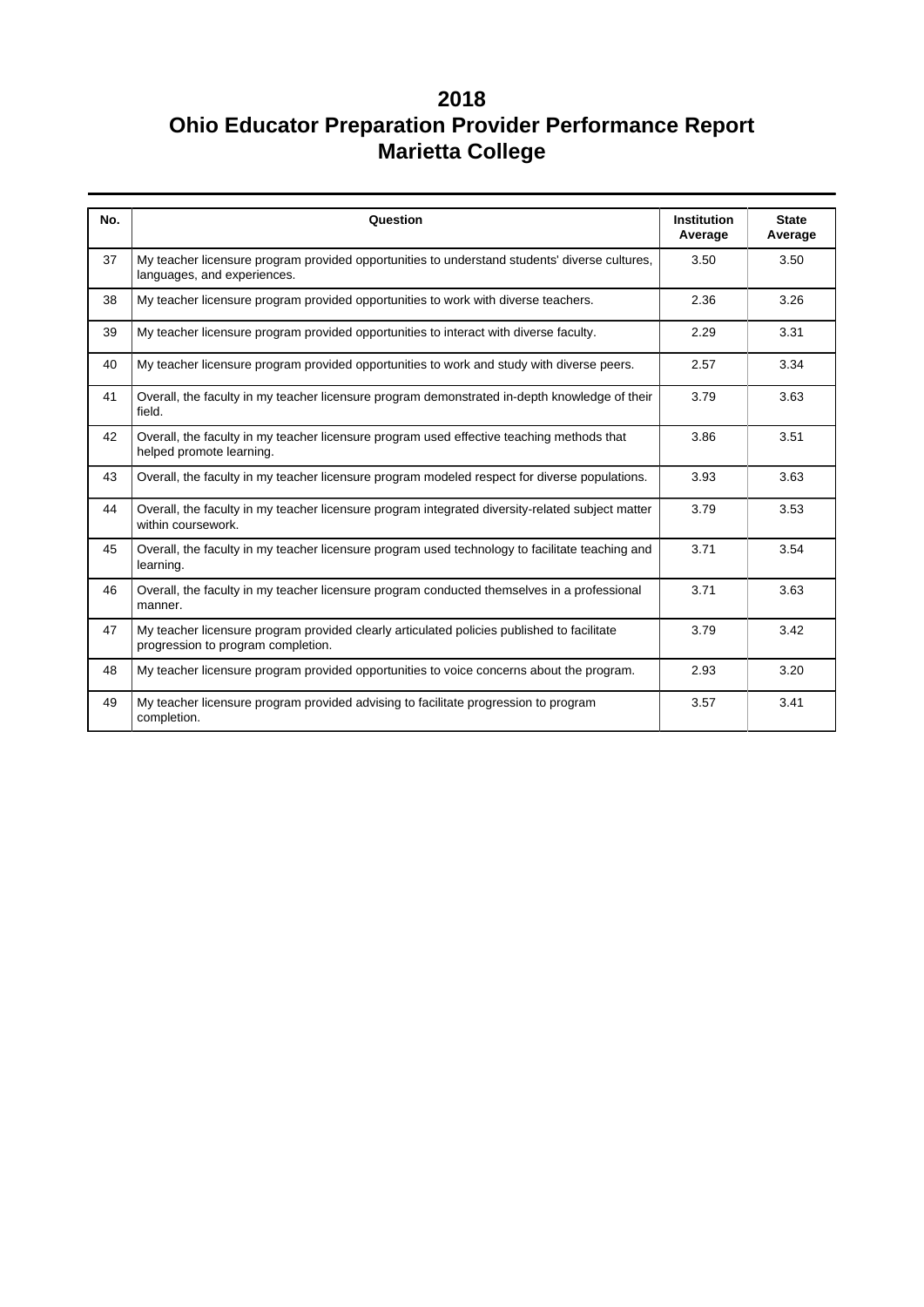## **Statewide Survey of OHIO Resident Educators' Reflections on their Educator Preparation Program**

Reporting Period from Sept 1, 2017 to Aug 31, 2018

#### **Description of Data:**

To gather information on alumni satisfaction with the quality of preparation provided by their educator preparation programs, the Ohio Department of Higher Education administers a survey aligned with the Ohio Standards for the Teaching Profession (OSTP), Ohio licensure requirements, and elements of national accreditation. All Ohio Resident Educators who completed their preparation in Ohio receive an invitation to complete the survey in the fall semester as they enter Year 2 of the Resident Educator program. A total of 305 respondents completed the survey statewide for a response rate of eight percent.

| No.            | Question                                                                                                                                                                                                               | <b>Institution</b><br>Average | <b>State</b><br>Average |
|----------------|------------------------------------------------------------------------------------------------------------------------------------------------------------------------------------------------------------------------|-------------------------------|-------------------------|
| $\mathbf{1}$   | My teacher licensure program prepared me with knowledge of research on how students<br>learn.                                                                                                                          | N <sub>10</sub>               | 3.48                    |
| $\overline{2}$ | My teacher licensure program prepared me to recognize characteristics of gifted students,<br>students with disabilities, and at-risk students in order to plan and deliver appropriate<br>instruction.                 | N <sub>10</sub>               | 3.18                    |
| 3              | My teacher licensure program prepared me with high levels of knowledge and the academic<br>content I plan to teach.                                                                                                    | N <sub>10</sub>               | 3.32                    |
| $\overline{4}$ | My teacher licensure program prepared me to identify instructional strategies appropriate to<br>my content area.                                                                                                       | N <sub>10</sub>               | 3.37                    |
| 5              | My teacher licensure program prepared me to understand the importance of linking<br>interdisciplinary experiences.                                                                                                     | N <sub>10</sub>               | 3.32                    |
| 6              | My teacher licensure program prepared me to align instructional goals and activities with<br>Ohio's academic content standards, including Ohio's Learning Standards.                                                   | N <sub>10</sub>               | 3.53                    |
| $\overline{7}$ | My teacher licensure program prepared me to use assessment data to inform instruction.                                                                                                                                 | N <sub>10</sub>               | 3.40                    |
| 8              | My teacher licensure program prepared me to clearly communicate learning goals to students.                                                                                                                            | N <sub>10</sub>               | 3.41                    |
| 9              | My teacher licensure program prepared me to apply knowledge of how students learn, to<br>inform instruction.                                                                                                           | N <sub>10</sub>               | 3.47                    |
| 10             | My teacher licensure program prepared me to differentiate instruction to support the learning<br>needs of all students, including students identified as gifted, students with disabilities, and at-<br>risk students. | N <sub>10</sub>               | 3.28                    |
| 11             | My teacher licensure program prepared me to identify strategies to increase student<br>motivation and interest in topics of study.                                                                                     | N <sub>10</sub>               | 3.24                    |
| 12             | My teacher licensure program prepared me to create learning situations in which students<br>work independently, collaboratively, and/or a whole class.                                                                 | N <sub>10</sub>               | 3.43                    |
| 13             | My teacher licensure program prepared me to use strategies for effective classroom<br>management.                                                                                                                      | N <sub>10</sub>               | 3.06                    |

### **1=Strongly Disagree 2=Disagree 3=Agree 4=Strongly Agree**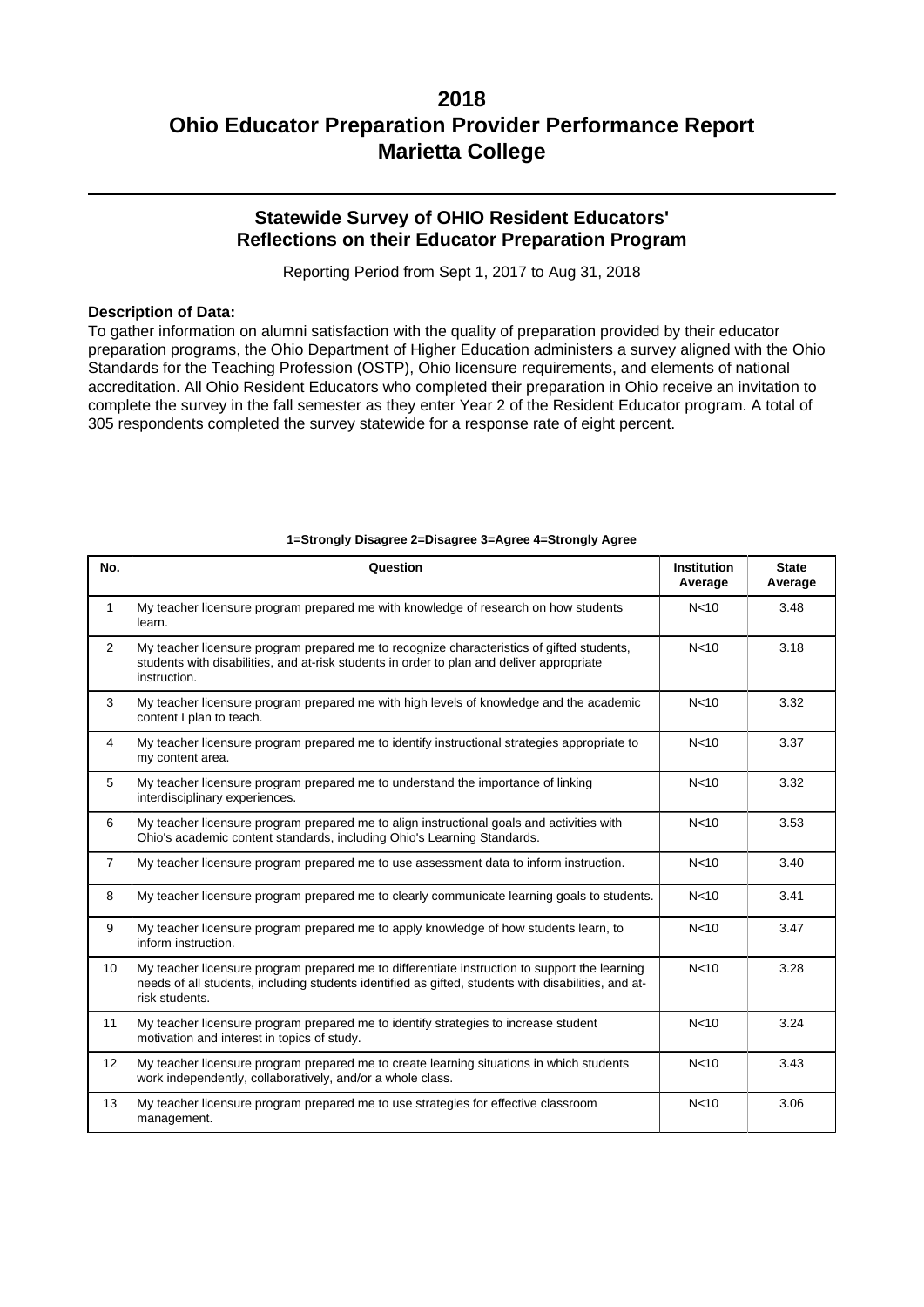| No. | Question                                                                                                                                                                  | <b>Institution</b><br>Average | <b>State</b><br>Average |  |  |  |
|-----|---------------------------------------------------------------------------------------------------------------------------------------------------------------------------|-------------------------------|-------------------------|--|--|--|
| 14  | My teacher licensure program prepared me to communicate clearly and effectively.                                                                                          | N <sub>10</sub>               | 3.46                    |  |  |  |
| 15  | My teacher licensure program prepared me to understand the importance of communication<br>with families and caregivers.                                                   | N <sub>10</sub>               | 3.41                    |  |  |  |
| 16  | My teacher licensure program prepared me to understand, uphold, and follow professional<br>ethics, policies, and legal codes of professional conduct.                     | N <sub>10</sub>               | 3.58                    |  |  |  |
| 17  | My teacher licensure program prepared me to use a variety of diagnostic, formative, and<br>summative assessments.                                                         | N <sub>10</sub>               | 3.42                    |  |  |  |
| 18  | My teacher licensure program prepared me prepared me to understand students' diverse<br>cultures, language skills, and experiences.                                       | N <sub>10</sub>               | 3.34                    |  |  |  |
| 19  | My teacher licensure program prepared me to treat all students fairly and establish an<br>environment that is respectful, supportive, and caring.                         | N <sub>10</sub>               | 3.59                    |  |  |  |
| 20  | My teacher licensure program prepared me prepared me to use technology to enhance<br>teaching and student learning.                                                       | N <sub>10</sub>               | 3.28                    |  |  |  |
| 21  | My teacher licensure program prepared me prepared me to collaborate with colleagues and<br>members of the community when and where appropriate.                           | N <sub>10</sub>               | 3.41                    |  |  |  |
| 22  | My teacher licensure program prepared me collected evidence of my performance on multiple<br>measures to monitor my progress.                                             | N <sub>10</sub>               | 3.36                    |  |  |  |
| 23  | My teacher licensure program provided me with knowledge of the Ohio Licensure Program<br>standards for my discipline (e.g. NAEYC, CEC, NCTM).                             | N<10                          | 3.14                    |  |  |  |
| 24  | My teacher licensure program provided me with knowledge of the operation of Ohio schools<br>as delineated in the Ohio Department of Education School Operating Standards. | N <sub>10</sub>               | 3.03                    |  |  |  |
| 25  | My teacher licensure program provided me with knowledge of the requirements for the<br>Resident Educator License.                                                         | N <sub>10</sub>               | 3.03                    |  |  |  |
| 26  | My teacher licensure program provided me with knowledge of the Ohio Standards for the<br>Teaching Profession.                                                             | N <sub>10</sub>               | 3.24                    |  |  |  |
| 27  | My teacher licensure program provided me with knowledge of the Ohio Standards for<br>Professional Development.                                                            | N <sub>10</sub>               | 3.11                    |  |  |  |
| 28  | My teacher licensure program provided me with knowledge of the Ohio Academic Content<br>Standards, including Ohio's Learning Standards.                                   | N <sub>10</sub>               | 3.44                    |  |  |  |
| 29  | My teacher licensure program provided me with knowledge of the Value-added Growth<br>Measure as defined by the Ohio State Board of Education.                             | N <sub>10</sub>               | 2.73                    |  |  |  |
| 30  | My teacher licensure program provided field experiences that supported my development as<br>an effective educator focused on student learning.                            | N<10                          | 3.55                    |  |  |  |
| 31  | My teacher licensure program provided field experiences in a variety of settings (urban,<br>suburban, and rural).                                                         | N <sub>10</sub>               |                         |  |  |  |
| 32  | My teacher licensure program provided student teaching experience(s) that supported my<br>development as an effective educator focused on student learning.               | N <sub>10</sub>               |                         |  |  |  |
| 33  | My teacher licensure program provided cooperating teachers who supported me through<br>observation and conferences (face-to-face or via electronic media).                | N <sub>10</sub>               | 3.51                    |  |  |  |
| 34  | My teacher licensure program provided university supervisors who supported me through<br>observation and conferences (face-to-face or via electronic media).              | N <sub>10</sub>               | 3.51                    |  |  |  |
| 35  | My teacher licensure program provided opportunities to work with diverse students (including<br>gifted students, students with disabilities, and at-risk students).       | N <sub>10</sub>               | 3.31                    |  |  |  |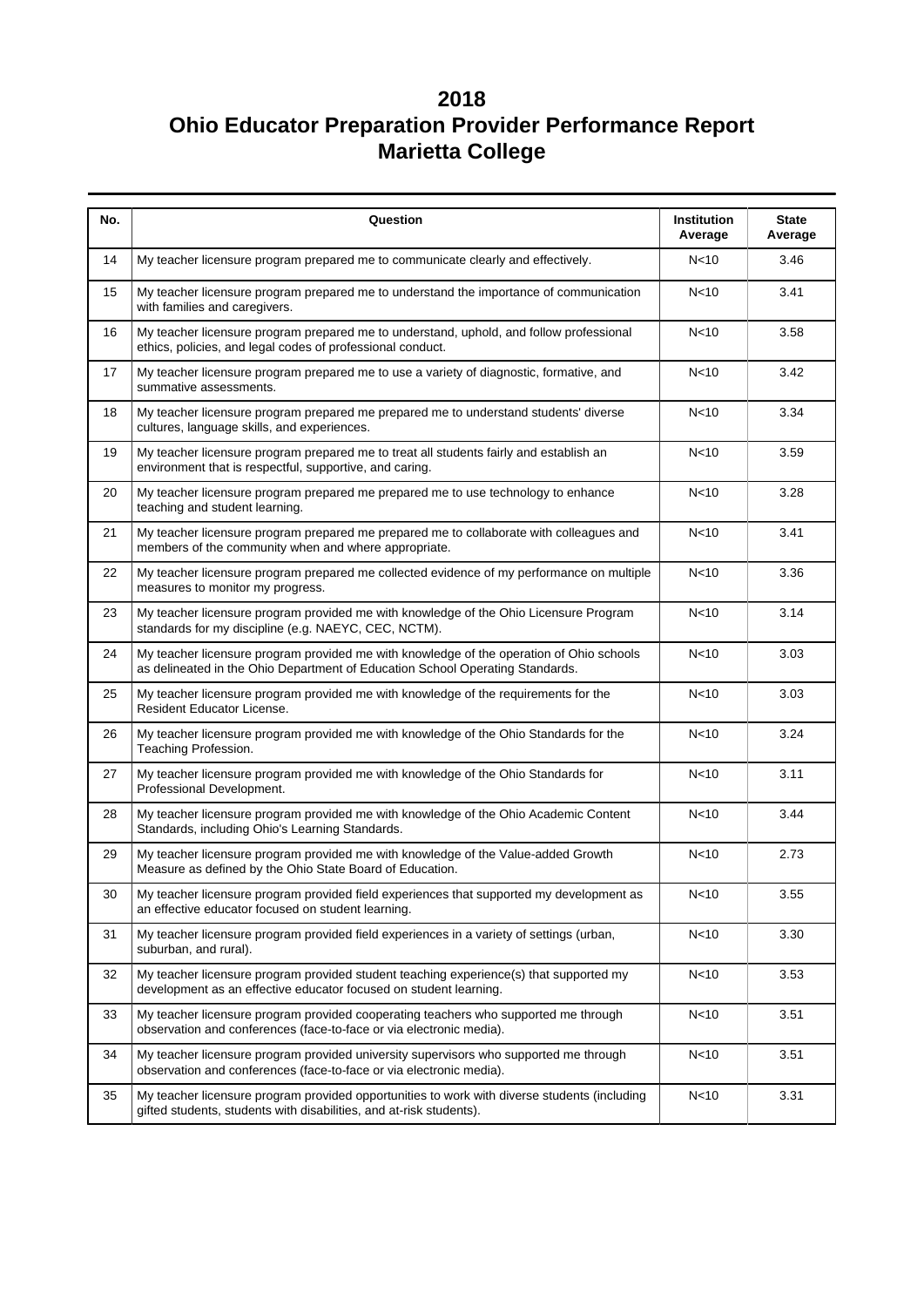| No. | Question                                                                                                                                    | <b>Institution</b><br>Average | <b>State</b><br>Average |
|-----|---------------------------------------------------------------------------------------------------------------------------------------------|-------------------------------|-------------------------|
| 36  | My teacher licensure program provided opportunities to understand students' diverse cultures,<br>languages, and experiences.                | N <sub>10</sub>               | 3.38                    |
| 37  | My teacher licensure program provided opportunities to work with diverse teachers.                                                          | N <sub>10</sub>               | 3.18                    |
| 38  | My teacher licensure program provided opportunities to interact with diverse faculty.                                                       | N <sub>10</sub>               | 3.22                    |
| 39  | My teacher licensure program provided opportunities to work and study with diverse peers.                                                   | N <sub>10</sub>               | 3.29                    |
| 40  | Overall, the faculty in my teacher licensure program demonstrated in-depth knowledge of their<br>field.                                     | N <sub>10</sub>               | 3.55                    |
| 41  | Overall, the faculty in my teacher licensure program used effective teaching methods that<br>helped promote learning.                       | N <sub>10</sub>               | 3.46                    |
| 42  | Overall, the faculty in my teacher licensure program modeled respect for diverse populations.                                               | N <sub>10</sub>               | 3.55                    |
| 43  | Overall, the faculty in my teacher licensure program integrated diversity-related subject matter<br>within coursework.                      | N <sub>10</sub>               | 3.41                    |
| 44  | Overall, the faculty in my teacher licensure program used technology to facilitate teaching and<br>learning.                                | N <sub>10</sub>               | 3.40                    |
| 45  | Overall, the faculty in my teacher licensure program conducted themselves in a professional<br>manner.                                      | N <sub>10</sub>               | 3.59                    |
| 46  | My teacher licensure program provided clearly articulated policies published to facilitate<br>progression to program completion.            | N <sub>10</sub>               | 3.33                    |
| 47  | My teacher licensure program provided opportunities to voice concerns about the program.                                                    | N <sub>10</sub>               | 3.13                    |
| 48  | My teacher licensure program provided advising to facilitate progression to program<br>completion.                                          | N <sub>10</sub>               | 3.31                    |
| 49  | My teacher licensure program provided prepared me with the knowledge and skills necessary<br>to enter the classroom as a Resident Educator. | N <sub>10</sub>               | 3.27                    |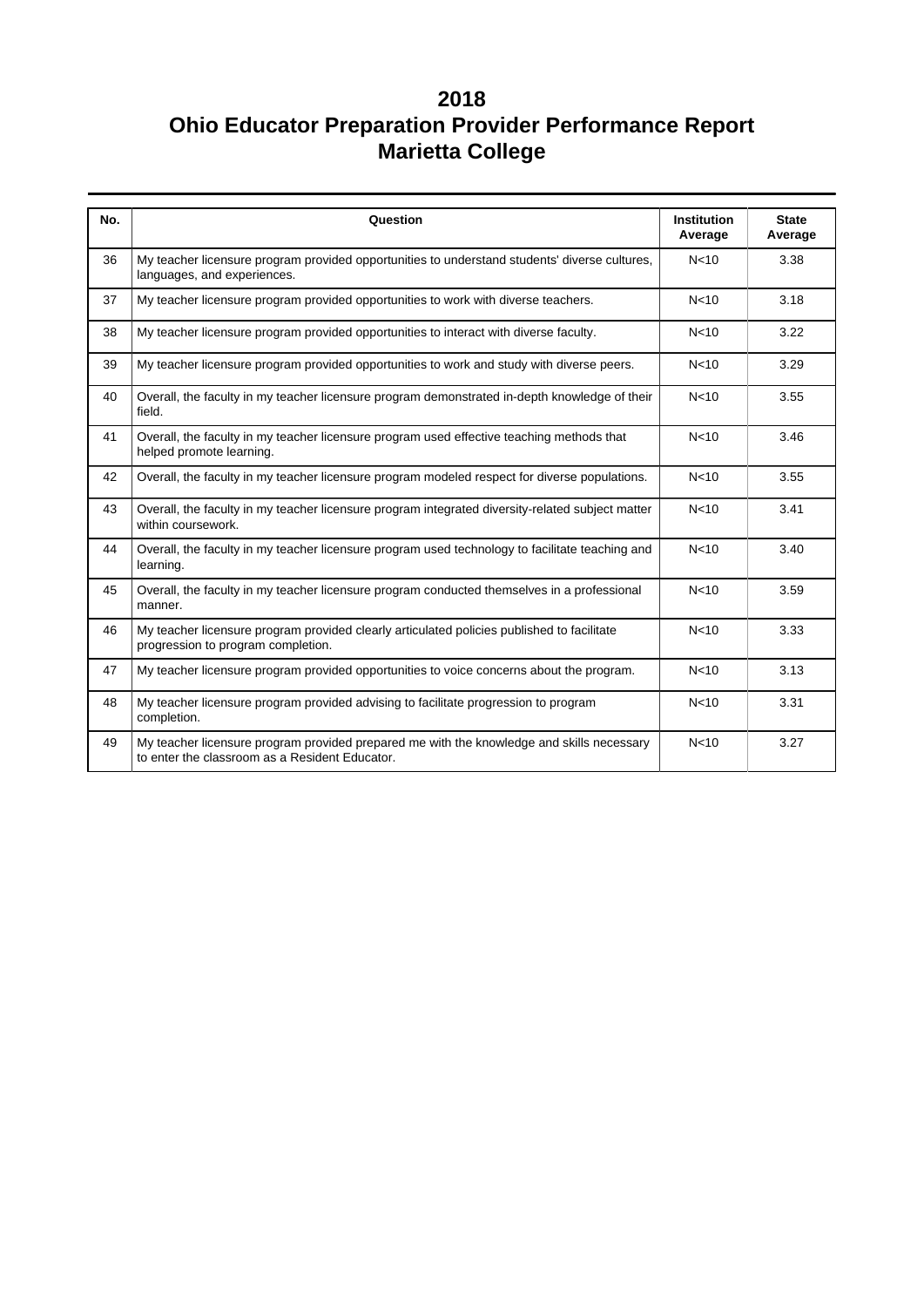## **Principal Intern Survey Results**

Reporting Period from Sept 1, 2017 to Aug 31, 2018

#### **Description of Data:**

To gather information the quality of preparation provided by their educator preparation providers, the Ohio Department of Higher Education distributes a survey to Ohio principal interns. Questions on the survey are aligned with the Ohio Standards for Principals, Ohio licensure requirements, and elements of national accreditation. A total of 450 respondents completed the survey statewide for a response rate of 44 percent.

| No.            | Question                                                                                                                                                                                                       | <b>Institution</b><br>Average | <b>State</b><br>Average |
|----------------|----------------------------------------------------------------------------------------------------------------------------------------------------------------------------------------------------------------|-------------------------------|-------------------------|
| $\mathbf{1}$   | My program prepared me to lead and facilitate continuous improvement efforts within a school<br>building setting.                                                                                              | N/A                           | 3.55                    |
| $\overline{2}$ | My program prepared me to lead the processes of setting, monitoring, and achieving specific<br>and challenging goals for all students and staff.                                                               | N/A                           | 3.54                    |
| 3              | My program prepared me to anticipate, monitor, and respond to educational developments<br>affecting the school and its environment.                                                                            | N/A                           | 3.53                    |
| 4              | My program prepared me to lead instruction.                                                                                                                                                                    | N/A                           | 3.47                    |
| 5              | My program prepared me to ensure the instructional content being taught is aligned with<br>the academic standards (e.g. national, Common Core, state) and curriculum priorities of the<br>school and district. | N/A                           | 3.48                    |
| 6              | My program prepared me to ensure effective instructional practices meet the needs of all<br>students at high levels of learning.                                                                               | N/A                           | 3.50                    |
| $\overline{7}$ | My program prepared me to encourage and facilitate effective use of data by self and staff.                                                                                                                    | N/A                           | 3.56                    |
| 8              | My program prepared me to advocate for high levels of learning for all students, including<br>students identified as gifted, students with disabilities, and at-risk students.                                 | N/A                           | 3.57                    |
| 9              | My program prepared me to encourage and facilitate effective use of research by self and<br>staff.                                                                                                             | N/A                           | 3.50                    |
| 10             | My program prepared me to support staff in planning and implementing research-based<br>professional development and instructional practices.                                                                   | N/A                           | 3.51                    |
| 11             | My program prepared me to establish and maintain procedures and practices supporting staff<br>and students with a safe environment conducive to learning.                                                      | N/A                           | 3.57                    |
| 12             | My program prepared me to establish and maintain a nurturing school environment<br>addressing the physical and mental health needs of all.                                                                     | N/A                           | 3.49                    |
| 13             | My program prepared me to allocate resources, including technology, to support student and<br>staff learning.                                                                                                  | N/A                           | 3.44                    |
| 14             | My program prepared me to uphold and model professional ethics; local, state, and national<br>policies; and, legal codes of conduct                                                                            | N/A                           | 3.60                    |
| 15             | My program prepared me to share leadership with staff, students, parents, and community<br>members.                                                                                                            | N/A                           | 3.64                    |

#### **1=Strongly Disagree 2=Disagree 3=Agree 4=Strongly Agree**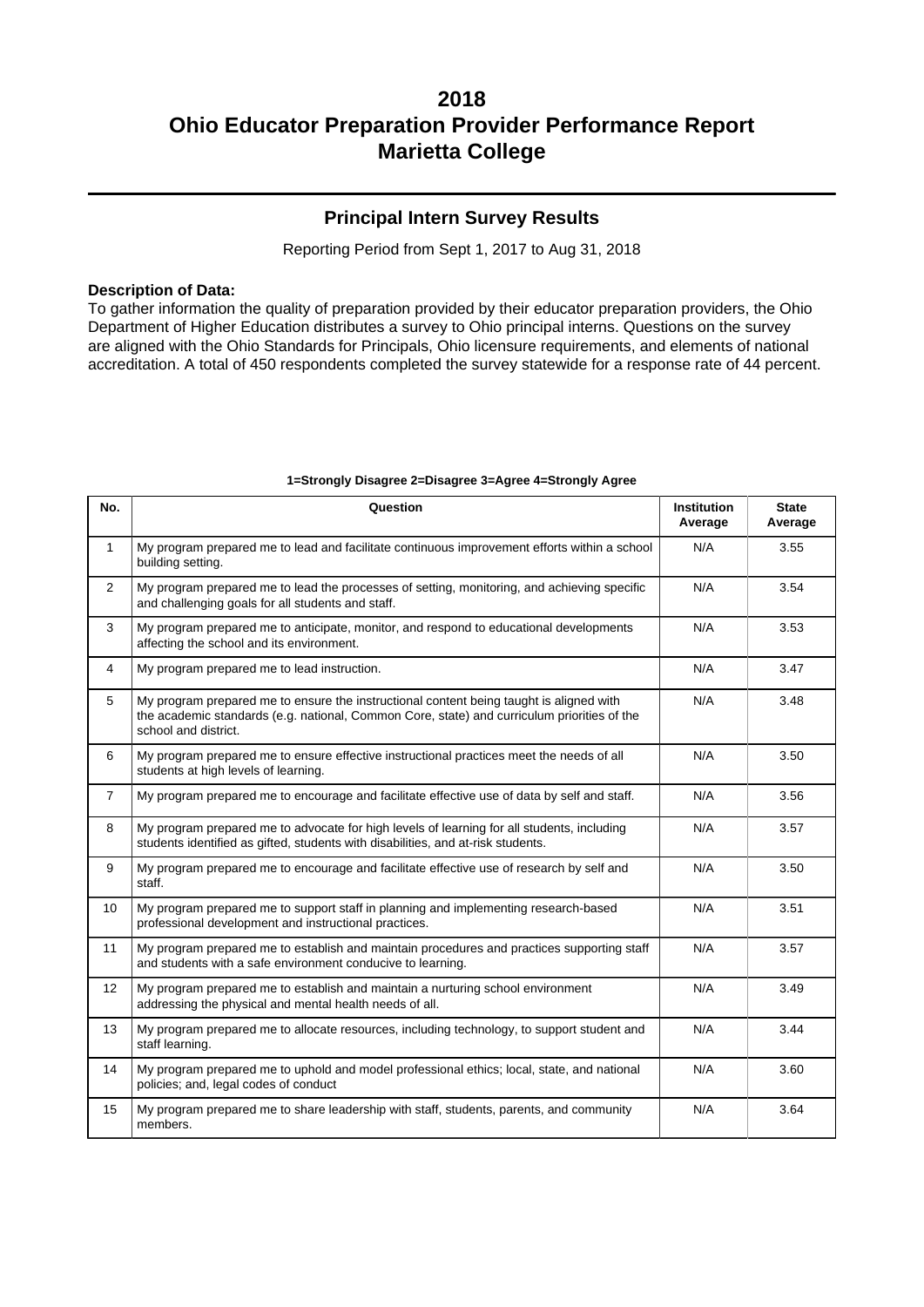| No. | Question                                                                                                                                                       | Institution<br>Average | <b>State</b><br>Average |
|-----|----------------------------------------------------------------------------------------------------------------------------------------------------------------|------------------------|-------------------------|
| 16  | My program prepared me to establish effective working teams and developing structures for<br>collaboration between teachers and educational support personnel. | N/A                    | 3.59                    |
| 17  | My program prepared me to foster positive professional relationships among staff.                                                                              | N/A                    | 3.64                    |
| 18  | My program prepared me to support and advance the leadership capacity of educators.                                                                            | N/A                    | 3.59                    |
| 19  | My program prepared me to utilize good communication skills, both verbal and written, with all<br>stakeholder audiences.                                       | N/A                    | 3.64                    |
| 20  | My program prepared me to connect the school with the community through print and<br>electronic media.                                                         | N/A                    | 3.42                    |
| 21  | My program prepared me to involve parents and communities in improving student learning.                                                                       | N/A                    | 3.50                    |
| 22  | My program prepared me to use community resources to improve student learning.                                                                                 | N/A                    | 3.45                    |
| 23  | My program prepared me to establish expectations for using culturally responsive practices<br>that acknowledge and value diversity.                            | N/A                    | 3.50                    |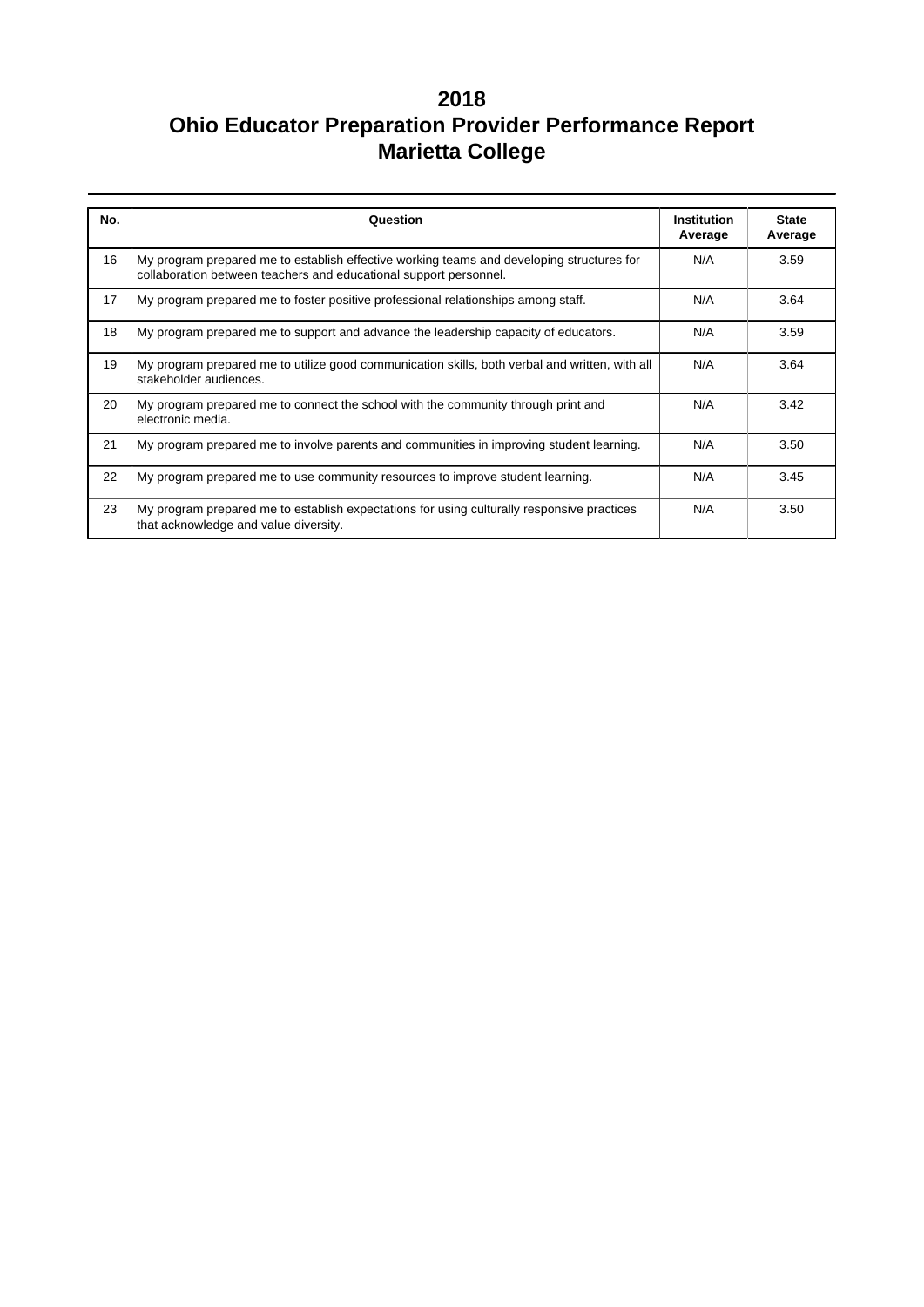## **Principal Internship Mentor Survey Results**

Reporting Period from Sept 1, 2017 to Aug 31, 2018

### **Description of Data:**

To gather information the quality of preparation provided by their educator preparation programs, the Ohio Department of Higher Education distributes a survey to individuals who serve as mentors to Ohio principal interns. Questions on the survey are aligned with the Ohio Standards for Principals, Ohio licensure requirements, and elements of national accreditation. A total of 174 respondents completed the survey statewide for a response rate of 19 percent.

| No.            | Question                                                                                                                                                                                                                                                                     | <b>Institution</b><br>Average | <b>State</b><br>Average |
|----------------|------------------------------------------------------------------------------------------------------------------------------------------------------------------------------------------------------------------------------------------------------------------------------|-------------------------------|-------------------------|
| $\mathbf{1}$   | The principal preparation program prepared the school leader candidate to understand<br>leading and facilitating continuous improvement efforts within a school building setting.                                                                                            | N/A                           | 3.33                    |
| $\overline{2}$ | The principal preparation program prepared the school leader candidate to understand<br>leading the process of setting, monitoring, and achieving specific and challenging goals for all<br>students and staff.                                                              | N/A                           | 3.33                    |
| 3              | The principal preparation program prepared the school leader candidate to understand<br>anticipating, monitoring, and responding to educational developments affecting the school and<br>its environment.                                                                    | N/A                           | 3.32                    |
| $\overline{4}$ | The principal preparation program prepared the school leader candidate to understand<br>ensuring the instructional content being taught is aligned with the academic standards (i.e.,<br>national, Common Core, state) and curriculum priorities of the school and district. | N/A                           | 3.39                    |
| 5              | The principal preparation program prepared the school leader candidate to<br>understandEnsuring effective instructional practices that meet the needs of all students at<br>high levels of learning.                                                                         | N/A                           | 3.39                    |
| 6              | The principal preparation program prepared the school leader candidate to understand<br>advocating for high levels of learning for all students, including students identified as gifted,<br>students with disabilities and at-risk students.                                | N/A                           | 3.39                    |
| $\overline{7}$ | The principal preparation program prepared the school leader candidate to understand<br>encouraging and facilitating effective use of data by self and staff.                                                                                                                | N/A                           | 3.46                    |
| 8              | The principal preparation program prepared the school leader candidate to understand<br>encouraging and facilitating effective use of research by self and staff.                                                                                                            | N/A                           | 3.35                    |
| 9              | The principal preparation program prepared the school leader candidate to understand<br>supporting staff in planning and implementing research-based professional development.                                                                                               | N/A                           | 3.33                    |
| 10             | The principal preparation program prepared the school leader candidate to understand<br>establishing and maintaining procedures and practices supporting staff and students with a<br>safe environment conducive to learning.                                                | N/A                           | 3.45                    |
| 11             | The principal preparation program prepared the school leader candidate to understand<br>establishing and maintaining a nurturing school environment addressing the physical and<br>mental health needs of all.                                                               | N/A                           | 3.45                    |
| 12             | The principal preparation program prepared the school leader candidate to understand<br>allocating resources, including technology, to support student and staff learning.                                                                                                   | N/A                           | 3.39                    |

### **1=Strongly Disagree 2=Disagree 3=Agree 4=Strongly Agree**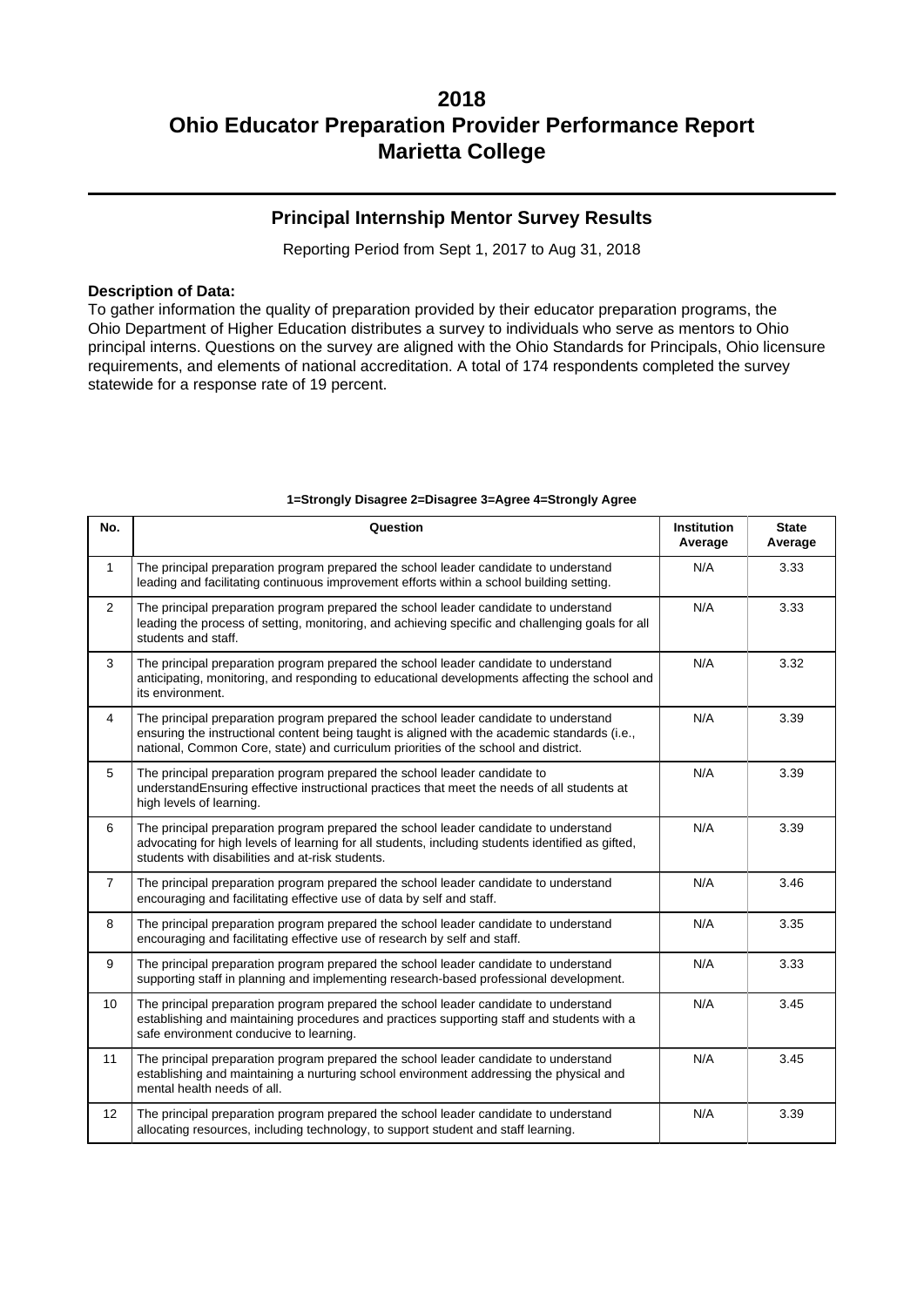| No. | Question                                                                                                                                                                                                 | <b>Institution</b><br>Average | <b>State</b><br>Average |  |
|-----|----------------------------------------------------------------------------------------------------------------------------------------------------------------------------------------------------------|-------------------------------|-------------------------|--|
| 13  | The principal preparation program prepared the school leader candidate to understand<br>upholding and modeling professional ethics; local, state, and national policies; and, legal<br>codes of conduct. | N/A                           | 3.53                    |  |
| 14  | The principal preparation program prepared the school leader candidate to understand<br>connecting the school with the community through print and electronic media.                                     | N/A                           | 3.30                    |  |
| 15  | The principal preparation program prepared the school leader candidate to understand<br>involving parents and communities in improving student learning.                                                 | N/A                           | 3.35                    |  |
| 16  | The principal preparation program prepared the school leader candidate to understand using<br>community resources to improve student learning.                                                           | N/A                           | 3.28                    |  |
| 17  | The principal preparation program prepared the school leader candidate to understand<br>etablishing expectations for using culturally responsive practices that acknowledge and value<br>diversity.      | N/A                           | 3.33                    |  |
| 18  | The school leader candidate's preparation program provided me with training on how to<br>mentor the school leader candidate.                                                                             | N/A                           | 2.74                    |  |
| 19  | I participated in and/or accessed the provided mentor training and/or materials.                                                                                                                         | N/A                           | 2.88                    |  |
| 20  | The training by the school leader's preparation program adequately prepared me to mentor<br>the school leader candidate.                                                                                 | N/A                           | 2.14                    |  |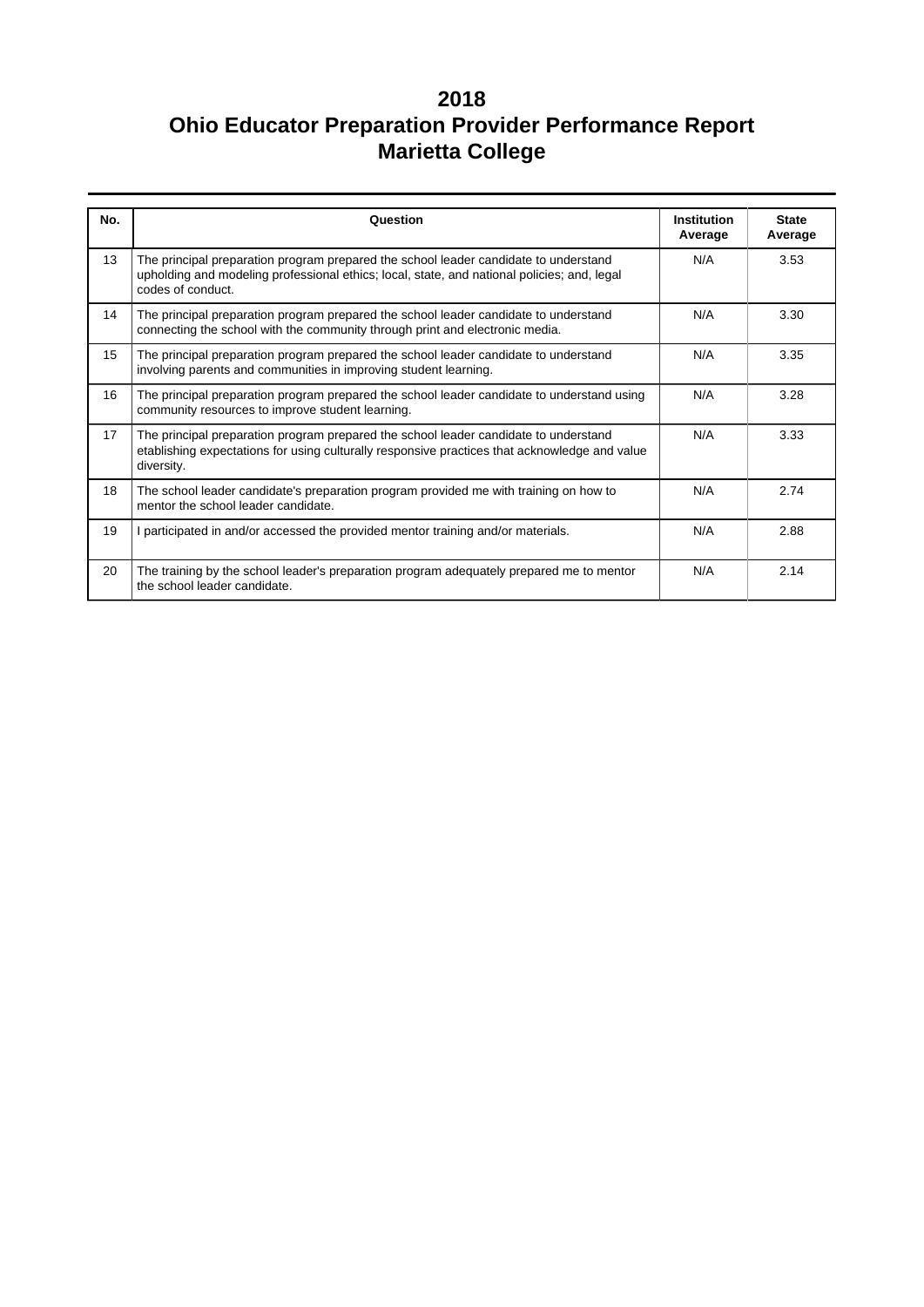## **Employer Perceptions of Ohio EPP Programs Survey Results**

Reporting Period from Sept 1, 2017 to Aug 31, 2018

(Data Source: Ohio Department of Higher Education administered survey of Employers of Ohio Educators)

### **Description of Data:**

To gather information on the quality of preparation provided by their educator preparation providers, the Ohio Department of Higher Education distributes a survey to employers of Ohio educators. Questions on the survey are aligned with Ohio's Learning Standards, Ohio licensure requirements, and elements of national accreditation. A total of 141 respondents completed the survey statewide.

| No.            | Question                                                                                                                                                                          | <b>Institution</b><br>Average | <b>State</b><br>Average |
|----------------|-----------------------------------------------------------------------------------------------------------------------------------------------------------------------------------|-------------------------------|-------------------------|
| $\mathbf{1}$   | The institution prepares its graduates to understand student learning and development.                                                                                            | N/A                           | 3.39                    |
| 2              | The institution prepares its graduates to respect the diversity of the students they teach.                                                                                       | N/A                           | 3.43                    |
| 3              | The institution prepares its graduates to know and understand the content area for which they<br>have instructional responsibility.                                               | N/A                           | 3.45                    |
| 4              | The institution prepares its graduates to understand and use content-specific instructional<br>strategies to effectively teach the central concepts and skills of the discipline. | N/A                           | 3.35                    |
| 5              | The institution prepares its graduates to be knowledgeable about assessment types, their<br>purposes, and the data they generate.                                                 | N/A                           | 3.22                    |
| 6              | The institution prepares its graduates to analyze data to monitor student progress and<br>learning.                                                                               | N/A                           | 3.12                    |
| $\overline{7}$ | The institution prepares its graduates to use data to plan, differentiate, and modify instruction.                                                                                | N/A                           | 3.13                    |
| 8              | The institution prepares its graduates to align their instructional goals and activities with<br>school and district priorities.                                                  | N/A                           | 3.23                    |
| 9              | The institution prepares its graduates to differentiate instruction to support the learning needs<br>of all students.                                                             | N/A                           | 3.20                    |
| 10             | The institution prepares its graduates to treat students fairly and establish an environment that<br>is respectful, supportive, and caring.                                       | N/A                           | 3.47                    |
| 11             | The institution prepares its graduates to maintain an environment that is conducive to learning<br>for all students.                                                              | N/A                           | 3.42                    |
| 12             | The institution prepares its graduates to communicate clearly and effectively.                                                                                                    | N/A                           | 3.38                    |
| 13             | The institution prepares its graduates to collaborate effectively with other teachers,<br>administrators, and district staff.                                                     | N/A                           | 3.38                    |
| 14             | The institution prepares its graduates to understand, uphold, and follow professional ethics,<br>policies, and legal codes of professional conduct.                               | N/A                           | 3.45                    |
| 15             | The institution prepares its graduates to assume responsibility for professional growth.                                                                                          | N/A                           | 3.34                    |

#### **1=Strongly Disagree 2=Disagree 3=Agree 4=Strongly Agree**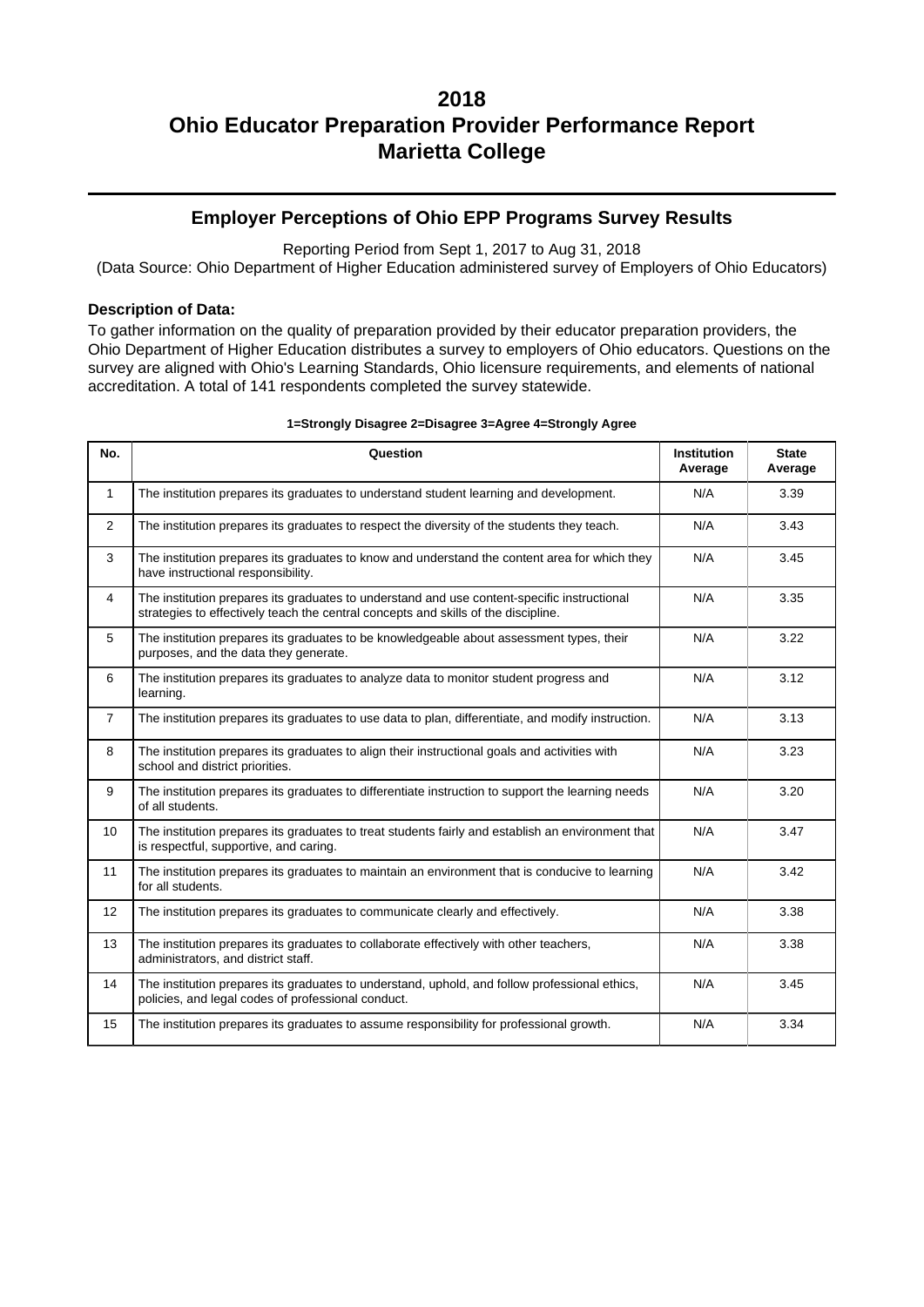## **National Accreditation Status**

Reporting Period from Sept 1, 2017 to Aug 31, 2018 (Data Source: Ohio Department of Higher Education)

### **Description of Data:**

All educator preparation programs (EPPs) in Ohio are required to be accredited by either the National Council for Accreditation of Teacher Education (NCATE), the Teacher Education Accreditation Council (TEAC), or their successor agency, the Counciil for Accreditation of Educator Preparation (CAEP). Accreditation is a mechanism to ensure the quality of an institution and its programs. The accreditation of an institution and/or program helps employers evaluate the professional preparation of job applicants.

| <b>Accrediting Agency</b>   | CAEP       |
|-----------------------------|------------|
| Date of Last Review I       | April 2018 |
| <b>Accreditation Status</b> | Accredited |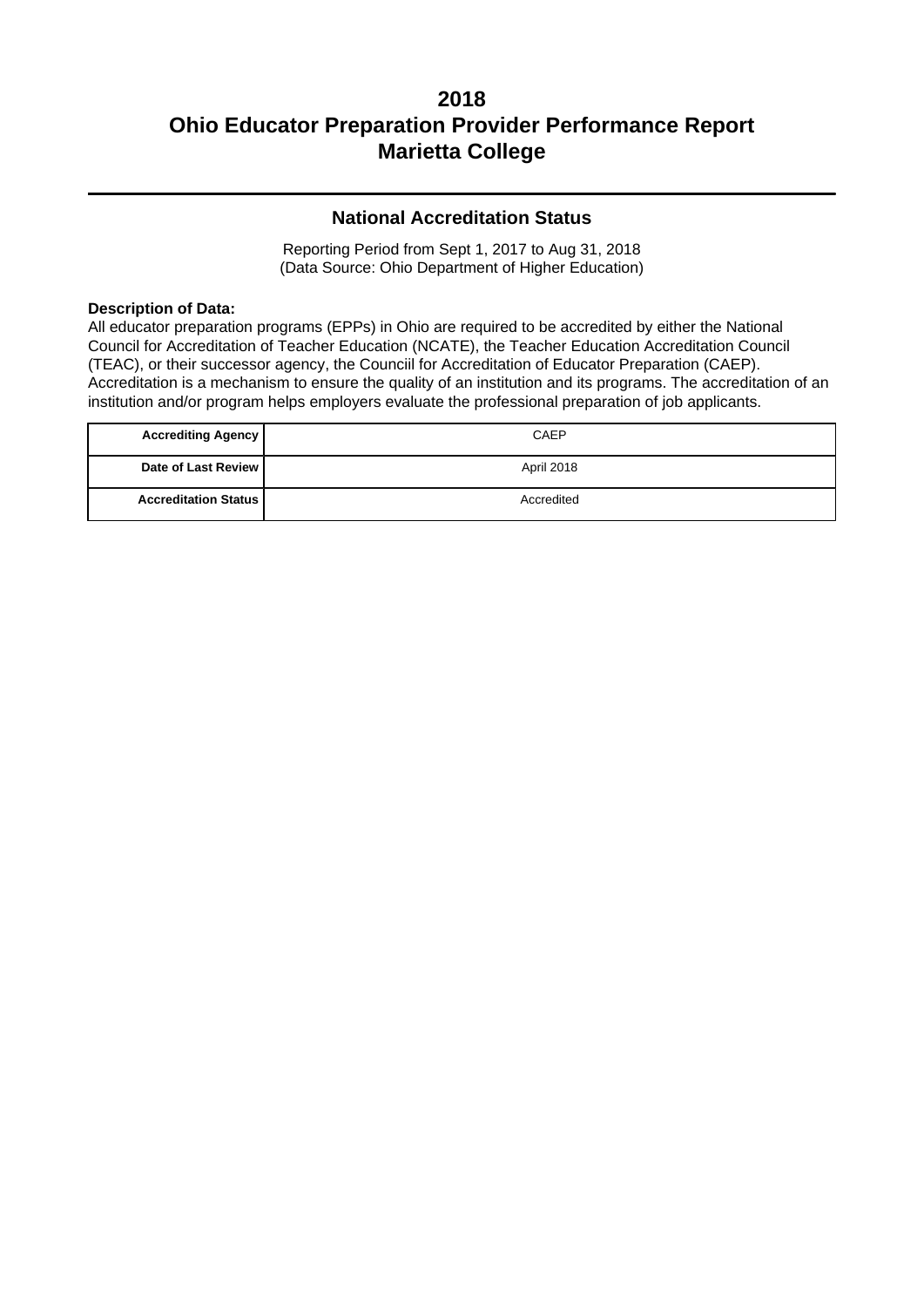### **Teacher Residency Program**

Reporting Period from Sept 1, 2017 to Aug 31, 2018 (Data Source: Marietta College)

### **Description of Data:**

The Resident Educator Program in Ohio encompasses a robust four-year teacher development system. The data below show the persistence of Ohio Educator Preparation Provider graduates through the program.

Data from this table captures a year-to-year snapshot of the persistence of Ohio Educators Preparation Provider graduates through the program. Corrections to prior year reporting may be captured in the current year's reporting. Data used to create this "snapshot" table is sourced not only from the current year's resident educator completion data results, but also prior year results because a Resident Educator may fail to complete all the program year requirements within the same academic year.

Numerous scenarios were taken into account and discussions were held on how each should impact the counts. Some of the scenarios addressed in the design of the table are as follows:

1. A normal scenario, where a student is reported each year and is listed as completed. In this case, we only include them in the Entering/Persisting counts for the current year.

2. A scenario where a student is reported as entering one year, but not as completed, but then reported the following year as completing the previous year and current year. In this case, we include them in the Persisting count for the previous year, but not the Entering count. We also include them in the Entering and Persisting counts for the current year.

3. A scenario where a student is not reported one year, but reported with records for the previous year and the current year the following year (both as completed). In this scenario, we include them in both the Entering and Persisting counts for both years.

| <b>Initial</b><br>Licensure<br><b>Effective</b><br>Year | <b>Residency Year 1</b> |                                             | <b>Residency Year 2</b> |                | <b>Residency Year 3</b> |                   |     | <b>Residency Year 4</b> |      |     |     |      |
|---------------------------------------------------------|-------------------------|---------------------------------------------|-------------------------|----------------|-------------------------|-------------------|-----|-------------------------|------|-----|-----|------|
|                                                         | Entering                | <b>Entering</b><br>Persisting<br>Persisting |                         |                | Entering                | <b>Persisting</b> |     | Completing<br>Entering  |      |     |     |      |
| 2014                                                    | N/A                     | N/A                                         | N/A                     | $\overline{2}$ | 2                       | 100%              | 4   | 4                       | 100% | 11  | 11  | 100% |
| 2015                                                    | N/A                     | N/A                                         | N/A                     | N/A            | N/A                     | N/A               | 10  | 10                      | 100% | N/A | N/A | N/A  |
| 2016                                                    | $\overline{2}$          | 2                                           | 100%                    | 9              | 9                       | 100%              | N/A | N/A                     | N/A  | N/A | N/A | N/A  |
| 2017                                                    | 16                      | 16                                          | 100%                    | N/A            | N/A                     | N/A               | N/A | N/A                     | N/A  | N/A | N/A | N/A  |

#### **Ohio EPP Program Completers Persisting in the State Resident Educator Program who were Prepared at Marietta College**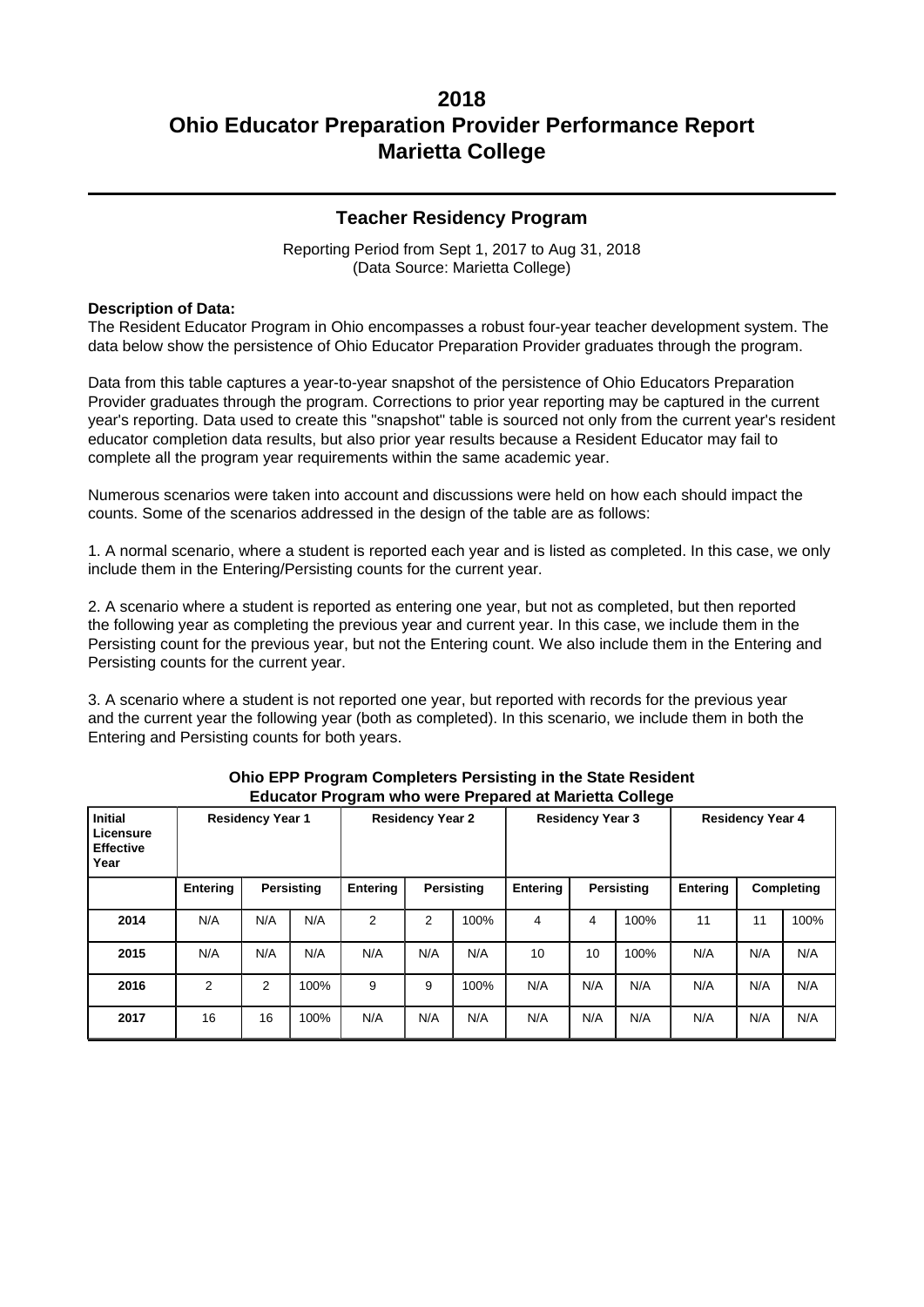## **Excellence and Innovation Initiatives**

Reporting Period from Sept 1, 2017 to Aug 31, 2018 (Data Source: Marietta College)

#### **Description of Data:**

This section reflects self-reported information from Ohio Educator Preparation Providers on a maximum of three initiatives geared to increase excellence and support innovation in the preparation of Ohio educators.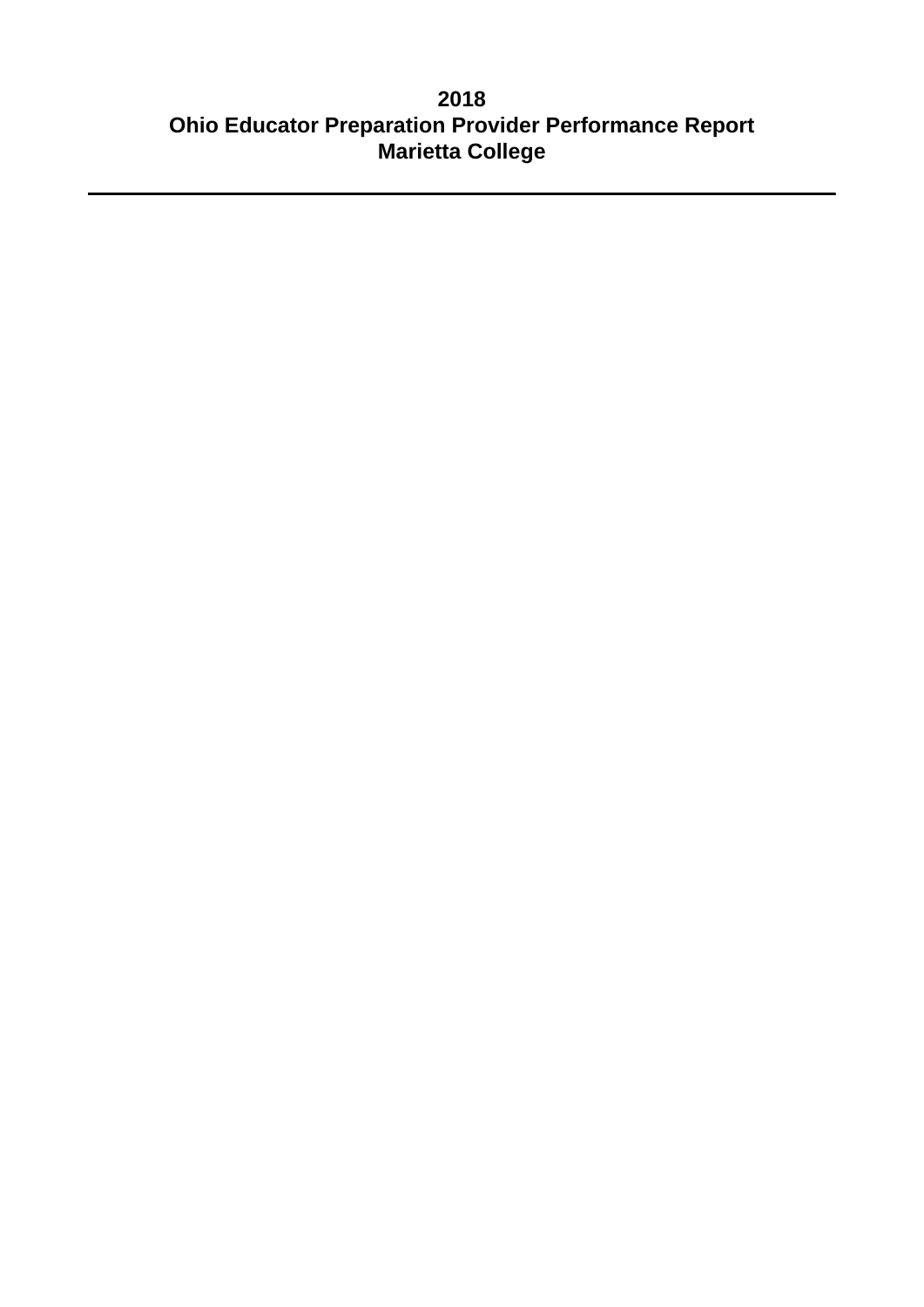## **Field and Clinical Experiences for Candidates at Marietta College**

Reporting Period from Sept 1, 2017 to Aug 31, 2018 (Data Source: Marietta College)

### **Description of Data:**

Ohio requires that teacher candidates complete field and clinical experiences in school settings as part of their preparation. These experiences include early and ongoing field-based opportunities and the culminating pre-service clinical experience commonly referred to as "student teaching." The specific requirements for these placements vary by unit and by program.

| <b>Teacher Preparation Programs</b>                                                                          |                     |  |  |  |  |  |
|--------------------------------------------------------------------------------------------------------------|---------------------|--|--|--|--|--|
| <b>Field/Clinical Experience Element</b>                                                                     | <b>Requirements</b> |  |  |  |  |  |
| Minimum number of field hours required of candidates in the preparation program prior to<br>student teaching | 195                 |  |  |  |  |  |
| Maximum number of field hours required of candidates in the preparation program prior to<br>student teaching | 365                 |  |  |  |  |  |
| Total number of weeks required of candidates in the student teaching experience                              | 14                  |  |  |  |  |  |
| Percentage of teacher candidates who satisfactorily completed student teaching                               | 100%                |  |  |  |  |  |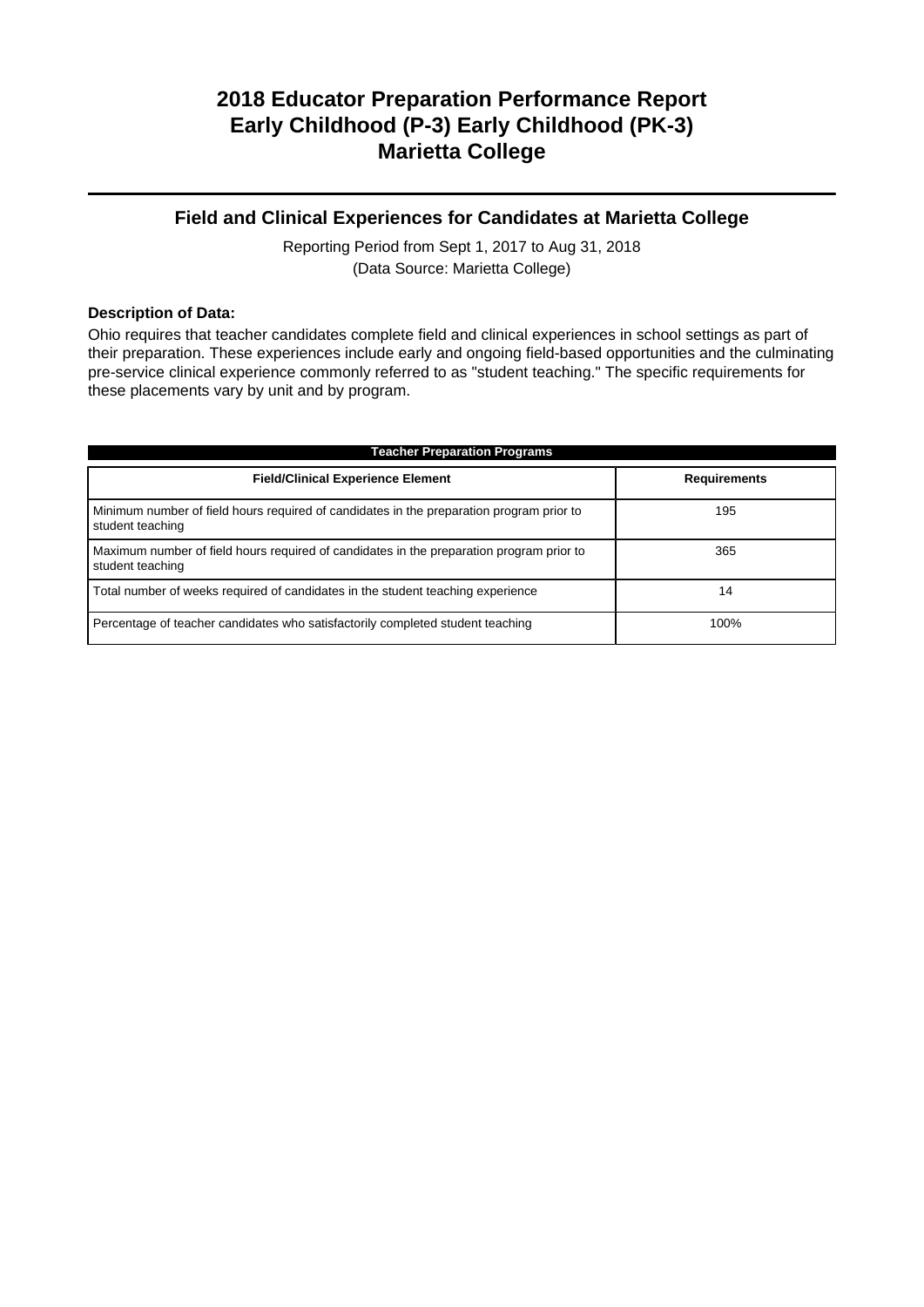## **Ohio Educator Licensure Examination Pass Rates at Marietta College**

Reporting Period from Sept 1, 2016 to Aug 31, 2017 (Data Source: USDOE Title II Report)

### **Description of Data:**

Ohio educator licensure requirements include passage of all requisite licensure examinations at the state determined cut score. The reported results reflect Title II data, and therefore represent pass rate data solely only initial licenses. Further, because the data are gathered from the Title II reports, there is a one year lag in accessing the data. Teacher licensure pass rate data are the only reported metric for which the data do not reflect the reporting year 2017-2018. As of 2013, the Ohio Assessments for Educators replaced the Praxis subject assessments for initial licensure. Some Praxis II assessments are still being reported because recent program completers took those tests in or before 2013.

| <b>Teacher Licensure Test Scores</b> |                                   |                          |                             |                                                     |                             |                      |                                      |                                                          |
|--------------------------------------|-----------------------------------|--------------------------|-----------------------------|-----------------------------------------------------|-----------------------------|----------------------|--------------------------------------|----------------------------------------------------------|
| <b>Licensure Test</b>                | <b>Test Range</b><br><b>Score</b> | <b>Test Cut</b><br>Score | <b>Completers</b><br>Tested | Program<br>Average<br><b>Scaled</b><br><b>Score</b> | <b>Completers</b><br>Passed | Program<br>Pass Rate | <b>State</b><br>Average<br>Pass Rate | <b>State</b><br>Average<br><b>Scaled</b><br><b>Score</b> |
| 001 - APK: Early Childhood (PK-3)    | 100-300                           | 220                      | N <sub>10</sub>             | N/A                                                 | N <sub>10</sub>             | N/A                  | 99%                                  | 249                                                      |
| 012 - Early Childhood Education      | 100-300                           | 220                      | N < 10                      | N/A                                                 | N < 10                      | N/A                  | 99%                                  | 250                                                      |
| 090 - Foundations of Reading         | 100-300                           | 220                      | N <sub>10</sub>             | N/A                                                 | N < 10                      | N/A                  | 88%                                  | 243                                                      |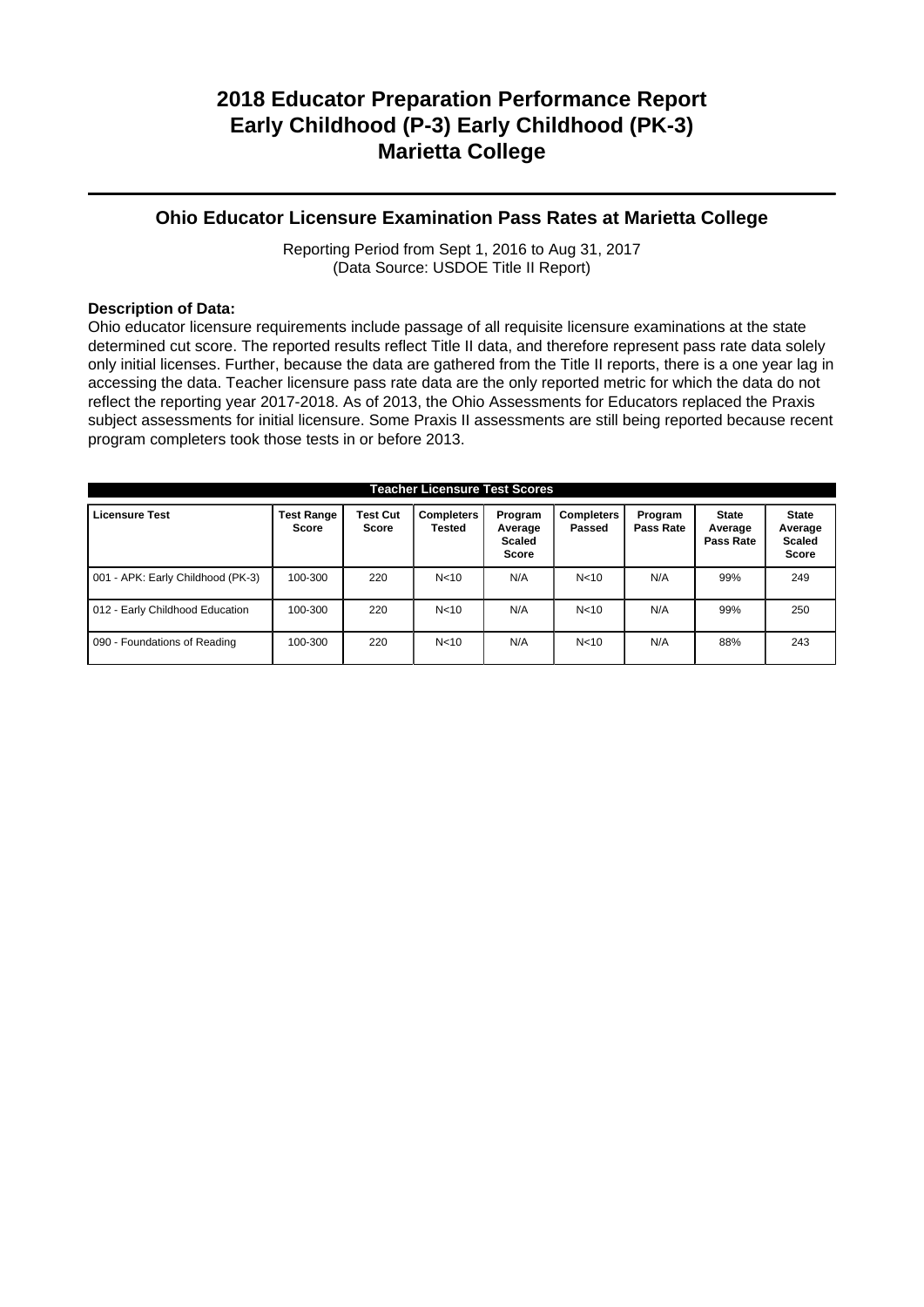## **Marietta College Candidate Academic Measures**

Reporting Period from Sept 1, 2017 to Aug 31, 2018 (Data Source:Marietta College)

#### **Undergraduate Program Admission Requirements**

Candidates are admitted to the professional license program after completing 45 semester hours and completing initial 100/200 level EDUC courses and field experiences. Candidates must meet minimum requirements for overall GPA, education course GPA, academic skills test scores (ACT, SAT, or Core Assessments for Educators), have ratings of acceptable on the disposition checklist used in initial field experiences and grades of C or higher in writing and oral communication.

#### **Description of Data:**

The data in this section are the average scores of candidates on academic measures reported by the provider. If a measure is not applicable to a level of delivery (undergraduate, post-baccalaureate, graduate) the table reflects "N/A". In the "Dispositional Assessments and Other Measures" portion, if the provider did not indicate using a measure, OR if the institution does not offer a program at the designated level of delivery, the table reflects "N".

#### **Teacher Preparation Programs**

#### **U=Undergraduate P=Post-Baccalaureate G=Graduate**

|                          |              | <b>Candidates Admitted</b><br><b>Candidates Enrolled</b> |              | <b>Candidates Completing</b> |              |               |              |
|--------------------------|--------------|----------------------------------------------------------|--------------|------------------------------|--------------|---------------|--------------|
| Academic                 | Required     | <b>Number</b>                                            | Average      | <b>Number</b>                | Average      | <b>Number</b> | Average      |
| <b>Measure</b>           | <b>Score</b> | <b>Admitted</b>                                          | <b>Score</b> | <b>Enrolled</b>              | <b>Score</b> | Completed     | <b>Score</b> |
| <b>ACT Composite</b>     | $U = 23$     | $U=N<10$                                                 | $U=N<10$     | $U=N<10$                     | $U=N<10$     | $U=10$        | $U = 22.5$   |
| <b>Score</b>             | $P=N/A$      | $P=N/A$                                                  | $P=N/A$      | $P=N/A$                      | $P=N/A$      | $P=N/A$       | $P=N/A$      |
|                          | $G=N/A$      | $G=N/A$                                                  | $G=N/A$      | $G=N/A$                      | $G=N/A$      | $G=N/A$       | $G=N/A$      |
| <b>ACT English</b>       | $U=20$       | $U=N<10$                                                 | $U=N<10$     | $U=N<10$                     | $U=N<10$     | $U=10$        | $U = 22.7$   |
| <b>Subscore</b>          | $P=N/A$      | $P=N/A$                                                  | $P=N/A$      | $P=N/A$                      | $P=N/A$      | $P=N/A$       | $P=N/A$      |
|                          | $G=N/A$      | $G=N/A$                                                  | $G=N/A$      | $G=N/A$                      | $G=N/A$      | $G=N/A$       | $G=N/A$      |
| <b>ACT Math</b>          | $U=20$       | $U=N<10$                                                 | $U=N<10$     | $U=N<10$                     | $U=N<10$     | $U=10$        | $U = 22.4$   |
| <b>Subscore</b>          | $P=N/A$      | $P=N/A$                                                  | $P=N/A$      | $P=N/A$                      | $P=N/A$      | $P=N/A$       | $P=N/A$      |
|                          | $G=N/A$      | $G=N/A$                                                  | $G=N/A$      | $G=N/A$                      | $G=N/A$      | $G=N/A$       | $G=N/A$      |
| <b>ACT Reading</b>       | $U=20$       | $U=N<10$                                                 | $U=N<10$     | $U=N<10$                     | $U=N<10$     | $U=10$        | $U = 23.7$   |
| <b>Subscore</b>          | $P=N/A$      | $P=N/A$                                                  | $P=N/A$      | $P=N/A$                      | $P=N/A$      | $P=N/A$       | $P=N/A$      |
|                          | $G=N/A$      | $G=N/A$                                                  | $G=N/A$      | $G=N/A$                      | $G=N/A$      | $G=N/A$       | $G=N/A$      |
| <b>GPA - Graduate</b>    | $U=N/A$      | $U=N/A$                                                  | $U=N/A$      | $U=N/A$                      | $U=N/A$      | $U=N/A$       | $U=N/A$      |
|                          | $P=N/A$      | $P=N/A$                                                  | $P=N/A$      | $P=N/A$                      | $P=N/A$      | $P=N/A$       | $P=N/A$      |
|                          | $G=N/A$      | $G=N/A$                                                  | $G=N/A$      | $G=N/A$                      | $G=N/A$      | $G=N/A$       | $G=N/A$      |
| <b>GPA - High School</b> | $U=N/A$      | $U=N/A$                                                  | $U=N/A$      | $U=N/A$                      | $U=N/A$      | $U=N/A$       | $U=N/A$      |
|                          | $P=N/A$      | $P=N/A$                                                  | $P=N/A$      | $P=N/A$                      | $P=N/A$      | $P=N/A$       | $P=N/A$      |
|                          | $G=N/A$      | $G=N/A$                                                  | $G=N/A$      | $G=N/A$                      | $G=N/A$      | $G=N/A$       | $G=N/A$      |
| <b>GPA - Transfer</b>    | $U=N/A$      | $U=N/A$                                                  | $U=N/A$      | $U=N/A$                      | $U=N/A$      | $U=N/A$       | $U=N/A$      |
|                          | $P=N/A$      | $P=N/A$                                                  | $P=N/A$      | $P=N/A$                      | $P=N/A$      | $P=N/A$       | $P=N/A$      |
|                          | $G=N/A$      | $G=N/A$                                                  | $G=N/A$      | $G=N/A$                      | $G=N/A$      | $G=N/A$       | $G=N/A$      |
| $GPA -$                  | $U = 3.00$   | $U=N<10$                                                 | $U=N10$      | $U=N<10$                     | $U=N<10$     | $U=11$        | $U = 3.50$   |
| Undergraduate            | $P=N/A$      | $P=N/A$                                                  | $P=N/A$      | $P=N/A$                      | $P=N/A$      | $P=N/A$       | $P=N/A$      |
|                          | $G=N/A$      | $G=N/A$                                                  | $G=N/A$      | $G=N/A$                      | $G=N/A$      | $G=N/A$       | $G=N/A$      |
| <b>GRE Composite</b>     | $U=N/A$      | $U=N/A$                                                  | $U=N/A$      | $U=N/A$                      | $U=N/A$      | $U=N/A$       | $U=N/A$      |
| <b>Score</b>             | $P=N/A$      | $P=N/A$                                                  | $P=N/A$      | $P=N/A$                      | $P=N/A$      | $P=N/A$       | $P=N/A$      |
|                          | $G=N/A$      | $G=N/A$                                                  | $G=N/A$      | $G=N/A$                      | $G=N/A$      | $G=N/A$       | $G=N/A$      |
| <b>GRE Quantitative</b>  | $U=N/A$      | $U=N/A$                                                  | $U=N/A$      | $U=N/A$                      | $U=N/A$      | $U=N/A$       | $U=N/A$      |
| <b>Subscore</b>          | $P=N/A$      | $P=N/A$                                                  | $P=N/A$      | $P=N/A$                      | $P=N/A$      | $P=N/A$       | $P=N/A$      |
|                          | $G=N/A$      | $G=N/A$                                                  | $G=N/A$      | $G=N/A$                      | $G=N/A$      | $G=N/A$       | $G=N/A$      |
| <b>GRE Verbal</b>        | $U=N/A$      | $U=N/A$                                                  | $U=N/A$      | $U=N/A$                      | $U=N/A$      | $U=N/A$       | $U=N/A$      |
| <b>Subscore</b>          | $P=N/A$      | $P=N/A$                                                  | $P=N/A$      | $P=N/A$                      | $P=N/A$      | $P=N/A$       | $P=N/A$      |
|                          | $G=N/A$      | $G=N/A$                                                  | $G=N/A$      | $G=N/A$                      | $G=N/A$      | $G=N/A$       | $G=N/A$      |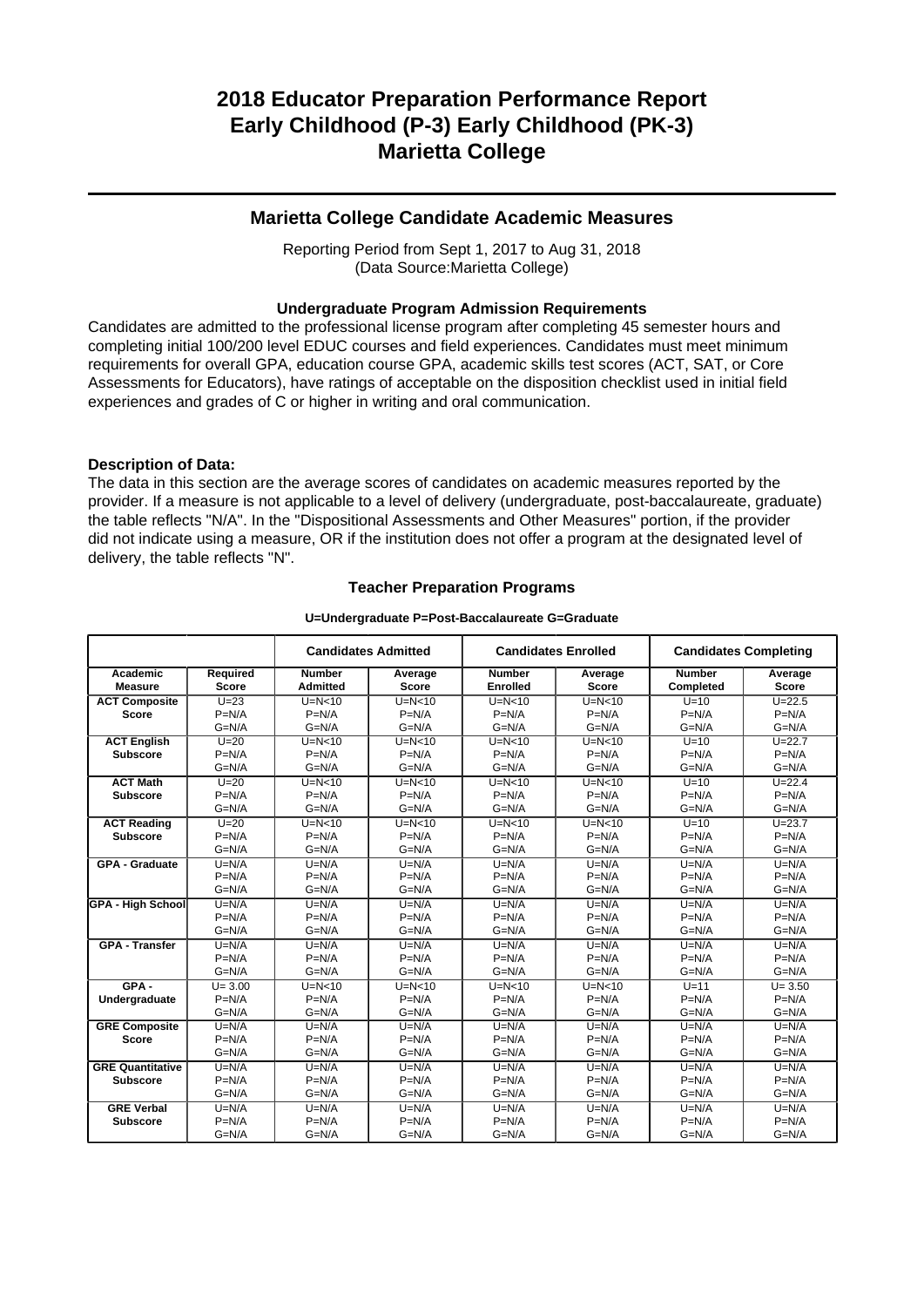|                                 |                                    |                                  | <b>Candidates Admitted</b> | <b>Candidates Enrolled</b>       |                                       | <b>Candidates Completing</b> |                  |  |
|---------------------------------|------------------------------------|----------------------------------|----------------------------|----------------------------------|---------------------------------------|------------------------------|------------------|--|
| Academic<br><b>Measure</b>      | Required<br><b>Score</b>           | <b>Number</b><br><b>Admitted</b> | Average<br><b>Score</b>    | <b>Number</b><br><b>Enrolled</b> | Average<br><b>Score</b>               | <b>Number</b><br>Completed   | Average<br>Score |  |
| <b>GRE Writing</b>              | $U=N/A$                            | $U=N/A$                          | $U=N/A$                    | $U=N/A$                          | $U=N/A$                               | $U=N/A$                      | $U=N/A$          |  |
| <b>Subscore</b>                 | $P=N/A$                            | $P=N/A$                          | $P=N/A$                    | $P=N/A$                          | $P=N/A$                               | $P=N/A$                      | $P=N/A$          |  |
|                                 | $G=N/A$                            | $G=N/A$                          | $G=N/A$                    | $G=N/A$                          | $G=N/A$                               | $G=N/A$                      | $G=N/A$          |  |
| <b>MAT</b>                      | $U=N/A$                            | $U=N/A$                          | $U=N/A$                    | $U=N/A$                          | $U=N/A$                               | $U=N/A$                      | $U=N/A$          |  |
|                                 | $P=N/A$                            | $P=N/A$                          | $P=N/A$                    | $P=N/A$                          | $P=N/A$                               | $P=N/A$                      | $P=N/A$          |  |
|                                 | $G=N/A$                            | $G=N/A$                          | $G=N/A$                    | $G=N/A$                          | $G=N/A$                               | $G=N/A$                      | $G=N/A$          |  |
| <b>Praxis CORE Math</b>         | $U = 150$                          | $U=N<10$                         | $U=N10$                    | $U=N<10$                         | $U=N<10$                              | $U=N10$                      | $U=N<10$         |  |
|                                 | $P=N/A$                            | $P=N/A$                          | $P=N/A$                    | $P=N/A$                          | $P=N/A$                               | $P=N/A$                      | $P=N/A$          |  |
|                                 | $G=N/A$                            | $G=N/A$                          | $G=N/A$                    | $G=N/A$                          | $G=N/A$                               | $G=N/A$                      | $G=N/A$          |  |
| <b>Praxis CORE</b>              | $U = 156$                          | $U=N<10$                         | $U=N<10$                   | $U=N<10$                         | $U=N<10$                              | $U=N<10$                     | $U=N<10$         |  |
| Reading                         | $P=N/A$                            | $P=N/A$                          | $P=N/A$                    | $P=N/A$                          | $P=N/A$                               | $P=N/A$                      | $P=N/A$          |  |
|                                 | $G=N/A$                            | $G=N/A$                          | $G=N/A$                    | $G=N/A$                          | G=N/A                                 | $G=N/A$                      | $G=N/A$          |  |
| <b>Praxis CORE</b>              | $U = 162$                          | $U=N<10$                         | $U=N<10$                   | $U=N<10$                         | $U=N<10$                              | $U=N<10$                     | $U=N<10$         |  |
| Writing                         | $P=N/A$                            | $P=N/A$                          | $P=N/A$                    | $P=N/A$                          | $P=N/A$                               | $P=N/A$                      | $P=N/A$          |  |
|                                 | $G=N/A$                            | $G=N/A$                          | $G=N/A$                    | $G=N/A$                          | $G=N/A$                               | $G=N/A$                      | $G=N/A$          |  |
| <b>Praxis I Math</b>            | $U=N/A$                            | $U=N/A$                          | $U=N/A$                    | $U=N/A$                          | $U=N/A$                               | $U=N/A$                      | $U=N/A$          |  |
|                                 | $P=N/A$                            | $P=N/A$                          | $P=N/A$                    | $P=N/A$                          | $P=N/A$                               | $P=N/A$                      | $P=N/A$          |  |
|                                 | $G=N/A$                            | $G=N/A$                          | $G=N/A$                    | $G=N/A$                          | $G=N/A$                               | $G=N/A$                      | $G=N/A$          |  |
| <b>Praxis I Reading</b>         | $U=N/A$                            | $U=N/A$                          | $U=N/A$                    | $U=N/A$                          | $U=N/A$                               | $U=N/A$                      | $U=N/A$          |  |
|                                 | $P=N/A$                            | $P=N/A$                          | $P=N/A$                    | $P=N/A$                          | $P=N/A$                               | $P=N/A$                      | $P=N/A$          |  |
|                                 | $G=N/A$                            | $G=N/A$                          | $G=N/A$                    | $G=N/A$                          | $G=N/A$                               | $G=N/A$                      | $G=N/A$          |  |
| <b>Praxis I Writing</b>         | $U=N/A$                            | $U=N/A$                          | $U=N/A$                    | $U=N/A$                          | $U=N/A$                               | $U=N/A$                      | $U=N/A$          |  |
|                                 | $P=N/A$                            | $P=N/A$                          | $P=N/A$                    | $P=N/A$                          | $P=N/A$                               | $P=N/A$                      | $P=N/A$          |  |
|                                 | $G=N/A$                            | $G=N/A$                          | $G=N/A$                    | $G=N/A$                          | $G=N/A$                               | $G=N/A$                      | $G=N/A$          |  |
| <b>Praxis II</b>                | $U=N/A$                            | $U=N/A$                          | $\overline{U}$ =N/A        | $U=N/A$                          | $U=N/A$                               | $U=N/A$                      | $U=N/A$          |  |
|                                 | $P=N/A$                            | $P=N/A$                          | $P=N/A$                    | $P=N/A$                          | $P=N/A$                               | $P=N/A$                      | $P=N/A$          |  |
|                                 | $G=N/A$                            | $G=N/A$                          | $G=N/A$                    | $G=N/A$                          | $G=N/A$                               | $G=N/A$                      | $G=N/A$          |  |
| <b>SAT Composite</b>            | $U = 1130$                         | $U=N10$                          | $U=N<10$                   | $U=N<10$                         | $U=N10$                               | $U=N10$                      | $U=N<10$         |  |
| <b>Score</b>                    | $P=N/A$                            | $P=N/A$                          | $P=N/A$                    | $P=N/A$                          | $P=N/A$                               | $P=N/A$                      | $P=N/A$          |  |
|                                 | $G=N/A$                            | $G=N/A$                          | $G=N/A$                    | $G=N/A$                          | G=N/A                                 | $G=N/A$                      | $G=N/A$          |  |
| <b>SAT Quantitative</b>         | $U = 520$                          | $U=N<10$                         | $U=N<10$                   | $U=N<10$                         | $U=N<10$                              | $U=N10$                      | $U=N<10$         |  |
| <b>Subscore</b>                 | $P=N/A$                            | $P=N/A$                          | $P=N/A$                    | $P=N/A$                          | $P=N/A$                               | $P=N/A$                      | $P=N/A$          |  |
|                                 | $G=N/A$                            | $G=N/A$                          | $G=N/A$                    | $G=N/A$                          | $G=N/A$                               | $G=N/A$                      | $G=N/A$          |  |
| <b>SAT Verbal</b>               | $U = 520$                          | $U=N<10$                         | $U=N<10$                   | $U=N<10$                         | $U=N<10$                              | $U=N10$                      | $U=N10$          |  |
|                                 | $P=N/A$                            | $P=N/A$                          | $P=N/A$                    | $P=N/A$                          | $P=N/A$                               | $P=N/A$                      | $P=N/A$          |  |
| <b>Subscore</b>                 | $G=N/A$                            | $G=N/A$                          | $G=N/A$                    | $G=N/A$                          | $G=N/A$                               | $G=N/A$                      | $G=N/A$          |  |
| <b>SAT Writing</b>              |                                    |                                  |                            | $U=N/A$                          |                                       |                              | $U=N/A$          |  |
| <b>Subscore</b>                 | $U=N/A$<br>$P=N/A$                 | $U=N/A$<br>$P=N/A$               | $U=N/A$<br>$P=N/A$         | $P=N/A$                          | $U=N/A$<br>$P=N/A$                    | $U=N/A$<br>$P=N/A$           | $P=N/A$          |  |
|                                 | $G=N/A$                            | $G=N/A$                          | $G=N/A$                    | $G=N/A$                          | G=N/A                                 | $G=N/A$                      | $G=N/A$          |  |
|                                 |                                    |                                  |                            |                                  |                                       |                              |                  |  |
| <b>Other Criteria</b>           |                                    |                                  | Undergraduate              |                                  | <b>Post-Baccalaureate</b><br>Graduate |                              |                  |  |
|                                 |                                    |                                  |                            |                                  |                                       |                              |                  |  |
|                                 | <b>Dispositional Assessment</b>    |                                  | Y                          |                                  | N                                     | N                            |                  |  |
|                                 |                                    |                                  |                            |                                  |                                       |                              |                  |  |
|                                 | <b>EMPATHY/Omaha Interview</b>     |                                  | N                          |                                  | N                                     | N                            |                  |  |
|                                 |                                    |                                  |                            |                                  |                                       |                              |                  |  |
|                                 |                                    |                                  |                            |                                  |                                       |                              |                  |  |
|                                 | Essay                              |                                  | N                          | N                                |                                       | N                            |                  |  |
|                                 |                                    |                                  |                            |                                  |                                       |                              |                  |  |
| <b>High School Class Rank</b>   |                                    | N/A                              |                            | N/A                              |                                       | N/A                          |                  |  |
|                                 |                                    |                                  | Ν                          |                                  |                                       |                              |                  |  |
| Interview                       |                                    |                                  |                            | N                                |                                       | N                            |                  |  |
| <b>Letter of Commitment</b>     |                                    |                                  | Ν                          | N                                |                                       | N                            |                  |  |
|                                 |                                    |                                  |                            |                                  |                                       |                              |                  |  |
| <b>Letter of Recommendation</b> |                                    | Ν                                |                            | N                                |                                       | N                            |                  |  |
|                                 |                                    |                                  |                            |                                  |                                       |                              |                  |  |
|                                 | <b>Myers-Briggs Type Indicator</b> |                                  | N/A                        |                                  | N                                     | N                            |                  |  |
|                                 |                                    |                                  |                            |                                  |                                       |                              |                  |  |
|                                 | <b>OAE Content Assessment</b>      | N/A                              |                            | N/A                              |                                       | N                            |                  |  |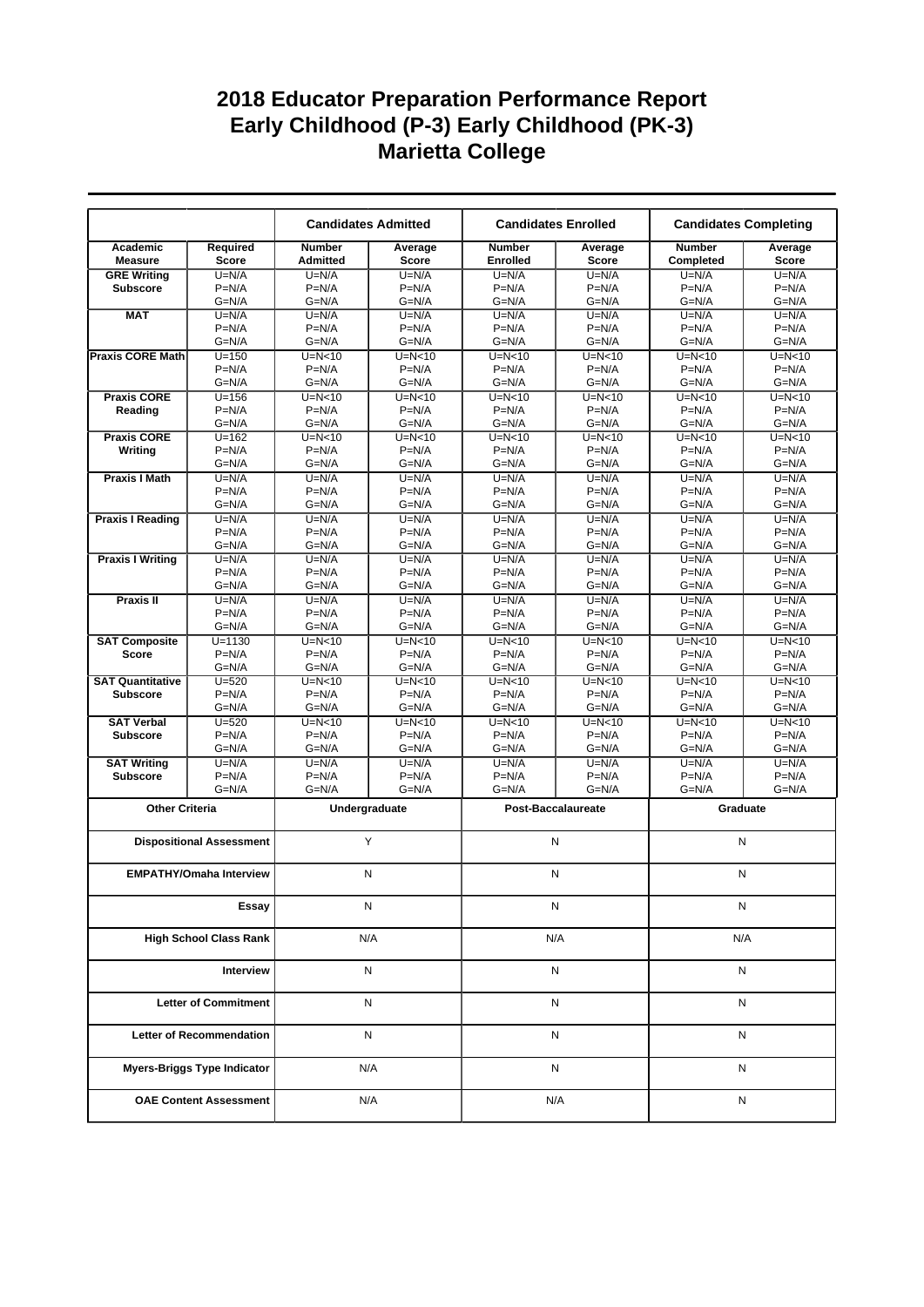| <b>Other Criteria</b>                      | Undergraduate | <b>Post-Baccalaureate</b> | Graduate |
|--------------------------------------------|---------------|---------------------------|----------|
| Portfolio                                  | N             | N                         | N        |
| <b>Prerequisite Courses</b>                | N             | N                         | N        |
| <b>SRI Teacher Perceiver</b>               | N/A           | N/A                       | N        |
| Superintendent Statement of<br>Sponsorship | N/A           | N/A                       | N        |
| <b>Teacher Insight</b>                     | N             | N                         | N        |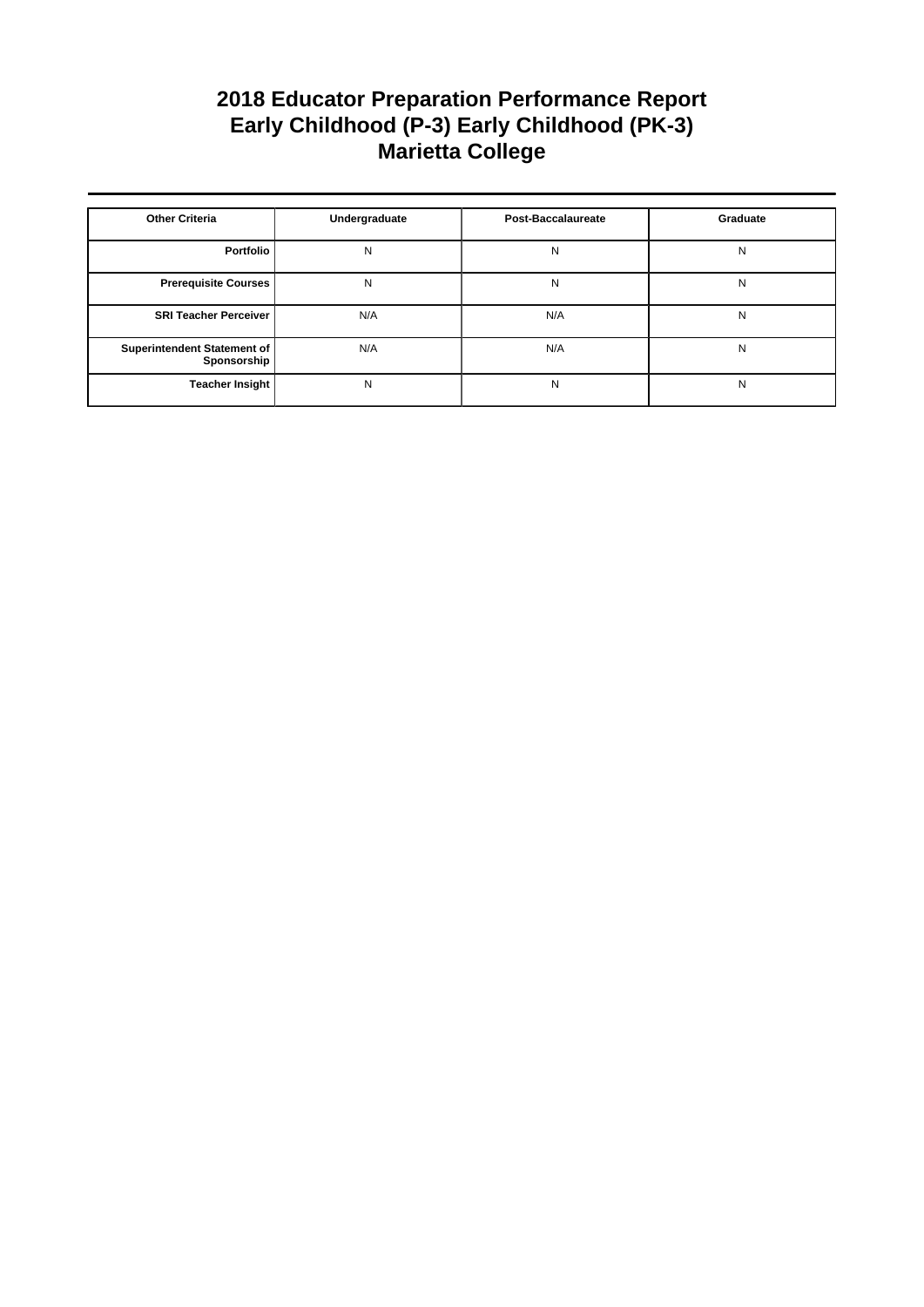## **Pre-Service Teacher Survey Results**

Reporting Period from Sept 1, 2017 to Aug 31, 2018

### **Description of Data:**

To gather information on student satisfaction with the quality of preparation provided by their educator preparation programs, the Ohio Department of Higher Education administers a survey aligned with the Ohio Standards for the Teaching Profession (OSTP), Ohio licensure requirements, and elements of national accreditation. All Ohio candidates receive an invitation to complete the survey during their professional internship (student teaching). The results of this survey are reflected here.

| No.            | Question                                                                                                                                                                                                               | <b>Institution</b><br>Program<br>Average | <b>Statewide</b><br>Program<br>Average |
|----------------|------------------------------------------------------------------------------------------------------------------------------------------------------------------------------------------------------------------------|------------------------------------------|----------------------------------------|
| $\mathbf{1}$   | My teacher licensure program prepared me with knowledge of research on how students<br>learn.                                                                                                                          | 3.91                                     | 3.60                                   |
| $\overline{2}$ | My teacher licensure program prepared me to recognize characteristics of gifted students,<br>students with disabilities, and at-risk students in order to plan and deliver appropriate<br>instruction.                 | 3.64                                     | 3.37                                   |
| 3              | My teacher licensure program prepared me with high levels of knowledge and the academic<br>content I plan to teach.                                                                                                    | 3.64                                     | 3.40                                   |
| 4              | My teacher licensure program prepared me to identify instructional strategies appropriate to<br>my content area.                                                                                                       | 3.73                                     | 3.55                                   |
| 5              | My teacher licensure program prepared me to understand the importance of linking<br>interdisciplinary experiences.                                                                                                     | 3.55                                     | 3.56                                   |
| 6              | My teacher licensure program prepared me to align instructional goals and activities with<br>Ohio's academic content standards, including Ohio's Learning Standards.                                                   | 3.91                                     | 3.71                                   |
| $\overline{7}$ | My teacher licensure program prepared me to use assessment data to inform instruction.                                                                                                                                 | 3.55                                     | 3.53                                   |
| 8              | My teacher licensure program prepared me to clearly communicate learning goals to students.                                                                                                                            | 3.36                                     | 3.48                                   |
| 9              | My teacher licensure program prepared me to apply knowledge of how students learn, to<br>inform instruction.                                                                                                           | 3.82                                     | 3.61                                   |
| 10             | My teacher licensure program prepared me to differentiate instruction to support the learning<br>needs of all students, including students identified as gifted, students with disabilities, and at-<br>risk students. | 3.64                                     | 3.51                                   |
| 11             | My teacher licensure program prepared me to identify strategies to increase student<br>motivation and interest in topics of study.                                                                                     | 3.55                                     | 3.45                                   |
| 12             | My teacher licensure program prepared me to create learning situations in which students<br>work independently, collaboratively, and/or a whole class.                                                                 | 3.82                                     | 3.64                                   |
| 13             | My teacher licensure program prepared me to use strategies for effective classroom<br>management.                                                                                                                      | 3.55                                     | 3.41                                   |
| 14             | My teacher licensure program prepared me to communicate clearly and effectively.                                                                                                                                       | 3.64                                     | 3.59                                   |
| 15             | My teacher licensure program prepared me to understand the importance of communication<br>with families and caregivers.                                                                                                | 3.91                                     | 3.69                                   |
| 16             | My teacher licensure program prepared me to understand, uphold, and follow professional<br>ethics, policies, and legal codes of professional conduct.                                                                  | 3.82                                     | 3.72                                   |

#### **1=Strongly Disagree 2=Disagree 3=Agree 4=Strongly Agree**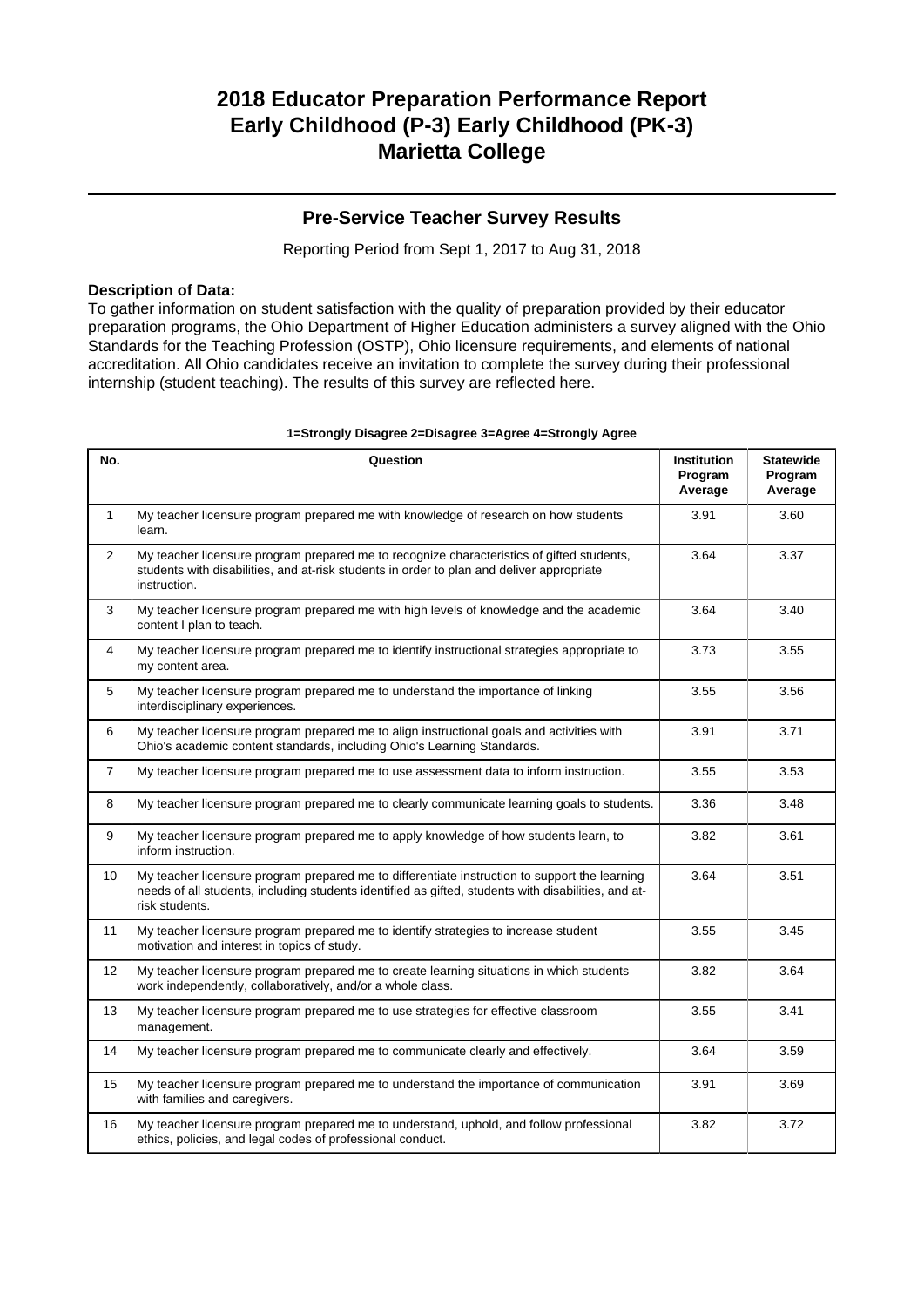| No. | Question                                                                                                                                                                  | Institution<br>Program<br>Average | <b>Statewide</b><br>Program<br>Average |
|-----|---------------------------------------------------------------------------------------------------------------------------------------------------------------------------|-----------------------------------|----------------------------------------|
| 17  | My teacher licensure program prepared me to use a variety of diagnostic, formative, and<br>summative assessments.                                                         | 3.64                              | 3.58                                   |
| 18  | My teacher licensure program prepared me to communicate high expectations for all students.                                                                               | 3.82                              | 3.66                                   |
| 19  | My teacher licensure program prepared me to understand students' diverse cultures,<br>language skills, and experiences.                                                   | 3.27                              | 3.58                                   |
| 20  | My teacher licensure program prepared me to treat all students fairly and establish an<br>environment that is respectful, supportive, and caring.                         | 3.91                              | 3.80                                   |
| 21  | My teacher licensure program prepared me to use technology to enhance teaching and<br>student learning.                                                                   | 3.55                              | 3.42                                   |
| 22  | My teacher licensure program prepared me to collaborate with colleagues and members of<br>the community when and where appropriate.                                       | 3.73                              | 3.60                                   |
| 23  | My teacher licensure program collected evidence of my performance on multiple measures to<br>monitor my progress.                                                         | 3.64                              | 3.55                                   |
| 24  | My teacher licensure program provided me with knowledge of the Ohio Licensure Program<br>standards for my discipline (e.g. NAEYC, CEC, NCTM).                             | 3.45                              | 3.34                                   |
| 25  | My teacher licensure program provided me with knowledge of the operation of Ohio schools<br>as delineated in the Ohio Department of Education School Operating Standards. | 3.36                              | 3.17                                   |
| 26  | My teacher licensure program provided me with knowledge of the requirements for the<br>Resident Educator License.                                                         | 3.09                              | 3.00                                   |
| 27  | My teacher licensure program provided me with knowledge of the Ohio Standards for the<br>Teaching Profession.                                                             | 3.64                              | 3.36                                   |
| 28  | My teacher licensure program provided me with knowledge of the Ohio Standards for<br>Professional Development.                                                            | 3.55                              | 3.26                                   |
| 29  | My teacher licensure program provided me with knowledge of the Ohio Academic Content<br>Standards, including Ohio's Learning Standards.                                   | 3.82                              | 3.66                                   |
| 30  | My teacher licensure program provided me with knowledge of the Value-added Growth<br>Measure as defined by the Ohio State Board of Education.                             | 3.64                              | 2.97                                   |
| 31  | My teacher licensure program provided field experiences that supported my development as<br>an effective educator focused on student learning.                            | 4.00                              | 3.75                                   |
| 32  | My teacher licensure program provided field experiences in a variety of settings (urban,<br>suburban, and rural).                                                         | 3.18                              | 3.56                                   |
| 33  | My teacher licensure program provided student teaching experience(s) that supported my<br>development as an effective educator focused on student learning.               | 4.00                              | 3.75                                   |
| 34  | My teacher licensure program provided cooperating teachers who supported me through<br>observation and conferences (face-to-face or via electronic media).                | 3.73                              | 3.71                                   |
| 35  | My teacher licensure program provided university supervisors who supported me through<br>observation and conferences (face-to-face or via electronic media).              | 3.91                              | 3.67                                   |
| 36  | My teacher licensure program provided opportunities to work with diverse students (including<br>gifted students, students with disabilities, and at-risk students).       | 3.55                              | 3.57                                   |
| 37  | My teacher licensure program provided opportunities to understand students' diverse cultures,<br>languages, and experiences.                                              | 3.45                              | 3.59                                   |
| 38  | My teacher licensure program provided opportunities to work with diverse teachers.                                                                                        | 2.27                              | 3.34                                   |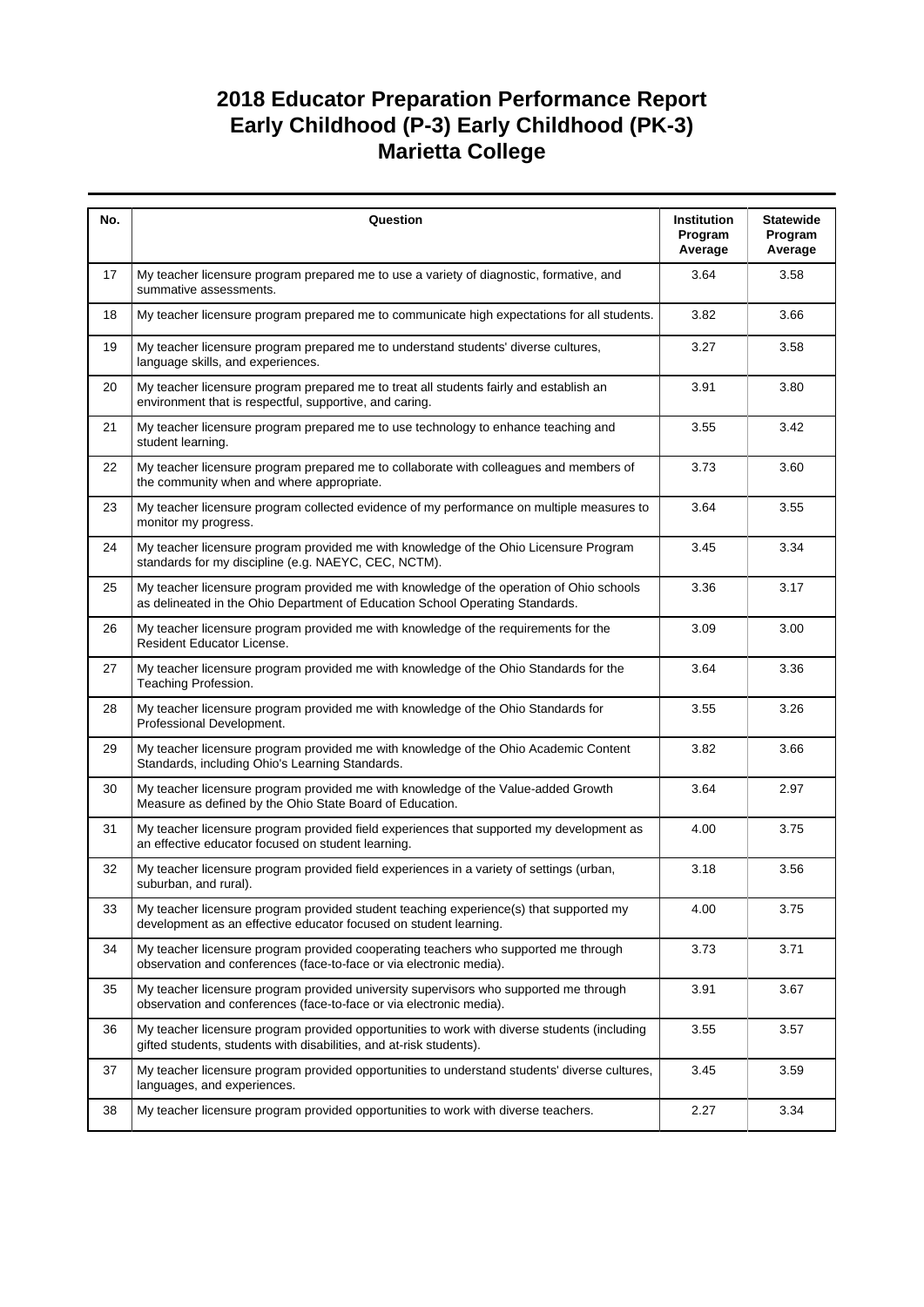| No. | Question                                                                                                                         | <b>Institution</b><br>Program<br>Average | <b>Statewide</b><br>Program<br>Average |
|-----|----------------------------------------------------------------------------------------------------------------------------------|------------------------------------------|----------------------------------------|
| 39  | My teacher licensure program provided opportunities to interact with diverse faculty.                                            | 2.18                                     | 3.40                                   |
| 40  | My teacher licensure program provided opportunities to work and study with diverse peers.                                        | 2.45                                     | 3.39                                   |
| 41  | Overall, the faculty in my teacher licensure program demonstrated in-depth knowledge of their<br>field.                          | 3.73                                     | 3.66                                   |
| 42  | Overall, the faculty in my teacher licensure program used effective teaching methods that<br>helped promote learning.            | 3.82                                     | 3.57                                   |
| 43  | Overall, the faculty in my teacher licensure program modeled respect for diverse populations.                                    | 3.91                                     | 3.68                                   |
| 44  | Overall, the faculty in my teacher licensure program integrated diversity-related subject matter<br>within coursework.           | 3.82                                     | 3.60                                   |
| 45  | Overall, the faculty in my teacher licensure program used technology to facilitate teaching and<br>learning.                     | 3.64                                     | 3.55                                   |
| 46  | Overall, the faculty in my teacher licensure program conducted themselves in a professional<br>manner.                           | 3.64                                     | 3.63                                   |
| 47  | My teacher licensure program provided clearly articulated policies published to facilitate<br>progression to program completion. | 3.73                                     | 3.50                                   |
| 48  | My teacher licensure program provided opportunities to voice concerns about the program.                                         | 2.82                                     | 3.29                                   |
| 49  | My teacher licensure program provided advising to facilitate progression to program<br>completion.                               | 3.45                                     | 3.47                                   |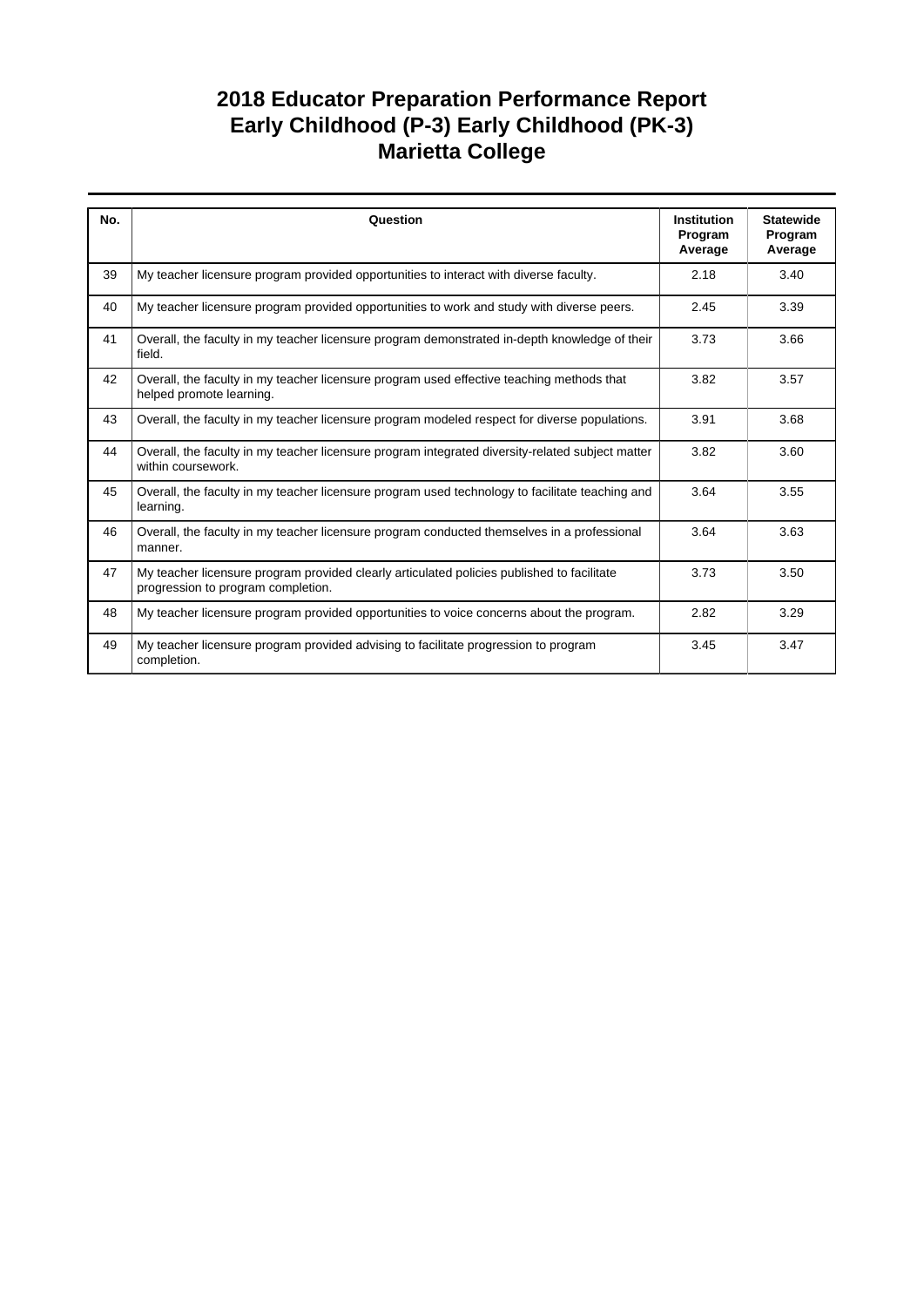### **Statewide Survey of OHIO Resident Educators' Reflections on their Educator Preparation Program**

Reporting Period from Sept 1, 2017 to Aug 31, 2018

#### **Description of Data:**

To gather information on alumni satisfaction with the quality of preparation provided by their educator preparation programs, the Ohio Department of Higher Education administers a survey aligned with the Ohio Standards for the Teaching Profession (OSTP), Ohio licensure requirements, and elements of national accreditation. All Ohio Resident Educators who completed their preparation in Ohio receive an invitation to complete the survey in the fall semester as they enter Year 2 of the Resident Educator program. The results of the survey are reflected here.

| No.            | Question                                                                                                                                                                                                               | <b>Institution</b><br>Program<br>Average | <b>Statewide</b><br>Program<br>Average |
|----------------|------------------------------------------------------------------------------------------------------------------------------------------------------------------------------------------------------------------------|------------------------------------------|----------------------------------------|
| $\mathbf{1}$   | My teacher licensure program prepared me with knowledge of research on how students<br>learn.                                                                                                                          | N <sub>10</sub>                          | 3.58                                   |
| $\overline{2}$ | My teacher licensure program prepared me to recognize characteristics of gifted students,<br>students with disabilities, and at-risk students in order to plan and deliver appropriate<br>instruction.                 | N <sub>10</sub>                          | 3.23                                   |
| 3              | My teacher licensure program prepared me with high levels of knowledge and the academic<br>content I plan to teach.                                                                                                    | N <sub>10</sub>                          | 3.37                                   |
| 4              | My teacher licensure program prepared me to identify instructional strategies appropriate to<br>my content area.                                                                                                       | N <sub>10</sub>                          | 3.44                                   |
| 5              | My teacher licensure program prepared me to understand the importance of linking<br>interdisciplinary experiences.                                                                                                     | N <sub>10</sub>                          | 3.43                                   |
| 6              | My teacher licensure program prepared me to align instructional goals and activities with<br>Ohio's academic content standards, including Ohio's Learning Standards.                                                   | N <sub>10</sub>                          | 3.65                                   |
| $\overline{7}$ | My teacher licensure program prepared me to use assessment data to inform instruction.                                                                                                                                 | N <sub>10</sub>                          | 3.66                                   |
| 8              | My teacher licensure program prepared me to clearly communicate learning goals to students.                                                                                                                            | N <sub>10</sub>                          | 3.54                                   |
| 9              | My teacher licensure program prepared me to apply knowledge of how students learn, to<br>inform instruction.                                                                                                           | N <sub>10</sub>                          | 3.66                                   |
| 10             | My teacher licensure program prepared me to differentiate instruction to support the learning<br>needs of all students, including students identified as gifted, students with disabilities, and at-<br>risk students. | N <sub>10</sub>                          | 3.51                                   |
| 11             | My teacher licensure program prepared me to identify strategies to increase student<br>motivation and interest in topics of study.                                                                                     | N <sub>10</sub>                          | 3.37                                   |
| 12             | My teacher licensure program prepared me to create learning situations in which students<br>work independently, collaboratively, and/or a whole class.                                                                 | N <sub>10</sub>                          | 3.48                                   |
| 13             | My teacher licensure program prepared me to use strategies for effective classroom<br>management.                                                                                                                      | N <sub>10</sub>                          | 3.11                                   |
| 14             | My teacher licensure program prepared me to communicate clearly and effectively.                                                                                                                                       | N <sub>10</sub>                          | 3.52                                   |

#### **1=Strongly Disagree 2=Disagree 3=Agree 4=Strongly Agree**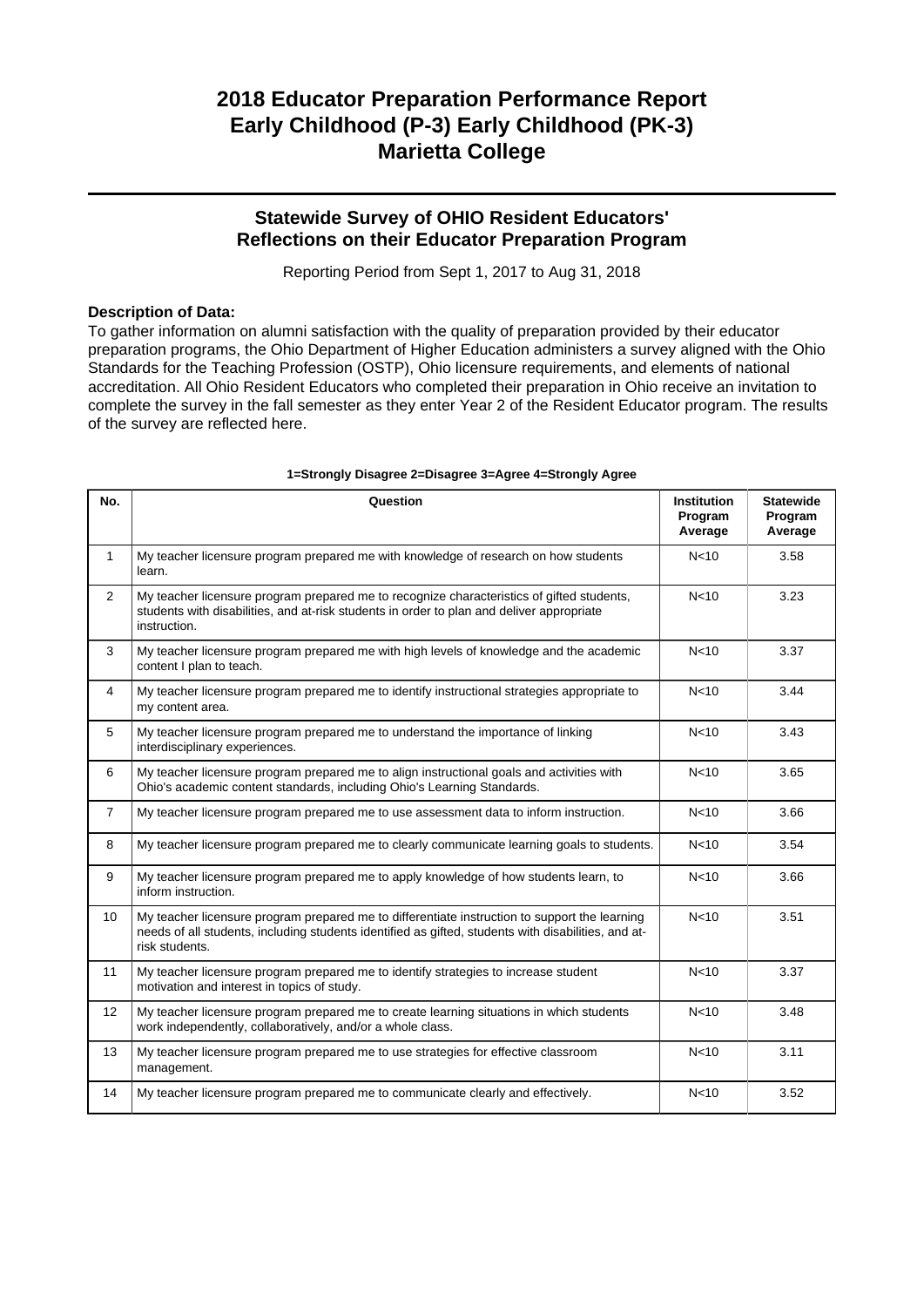| No. | Question                                                                                                                                                                  | Institution<br>Program<br>Average | <b>Statewide</b><br>Program<br>Average |
|-----|---------------------------------------------------------------------------------------------------------------------------------------------------------------------------|-----------------------------------|----------------------------------------|
| 15  | My teacher licensure program prepared me to understand the importance of communication<br>with families and caregivers.                                                   | N <sub>10</sub>                   | 3.47                                   |
| 16  | My teacher licensure program prepared me to understand, uphold, and follow professional<br>ethics, policies, and legal codes of professional conduct.                     | N <sub>10</sub>                   | 3.61                                   |
| 17  | My teacher licensure program prepared me to use a variety of diagnostic, formative, and<br>summative assessments.                                                         | N <sub>10</sub>                   | 3.59                                   |
| 18  | My teacher licensure program prepared me prepared me to understand students' diverse<br>cultures, language skills, and experiences.                                       | N <sub>10</sub>                   | 3.38                                   |
| 19  | My teacher licensure program prepared me to treat all students fairly and establish an<br>environment that is respectful, supportive, and caring.                         | N <sub>10</sub>                   | 3.58                                   |
| 20  | My teacher licensure program prepared me prepared me to use technology to enhance<br>teaching and student learning.                                                       | N <sub>10</sub>                   | 3.23                                   |
| 21  | My teacher licensure program prepared me prepared me to collaborate with colleagues and<br>members of the community when and where appropriate.                           | N <sub>10</sub>                   | 3.48                                   |
| 22  | My teacher licensure program prepared me collected evidence of my performance on multiple<br>measures to monitor my progress.                                             | N <sub>10</sub>                   | 3.43                                   |
| 23  | My teacher licensure program provided me with knowledge of the Ohio Licensure Program<br>standards for my discipline (e.g. NAEYC, CEC, NCTM).                             | N <sub>10</sub>                   | 3.28                                   |
| 24  | My teacher licensure program provided me with knowledge of the operation of Ohio schools<br>as delineated in the Ohio Department of Education School Operating Standards. | N <sub>10</sub>                   | 3.00                                   |
| 25  | My teacher licensure program provided me with knowledge of the requirements for the<br>Resident Educator License.                                                         | N <sub>10</sub>                   | 3.00                                   |
| 26  | My teacher licensure program provided me with knowledge of the Ohio Standards for the<br>Teaching Profession.                                                             | N <sub>10</sub>                   | 3.28                                   |
| 27  | My teacher licensure program provided me with knowledge of the Ohio Standards for<br>Professional Development.                                                            | N <sub>10</sub>                   | 3.19                                   |
| 28  | My teacher licensure program provided me with knowledge of the Ohio Academic Content<br>Standards, including Ohio's Learning Standards.                                   | N <sub>10</sub>                   | 3.57                                   |
| 29  | My teacher licensure program provided me with knowledge of the Value-added Growth<br>Measure as defined by the Ohio State Board of Education.                             | N<10                              | 2.85                                   |
| 30  | My teacher licensure program provided field experiences that supported my development as<br>an effective educator focused on student learning.                            | N <sub>10</sub>                   | 3.62                                   |
| 31  | My teacher licensure program provided field experiences in a variety of settings (urban,<br>suburban, and rural).                                                         | N <sub>10</sub>                   | 3.32                                   |
| 32  | My teacher licensure program provided student teaching experience(s) that supported my<br>development as an effective educator focused on student learning.               | N <sub>10</sub>                   | 3.57                                   |
| 33  | My teacher licensure program provided cooperating teachers who supported me through<br>observation and conferences (face-to-face or via electronic media).                | N <sub>10</sub>                   | 3.53                                   |
| 34  | My teacher licensure program provided university supervisors who supported me through<br>observation and conferences (face-to-face or via electronic media).              | N <sub>10</sub>                   | 3.47                                   |
| 35  | My teacher licensure program provided opportunities to work with diverse students (including<br>gifted students, students with disabilities, and at-risk students).       | N <sub>10</sub>                   | 3.37                                   |
| 36  | My teacher licensure program provided opportunities to understand students' diverse cultures,<br>languages, and experiences.                                              | N <sub>10</sub>                   | 3.37                                   |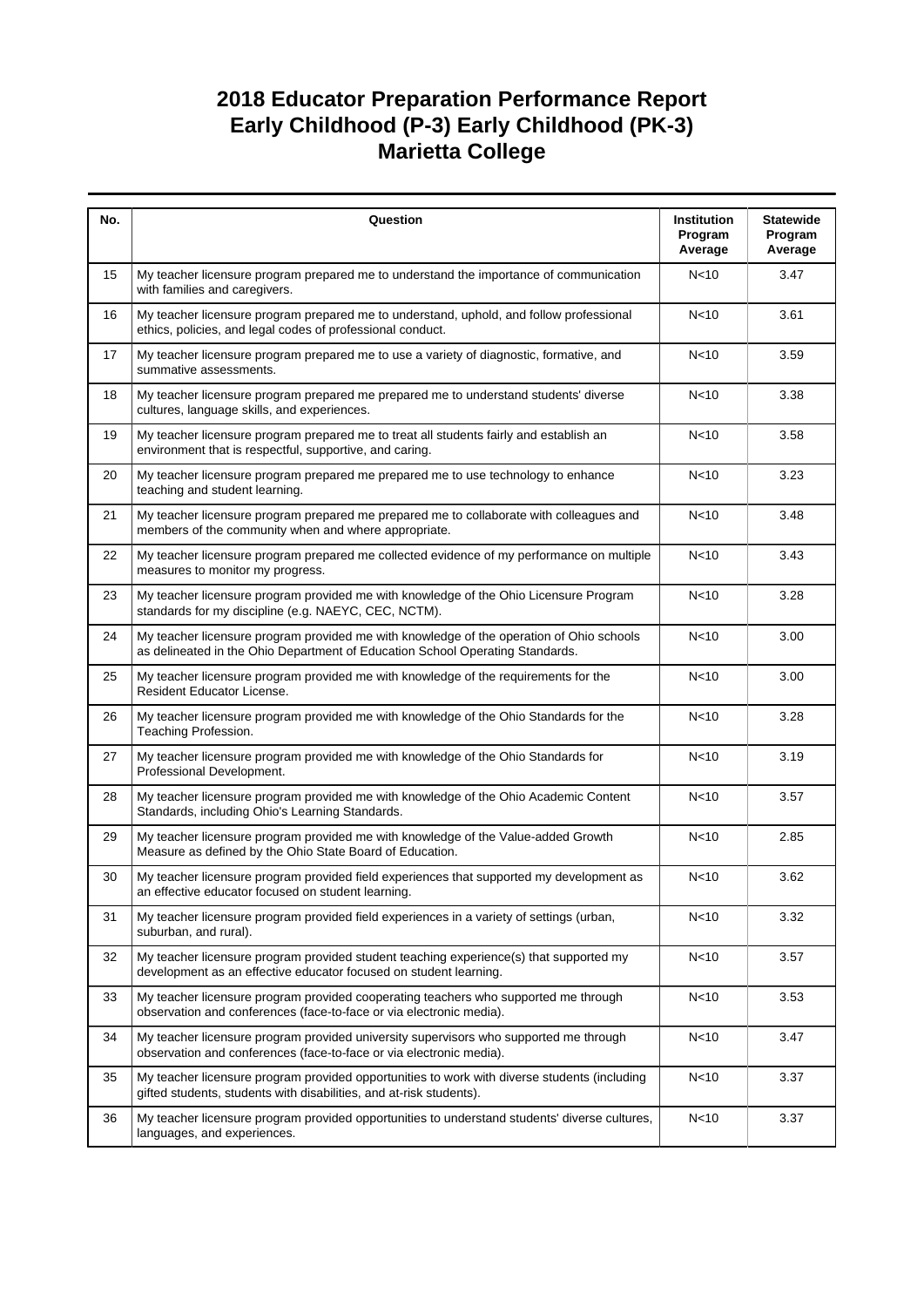| No. | Question                                                                                                                                    | <b>Institution</b><br>Program<br>Average | <b>Statewide</b><br>Program<br>Average |
|-----|---------------------------------------------------------------------------------------------------------------------------------------------|------------------------------------------|----------------------------------------|
| 37  | My teacher licensure program provided opportunities to work with diverse teachers.                                                          | N <sub>10</sub>                          | 3.18                                   |
| 38  | My teacher licensure program provided opportunities to interact with diverse faculty.                                                       | N <sub>10</sub>                          | 3.20                                   |
| 39  | My teacher licensure program provided opportunities to work and study with diverse peers.                                                   | N <sub>10</sub>                          | 3.23                                   |
| 40  | Overall, the faculty in my teacher licensure program demonstrated in-depth knowledge of their<br>field.                                     | N <sub>10</sub>                          | 3.57                                   |
| 41  | Overall, the faculty in my teacher licensure program used effective teaching methods that<br>helped promote learning.                       | N <sub>10</sub>                          | 3.51                                   |
| 42  | Overall, the faculty in my teacher licensure program modeled respect for diverse populations.                                               | N <sub>10</sub>                          | 3.53                                   |
| 43  | Overall, the faculty in my teacher licensure program integrated diversity-related subject matter<br>within coursework.                      | N <sub>10</sub>                          | 3.42                                   |
| 44  | Overall, the faculty in my teacher licensure program used technology to facilitate teaching and<br>learning.                                | N <sub>10</sub>                          | 3.39                                   |
| 45  | Overall, the faculty in my teacher licensure program conducted themselves in a professional<br>manner.                                      | N <sub>10</sub>                          | 3.61                                   |
| 46  | My teacher licensure program provided clearly articulated policies published to facilitate<br>progression to program completion.            | N <sub>10</sub>                          | 3.35                                   |
| 47  | My teacher licensure program provided opportunities to voice concerns about the program.                                                    | N <sub>10</sub>                          | 3.18                                   |
| 48  | My teacher licensure program provided advising to facilitate progression to program<br>completion.                                          | N <sub>10</sub>                          | 3.33                                   |
| 49  | My teacher licensure program provided prepared me with the knowledge and skills necessary<br>to enter the classroom as a Resident Educator. | N <sub>10</sub>                          | 3.29                                   |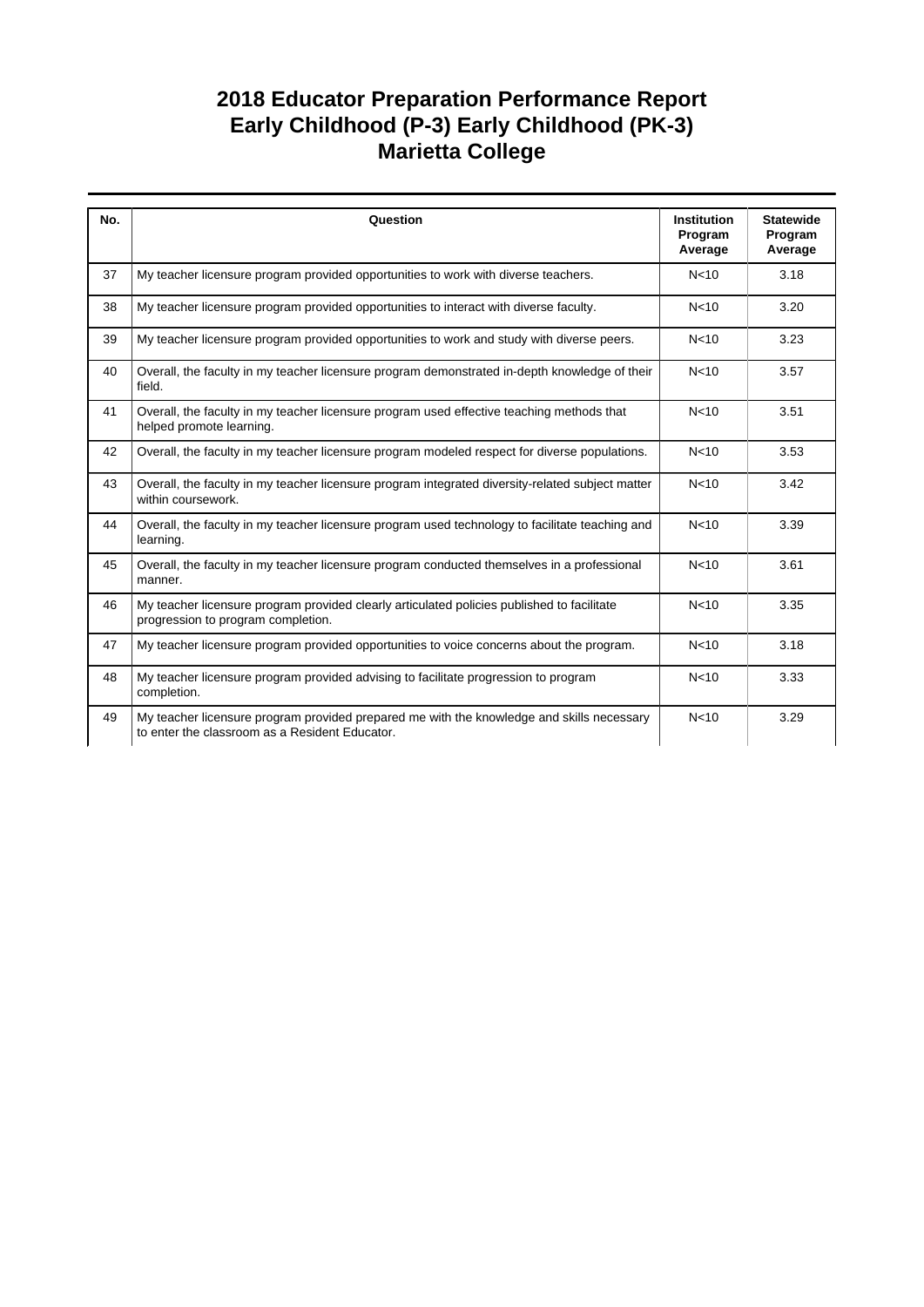### **Field and Clinical Experiences for Candidates at Marietta College**

Reporting Period from Sept 1, 2017 to Aug 31, 2018 (Data Source: Marietta College)

#### **Description of Data:**

Ohio requires that teacher candidates complete field and clinical experiences in school settings as part of their preparation. These experiences include early and ongoing field-based opportunities and the culminating pre-service clinical experience commonly referred to as "student teaching." The specific requirements for these placements vary by unit and by program.

| <b>Teacher Preparation Programs</b>                                                                          |                     |  |  |  |
|--------------------------------------------------------------------------------------------------------------|---------------------|--|--|--|
| <b>Field/Clinical Experience Element</b>                                                                     | <b>Requirements</b> |  |  |  |
| Minimum number of field hours required of candidates in the preparation program prior to<br>student teaching | 195                 |  |  |  |
| Maximum number of field hours required of candidates in the preparation program prior to<br>student teaching | 365                 |  |  |  |
| Total number of weeks required of candidates in the student teaching experience                              | 14                  |  |  |  |
| Percentage of teacher candidates who satisfactorily completed student teaching                               | N/A                 |  |  |  |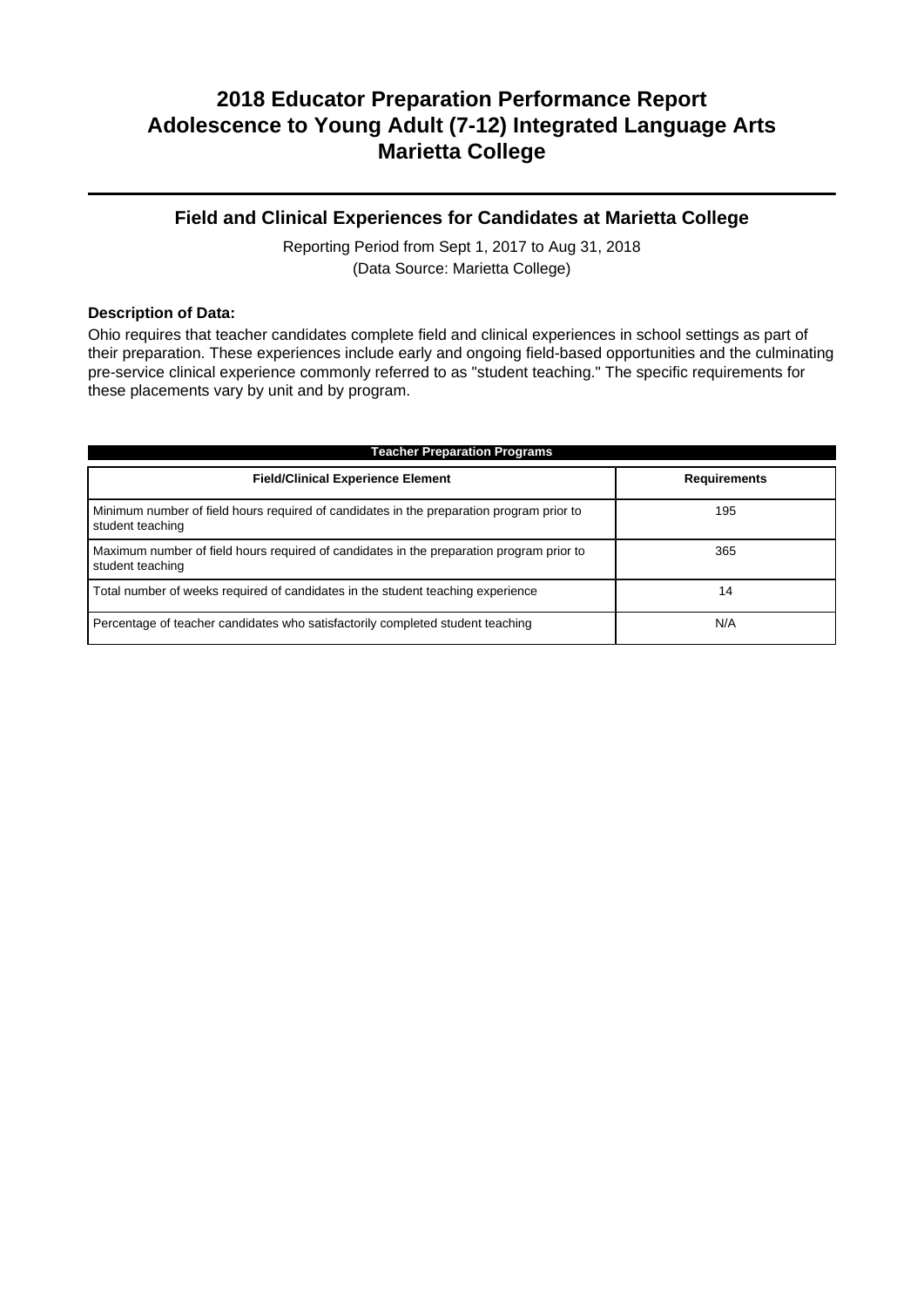### **Ohio Educator Licensure Examination Pass Rates at Marietta College**

Reporting Period from Sept 1, 2016 to Aug 31, 2017 (Data Source: USDOE Title II Report)

#### **Description of Data:**

Ohio educator licensure requirements include passage of all requisite licensure examinations at the state determined cut score. The reported results reflect Title II data, and therefore represent pass rate data solely only initial licenses. Further, because the data are gathered from the Title II reports, there is a one year lag in accessing the data. Teacher licensure pass rate data are the only reported metric for which the data do not reflect the reporting year 2017-2018. As of 2013, the Ohio Assessments for Educators replaced the Praxis subject assessments for initial licensure. Some Praxis II assessments are still being reported because recent program completers took those tests in or before 2013.

| <b>Teacher Licensure Test Scores</b>            |                                   |                          |                             |                                              |                             |                      |                                      |                                                   |
|-------------------------------------------------|-----------------------------------|--------------------------|-----------------------------|----------------------------------------------|-----------------------------|----------------------|--------------------------------------|---------------------------------------------------|
| <b>Licensure Test</b>                           | <b>Test Range</b><br><b>Score</b> | <b>Test Cut</b><br>Score | <b>Completers</b><br>Tested | Program<br>Average<br><b>Scaled</b><br>Score | <b>Completers</b><br>Passed | Program<br>Pass Rate | <b>State</b><br>Average<br>Pass Rate | <b>State</b><br>Average<br><b>Scaled</b><br>Score |
| 003 - APK: Adolescence to Young<br>Adult (7-12) | 100-300                           | 220                      | N <sub>10</sub>             | N/A                                          | N < 10                      | N/A                  | 100%                                 | 254                                               |
| 020 - English Language Arts                     | 100-300                           | 220                      | N <sub>10</sub>             | N/A                                          | N <sub>10</sub>             | N/A                  | 98%                                  | 247                                               |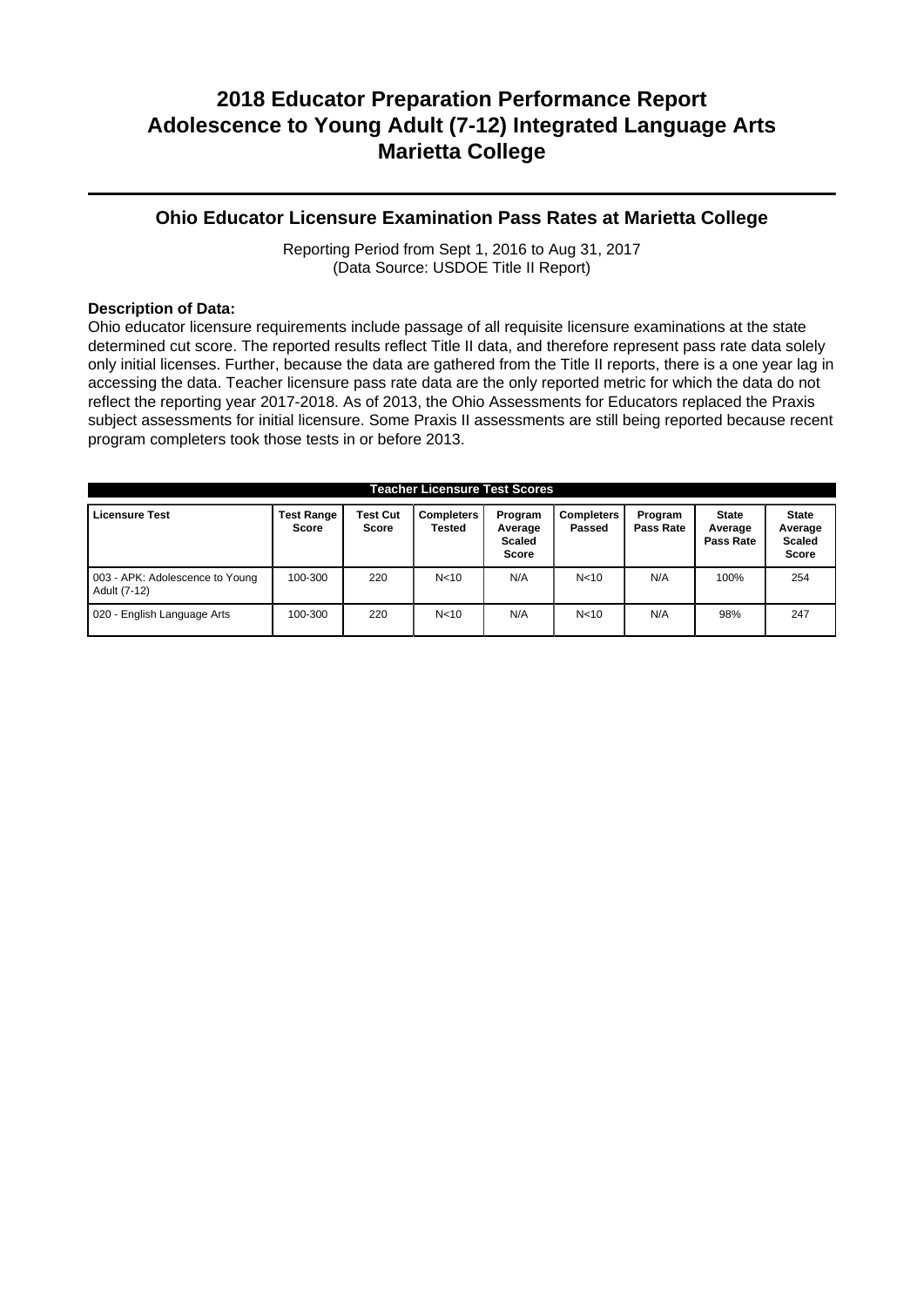### **Marietta College Candidate Academic Measures**

Reporting Period from Sept 1, 2017 to Aug 31, 2018 (Data Source:Marietta College)

#### **Undergraduate Program Admission Requirements**

Candidates are admitted to the professional license program after completing 45 semester hours and completing initial 100/200 level EDUC courses and field experiences. Candidates must meet minimum requirements for overall GPA, education course GPA, academic skills test scores (ACT, SAT, or Core Assessments for Educators), have ratings of acceptable on the disposition checklist used in initial field experiences and grades of C or higher in writing and oral communication.

#### **Description of Data:**

The data in this section are the average scores of candidates on academic measures reported by the provider. If a measure is not applicable to a level of delivery (undergraduate, post-baccalaureate, graduate) the table reflects "N/A". In the "Dispositional Assessments and Other Measures" portion, if the provider did not indicate using a measure, OR if the institution does not offer a program at the designated level of delivery, the table reflects "N".

#### **Teacher Preparation Programs**

#### **U=Undergraduate P=Post-Baccalaureate G=Graduate**

|                            |              | <b>Candidates Admitted</b>       |              |                           | <b>Candidates Enrolled</b> |               | <b>Candidates Completing</b> |  |
|----------------------------|--------------|----------------------------------|--------------|---------------------------|----------------------------|---------------|------------------------------|--|
| Academic<br><b>Measure</b> | Required     | <b>Number</b><br><b>Admitted</b> | Average      | <b>Number</b><br>Enrolled | Average                    | <b>Number</b> | Average<br><b>Score</b>      |  |
|                            | <b>Score</b> |                                  | <b>Score</b> |                           | Score                      | Completed     |                              |  |
| <b>ACT Composite</b>       | $U=23$       | $U=N<10$                         | $U=N<10$     | $U=N<10$                  | $U=N<10$                   | $U=N<10$      | $U=N<10$                     |  |
| <b>Score</b>               | $P=N/A$      | $P=N/A$                          | $P=N/A$      | $P=N/A$                   | $P=N/A$                    | $P=N/A$       | $P=N/A$                      |  |
|                            | $G=N/A$      | $G=N/A$                          | $G=N/A$      | $G=N/A$                   | $G=N/A$                    | $G=N/A$       | $G=N/A$                      |  |
| <b>ACT English</b>         | $U=20$       | $U=N<10$                         | $U=N<10$     | $U=N<10$                  | $U=N<10$                   | $U=N<10$      | $U=N<10$                     |  |
| <b>Subscore</b>            | $P=N/A$      | $P=N/A$                          | $P=N/A$      | $P=N/A$                   | $P=N/A$                    | $P=N/A$       | $P=N/A$                      |  |
|                            | $G=N/A$      | $G=N/A$                          | $G=N/A$      | $G=N/A$                   | $G=N/A$                    | $G=N/A$       | $G=N/A$                      |  |
| <b>ACT Math</b>            | $U=20$       | $U=N<10$                         | $U=N<10$     | $U=N<10$                  | $\overline{U}$ =N<10       | $U=N<10$      | $U=N<10$                     |  |
| <b>Subscore</b>            | $P=N/A$      | $P=N/A$                          | $P=N/A$      | $P=N/A$                   | $P=N/A$                    | $P=N/A$       | $P=N/A$                      |  |
|                            | $G=N/A$      | $G=N/A$                          | $G=N/A$      | $G=N/A$                   | $G=N/A$                    | $G=N/A$       | $G=N/A$                      |  |
| <b>ACT Reading</b>         | $U=20$       | $U=N<10$                         | $U=N<10$     | $U=N<10$                  | $U=N<10$                   | $U=N<10$      | $U=N10$                      |  |
| <b>Subscore</b>            | $P=N/A$      | $P=N/A$                          | $P=N/A$      | $P=N/A$                   | $P=N/A$                    | $P=N/A$       | $P=N/A$                      |  |
|                            | $G=N/A$      | $G=N/A$                          | $G=N/A$      | $G=N/A$                   | $G=N/A$                    | $G=N/A$       | $G=N/A$                      |  |
| <b>GPA - Graduate</b>      | $U=N/A$      | $U=N/A$                          | $U=N/A$      | $U=N/A$                   | $U=N/A$                    | $U=N/A$       | $U=N/A$                      |  |
|                            | $P=N/A$      | $P=N/A$                          | $P=N/A$      | $P=N/A$                   | $P=N/A$                    | $P=N/A$       | $P=N/A$                      |  |
|                            | $G=N/A$      | $G=N/A$                          | $G=N/A$      | $G=N/A$                   | $G=N/A$                    | $G=N/A$       | $G=N/A$                      |  |
| <b>GPA - High School</b>   | $U=N/A$      | $U=N/A$                          | $U=N/A$      | $U=N/A$                   | $U=N/A$                    | $U=N/A$       | $U=N/A$                      |  |
|                            | $P=N/A$      | $P=N/A$                          | $P=N/A$      | $P=N/A$                   | $P=N/A$                    | $P=N/A$       | $P=N/A$                      |  |
|                            | $G=N/A$      | $G=N/A$                          | $G=N/A$      | $G=N/A$                   | $G=N/A$                    | $G=N/A$       | $G=N/A$                      |  |
| <b>GPA - Transfer</b>      | $U=N/A$      | $U=N/A$                          | $U=N/A$      | $U=N/A$                   | $U=N/A$                    | $U=N/A$       | $U=N/A$                      |  |
|                            | $P=N/A$      | $P=N/A$                          | $P=N/A$      | $P=N/A$                   | $P=N/A$                    | $P=N/A$       | $P=N/A$                      |  |
|                            | $G=N/A$      | $G=N/A$                          | $G=N/A$      | $G=N/A$                   | $G=N/A$                    | $G=N/A$       | $G=N/A$                      |  |
| $GPA -$                    | $U = 3.00$   | $U=N<10$                         | $U=N<10$     | $U=N<10$                  | $U=N<10$                   | $U=N<10$      | $U=N10$                      |  |
| Undergraduate              | $P=N/A$      | $P=N/A$                          | $P=N/A$      | $P=N/A$                   | $P=N/A$                    | $P=N/A$       | $P=N/A$                      |  |
|                            | $G=N/A$      | $G=N/A$                          | $G=N/A$      | $G=N/A$                   | $G=N/A$                    | $G=N/A$       | $G=N/A$                      |  |
| <b>GRE Composite</b>       | $U=N/A$      | $U=N/A$                          | $U=N/A$      | $U=N/A$                   | $U=N/A$                    | $U=N/A$       | $U=N/A$                      |  |
| <b>Score</b>               | $P=N/A$      | $P=N/A$                          | $P=N/A$      | $P=N/A$                   | $P=N/A$                    | $P=N/A$       | $P=N/A$                      |  |
|                            | $G=N/A$      | $G=N/A$                          | $G=N/A$      | $G=N/A$                   | $G=N/A$                    | $G=N/A$       | $G=N/A$                      |  |
| <b>GRE</b> Quantitative    | $U=N/A$      | $U=N/A$                          | $U=N/A$      | $U=N/A$                   | $U=N/A$                    | $U=N/A$       | $U=N/A$                      |  |
| <b>Subscore</b>            | $P=N/A$      | $P=N/A$                          | $P=N/A$      | $P=N/A$                   | $P=N/A$                    | $P=N/A$       | $P=N/A$                      |  |
|                            | $G=N/A$      | $G=N/A$                          | $G=N/A$      | $G=N/A$                   | $G=N/A$                    | $G=N/A$       | $G=N/A$                      |  |
| <b>GRE Verbal</b>          | $U=N/A$      | $U=N/A$                          | $U=N/A$      | $U=N/A$                   | $U=N/A$                    | $U=N/A$       | $U=N/A$                      |  |
| <b>Subscore</b>            | $P=N/A$      | $P=N/A$                          | $P=N/A$      | $P=N/A$                   | $P=N/A$                    | $P=N/A$       | $P=N/A$                      |  |
|                            | $G=N/A$      | $G=N/A$                          | $G=N/A$      | $G=N/A$                   | $G=N/A$                    | $G=N/A$       | $G=N/A$                      |  |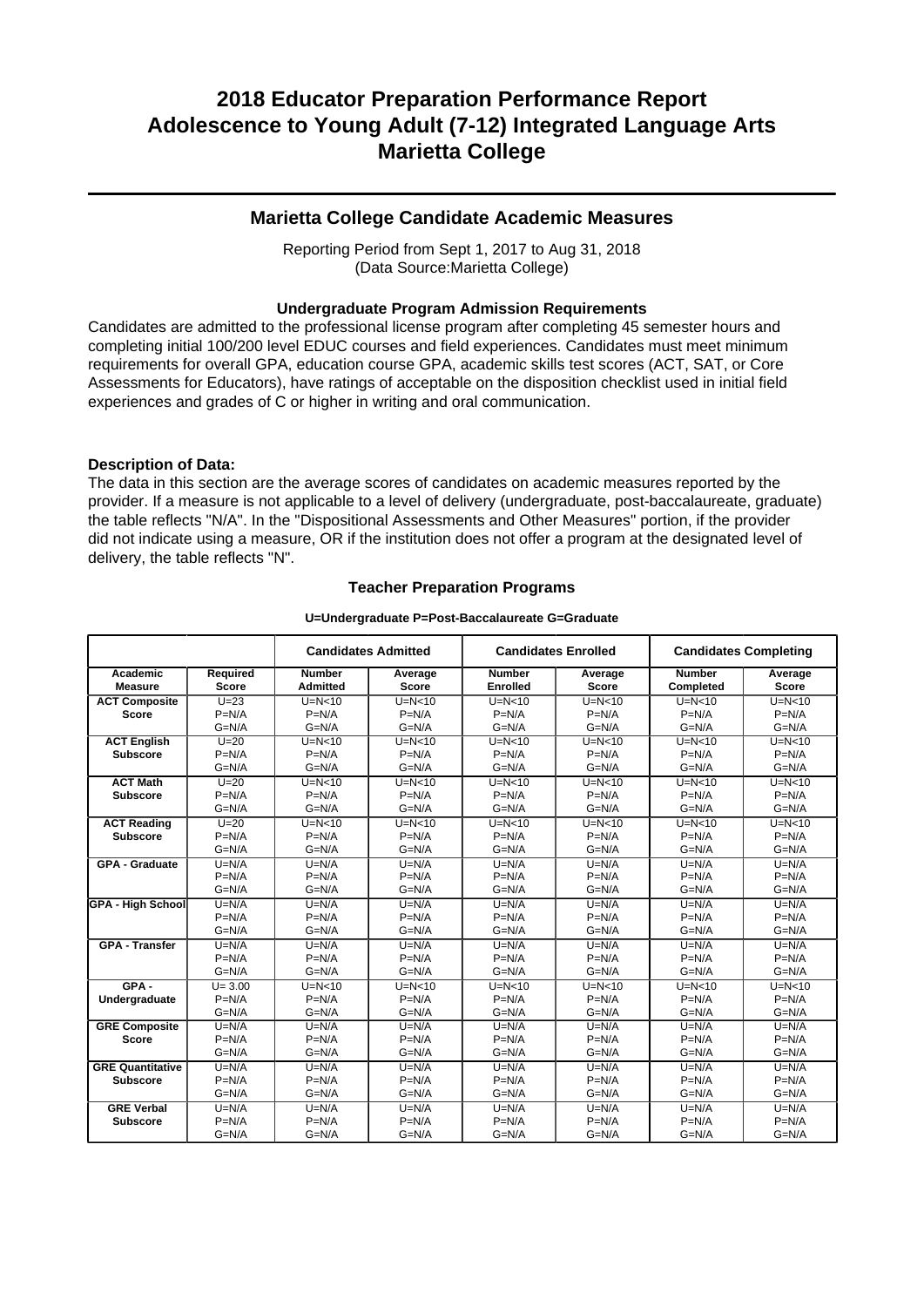|                               |                                    |                                  | <b>Candidates Admitted</b> |                                  | <b>Candidates Enrolled</b> | <b>Candidates Completing</b> |                         |
|-------------------------------|------------------------------------|----------------------------------|----------------------------|----------------------------------|----------------------------|------------------------------|-------------------------|
| Academic<br><b>Measure</b>    | Required<br><b>Score</b>           | <b>Number</b><br><b>Admitted</b> | Average<br><b>Score</b>    | <b>Number</b><br><b>Enrolled</b> | Average<br><b>Score</b>    | <b>Number</b><br>Completed   | Average<br><b>Score</b> |
| <b>GRE Writing</b>            | $U=N/A$                            | $U=N/A$                          | $U=N/A$                    | $U=N/A$                          | $U=N/A$                    | $U=N/A$                      | $U=N/A$                 |
| <b>Subscore</b>               | $P=N/A$                            | $P=N/A$                          | $P=N/A$                    | $P=N/A$                          | $P=N/A$                    | $P=N/A$                      | $P=N/A$                 |
|                               | $G=N/A$                            | $G=N/A$                          | $G=N/A$                    | $G=N/A$                          | $G=N/A$                    | $G=N/A$                      | $G=N/A$                 |
| <b>MAT</b>                    | $U=N/A$                            | $U=N/A$                          | $U=N/A$                    | $U=N/A$                          | $U=N/A$                    | $U=N/A$                      | $U=N/A$                 |
|                               | $P=N/A$                            | $P=N/A$                          | $P=N/A$                    | $P=N/A$                          | $P=N/A$                    | $P=N/A$                      | $P=N/A$                 |
|                               | $G=N/A$                            | $G=N/A$                          | $G=N/A$                    | $G=N/A$                          | $G=N/A$                    | $G=N/A$                      | $G=N/A$                 |
| <b>Praxis CORE Math</b>       | $U = 150$                          | $U=N<10$                         | $U=N<10$                   | $U=N<10$                         | $U=N<10$                   | $U=N10$                      | $U=N<10$                |
|                               | $P=N/A$                            | $P=N/A$                          | $P=N/A$                    | $P=N/A$                          | $P=N/A$                    | $P=N/A$                      | $P=N/A$                 |
|                               | $G=N/A$                            | $G=N/A$                          | $G=N/A$                    | $G=N/A$                          | $G=N/A$                    | $G=N/A$                      | $G=N/A$                 |
| <b>Praxis CORE</b>            | $U = 156$                          | $U=N<10$                         | $U=N10$                    | $U=N<10$                         | $U=N<10$                   | $U=N10$                      | $U=N10$                 |
| Reading                       | $P=N/A$                            | $P=N/A$                          | $P=N/A$                    | $P=N/A$                          | $P=N/A$                    | $P=N/A$                      | $P=N/A$                 |
|                               | $G=N/A$                            | $G=N/A$                          | $G=N/A$                    | $G=N/A$                          | $G=N/A$                    | $G=N/A$                      | $G=N/A$                 |
| <b>Praxis CORE</b>            | $U = 162$                          | $U=N<10$                         | $U=N<10$                   | $U=N<10$                         | $U=N10$                    | $U=N10$                      | $U=N<10$                |
| Writing                       | $P=N/A$                            | $P=N/A$                          | $P=N/A$                    | $P=N/A$                          | $P=N/A$                    | $P=N/A$                      | $P=N/A$                 |
|                               | $G=N/A$                            | $G=N/A$                          | $G=N/A$                    | $G=N/A$                          | $G=N/A$                    | $G=N/A$                      | $G=N/A$                 |
| <b>Praxis I Math</b>          | $U=N/A$                            | $U=N/A$                          | $U=N/A$                    | $U=N/A$                          | $U=N/A$                    | $U=N/A$                      | $U=N/A$                 |
|                               | $P=N/A$<br>$G=N/A$                 | $P=N/A$<br>$G=N/A$               | $P=N/A$<br>$G=N/A$         | $P=N/A$<br>$G=N/A$               | $P=N/A$<br>$G=N/A$         | $P=N/A$<br>$G=N/A$           | $P=N/A$<br>$G=N/A$      |
|                               | $U=N/A$                            | $U=N/A$                          | $U=N/A$                    | $\overline{U}$ =N/A              | $U=N/A$                    | $U=N/A$                      | $U=N/A$                 |
| <b>Praxis I Reading</b>       | $P=N/A$                            | $P=N/A$                          | $P=N/A$                    | $P=N/A$                          | $P=N/A$                    | $P=N/A$                      | $P=N/A$                 |
|                               | $G=N/A$                            | $G=N/A$                          | $G=N/A$                    | $G=N/A$                          | $G=N/A$                    | $G=N/A$                      | $G=N/A$                 |
| <b>Praxis I Writing</b>       | $U=N/A$                            | $U=N/A$                          | $U=N/A$                    | $U=N/A$                          | $U=N/A$                    | $U=N/A$                      | $U=N/A$                 |
|                               | $P=N/A$                            | $P=N/A$                          | $P=N/A$                    | $P=N/A$                          | $P=N/A$                    | $P=N/A$                      | $P=N/A$                 |
|                               | $G=N/A$                            | $G=N/A$                          | $G=N/A$                    | $G=N/A$                          | $G=N/A$                    | $G=N/A$                      | $G=N/A$                 |
| Praxis II                     | $U=N/A$                            | $U=N/A$                          | $U=N/A$                    | $U=N/A$                          | $U=N/A$                    | $U=N/A$                      | $U=N/A$                 |
|                               | $P=N/A$                            | $P=N/A$                          | $P=N/A$                    | $P=N/A$                          | $P=N/A$                    | $P=N/A$                      | $P=N/A$                 |
|                               | $G=N/A$                            | $G=N/A$                          | $G=N/A$                    | $G=N/A$                          | $G=N/A$                    | $G=N/A$                      | $G=N/A$                 |
| <b>SAT Composite</b>          | $U = 1130$                         | $U=N<10$                         | $U=N<10$                   | $U=N<10$                         | $U=N<10$                   | $U=N<10$                     | $U=N10$                 |
| <b>Score</b>                  | $P=N/A$                            | $P=N/A$                          | $P=N/A$                    | $P=N/A$                          | $P=N/A$                    | $P=N/A$                      | $P=N/A$                 |
|                               | $G=N/A$                            | $G=N/A$                          | $G=N/A$                    | $G=N/A$                          | $G=N/A$                    | $G=N/A$                      | $G=N/A$                 |
| <b>SAT Quantitative</b>       | $U = 520$                          | $U=N<10$                         | $U=N10$                    | $U=N<10$                         | $U=N<10$                   | $U=N10$                      | $U=N10$                 |
| <b>Subscore</b>               | $P=N/A$                            | $P=N/A$                          | $P=N/A$                    | $P=N/A$                          | $P=N/A$                    | $P=N/A$                      | $P=N/A$                 |
|                               | $G=N/A$                            | $G=N/A$                          | $G=N/A$                    | $G=N/A$                          | $G=N/A$                    | $G=N/A$                      | $G=N/A$                 |
| <b>SAT Verbal</b>             | $U = 520$                          | $U=N<10$                         | $U=N<10$                   | $U=N<10$                         | $U=N<10$                   | $U=N<10$                     | $U=N<10$                |
| <b>Subscore</b>               | $P=N/A$                            | $P=N/A$                          | $P=N/A$                    | $P=N/A$                          | $P=N/A$                    | $P=N/A$                      | $P=N/A$                 |
|                               | $G=N/A$                            | $G=N/A$                          | $G=N/A$                    | $G=N/A$                          | $G=N/A$                    | $G=N/A$                      | $G=N/A$                 |
| <b>SAT Writing</b>            | $U=N/A$                            | $U=N/A$                          | $U=N/A$                    | $U=N/A$                          | $U=N/A$                    | $U=N/A$                      | $U=N/A$                 |
| <b>Subscore</b>               | $P=N/A$<br>$G=N/A$                 | $P=N/A$                          | $P=N/A$                    | $P=N/A$                          | $P=N/A$<br>$G=N/A$         | $P=N/A$                      | $P=N/A$                 |
|                               |                                    | G=N/A                            | $G=N/A$                    | $G=N/A$                          |                            | $G=N/A$                      | $G=N/A$                 |
| <b>Other Criteria</b>         |                                    |                                  | Undergraduate              |                                  | <b>Post-Baccalaureate</b>  | Graduate                     |                         |
|                               | <b>Dispositional Assessment</b>    |                                  | Y                          |                                  | $\mathsf{N}$               | N                            |                         |
|                               | <b>EMPATHY/Omaha Interview</b>     |                                  | N                          |                                  | N                          | N                            |                         |
|                               |                                    |                                  |                            |                                  |                            |                              |                         |
|                               | Essay                              |                                  | N                          |                                  | N                          | N                            |                         |
| <b>High School Class Rank</b> |                                    |                                  | N/A                        |                                  | N/A                        | N/A                          |                         |
| Interview                     |                                    |                                  | N                          | N                                |                            | N                            |                         |
| <b>Letter of Commitment</b>   |                                    |                                  | N                          |                                  | N                          | N                            |                         |
|                               |                                    |                                  |                            |                                  |                            |                              |                         |
| Letter of Recommendation      |                                    |                                  | N                          |                                  | N                          | N                            |                         |
|                               | <b>Myers-Briggs Type Indicator</b> |                                  | N/A                        |                                  | N                          | N                            |                         |
|                               | <b>OAE Content Assessment</b>      |                                  | N/A                        |                                  | N/A                        | Ν                            |                         |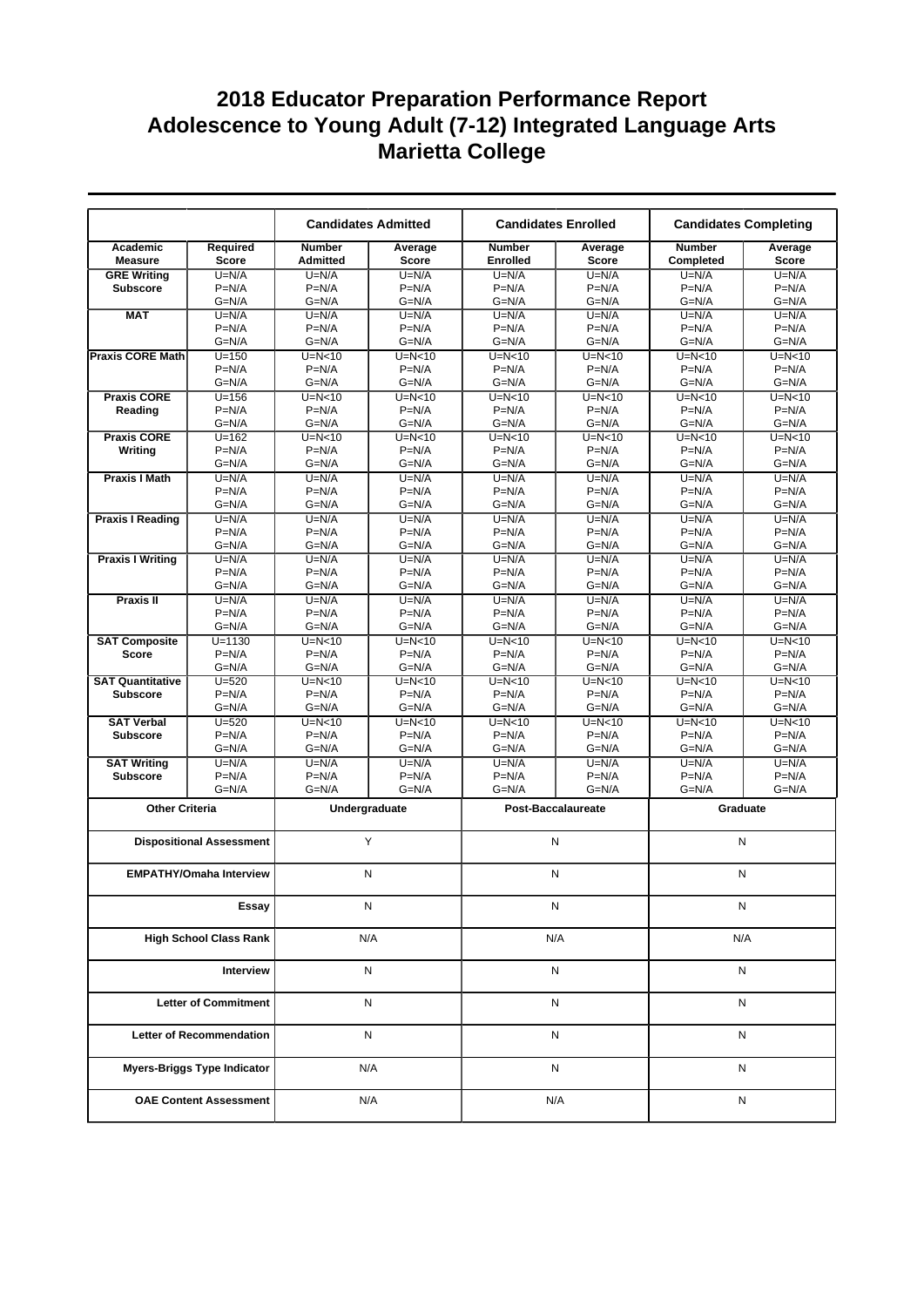| <b>Other Criteria</b>                      | Undergraduate | <b>Post-Baccalaureate</b> | Graduate |
|--------------------------------------------|---------------|---------------------------|----------|
| Portfolio                                  | N             | N                         | N        |
| <b>Prerequisite Courses</b>                | N             | N                         | N        |
| <b>SRI Teacher Perceiver</b>               | N/A           | N/A                       | N        |
| Superintendent Statement of<br>Sponsorship | N/A           | N/A                       | N        |
| <b>Teacher Insight</b>                     | N             | N                         | N        |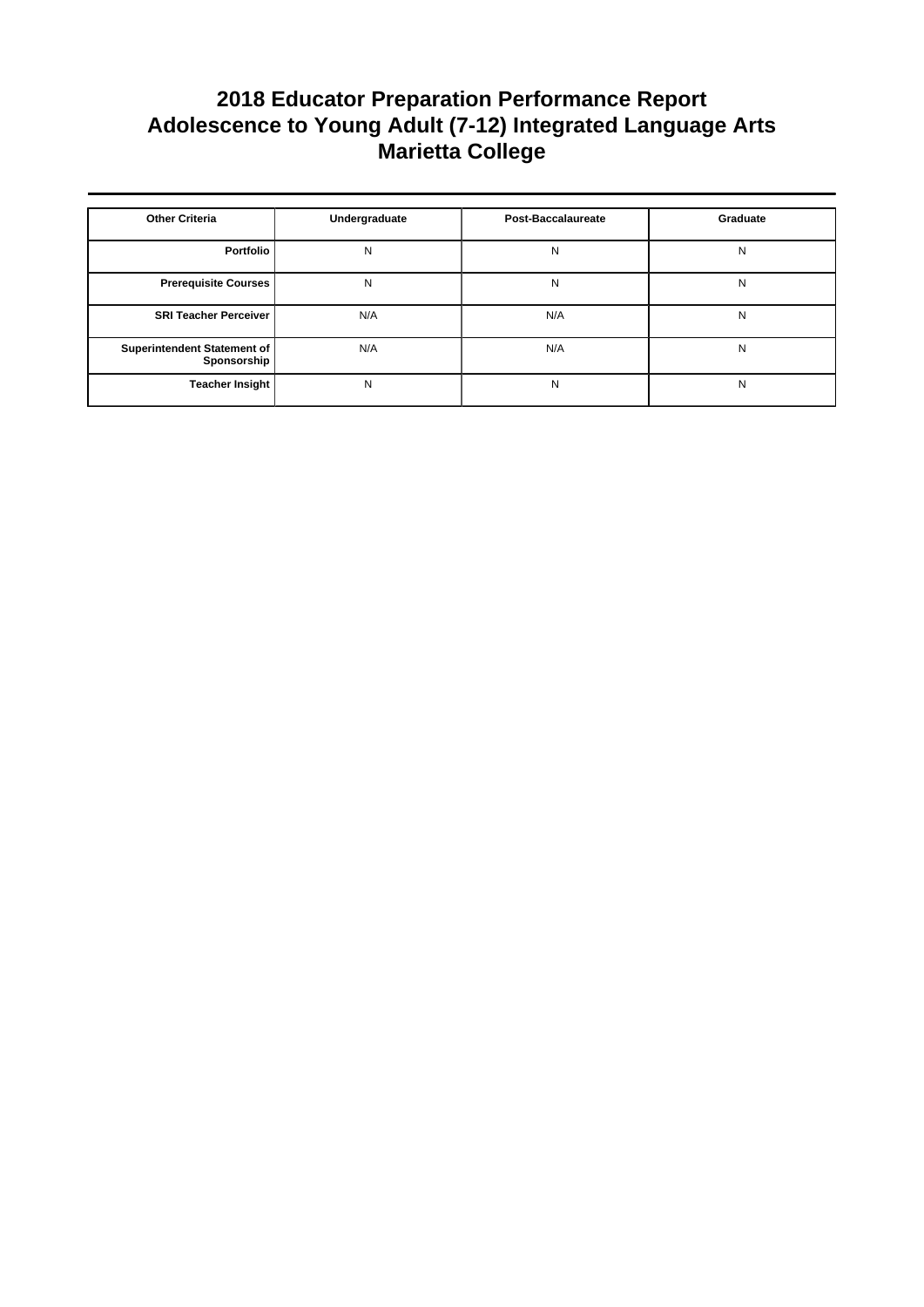### **Pre-Service Teacher Survey Results**

Reporting Period from Sept 1, 2017 to Aug 31, 2018

#### **Description of Data:**

To gather information on student satisfaction with the quality of preparation provided by their educator preparation programs, the Ohio Department of Higher Education administers a survey aligned with the Ohio Standards for the Teaching Profession (OSTP), Ohio licensure requirements, and elements of national accreditation. All Ohio candidates receive an invitation to complete the survey during their professional internship (student teaching). The results of this survey are reflected here.

| No.            | Question                                                                                                                                                                                                               | Institution<br>Program<br>Average | <b>Statewide</b><br>Program<br>Average |
|----------------|------------------------------------------------------------------------------------------------------------------------------------------------------------------------------------------------------------------------|-----------------------------------|----------------------------------------|
| $\mathbf{1}$   | My teacher licensure program prepared me with knowledge of research on how students<br>learn.                                                                                                                          | N/A                               | 3.40                                   |
| $\overline{2}$ | My teacher licensure program prepared me to recognize characteristics of gifted students,<br>students with disabilities, and at-risk students in order to plan and deliver appropriate<br>instruction.                 | N/A                               | 3.18                                   |
| 3              | My teacher licensure program prepared me with high levels of knowledge and the academic<br>content I plan to teach.                                                                                                    | N/A                               | 3.33                                   |
| 4              | My teacher licensure program prepared me to identify instructional strategies appropriate to<br>my content area.                                                                                                       | N/A                               | 3.46                                   |
| 5              | My teacher licensure program prepared me to understand the importance of linking<br>interdisciplinary experiences.                                                                                                     | N/A                               | 3.25                                   |
| 6              | My teacher licensure program prepared me to align instructional goals and activities with<br>Ohio's academic content standards, including Ohio's Learning Standards.                                                   | N/A                               | 3.62                                   |
| $\overline{7}$ | My teacher licensure program prepared me to use assessment data to inform instruction.                                                                                                                                 | N/A                               | 3.30                                   |
| 8              | My teacher licensure program prepared me to clearly communicate learning goals to students.                                                                                                                            | N/A                               | 3.44                                   |
| 9              | My teacher licensure program prepared me to apply knowledge of how students learn, to<br>inform instruction.                                                                                                           | N/A                               | 3.51                                   |
| 10             | My teacher licensure program prepared me to differentiate instruction to support the learning<br>needs of all students, including students identified as gifted, students with disabilities, and at-<br>risk students. | N/A                               | 3.34                                   |
| 11             | My teacher licensure program prepared me to identify strategies to increase student<br>motivation and interest in topics of study.                                                                                     | N/A                               | 3.30                                   |
| 12             | My teacher licensure program prepared me to create learning situations in which students<br>work independently, collaboratively, and/or a whole class.                                                                 | N/A                               | 3.57                                   |
| 13             | My teacher licensure program prepared me to use strategies for effective classroom<br>management.                                                                                                                      | N/A                               | 3.14                                   |
| 14             | My teacher licensure program prepared me to communicate clearly and effectively.                                                                                                                                       | N/A                               | 3.53                                   |
| 15             | My teacher licensure program prepared me to understand the importance of communication<br>with families and caregivers.                                                                                                | N/A                               | 3.38                                   |
| 16             | My teacher licensure program prepared me to understand, uphold, and follow professional<br>ethics, policies, and legal codes of professional conduct.                                                                  | N/A                               | 3.65                                   |

#### **1=Strongly Disagree 2=Disagree 3=Agree 4=Strongly Agree**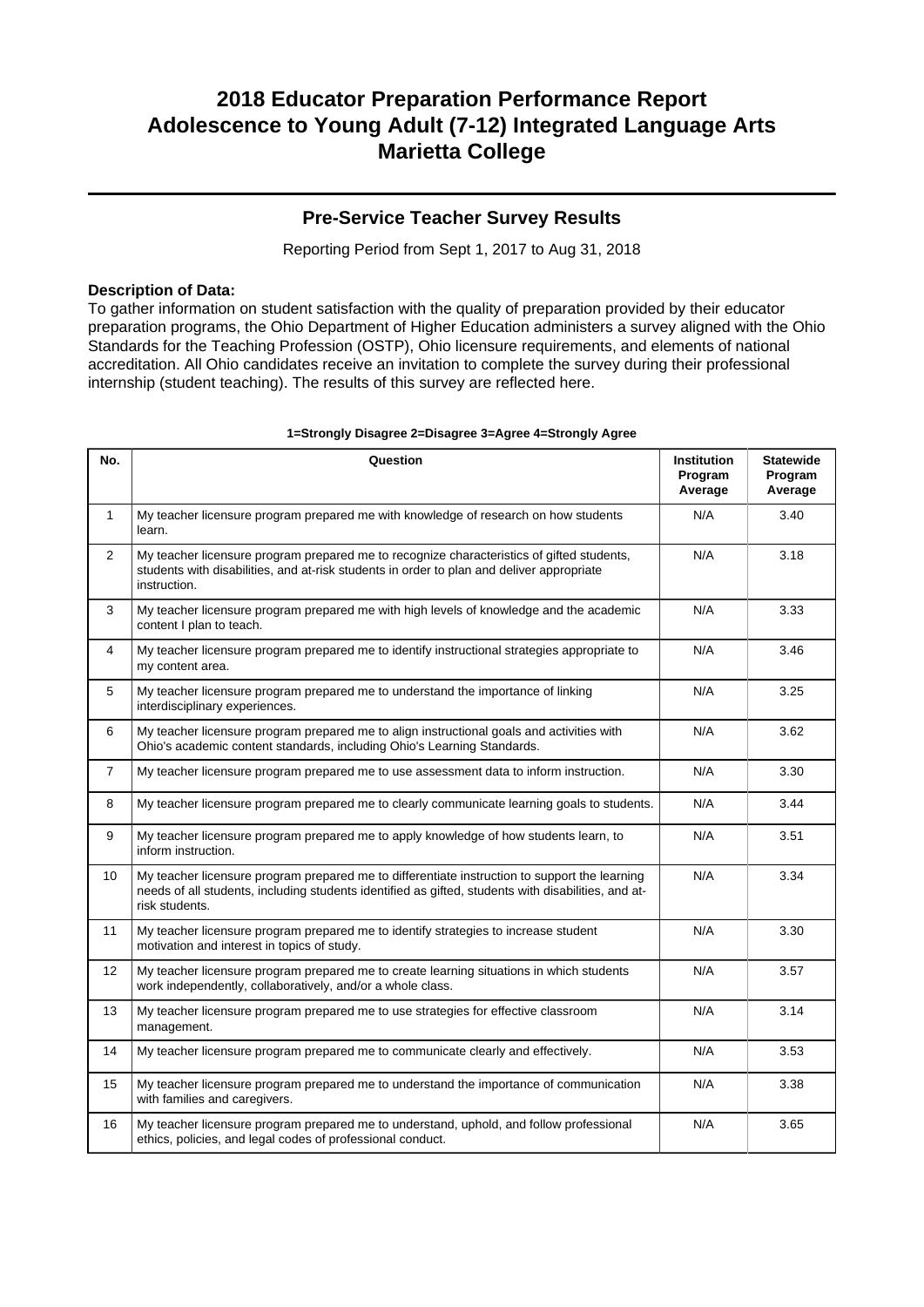| No. | Question                                                                                                                                                                  | Institution<br>Program<br>Average | <b>Statewide</b><br>Program<br>Average |
|-----|---------------------------------------------------------------------------------------------------------------------------------------------------------------------------|-----------------------------------|----------------------------------------|
| 17  | My teacher licensure program prepared me to use a variety of diagnostic, formative, and<br>summative assessments.                                                         | N/A                               | 3.49                                   |
| 18  | My teacher licensure program prepared me to communicate high expectations for all students.                                                                               | N/A                               | 3.64                                   |
| 19  | My teacher licensure program prepared me to understand students' diverse cultures,<br>language skills, and experiences.                                                   | N/A                               | 3.51                                   |
| 20  | My teacher licensure program prepared me to treat all students fairly and establish an<br>environment that is respectful, supportive, and caring.                         | N/A                               | 3.72                                   |
| 21  | My teacher licensure program prepared me to use technology to enhance teaching and<br>student learning.                                                                   | N/A                               | 3.41                                   |
| 22  | My teacher licensure program prepared me to collaborate with colleagues and members of<br>the community when and where appropriate.                                       | N/A                               | 3.42                                   |
| 23  | My teacher licensure program collected evidence of my performance on multiple measures to<br>monitor my progress.                                                         | N/A                               | 3.52                                   |
| 24  | My teacher licensure program provided me with knowledge of the Ohio Licensure Program<br>standards for my discipline (e.g. NAEYC, CEC, NCTM).                             | N/A                               | 3.08                                   |
| 25  | My teacher licensure program provided me with knowledge of the operation of Ohio schools<br>as delineated in the Ohio Department of Education School Operating Standards. | N/A                               | 2.98                                   |
| 26  | My teacher licensure program provided me with knowledge of the requirements for the<br>Resident Educator License.                                                         | N/A                               | 2.97                                   |
| 27  | My teacher licensure program provided me with knowledge of the Ohio Standards for the<br>Teaching Profession.                                                             | N/A                               | 3.37                                   |
| 28  | My teacher licensure program provided me with knowledge of the Ohio Standards for<br>Professional Development.                                                            | N/A                               | 3.18                                   |
| 29  | My teacher licensure program provided me with knowledge of the Ohio Academic Content<br>Standards, including Ohio's Learning Standards.                                   | N/A                               | 3.57                                   |
| 30  | My teacher licensure program provided me with knowledge of the Value-added Growth<br>Measure as defined by the Ohio State Board of Education.                             | N/A                               | 2.87                                   |
| 31  | My teacher licensure program provided field experiences that supported my development as<br>an effective educator focused on student learning.                            | N/A                               | 3.63                                   |
| 32  | My teacher licensure program provided field experiences in a variety of settings (urban,<br>suburban, and rural).                                                         | N/A                               | 3.31                                   |
| 33  | My teacher licensure program provided student teaching experience(s) that supported my<br>development as an effective educator focused on student learning.               | N/A                               | 3.65                                   |
| 34  | My teacher licensure program provided cooperating teachers who supported me through<br>observation and conferences (face-to-face or via electronic media).                | N/A                               | 3.61                                   |
| 35  | My teacher licensure program provided university supervisors who supported me through<br>observation and conferences (face-to-face or via electronic media).              | N/A                               | 3.59                                   |
| 36  | My teacher licensure program provided opportunities to work with diverse students (including<br>gifted students, students with disabilities, and at-risk students).       | N/A                               | 3.44                                   |
| 37  | My teacher licensure program provided opportunities to understand students' diverse cultures,<br>languages, and experiences.                                              | N/A                               | 3.49                                   |
| 38  | My teacher licensure program provided opportunities to work with diverse teachers.                                                                                        | N/A                               | 3.22                                   |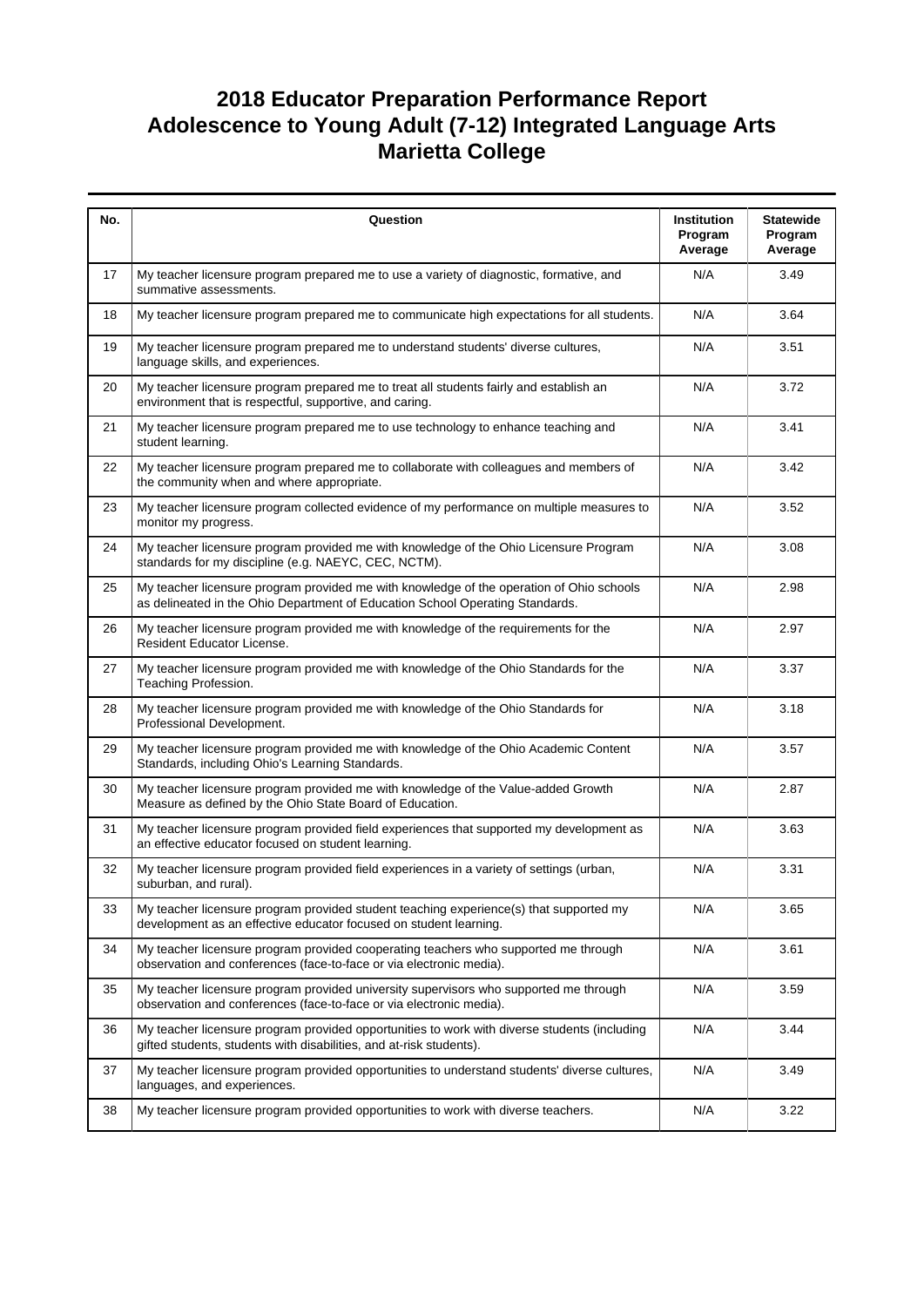| No. | Question                                                                                                                         | <b>Institution</b> | <b>Statewide</b>   |
|-----|----------------------------------------------------------------------------------------------------------------------------------|--------------------|--------------------|
|     |                                                                                                                                  | Program<br>Average | Program<br>Average |
| 39  | My teacher licensure program provided opportunities to interact with diverse faculty.                                            | N/A                | 3.24               |
| 40  | My teacher licensure program provided opportunities to work and study with diverse peers.                                        | N/A                | 3.28               |
| 41  | Overall, the faculty in my teacher licensure program demonstrated in-depth knowledge of their<br>field.                          | N/A                | 3.67               |
| 42  | Overall, the faculty in my teacher licensure program used effective teaching methods that<br>helped promote learning.            | N/A                | 3.47               |
| 43  | Overall, the faculty in my teacher licensure program modeled respect for diverse populations.                                    | N/A                | 3.65               |
| 44  | Overall, the faculty in my teacher licensure program integrated diversity-related subject matter<br>within coursework.           | N/A                | 3.56               |
| 45  | Overall, the faculty in my teacher licensure program used technology to facilitate teaching and<br>learning.                     | N/A                | 3.53               |
| 46  | Overall, the faculty in my teacher licensure program conducted themselves in a professional<br>manner.                           | N/A                | 3.66               |
| 47  | My teacher licensure program provided clearly articulated policies published to facilitate<br>progression to program completion. | N/A                | 3.33               |
| 48  | My teacher licensure program provided opportunities to voice concerns about the program.                                         | N/A                | 3.03               |
| 49  | My teacher licensure program provided advising to facilitate progression to program<br>completion.                               | N/A                | 3.29               |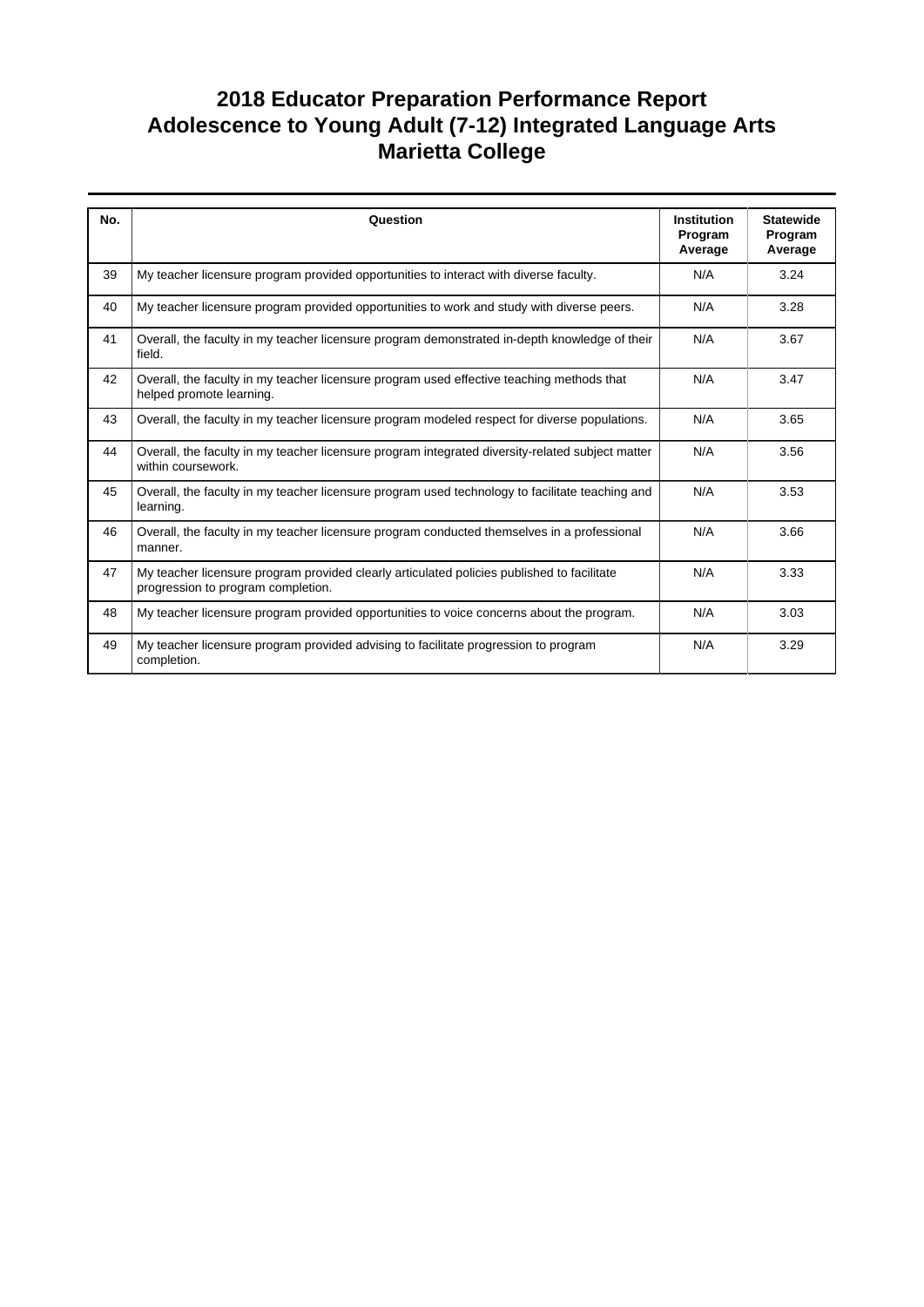### **Statewide Survey of OHIO Resident Educators' Reflections on their Educator Preparation Program**

Reporting Period from Sept 1, 2017 to Aug 31, 2018

#### **Description of Data:**

To gather information on alumni satisfaction with the quality of preparation provided by their educator preparation programs, the Ohio Department of Higher Education administers a survey aligned with the Ohio Standards for the Teaching Profession (OSTP), Ohio licensure requirements, and elements of national accreditation. All Ohio Resident Educators who completed their preparation in Ohio receive an invitation to complete the survey in the fall semester as they enter Year 2 of the Resident Educator program. The results of the survey are reflected here.

| No.            | Question                                                                                                                                                                                                               | <b>Institution</b><br>Program<br>Average | <b>Statewide</b><br>Program<br>Average |
|----------------|------------------------------------------------------------------------------------------------------------------------------------------------------------------------------------------------------------------------|------------------------------------------|----------------------------------------|
| $\mathbf{1}$   | My teacher licensure program prepared me with knowledge of research on how students<br>learn.                                                                                                                          | N/A                                      | 3.33                                   |
| $\overline{2}$ | My teacher licensure program prepared me to recognize characteristics of gifted students,<br>students with disabilities, and at-risk students in order to plan and deliver appropriate<br>instruction.                 | N/A                                      | 2.95                                   |
| 3              | My teacher licensure program prepared me with high levels of knowledge and the academic<br>content I plan to teach.                                                                                                    | N/A                                      | 2.86                                   |
| 4              | My teacher licensure program prepared me to identify instructional strategies appropriate to<br>my content area.                                                                                                       | N/A                                      | 3.19                                   |
| 5              | My teacher licensure program prepared me to understand the importance of linking<br>interdisciplinary experiences.                                                                                                     | N/A                                      | 3.05                                   |
| 6              | My teacher licensure program prepared me to align instructional goals and activities with<br>Ohio's academic content standards, including Ohio's Learning Standards.                                                   | N/A                                      | 3.52                                   |
| $\overline{7}$ | My teacher licensure program prepared me to use assessment data to inform instruction.                                                                                                                                 | N/A                                      | 3.24                                   |
| 8              | My teacher licensure program prepared me to clearly communicate learning goals to students.                                                                                                                            | N/A                                      | 3.33                                   |
| 9              | My teacher licensure program prepared me to apply knowledge of how students learn, to<br>inform instruction.                                                                                                           | N/A                                      | 3.33                                   |
| 10             | My teacher licensure program prepared me to differentiate instruction to support the learning<br>needs of all students, including students identified as gifted, students with disabilities, and at-<br>risk students. | N/A                                      | 3.00                                   |
| 11             | My teacher licensure program prepared me to identify strategies to increase student<br>motivation and interest in topics of study.                                                                                     | N/A                                      | 2.95                                   |
| 12             | My teacher licensure program prepared me to create learning situations in which students<br>work independently, collaboratively, and/or a whole class.                                                                 | N/A                                      | 3.29                                   |
| 13             | My teacher licensure program prepared me to use strategies for effective classroom<br>management.                                                                                                                      | N/A                                      | 2.76                                   |
| 14             | My teacher licensure program prepared me to communicate clearly and effectively.                                                                                                                                       | N/A                                      | 3.38                                   |

#### **1=Strongly Disagree 2=Disagree 3=Agree 4=Strongly Agree**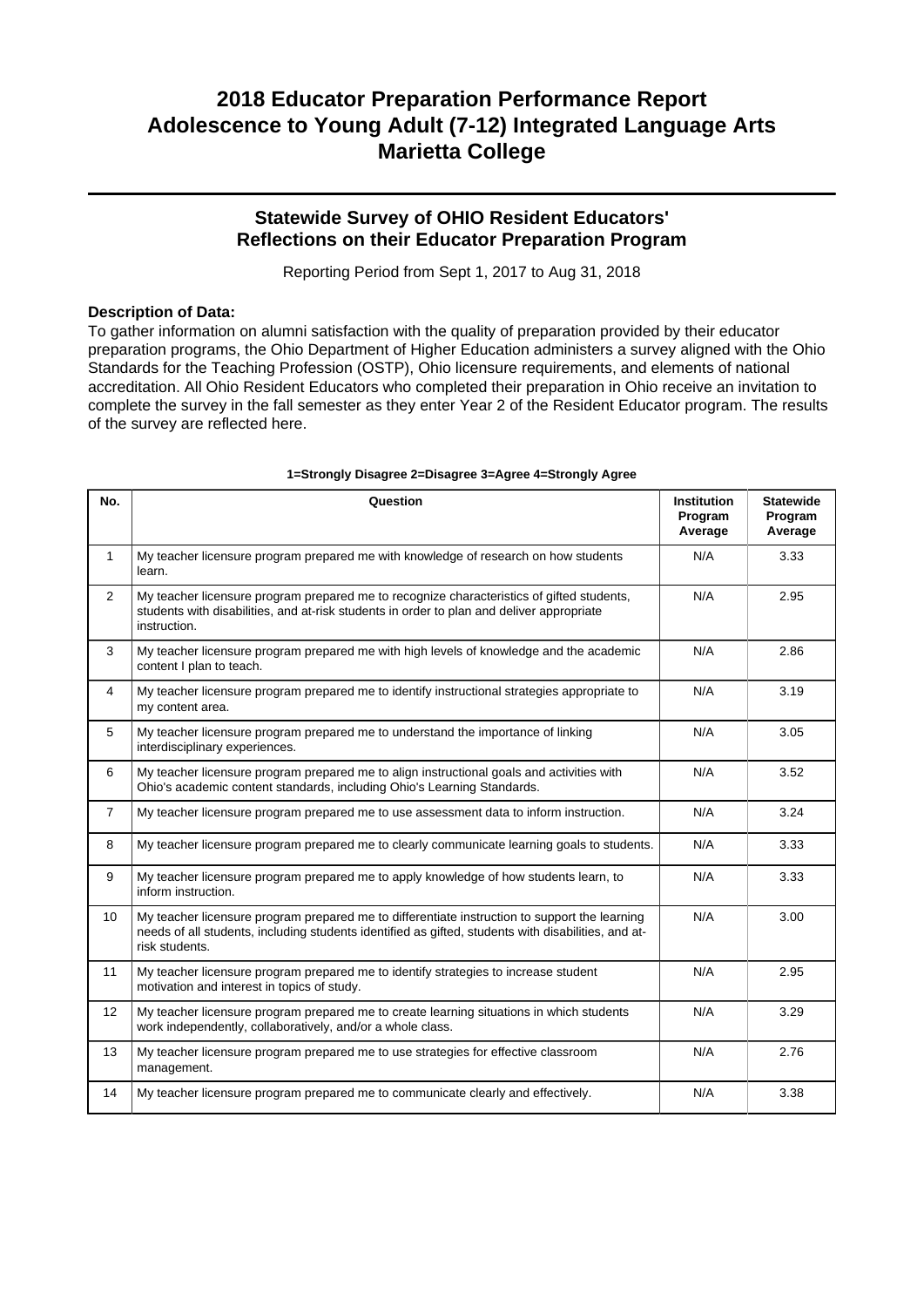| No. | Question                                                                                                                                                                  | Institution<br>Program<br>Average | <b>Statewide</b><br>Program<br>Average |
|-----|---------------------------------------------------------------------------------------------------------------------------------------------------------------------------|-----------------------------------|----------------------------------------|
| 15  | My teacher licensure program prepared me to understand the importance of communication<br>with families and caregivers.                                                   | N/A                               | 3.29                                   |
| 16  | My teacher licensure program prepared me to understand, uphold, and follow professional<br>ethics, policies, and legal codes of professional conduct.                     | N/A                               | 3.67                                   |
| 17  | My teacher licensure program prepared me to use a variety of diagnostic, formative, and<br>summative assessments.                                                         | N/A                               | 3.24                                   |
| 18  | My teacher licensure program prepared me prepared me to understand students' diverse<br>cultures, language skills, and experiences.                                       | N/A                               | 3.33                                   |
| 19  | My teacher licensure program prepared me to treat all students fairly and establish an<br>environment that is respectful, supportive, and caring.                         | N/A                               | 3.52                                   |
| 20  | My teacher licensure program prepared me prepared me to use technology to enhance<br>teaching and student learning.                                                       | N/A                               | 3.19                                   |
| 21  | My teacher licensure program prepared me prepared me to collaborate with colleagues and<br>members of the community when and where appropriate.                           | N/A                               | 3.14                                   |
| 22  | My teacher licensure program prepared me collected evidence of my performance on multiple<br>measures to monitor my progress.                                             | N/A                               | 3.38                                   |
| 23  | My teacher licensure program provided me with knowledge of the Ohio Licensure Program<br>standards for my discipline (e.g. NAEYC, CEC, NCTM).                             | N/A                               | 2.86                                   |
| 24  | My teacher licensure program provided me with knowledge of the operation of Ohio schools<br>as delineated in the Ohio Department of Education School Operating Standards. | N/A                               | 3.10                                   |
| 25  | My teacher licensure program provided me with knowledge of the requirements for the<br>Resident Educator License.                                                         | N/A                               | 3.10                                   |
| 26  | My teacher licensure program provided me with knowledge of the Ohio Standards for the<br>Teaching Profession.                                                             | N/A                               | 3.29                                   |
| 27  | My teacher licensure program provided me with knowledge of the Ohio Standards for<br>Professional Development.                                                            | N/A                               | 2.95                                   |
| 28  | My teacher licensure program provided me with knowledge of the Ohio Academic Content<br>Standards, including Ohio's Learning Standards.                                   | N/A                               | 3.52                                   |
| 29  | My teacher licensure program provided me with knowledge of the Value-added Growth<br>Measure as defined by the Ohio State Board of Education.                             | N/A                               | 2.29                                   |
| 30  | My teacher licensure program provided field experiences that supported my development as<br>an effective educator focused on student learning.                            | N/A                               | 3.52                                   |
| 31  | My teacher licensure program provided field experiences in a variety of settings (urban,<br>suburban, and rural).                                                         | N/A                               | 3.19                                   |
| 32  | My teacher licensure program provided student teaching experience(s) that supported my<br>development as an effective educator focused on student learning.               | N/A                               | 3.33                                   |
| 33  | My teacher licensure program provided cooperating teachers who supported me through<br>observation and conferences (face-to-face or via electronic media).                | N/A                               | 3.43                                   |
| 34  | My teacher licensure program provided university supervisors who supported me through<br>observation and conferences (face-to-face or via electronic media).              | N/A                               | 3.33                                   |
| 35  | My teacher licensure program provided opportunities to work with diverse students (including<br>gifted students, students with disabilities, and at-risk students).       | N/A                               | 3.29                                   |
| 36  | My teacher licensure program provided opportunities to understand students' diverse cultures,<br>languages, and experiences.                                              | N/A                               | 3.38                                   |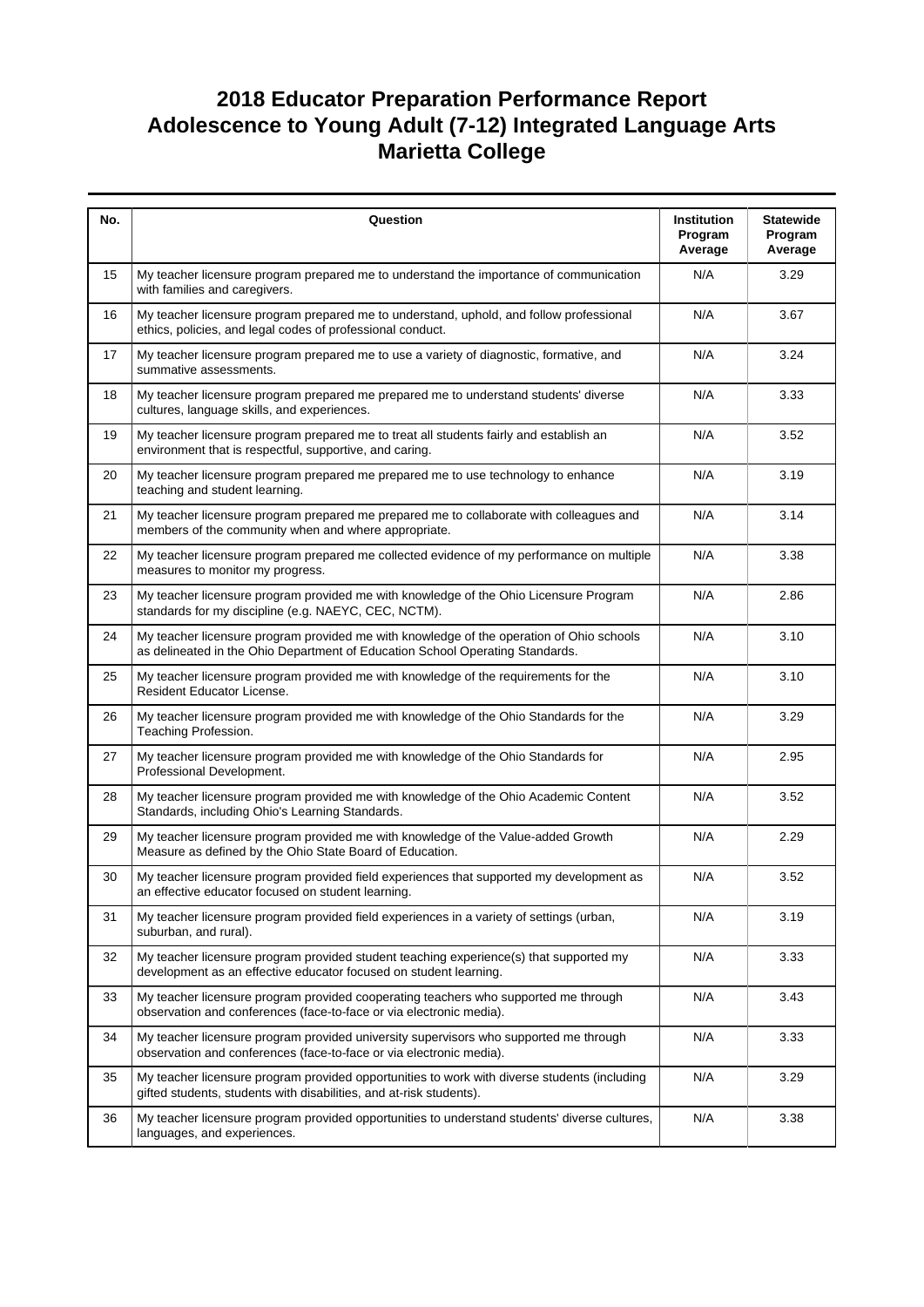| No. | Question                                                                                                                                    | <b>Institution</b><br>Program<br>Average | <b>Statewide</b><br>Program<br>Average |
|-----|---------------------------------------------------------------------------------------------------------------------------------------------|------------------------------------------|----------------------------------------|
| 37  | My teacher licensure program provided opportunities to work with diverse teachers.                                                          | N/A                                      | 3.05                                   |
| 38  | My teacher licensure program provided opportunities to interact with diverse faculty.                                                       | N/A                                      | 3.14                                   |
| 39  | My teacher licensure program provided opportunities to work and study with diverse peers.                                                   | N/A                                      | 3.19                                   |
| 40  | Overall, the faculty in my teacher licensure program demonstrated in-depth knowledge of their<br>field.                                     | N/A                                      | 3.52                                   |
| 41  | Overall, the faculty in my teacher licensure program used effective teaching methods that<br>helped promote learning.                       | N/A                                      | 3.38                                   |
| 42  | Overall, the faculty in my teacher licensure program modeled respect for diverse populations.                                               | N/A                                      | 3.57                                   |
| 43  | Overall, the faculty in my teacher licensure program integrated diversity-related subject matter<br>within coursework.                      | N/A                                      | 3.43                                   |
| 44  | Overall, the faculty in my teacher licensure program used technology to facilitate teaching and<br>learning.                                | N/A                                      | 3.24                                   |
| 45  | Overall, the faculty in my teacher licensure program conducted themselves in a professional<br>manner.                                      | N/A                                      | 3.62                                   |
| 46  | My teacher licensure program provided clearly articulated policies published to facilitate<br>progression to program completion.            | N/A                                      | 3.33                                   |
| 47  | My teacher licensure program provided opportunities to voice concerns about the program.                                                    | N/A                                      | 3.19                                   |
| 48  | My teacher licensure program provided advising to facilitate progression to program<br>completion.                                          | N/A                                      | 3.43                                   |
| 49  | My teacher licensure program provided prepared me with the knowledge and skills necessary<br>to enter the classroom as a Resident Educator. | N/A                                      | 3.33                                   |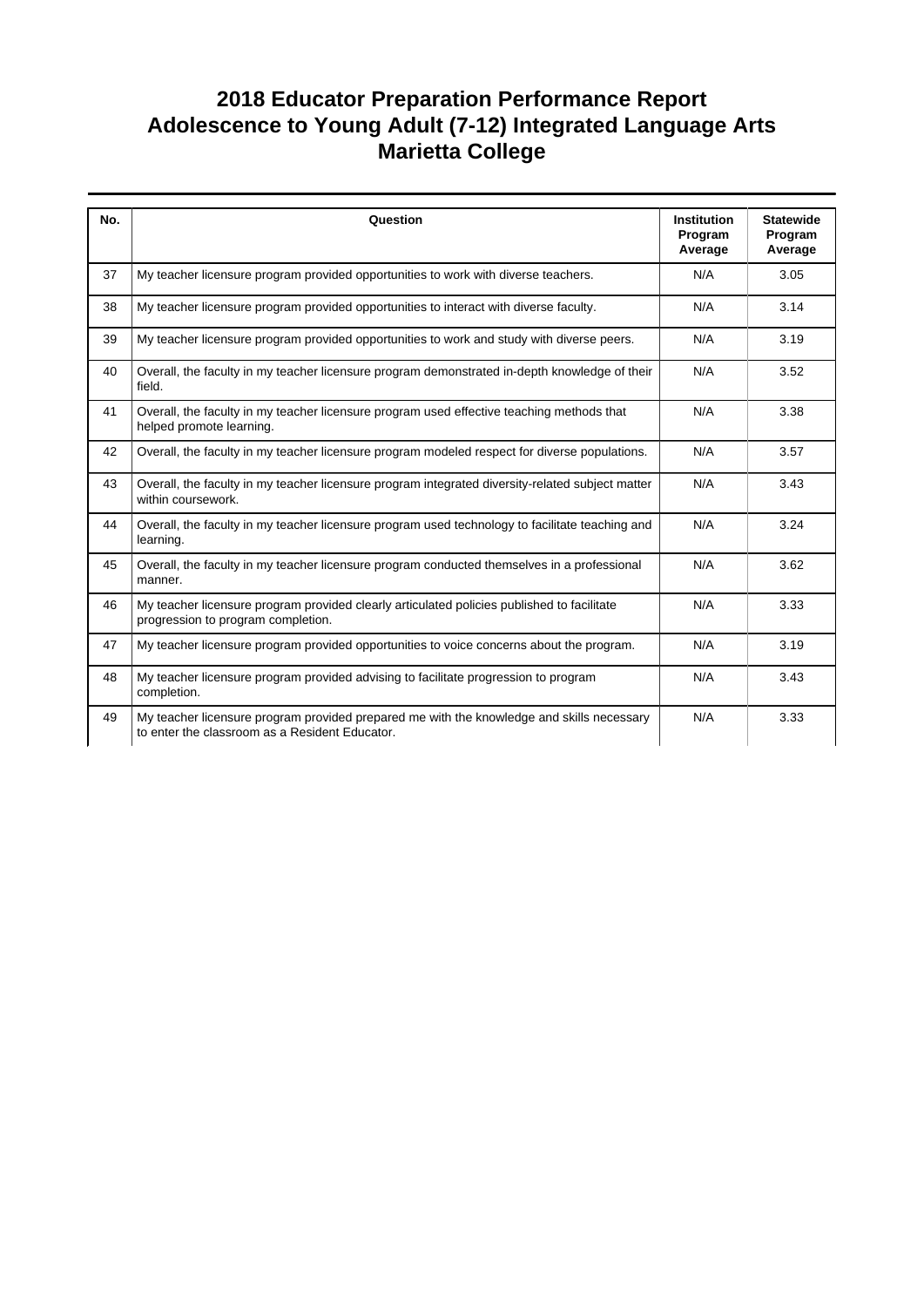### **Field and Clinical Experiences for Candidates at Marietta College**

Reporting Period from Sept 1, 2017 to Aug 31, 2018 (Data Source: Marietta College)

#### **Description of Data:**

Ohio requires that teacher candidates complete field and clinical experiences in school settings as part of their preparation. These experiences include early and ongoing field-based opportunities and the culminating pre-service clinical experience commonly referred to as "student teaching." The specific requirements for these placements vary by unit and by program.

| <b>Teacher Preparation Programs</b>                                                                          |                     |  |  |  |
|--------------------------------------------------------------------------------------------------------------|---------------------|--|--|--|
| <b>Field/Clinical Experience Element</b>                                                                     | <b>Requirements</b> |  |  |  |
| Minimum number of field hours required of candidates in the preparation program prior to<br>student teaching | 195                 |  |  |  |
| Maximum number of field hours required of candidates in the preparation program prior to<br>student teaching | 365                 |  |  |  |
| Total number of weeks required of candidates in the student teaching experience                              | 14                  |  |  |  |
| Percentage of teacher candidates who satisfactorily completed student teaching                               | N/A                 |  |  |  |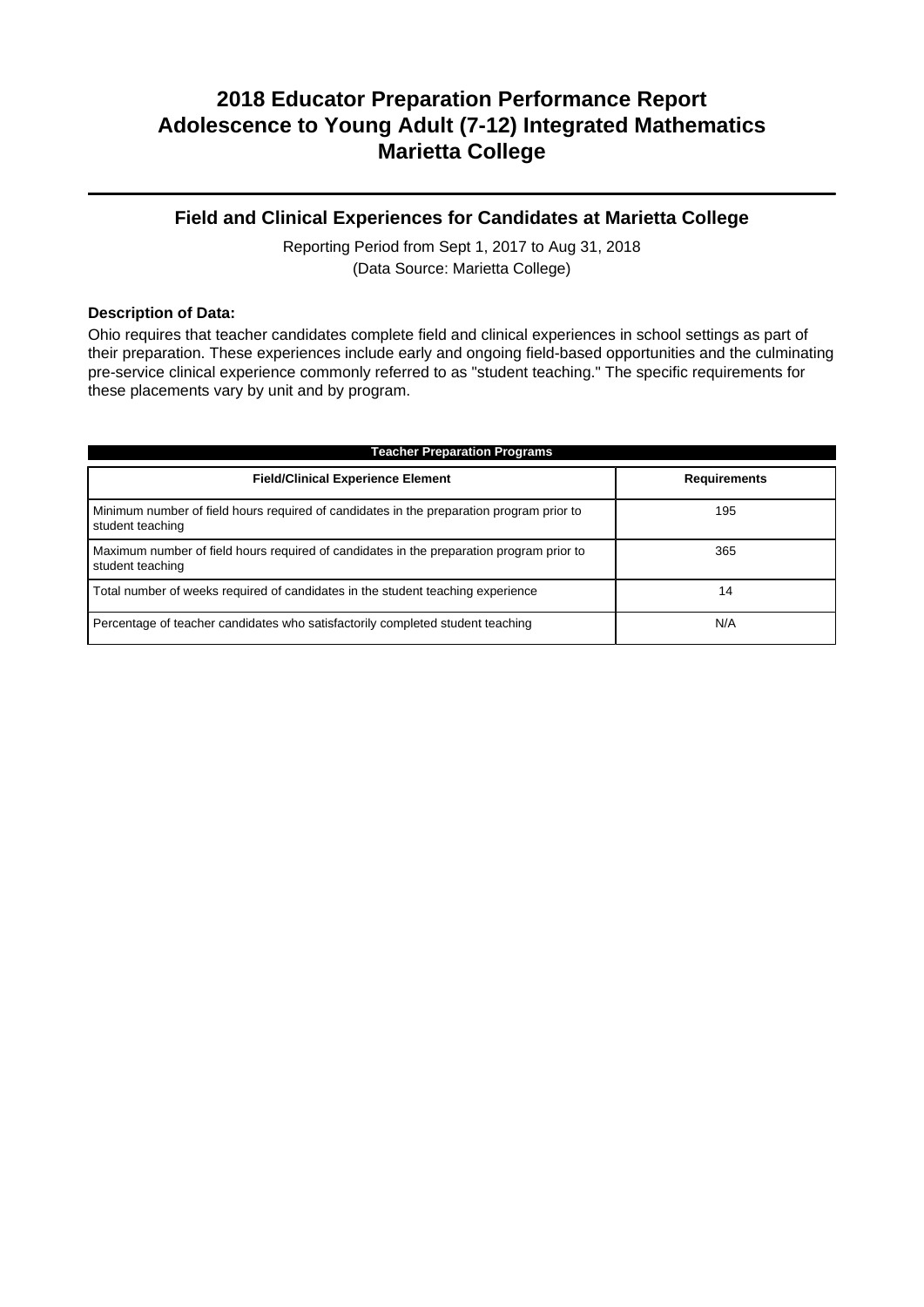### **Ohio Educator Licensure Examination Pass Rates at Marietta College**

Reporting Period from Sept 1, 2016 to Aug 31, 2017 (Data Source: USDOE Title II Report)

#### **Description of Data:**

Ohio educator licensure requirements include passage of all requisite licensure examinations at the state determined cut score. The reported results reflect Title II data, and therefore represent pass rate data solely only initial licenses. Further, because the data are gathered from the Title II reports, there is a one year lag in accessing the data. Teacher licensure pass rate data are the only reported metric for which the data do not reflect the reporting year 2017-2018. As of 2013, the Ohio Assessments for Educators replaced the Praxis subject assessments for initial licensure. Some Praxis II assessments are still being reported because recent program completers took those tests in or before 2013.

| <b>Teacher Licensure Test Scores</b>            |                                   |                                 |                             |                                              |                             |                      |                                      |                                                          |
|-------------------------------------------------|-----------------------------------|---------------------------------|-----------------------------|----------------------------------------------|-----------------------------|----------------------|--------------------------------------|----------------------------------------------------------|
| <b>Licensure Test</b>                           | <b>Test Range</b><br><b>Score</b> | <b>Test Cut</b><br><b>Score</b> | <b>Completers</b><br>Tested | Program<br>Average<br><b>Scaled</b><br>Score | <b>Completers</b><br>Passed | Program<br>Pass Rate | <b>State</b><br>Average<br>Pass Rate | <b>State</b><br>Average<br><b>Scaled</b><br><b>Score</b> |
| 003 - APK: Adolescence to Young<br>Adult (7-12) | 100-300                           | 220                             | N <sub>10</sub>             | N/A                                          | N < 10                      | N/A                  | 100%                                 | 254                                                      |
| 027 - Mathematics                               | 100-300                           | 220                             | N <sub>10</sub>             | N/A                                          | N < 10                      | N/A                  | 94%                                  | 244                                                      |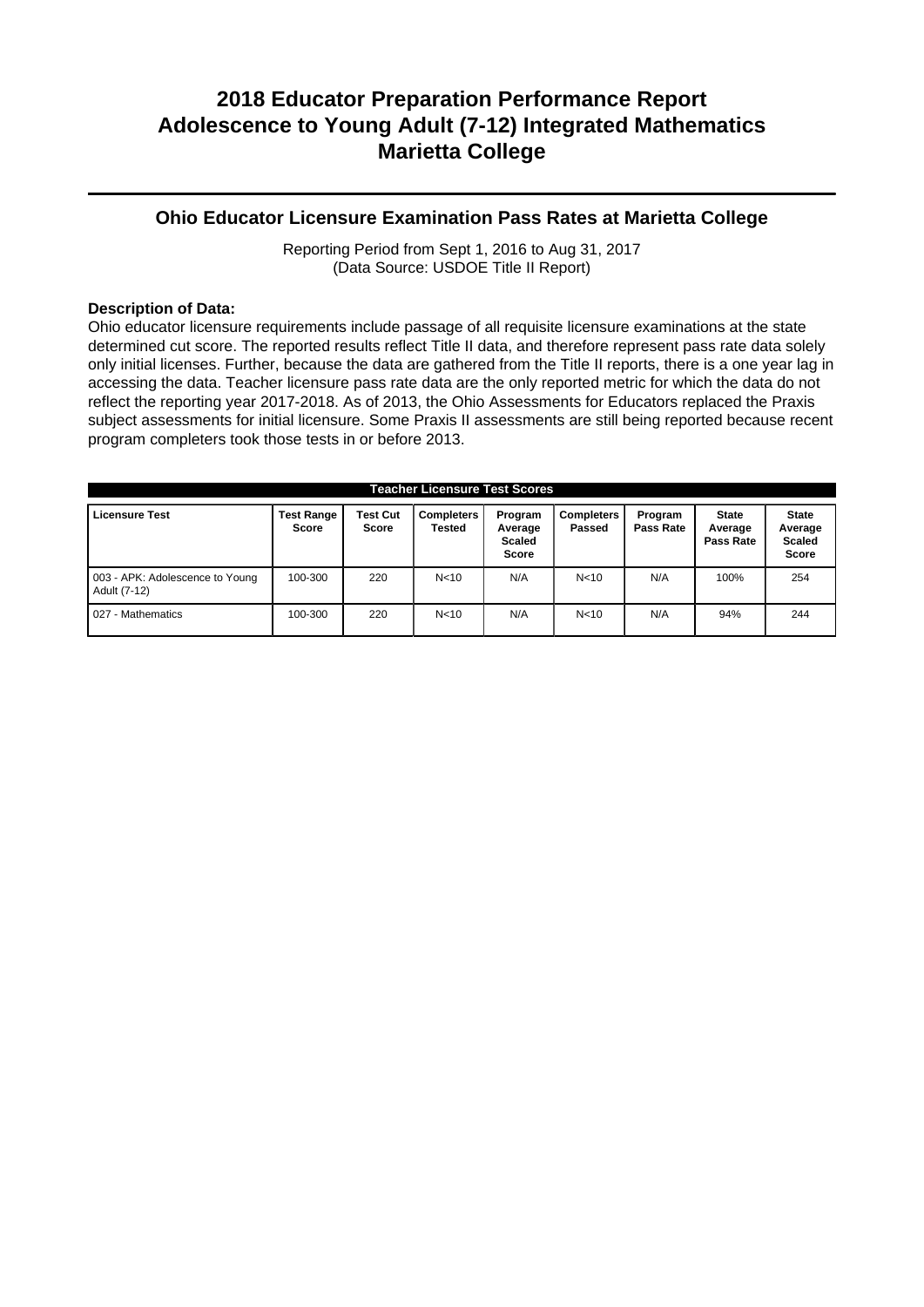#### **Marietta College Candidate Academic Measures**

Reporting Period from Sept 1, 2017 to Aug 31, 2018 (Data Source:Marietta College)

#### **Undergraduate Program Admission Requirements**

Candidates are admitted to the professional license program after completing 45 semester hours and completing initial 100/200 level EDUC courses and field experiences. Candidates must meet minimum requirements for overall GPA, education course GPA, academic skills test scores (ACT, SAT, or Core Assessments for Educators), have ratings of acceptable on the disposition checklist used in initial field experiences and grades of C or higher in writing and oral communication.

#### **Description of Data:**

The data in this section are the average scores of candidates on academic measures reported by the provider. If a measure is not applicable to a level of delivery (undergraduate, post-baccalaureate, graduate) the table reflects "N/A". In the "Dispositional Assessments and Other Measures" portion, if the provider did not indicate using a measure, OR if the institution does not offer a program at the designated level of delivery, the table reflects "N".

#### **Teacher Preparation Programs**

#### **U=Undergraduate P=Post-Baccalaureate G=Graduate**

|                          |              |                 | <b>Candidates Admitted</b> | <b>Candidates Enrolled</b> |              | <b>Candidates Completing</b> |              |
|--------------------------|--------------|-----------------|----------------------------|----------------------------|--------------|------------------------------|--------------|
| Academic                 | Required     | <b>Number</b>   | Average                    | <b>Number</b>              | Average      | <b>Number</b>                | Average      |
| <b>Measure</b>           | <b>Score</b> | <b>Admitted</b> | <b>Score</b>               | <b>Enrolled</b>            | <b>Score</b> | Completed                    | <b>Score</b> |
| <b>ACT Composite</b>     | $U=23$       | $U=N<10$        | $U=N<10$                   | $U=N<10$                   | $U=N<10$     | $U=N<10$                     | $U=N<10$     |
| <b>Score</b>             | $P=N/A$      | $P=N/A$         | $P=N/A$                    | $P=N/A$                    | $P=N/A$      | $P=N/A$                      | $P=N/A$      |
|                          | $G=N/A$      | $G=N/A$         | $G=N/A$                    | $G=N/A$                    | $G=N/A$      | $G=N/A$                      | $G=N/A$      |
| <b>ACT English</b>       | $U=20$       | $U=N<10$        | $U=N<10$                   | $U=N<10$                   | $U=N<10$     | $U=N<10$                     | $U=N<10$     |
| <b>Subscore</b>          | $P=N/A$      | $P=N/A$         | $P=N/A$                    | $P=N/A$                    | $P=N/A$      | $P=N/A$                      | $P=N/A$      |
|                          | $G=N/A$      | $G=N/A$         | $G=N/A$                    | $G=N/A$                    | $G=N/A$      | $G=N/A$                      | $G=N/A$      |
| <b>ACT Math</b>          | $U=20$       | $U=N<10$        | $U=N<10$                   | $U=N<10$                   | $U=N<10$     | $U=N<10$                     | $U=N<10$     |
| <b>Subscore</b>          | $P=N/A$      | $P=N/A$         | $P=N/A$                    | $P=N/A$                    | $P=N/A$      | $P=N/A$                      | $P=N/A$      |
|                          | $G=N/A$      | $G=N/A$         | $G=N/A$                    | $G=N/A$                    | $G=N/A$      | $G=N/A$                      | $G=N/A$      |
| <b>ACT Reading</b>       | $U=20$       | $U=N<10$        | $U=N<10$                   | $U=N<10$                   | $U=N10$      | $U=N10$                      | $U=N<10$     |
| <b>Subscore</b>          | $P=N/A$      | $P=N/A$         | $P=N/A$                    | $P=N/A$                    | $P=N/A$      | $P=N/A$                      | $P=N/A$      |
|                          | $G=N/A$      | $G=N/A$         | $G=N/A$                    | $G=N/A$                    | $G=N/A$      | $G=N/A$                      | $G=N/A$      |
| <b>GPA - Graduate</b>    | $U=N/A$      | $U=N/A$         | $U=N/A$                    | $U=N/A$                    | $U=N/A$      | $U=N/A$                      | $U=N/A$      |
|                          | $P=N/A$      | $P=N/A$         | $P=N/A$                    | $P=N/A$                    | $P=N/A$      | $P=N/A$                      | $P=N/A$      |
|                          | $G=N/A$      | $G=N/A$         | $G=N/A$                    | $G=N/A$                    | $G=N/A$      | $G=N/A$                      | $G=N/A$      |
| <b>GPA - High School</b> | $U=N/A$      | $U=N/A$         | $U=N/A$                    | $U=N/A$                    | $U=N/A$      | $U=N/A$                      | $U=N/A$      |
|                          | $P=N/A$      | $P=N/A$         | $P=N/A$                    | $P=N/A$                    | $P=N/A$      | $P=N/A$                      | $P=N/A$      |
|                          | $G=N/A$      | $G=N/A$         | $G=N/A$                    | $G=N/A$                    | $G=N/A$      | $G=N/A$                      | $G=N/A$      |
| <b>GPA - Transfer</b>    | $U=N/A$      | $U=N/A$         | $U=N/A$                    | $U=N/A$                    | $U=N/A$      | $U=N/A$                      | $U=N/A$      |
|                          | $P=N/A$      | $P=N/A$         | $P=N/A$                    | $P=N/A$                    | $P=N/A$      | $P=N/A$                      | $P=N/A$      |
|                          | $G=N/A$      | $G=N/A$         | $G=N/A$                    | $G=N/A$                    | $G=N/A$      | $G=N/A$                      | $G=N/A$      |
| $GPA -$                  | $U = 3.00$   | $U=N10$         | $U=N<10$                   | $U=N<10$                   | $U=N<10$     | $U=N<10$                     | $U=N<10$     |
| Undergraduate            | $P=N/A$      | $P=N/A$         | $P=N/A$                    | $P=N/A$                    | $P=N/A$      | $P=N/A$                      | $P=N/A$      |
|                          | $G=N/A$      | $G=N/A$         | $G=N/A$                    | $G=N/A$                    | $G=N/A$      | $G=N/A$                      | $G=N/A$      |
| <b>GRE Composite</b>     | $U=N/A$      | $U=N/A$         | $U=N/A$                    | $U=N/A$                    | $U=N/A$      | $U=N/A$                      | $U=N/A$      |
| <b>Score</b>             | $P=N/A$      | $P=N/A$         | $P=N/A$                    | $P=N/A$                    | $P=N/A$      | $P=N/A$                      | $P=N/A$      |
|                          | $G=N/A$      | $G=N/A$         | $G=N/A$                    | $G=N/A$                    | $G=N/A$      | $G=N/A$                      | $G=N/A$      |
| <b>GRE Quantitative</b>  | $U=N/A$      | $U=N/A$         | $U=N/A$                    | $U=N/A$                    | $U=N/A$      | $U=N/A$                      | $U=N/A$      |
| <b>Subscore</b>          | $P=N/A$      | $P=N/A$         | $P=N/A$                    | $P=N/A$                    | $P=N/A$      | $P=N/A$                      | $P=N/A$      |
|                          | $G=N/A$      | $G=N/A$         | $G=N/A$                    | $G=N/A$                    | $G=N/A$      | $G=N/A$                      | $G=N/A$      |
| <b>GRE Verbal</b>        | $U=N/A$      | $U=N/A$         | $U=N/A$                    | $U=N/A$                    | $U=N/A$      | $U=N/A$                      | $U=N/A$      |
| <b>Subscore</b>          | $P=N/A$      | $P=N/A$         | $P=N/A$                    | $P=N/A$                    | $P=N/A$      | $P=N/A$                      | $P=N/A$      |
|                          | $G=N/A$      | $G=N/A$         | $G=N/A$                    | $G=N/A$                    | $G=N/A$      | $G=N/A$                      | $G=N/A$      |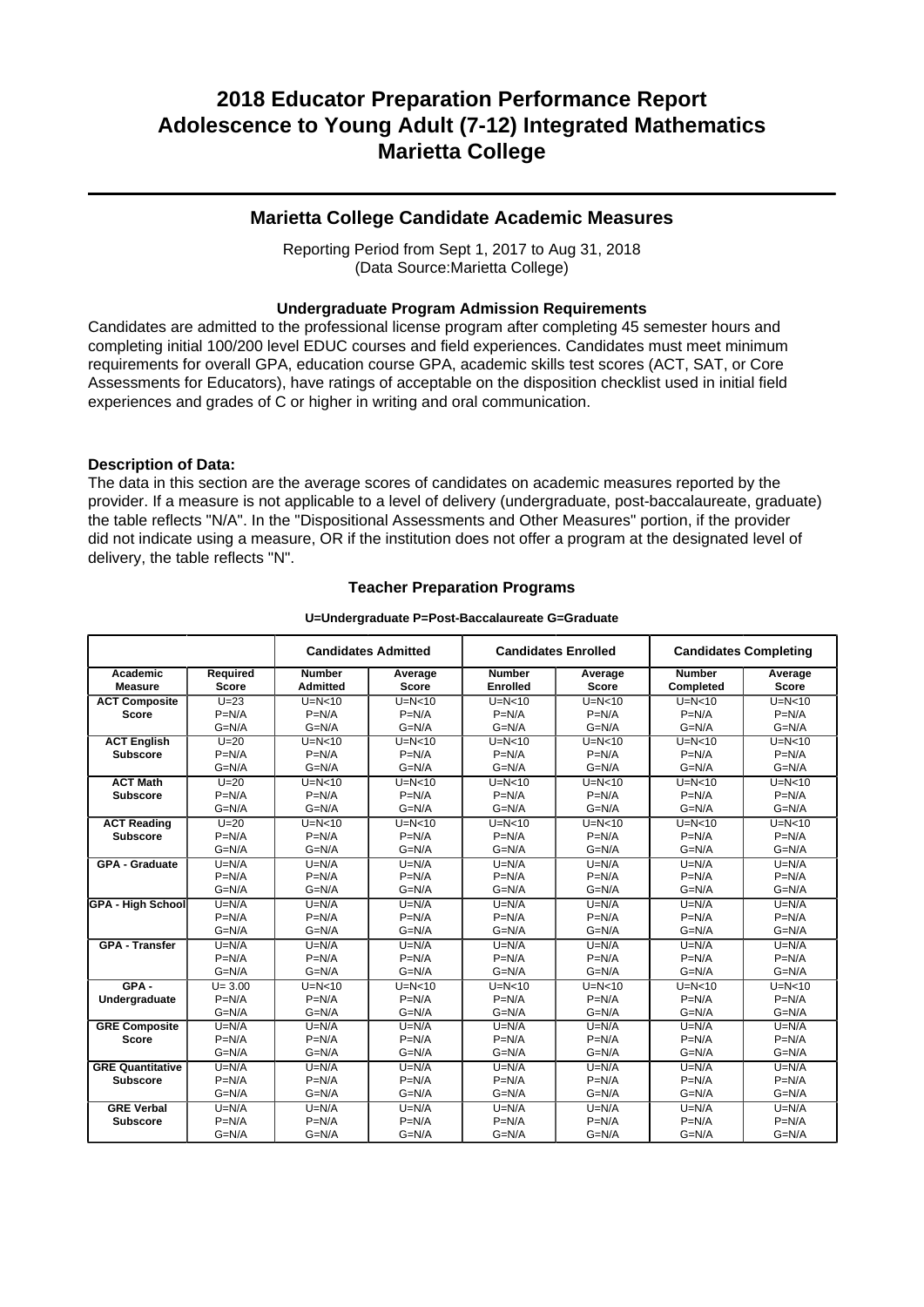|                               | <b>Candidates Admitted</b><br><b>Candidates Enrolled</b> |                                  |                         | <b>Candidates Completing</b>     |                           |                            |                         |
|-------------------------------|----------------------------------------------------------|----------------------------------|-------------------------|----------------------------------|---------------------------|----------------------------|-------------------------|
| Academic<br><b>Measure</b>    | Required<br><b>Score</b>                                 | <b>Number</b><br><b>Admitted</b> | Average<br><b>Score</b> | <b>Number</b><br><b>Enrolled</b> | Average<br><b>Score</b>   | <b>Number</b><br>Completed | Average<br><b>Score</b> |
| <b>GRE Writing</b>            | $U=N/A$                                                  | $U=N/A$                          | $U=N/A$                 | $U=N/A$                          | $U=N/A$                   | $U=N/A$                    | $U=N/A$                 |
| <b>Subscore</b>               | $P=N/A$                                                  | $P=N/A$                          | $P=N/A$                 | $P=N/A$                          | $P=N/A$                   | $P=N/A$                    | $P=N/A$                 |
|                               | $G=N/A$                                                  | $G=N/A$                          | $G=N/A$                 | $G=N/A$                          | $G=N/A$                   | $G=N/A$                    | $G=N/A$                 |
| <b>MAT</b>                    | $U=N/A$                                                  | $U=N/A$                          | $U=N/A$                 | $U=N/A$                          | $U=N/A$                   | $U=N/A$                    | $U=N/A$                 |
|                               | $P=N/A$                                                  | $P=N/A$                          | $P=N/A$                 | $P=N/A$                          | $P=N/A$                   | $P=N/A$                    | $P=N/A$                 |
|                               | $G=N/A$                                                  | $G=N/A$                          | $G=N/A$                 | $G=N/A$                          | $G=N/A$                   | $G=N/A$                    | $G=N/A$                 |
| <b>Praxis CORE Math</b>       | $U = 150$                                                | $U=N<10$                         | $U=N<10$                | $U=N<10$                         | $U=N<10$                  | $U=N<10$                   | $U=N10$                 |
|                               | $P=N/A$                                                  | $P=N/A$                          | $P=N/A$                 | $P=N/A$                          | $P=N/A$                   | $P=N/A$                    | $P=N/A$                 |
|                               | $G=N/A$                                                  | $G=N/A$                          | $G=N/A$                 | $G=N/A$                          | $G=N/A$                   | $G=N/A$                    | $G=N/A$                 |
| <b>Praxis CORE</b>            | $U = 156$                                                | $U=N<10$                         | $U=N<10$                | $U=N<10$                         | $U=N<10$                  | $U=N<10$                   | $U=N<10$                |
| Reading                       | $P=N/A$                                                  | $P=N/A$                          | $P=N/A$                 | $P=N/A$                          | $P=N/A$                   | $P=N/A$                    | $P=N/A$                 |
|                               | $G=N/A$                                                  | $G=N/A$                          | $G=N/A$                 | $G=N/A$                          | $G=N/A$                   | $G=N/A$                    | $G=N/A$                 |
| <b>Praxis CORE</b>            | $U = 162$                                                | $U=N10$                          | $U=N10$                 | $U=N<10$<br>$P=N/A$              | $U=N<10$                  | $U=N10$<br>$P=N/A$         | $U=N10$                 |
| Writing                       | $P=N/A$<br>$G=N/A$                                       | $P=N/A$<br>$G=N/A$               | $P=N/A$<br>$G=N/A$      | $G=N/A$                          | $P=N/A$<br>$G=N/A$        | $G=N/A$                    | $P=N/A$<br>$G=N/A$      |
|                               | $U=N/A$                                                  | $U=N/A$                          |                         | $U=N/A$                          | $U=N/A$                   | $U=N/A$                    | $U=N/A$                 |
| <b>Praxis I Math</b>          | $P=N/A$                                                  | $P=N/A$                          | $U=N/A$<br>$P=N/A$      | $P=N/A$                          | $P=N/A$                   | $P=N/A$                    | $P=N/A$                 |
|                               | $G=N/A$                                                  | $G=N/A$                          | $G=N/A$                 | $G=N/A$                          | $G=N/A$                   | $G=N/A$                    | $G=N/A$                 |
| <b>Praxis I Reading</b>       | $U=N/A$                                                  | $U=N/A$                          | $U=N/A$                 | $U=N/A$                          | $U=N/A$                   | $U=N/A$                    | $U=N/A$                 |
|                               | $P=N/A$                                                  | $P=N/A$                          | $P=N/A$                 | $P=N/A$                          | $P=N/A$                   | $P=N/A$                    | $P=N/A$                 |
|                               | $G=N/A$                                                  | $G=N/A$                          | $G=N/A$                 | $G=N/A$                          | $G=N/A$                   | $G=N/A$                    | $G=N/A$                 |
| <b>Praxis I Writing</b>       | $U=N/A$                                                  | $U=N/A$                          | $U=N/A$                 | $U=N/A$                          | $U=N/A$                   | $U=N/A$                    | $U=N/A$                 |
|                               | $P=N/A$                                                  | $P=N/A$                          | $P=N/A$                 | $P=N/A$                          | $P=N/A$                   | $P=N/A$                    | $P=N/A$                 |
|                               | $G=N/A$                                                  | $G=N/A$                          | $G=N/A$                 | $G=N/A$                          | $G=N/A$                   | $G=N/A$                    | $G=N/A$                 |
| <b>Praxis II</b>              | $U=N/A$                                                  | $U=N/A$                          | $U=N/A$                 | $U=N/A$                          | $U=N/A$                   | $U=N/A$                    | $U=N/A$                 |
|                               | $P=N/A$                                                  | $P=N/A$                          | $P=N/A$                 | $P=N/A$                          | $P=N/A$                   | $P=N/A$                    | $P=N/A$                 |
|                               | $G=N/A$                                                  | $G=N/A$                          | $G=N/A$                 | $G=N/A$                          | $G=N/A$                   | $G=N/A$                    | $G=N/A$                 |
| <b>SAT Composite</b>          | $U = 1130$                                               | $U=N<10$                         | $U=N<10$                | $U=N<10$                         | $U=N<10$                  | $U=N<10$                   | $U=N10$                 |
| <b>Score</b>                  | $P=N/A$                                                  | $P=N/A$                          | $P=N/A$                 | $P=N/A$                          | $P=N/A$                   | $P=N/A$                    | $P=N/A$                 |
|                               | $G=N/A$                                                  | $G=N/A$                          | $G=N/A$                 | $G=N/A$                          | $G=N/A$                   | $G=N/A$                    | $G=N/A$                 |
| <b>SAT Quantitative</b>       | $U = 520$                                                | $U=N10$                          | $U=N10$                 | $U=N<10$                         | $U=N<10$                  | $U=N10$                    | $U=N10$                 |
| <b>Subscore</b>               | $P=N/A$                                                  | $P=N/A$                          | $P=N/A$                 | $P=N/A$                          | $P=N/A$                   | $P=N/A$                    | $P=N/A$                 |
|                               | $G=N/A$                                                  | $G=N/A$                          | $G=N/A$                 | $G=N/A$                          | $G=N/A$                   | $G=N/A$                    | $G=N/A$                 |
| <b>SAT Verbal</b>             | $U = 520$                                                | $U=N<10$                         | $U=N<10$                | $U=N<10$                         | $U=N<10$                  | $U=N<10$                   | $U=N<10$                |
| <b>Subscore</b>               | $P=N/A$                                                  | $P=N/A$                          | $P=N/A$                 | $P=N/A$                          | $P=N/A$                   | $P=N/A$                    | $P=N/A$                 |
|                               | $G=N/A$                                                  | $G=N/A$                          | $G=N/A$                 | $G=N/A$                          | $G=N/A$                   | $G=N/A$                    | $G=N/A$                 |
| <b>SAT Writing</b>            | $U=N/A$                                                  | $U=N/A$                          | $U=N/A$                 | $U=N/A$                          | $U=N/A$                   | $U=N/A$                    | $U=N/A$                 |
| <b>Subscore</b>               | $P=N/A$                                                  | $P=N/A$                          | $P=N/A$                 | $P=N/A$                          | $P=N/A$                   | $P=N/A$                    | $P=N/A$                 |
|                               | $G=N/A$                                                  | $G=N/A$                          | $G=N/A$                 | $G=N/A$                          | $G=N/A$                   | $G=N/A$                    | $G=N/A$                 |
| <b>Other Criteria</b>         |                                                          |                                  | Undergraduate           |                                  | <b>Post-Baccalaureate</b> | Graduate                   |                         |
|                               | <b>Dispositional Assessment</b>                          |                                  | Y                       |                                  | N                         | N                          |                         |
|                               |                                                          |                                  |                         |                                  |                           |                            |                         |
|                               | <b>EMPATHY/Omaha Interview</b>                           |                                  | N                       |                                  | N<br>N                    |                            |                         |
|                               | Essay                                                    |                                  | N                       |                                  | N                         | N                          |                         |
| <b>High School Class Rank</b> |                                                          |                                  | N/A                     |                                  | N/A                       | N/A                        |                         |
| Interview                     |                                                          |                                  | N                       |                                  | N                         | N                          |                         |
| <b>Letter of Commitment</b>   |                                                          |                                  | N                       |                                  | N                         | N                          |                         |
|                               |                                                          |                                  |                         |                                  |                           |                            |                         |
|                               | Letter of Recommendation                                 |                                  | N                       |                                  | N                         | N                          |                         |
|                               | <b>Myers-Briggs Type Indicator</b>                       |                                  | N/A                     |                                  | N                         | N                          |                         |
|                               | <b>OAE Content Assessment</b>                            |                                  | N/A                     |                                  | N/A                       | N                          |                         |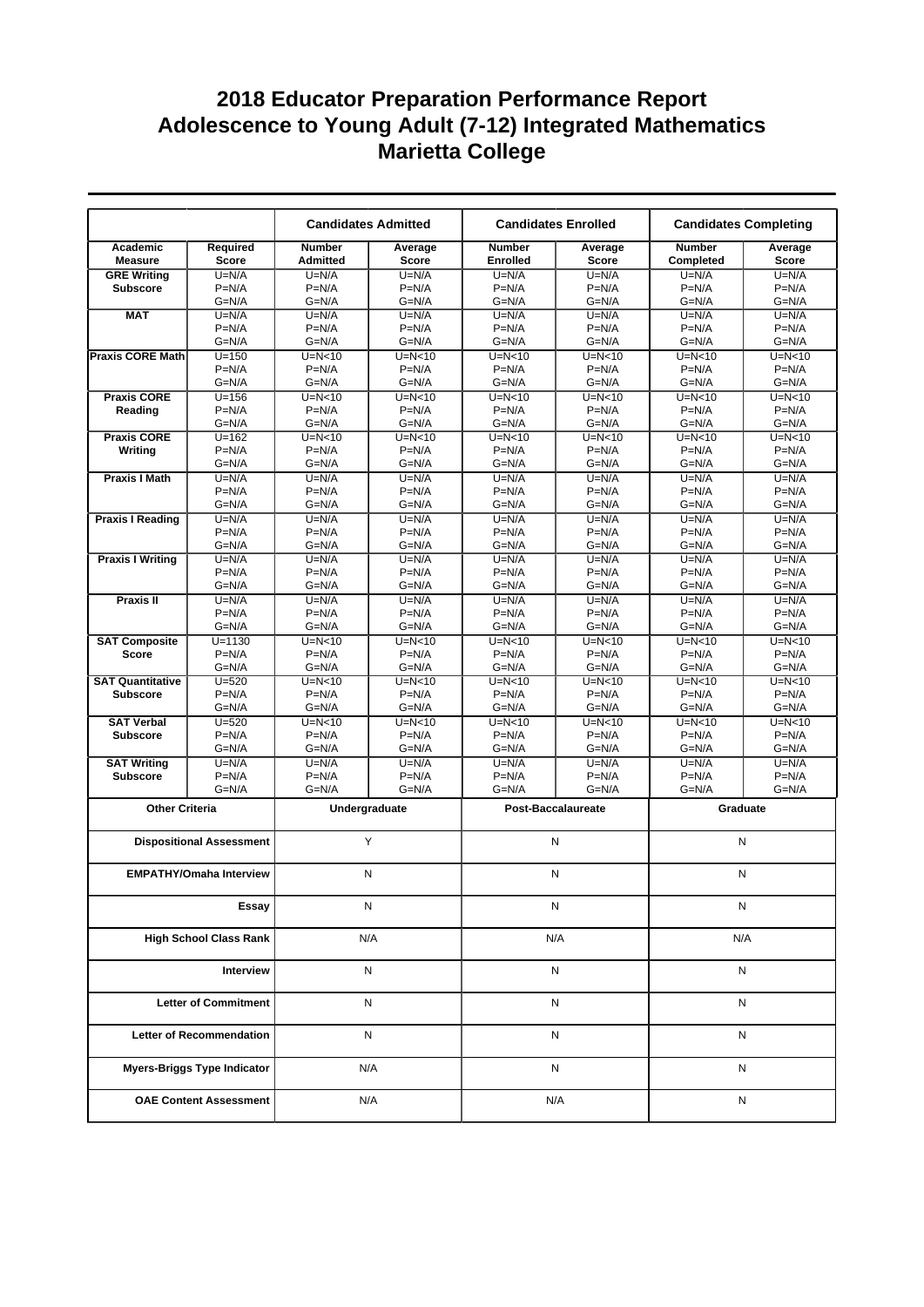| <b>Other Criteria</b>                      | Undergraduate | <b>Post-Baccalaureate</b> | Graduate |
|--------------------------------------------|---------------|---------------------------|----------|
| Portfolio                                  | N             | N                         | N        |
| <b>Prerequisite Courses</b>                | N             | N                         | N        |
| <b>SRI Teacher Perceiver</b>               | N/A           | N/A                       | N        |
| Superintendent Statement of<br>Sponsorship | N/A           | N/A                       | N        |
| <b>Teacher Insight</b>                     | N             | N                         | N        |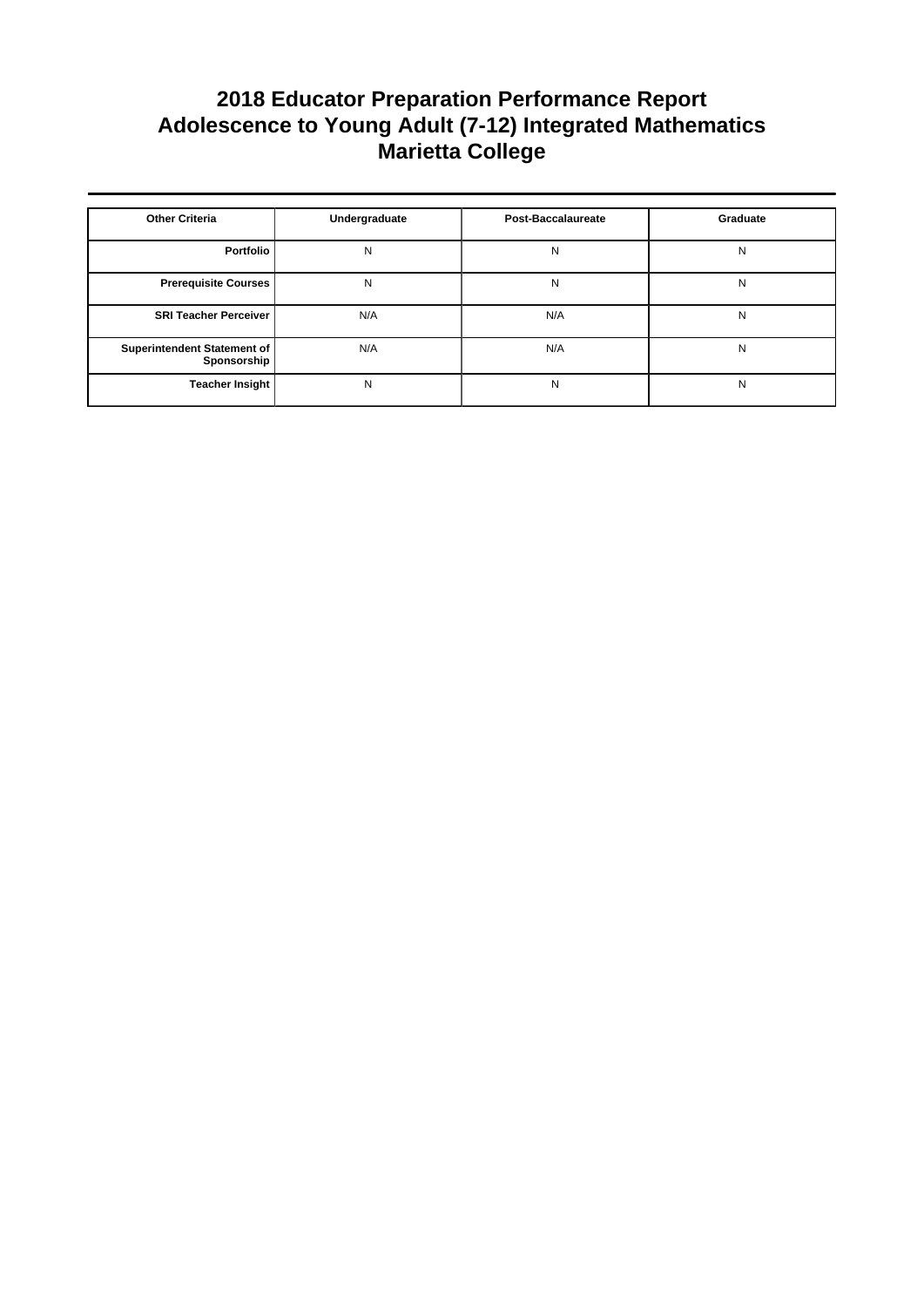### **Pre-Service Teacher Survey Results**

Reporting Period from Sept 1, 2017 to Aug 31, 2018

#### **Description of Data:**

To gather information on student satisfaction with the quality of preparation provided by their educator preparation programs, the Ohio Department of Higher Education administers a survey aligned with the Ohio Standards for the Teaching Profession (OSTP), Ohio licensure requirements, and elements of national accreditation. All Ohio candidates receive an invitation to complete the survey during their professional internship (student teaching). The results of this survey are reflected here.

| No.            | Question                                                                                                                                                                                                               | Institution<br>Program<br>Average | <b>Statewide</b><br>Program<br>Average |
|----------------|------------------------------------------------------------------------------------------------------------------------------------------------------------------------------------------------------------------------|-----------------------------------|----------------------------------------|
| $\mathbf{1}$   | My teacher licensure program prepared me with knowledge of research on how students<br>learn.                                                                                                                          | N/A                               | 3.35                                   |
| $\overline{2}$ | My teacher licensure program prepared me to recognize characteristics of gifted students,<br>students with disabilities, and at-risk students in order to plan and deliver appropriate<br>instruction.                 | N/A                               | 3.03                                   |
| 3              | My teacher licensure program prepared me with high levels of knowledge and the academic<br>content I plan to teach.                                                                                                    | N/A                               | 3.25                                   |
| 4              | My teacher licensure program prepared me to identify instructional strategies appropriate to<br>my content area.                                                                                                       | N/A                               | 3.28                                   |
| 5              | My teacher licensure program prepared me to understand the importance of linking<br>interdisciplinary experiences.                                                                                                     | N/A                               | 2.96                                   |
| 6              | My teacher licensure program prepared me to align instructional goals and activities with<br>Ohio's academic content standards, including Ohio's Learning Standards.                                                   | N/A                               | 3.53                                   |
| $\overline{7}$ | My teacher licensure program prepared me to use assessment data to inform instruction.                                                                                                                                 | N/A                               | 3.38                                   |
| 8              | My teacher licensure program prepared me to clearly communicate learning goals to students.                                                                                                                            | N/A                               | 3.46                                   |
| 9              | My teacher licensure program prepared me to apply knowledge of how students learn, to<br>inform instruction.                                                                                                           | N/A                               | 3.35                                   |
| 10             | My teacher licensure program prepared me to differentiate instruction to support the learning<br>needs of all students, including students identified as gifted, students with disabilities, and at-<br>risk students. | N/A                               | 3.07                                   |
| 11             | My teacher licensure program prepared me to identify strategies to increase student<br>motivation and interest in topics of study.                                                                                     | N/A                               | 3.06                                   |
| 12             | My teacher licensure program prepared me to create learning situations in which students<br>work independently, collaboratively, and/or a whole class.                                                                 | N/A                               | 3.46                                   |
| 13             | My teacher licensure program prepared me to use strategies for effective classroom<br>management.                                                                                                                      | N/A                               | 2.98                                   |
| 14             | My teacher licensure program prepared me to communicate clearly and effectively.                                                                                                                                       | N/A                               | 3.42                                   |
| 15             | My teacher licensure program prepared me to understand the importance of communication<br>with families and caregivers.                                                                                                | N/A                               | 3.23                                   |
| 16             | My teacher licensure program prepared me to understand, uphold, and follow professional<br>ethics, policies, and legal codes of professional conduct.                                                                  | N/A                               | 3.59                                   |

#### **1=Strongly Disagree 2=Disagree 3=Agree 4=Strongly Agree**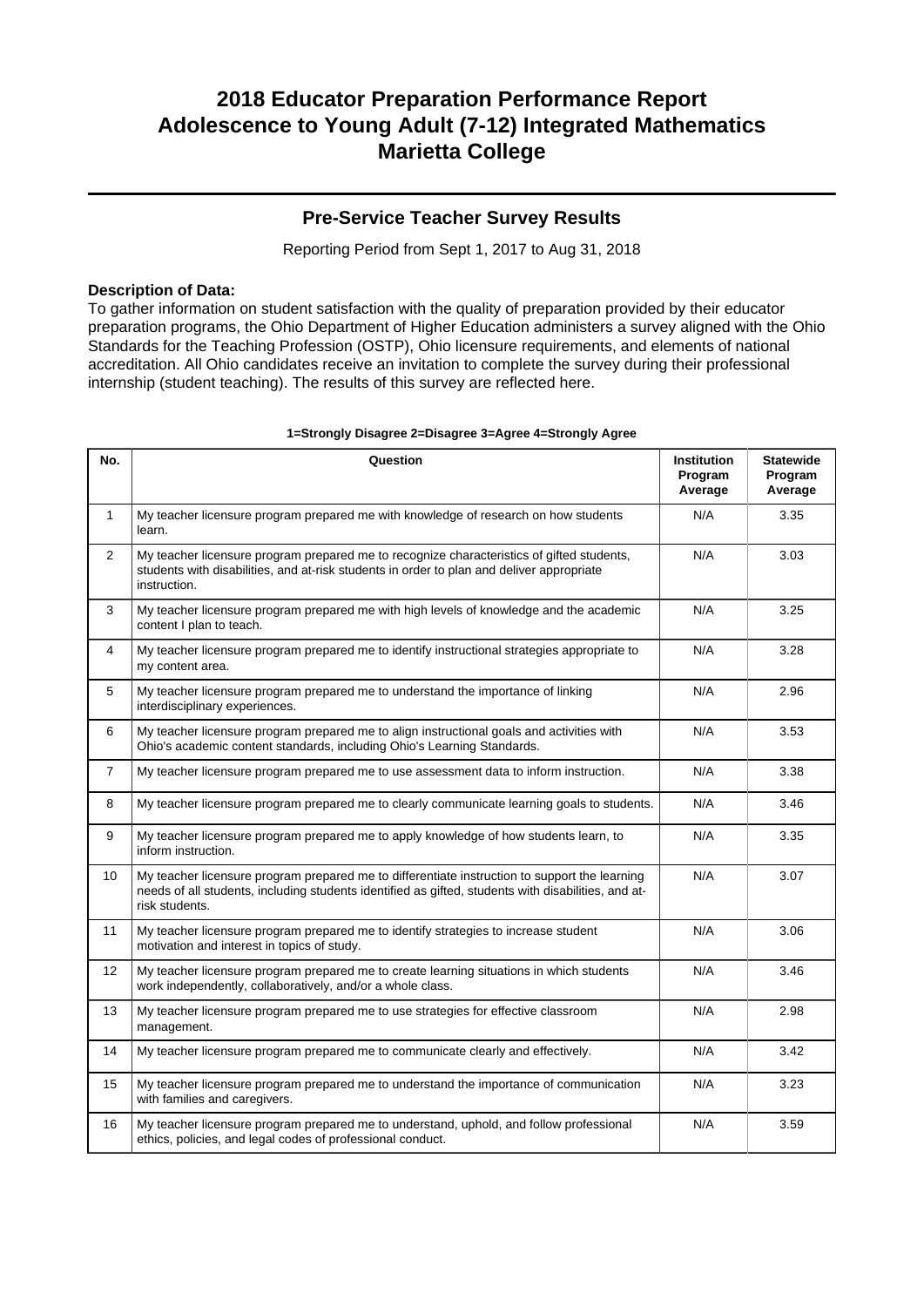| No. | Question                                                                                                                                                                  | Institution<br>Program<br>Average | <b>Statewide</b><br>Program<br>Average |
|-----|---------------------------------------------------------------------------------------------------------------------------------------------------------------------------|-----------------------------------|----------------------------------------|
| 17  | My teacher licensure program prepared me to use a variety of diagnostic, formative, and<br>summative assessments.                                                         | N/A                               | 3.54                                   |
| 18  | My teacher licensure program prepared me to communicate high expectations for all students.                                                                               | N/A                               | 3.53                                   |
| 19  | My teacher licensure program prepared me to understand students' diverse cultures,<br>language skills, and experiences.                                                   | N/A                               | 3.27                                   |
| 20  | My teacher licensure program prepared me to treat all students fairly and establish an<br>environment that is respectful, supportive, and caring.                         | N/A                               | 3.63                                   |
| 21  | My teacher licensure program prepared me to use technology to enhance teaching and<br>student learning.                                                                   | N/A                               | 3.38                                   |
| 22  | My teacher licensure program prepared me to collaborate with colleagues and members of<br>the community when and where appropriate.                                       | N/A                               | 3.28                                   |
| 23  | My teacher licensure program collected evidence of my performance on multiple measures to<br>monitor my progress.                                                         | N/A                               | 3.41                                   |
| 24  | My teacher licensure program provided me with knowledge of the Ohio Licensure Program<br>standards for my discipline (e.g. NAEYC, CEC, NCTM).                             | N/A                               | 3.20                                   |
| 25  | My teacher licensure program provided me with knowledge of the operation of Ohio schools<br>as delineated in the Ohio Department of Education School Operating Standards. | N/A                               | 2.83                                   |
| 26  | My teacher licensure program provided me with knowledge of the requirements for the<br>Resident Educator License.                                                         | N/A                               | 2.83                                   |
| 27  | My teacher licensure program provided me with knowledge of the Ohio Standards for the<br>Teaching Profession.                                                             | N/A                               | 3.23                                   |
| 28  | My teacher licensure program provided me with knowledge of the Ohio Standards for<br>Professional Development.                                                            | N/A                               | 3.04                                   |
| 29  | My teacher licensure program provided me with knowledge of the Ohio Academic Content<br>Standards, including Ohio's Learning Standards.                                   | N/A                               | 3.49                                   |
| 30  | My teacher licensure program provided me with knowledge of the Value-added Growth<br>Measure as defined by the Ohio State Board of Education.                             | N/A                               | 2.75                                   |
| 31  | My teacher licensure program provided field experiences that supported my development as<br>an effective educator focused on student learning.                            | N/A                               | 3.51                                   |
| 32  | My teacher licensure program provided field experiences in a variety of settings (urban,<br>suburban, and rural).                                                         | N/A                               | 3.19                                   |
| 33  | My teacher licensure program provided student teaching experience(s) that supported my<br>development as an effective educator focused on student learning.               | N/A                               | 3.62                                   |
| 34  | My teacher licensure program provided cooperating teachers who supported me through<br>observation and conferences (face-to-face or via electronic media).                | N/A                               | 3.57                                   |
| 35  | My teacher licensure program provided university supervisors who supported me through<br>observation and conferences (face-to-face or via electronic media).              | N/A                               | 3.54                                   |
| 36  | My teacher licensure program provided opportunities to work with diverse students (including<br>gifted students, students with disabilities, and at-risk students).       | N/A                               | 3.38                                   |
| 37  | My teacher licensure program provided opportunities to understand students' diverse cultures,<br>languages, and experiences.                                              | N/A                               | 3.28                                   |
| 38  | My teacher licensure program provided opportunities to work with diverse teachers.                                                                                        | N/A                               | 3.07                                   |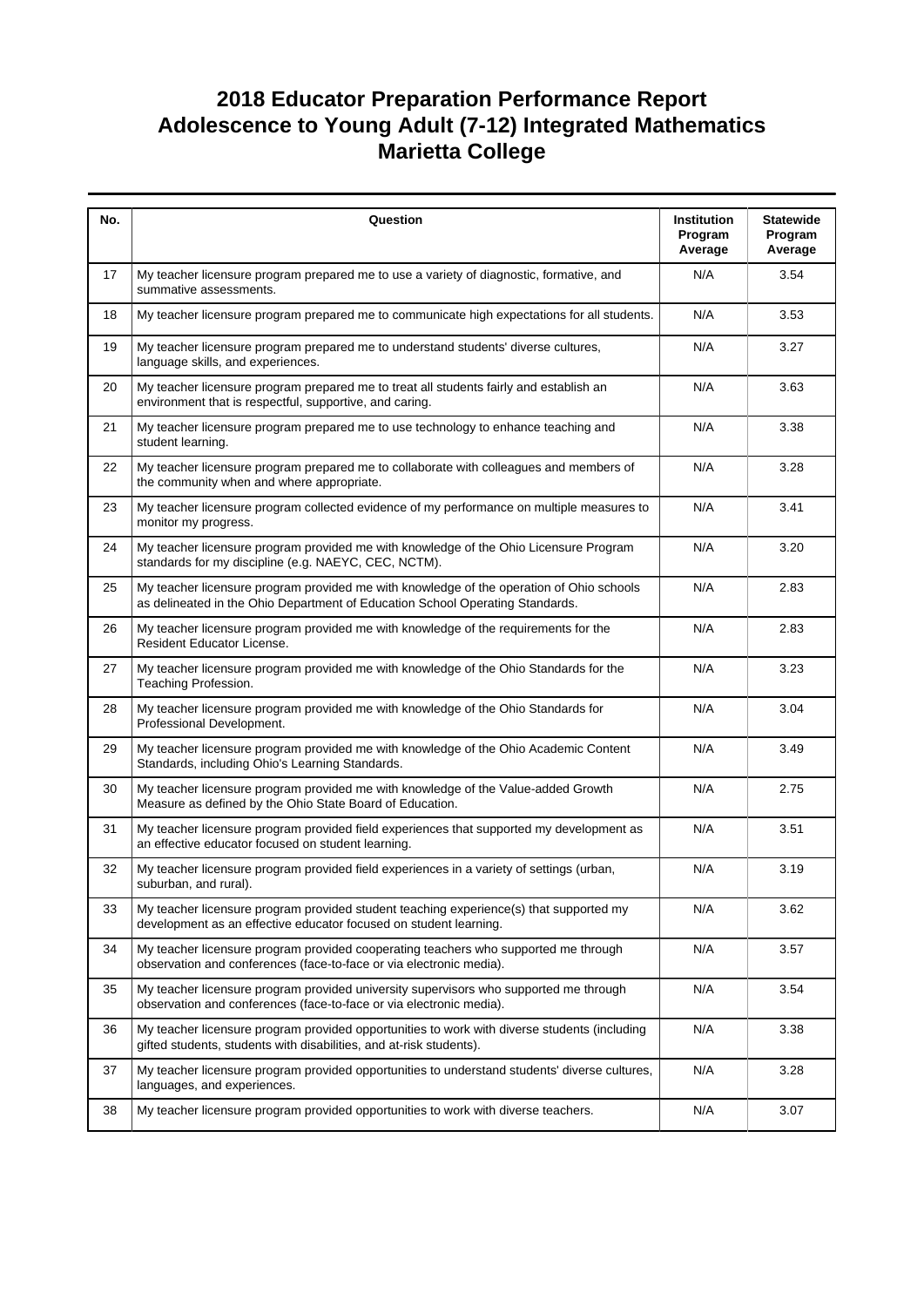| No. | Question                                                                                                                         | <b>Institution</b><br>Program<br>Average | <b>Statewide</b><br>Program<br>Average |
|-----|----------------------------------------------------------------------------------------------------------------------------------|------------------------------------------|----------------------------------------|
| 39  | My teacher licensure program provided opportunities to interact with diverse faculty.                                            | N/A                                      | 3.12                                   |
| 40  | My teacher licensure program provided opportunities to work and study with diverse peers.                                        | N/A                                      | 3.12                                   |
| 41  | Overall, the faculty in my teacher licensure program demonstrated in-depth knowledge of their<br>field.                          | N/A                                      | 3.57                                   |
| 42  | Overall, the faculty in my teacher licensure program used effective teaching methods that<br>helped promote learning.            | N/A                                      | 3.29                                   |
| 43  | Overall, the faculty in my teacher licensure program modeled respect for diverse populations.                                    | N/A                                      | 3.53                                   |
| 44  | Overall, the faculty in my teacher licensure program integrated diversity-related subject matter<br>within coursework.           | N/A                                      | 3.28                                   |
| 45  | Overall, the faculty in my teacher licensure program used technology to facilitate teaching and<br>learning.                     | N/A                                      | 3.38                                   |
| 46  | Overall, the faculty in my teacher licensure program conducted themselves in a professional<br>manner.                           | N/A                                      | 3.61                                   |
| 47  | My teacher licensure program provided clearly articulated policies published to facilitate<br>progression to program completion. | N/A                                      | 3.30                                   |
| 48  | My teacher licensure program provided opportunities to voice concerns about the program.                                         | N/A                                      | 3.02                                   |
| 49  | My teacher licensure program provided advising to facilitate progression to program<br>completion.                               | N/A                                      | 3.33                                   |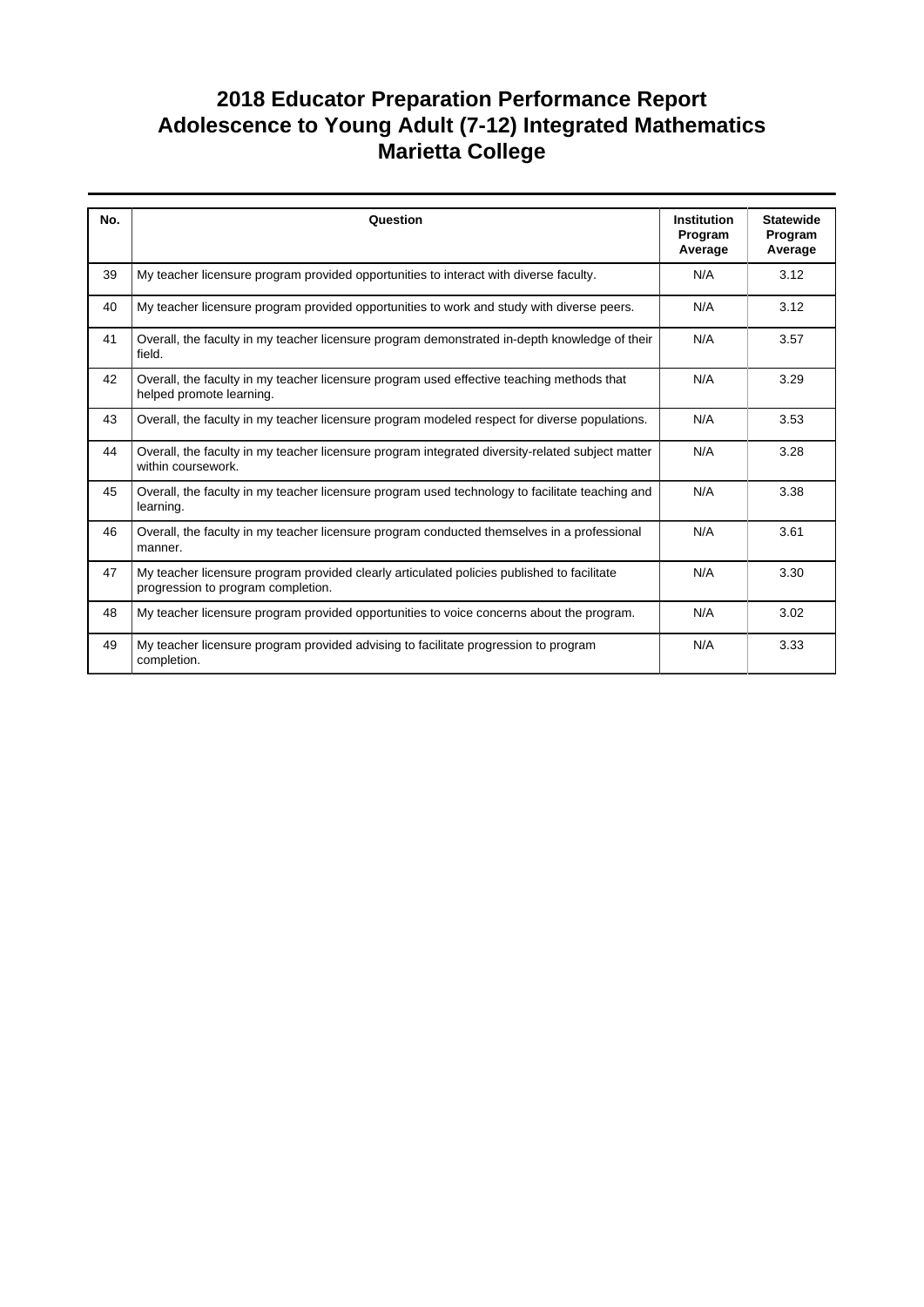### **Statewide Survey of OHIO Resident Educators' Reflections on their Educator Preparation Program**

Reporting Period from Sept 1, 2017 to Aug 31, 2018

#### **Description of Data:**

To gather information on alumni satisfaction with the quality of preparation provided by their educator preparation programs, the Ohio Department of Higher Education administers a survey aligned with the Ohio Standards for the Teaching Profession (OSTP), Ohio licensure requirements, and elements of national accreditation. All Ohio Resident Educators who completed their preparation in Ohio receive an invitation to complete the survey in the fall semester as they enter Year 2 of the Resident Educator program. The results of the survey are reflected here.

| No.            | Question                                                                                                                                                                                                               | <b>Institution</b><br>Program<br>Average | <b>Statewide</b><br>Program<br>Average |
|----------------|------------------------------------------------------------------------------------------------------------------------------------------------------------------------------------------------------------------------|------------------------------------------|----------------------------------------|
| $\mathbf{1}$   | My teacher licensure program prepared me with knowledge of research on how students<br>learn.                                                                                                                          | N/A                                      | 3.58                                   |
| $\overline{2}$ | My teacher licensure program prepared me to recognize characteristics of gifted students,<br>students with disabilities, and at-risk students in order to plan and deliver appropriate<br>instruction.                 | N/A                                      | 3.21                                   |
| 3              | My teacher licensure program prepared me with high levels of knowledge and the academic<br>content I plan to teach.                                                                                                    | N/A                                      | 3.53                                   |
| 4              | My teacher licensure program prepared me to identify instructional strategies appropriate to<br>my content area.                                                                                                       | N/A                                      | 3.37                                   |
| 5              | My teacher licensure program prepared me to understand the importance of linking<br>interdisciplinary experiences.                                                                                                     | N/A                                      | 3.11                                   |
| 6              | My teacher licensure program prepared me to align instructional goals and activities with<br>Ohio's academic content standards, including Ohio's Learning Standards.                                                   | N/A                                      | 3.63                                   |
| $\overline{7}$ | My teacher licensure program prepared me to use assessment data to inform instruction.                                                                                                                                 | N/A                                      | 3.53                                   |
| 8              | My teacher licensure program prepared me to clearly communicate learning goals to students.                                                                                                                            | N/A                                      | 3.53                                   |
| 9              | My teacher licensure program prepared me to apply knowledge of how students learn, to<br>inform instruction.                                                                                                           | N/A                                      | 3.47                                   |
| 10             | My teacher licensure program prepared me to differentiate instruction to support the learning<br>needs of all students, including students identified as gifted, students with disabilities, and at-<br>risk students. | N/A                                      | 3.16                                   |
| 11             | My teacher licensure program prepared me to identify strategies to increase student<br>motivation and interest in topics of study.                                                                                     | N/A                                      | 2.95                                   |
| 12             | My teacher licensure program prepared me to create learning situations in which students<br>work independently, collaboratively, and/or a whole class.                                                                 | N/A                                      | 3.47                                   |
| 13             | My teacher licensure program prepared me to use strategies for effective classroom<br>management.                                                                                                                      | N/A                                      | 3.00                                   |
| 14             | My teacher licensure program prepared me to communicate clearly and effectively.                                                                                                                                       | N/A                                      | 3.58                                   |

#### **1=Strongly Disagree 2=Disagree 3=Agree 4=Strongly Agree**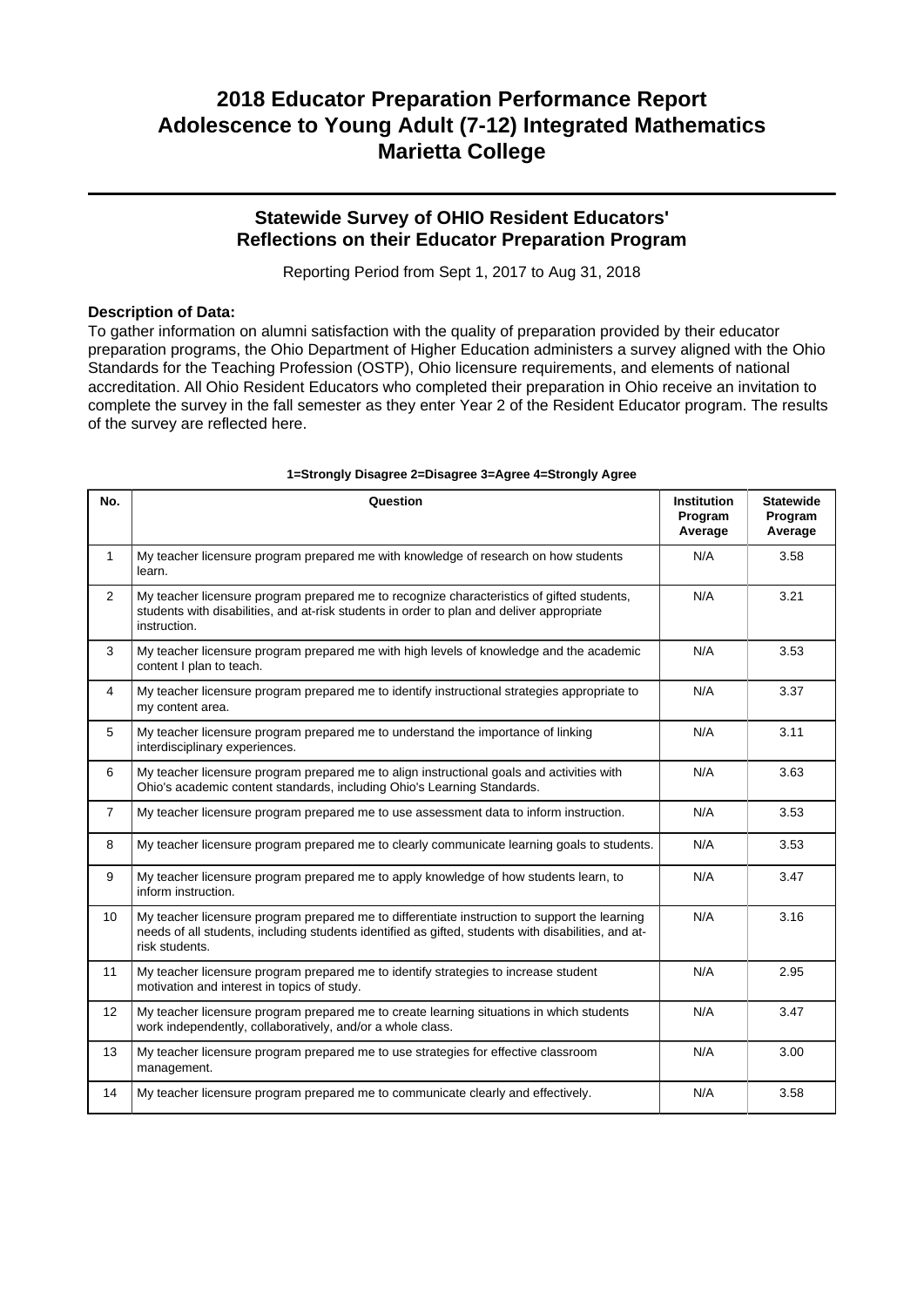| No. | Question                                                                                                                                                                  | Institution<br>Program<br>Average | <b>Statewide</b><br>Program<br>Average |
|-----|---------------------------------------------------------------------------------------------------------------------------------------------------------------------------|-----------------------------------|----------------------------------------|
| 15  | My teacher licensure program prepared me to understand the importance of communication<br>with families and caregivers.                                                   | N/A                               | 3.26                                   |
| 16  | My teacher licensure program prepared me to understand, uphold, and follow professional<br>ethics, policies, and legal codes of professional conduct.                     | N/A                               | 3.74                                   |
| 17  | My teacher licensure program prepared me to use a variety of diagnostic, formative, and<br>summative assessments.                                                         | N/A                               | 3.63                                   |
| 18  | My teacher licensure program prepared me prepared me to understand students' diverse<br>cultures, language skills, and experiences.                                       | N/A                               | 3.32                                   |
| 19  | My teacher licensure program prepared me to treat all students fairly and establish an<br>environment that is respectful, supportive, and caring.                         | N/A                               | 3.79                                   |
| 20  | My teacher licensure program prepared me prepared me to use technology to enhance<br>teaching and student learning.                                                       | N/A                               | 3.42                                   |
| 21  | My teacher licensure program prepared me prepared me to collaborate with colleagues and<br>members of the community when and where appropriate.                           | N/A                               | 3.42                                   |
| 22  | My teacher licensure program prepared me collected evidence of my performance on multiple<br>measures to monitor my progress.                                             | N/A                               | 3.63                                   |
| 23  | My teacher licensure program provided me with knowledge of the Ohio Licensure Program<br>standards for my discipline (e.g. NAEYC, CEC, NCTM).                             | N/A                               | 3.42                                   |
| 24  | My teacher licensure program provided me with knowledge of the operation of Ohio schools<br>as delineated in the Ohio Department of Education School Operating Standards. | N/A                               | 3.21                                   |
| 25  | My teacher licensure program provided me with knowledge of the requirements for the<br>Resident Educator License.                                                         | N/A                               | 3.21                                   |
| 26  | My teacher licensure program provided me with knowledge of the Ohio Standards for the<br>Teaching Profession.                                                             | N/A                               | 3.58                                   |
| 27  | My teacher licensure program provided me with knowledge of the Ohio Standards for<br>Professional Development.                                                            | N/A                               | 3.37                                   |
| 28  | My teacher licensure program provided me with knowledge of the Ohio Academic Content<br>Standards, including Ohio's Learning Standards.                                   | N/A                               | 3.58                                   |
| 29  | My teacher licensure program provided me with knowledge of the Value-added Growth<br>Measure as defined by the Ohio State Board of Education.                             | N/A                               | 3.05                                   |
| 30  | My teacher licensure program provided field experiences that supported my development as<br>an effective educator focused on student learning.                            | N/A                               | 3.79                                   |
| 31  | My teacher licensure program provided field experiences in a variety of settings (urban,<br>suburban, and rural).                                                         | N/A                               | 3.53                                   |
| 32  | My teacher licensure program provided student teaching experience(s) that supported my<br>development as an effective educator focused on student learning.               | N/A                               | 3.68                                   |
| 33  | My teacher licensure program provided cooperating teachers who supported me through<br>observation and conferences (face-to-face or via electronic media).                | N/A                               | 3.63                                   |
| 34  | My teacher licensure program provided university supervisors who supported me through<br>observation and conferences (face-to-face or via electronic media).              | N/A                               | 3.68                                   |
| 35  | My teacher licensure program provided opportunities to work with diverse students (including<br>gifted students, students with disabilities, and at-risk students).       | N/A                               | 3.53                                   |
| 36  | My teacher licensure program provided opportunities to understand students' diverse cultures,<br>languages, and experiences.                                              | N/A                               | 3.32                                   |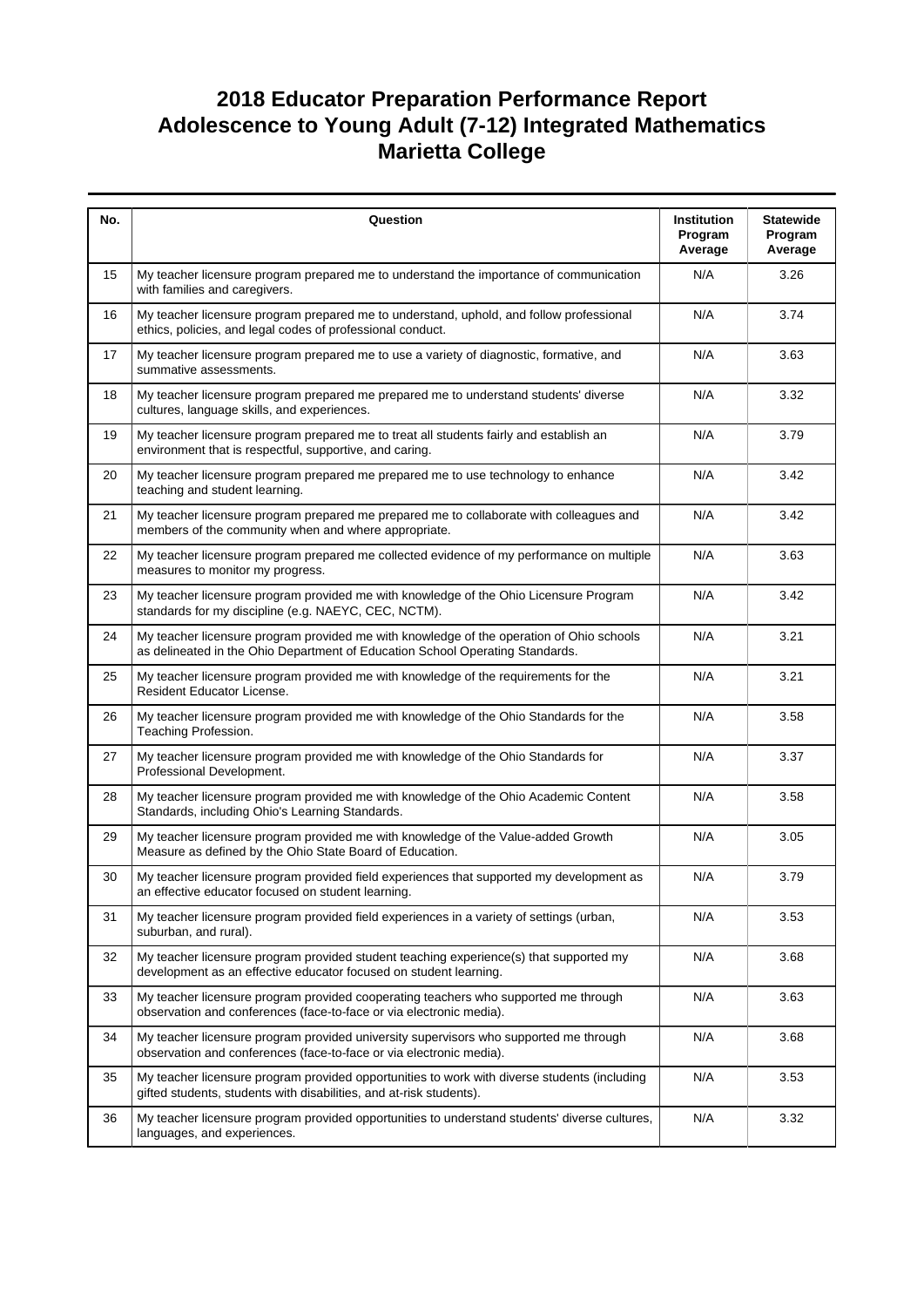| No. | Question                                                                                                                                    | <b>Institution</b><br>Program<br>Average | <b>Statewide</b><br>Program<br>Average |
|-----|---------------------------------------------------------------------------------------------------------------------------------------------|------------------------------------------|----------------------------------------|
| 37  | My teacher licensure program provided opportunities to work with diverse teachers.                                                          | N/A                                      | 3.26                                   |
| 38  | My teacher licensure program provided opportunities to interact with diverse faculty.                                                       | N/A                                      | 3.37                                   |
| 39  | My teacher licensure program provided opportunities to work and study with diverse peers.                                                   | N/A                                      | 3.32                                   |
| 40  | Overall, the faculty in my teacher licensure program demonstrated in-depth knowledge of their<br>field.                                     | N/A                                      | 3.68                                   |
| 41  | Overall, the faculty in my teacher licensure program used effective teaching methods that<br>helped promote learning.                       | N/A                                      | 3.58                                   |
| 42  | Overall, the faculty in my teacher licensure program modeled respect for diverse populations.                                               | N/A                                      | 3.74                                   |
| 43  | Overall, the faculty in my teacher licensure program integrated diversity-related subject matter<br>within coursework.                      | N/A                                      | 3.42                                   |
| 44  | Overall, the faculty in my teacher licensure program used technology to facilitate teaching and<br>learning.                                | N/A                                      | 3.58                                   |
| 45  | Overall, the faculty in my teacher licensure program conducted themselves in a professional<br>manner.                                      | N/A                                      | 3.68                                   |
| 46  | My teacher licensure program provided clearly articulated policies published to facilitate<br>progression to program completion.            | N/A                                      | 3.58                                   |
| 47  | My teacher licensure program provided opportunities to voice concerns about the program.                                                    | N/A                                      | 3.32                                   |
| 48  | My teacher licensure program provided advising to facilitate progression to program<br>completion.                                          | N/A                                      | 3.53                                   |
| 49  | My teacher licensure program provided prepared me with the knowledge and skills necessary<br>to enter the classroom as a Resident Educator. | N/A                                      | 3.37                                   |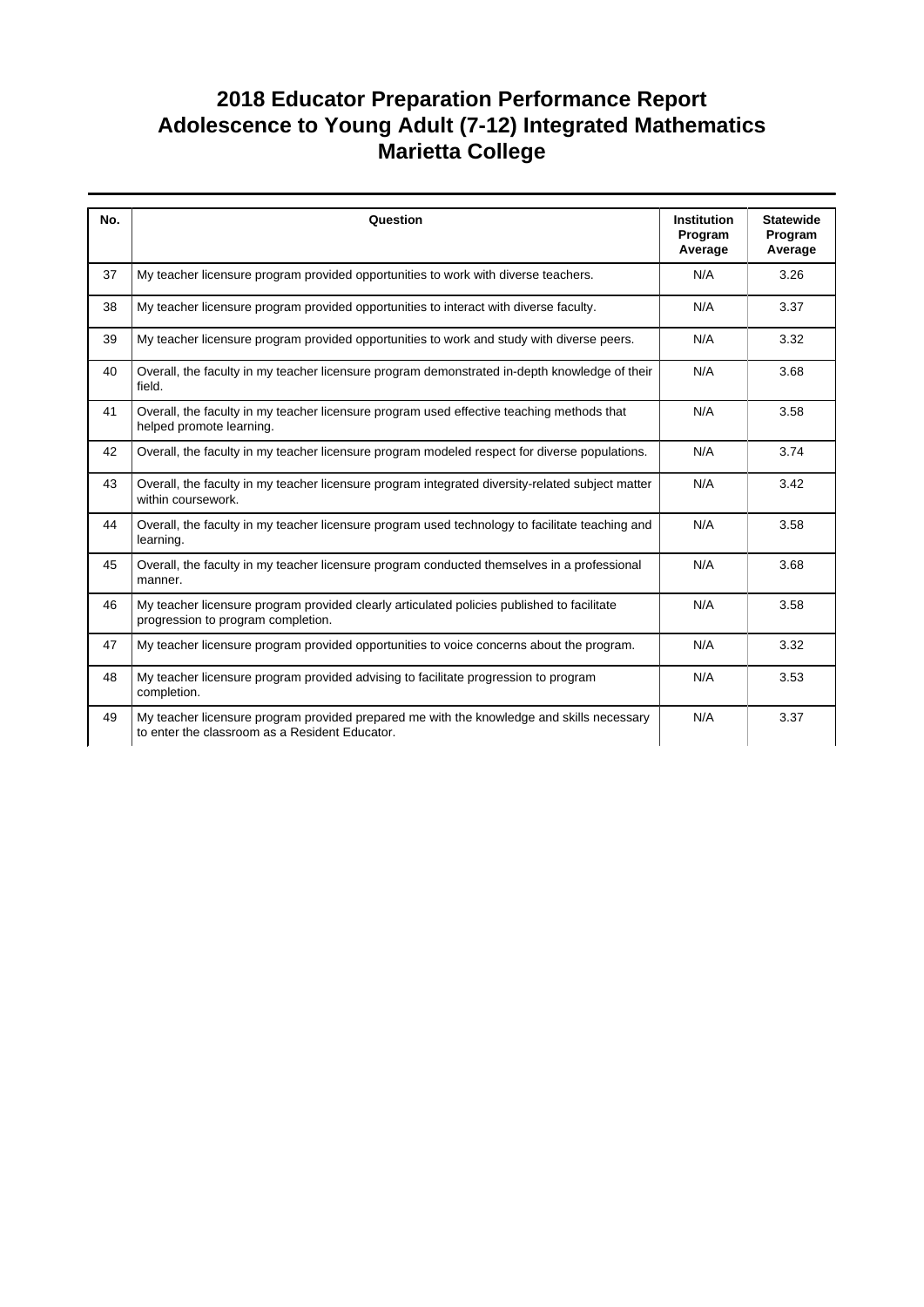### **Field and Clinical Experiences for Candidates at Marietta College**

Reporting Period from Sept 1, 2017 to Aug 31, 2018 (Data Source: Marietta College)

#### **Description of Data:**

Ohio requires that teacher candidates complete field and clinical experiences in school settings as part of their preparation. These experiences include early and ongoing field-based opportunities and the culminating pre-service clinical experience commonly referred to as "student teaching." The specific requirements for these placements vary by unit and by program.

| <b>Teacher Preparation Programs</b>                                                                          |                     |  |  |
|--------------------------------------------------------------------------------------------------------------|---------------------|--|--|
| <b>Field/Clinical Experience Element</b>                                                                     | <b>Requirements</b> |  |  |
| Minimum number of field hours required of candidates in the preparation program prior to<br>student teaching | 195                 |  |  |
| Maximum number of field hours required of candidates in the preparation program prior to<br>student teaching | 365                 |  |  |
| Total number of weeks required of candidates in the student teaching experience                              | 14                  |  |  |
| Percentage of teacher candidates who satisfactorily completed student teaching                               | 100%                |  |  |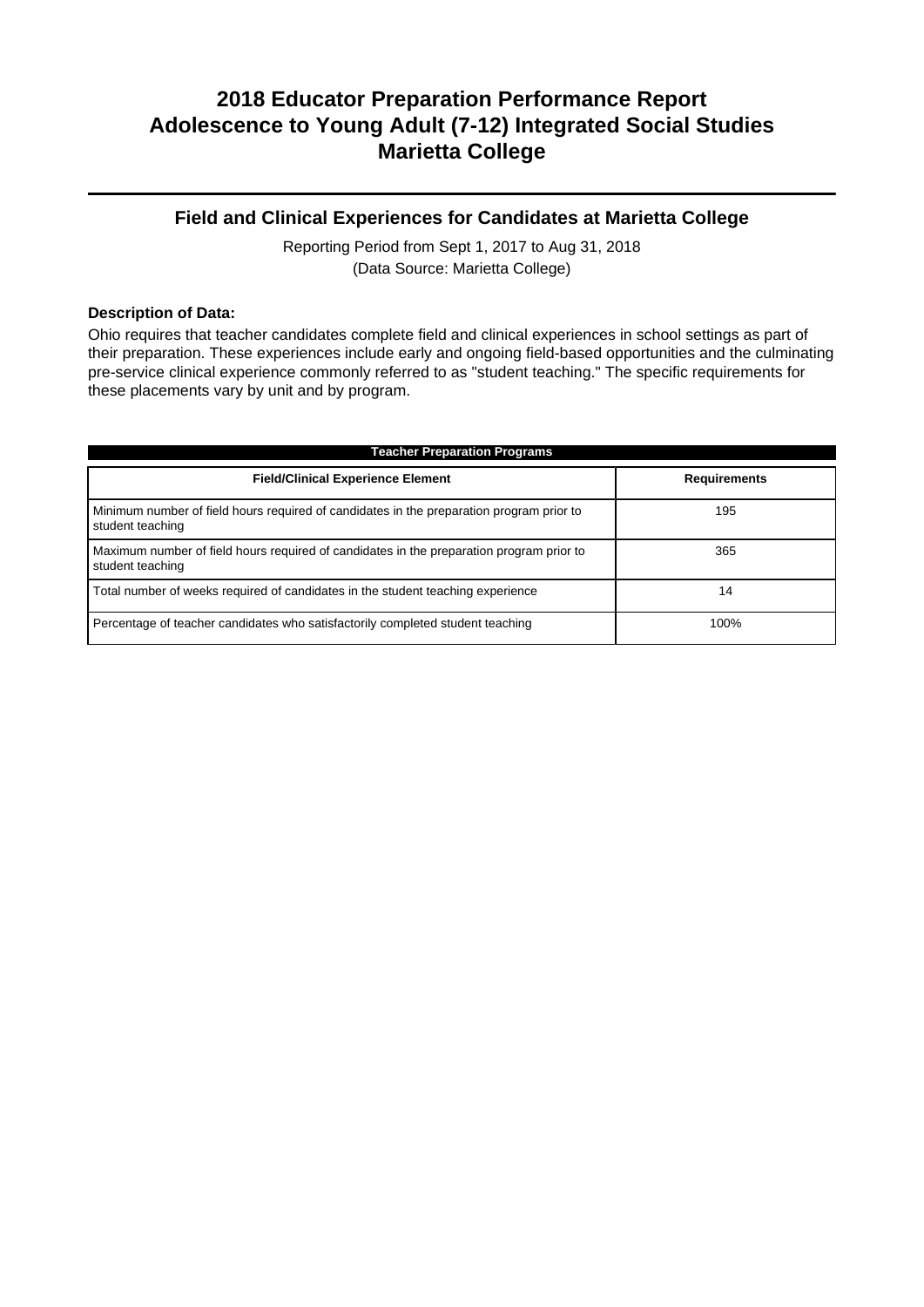#### **Ohio Educator Licensure Examination Pass Rates at Marietta College**

Reporting Period from Sept 1, 2016 to Aug 31, 2017 (Data Source: USDOE Title II Report)

#### **Description of Data:**

Ohio educator licensure requirements include passage of all requisite licensure examinations at the state determined cut score. The reported results reflect Title II data, and therefore represent pass rate data solely only initial licenses. Further, because the data are gathered from the Title II reports, there is a one year lag in accessing the data. Teacher licensure pass rate data are the only reported metric for which the data do not reflect the reporting year 2017-2018. As of 2013, the Ohio Assessments for Educators replaced the Praxis subject assessments for initial licensure. Some Praxis II assessments are still being reported because recent program completers took those tests in or before 2013.

| <b>Teacher Licensure Test Scores</b>            |                                   |                                 |                             |                                              |                             |                      |                                      |                                                          |
|-------------------------------------------------|-----------------------------------|---------------------------------|-----------------------------|----------------------------------------------|-----------------------------|----------------------|--------------------------------------|----------------------------------------------------------|
| <b>Licensure Test</b>                           | <b>Test Range</b><br><b>Score</b> | <b>Test Cut</b><br><b>Score</b> | <b>Completers</b><br>Tested | Program<br>Average<br><b>Scaled</b><br>Score | <b>Completers</b><br>Passed | Program<br>Pass Rate | <b>State</b><br>Average<br>Pass Rate | <b>State</b><br>Average<br><b>Scaled</b><br><b>Score</b> |
| 003 - APK: Adolescence to Young<br>Adult (7-12) | 100-300                           | 220                             | N <sub>10</sub>             | N/A                                          | N < 10                      | N/A                  | 100%                                 | 254                                                      |
| 025 - Integrated Social Studies                 | 100-300                           | 220                             | N <sub>10</sub>             | N/A                                          | N <sub>10</sub>             | N/A                  | 93%                                  | 240                                                      |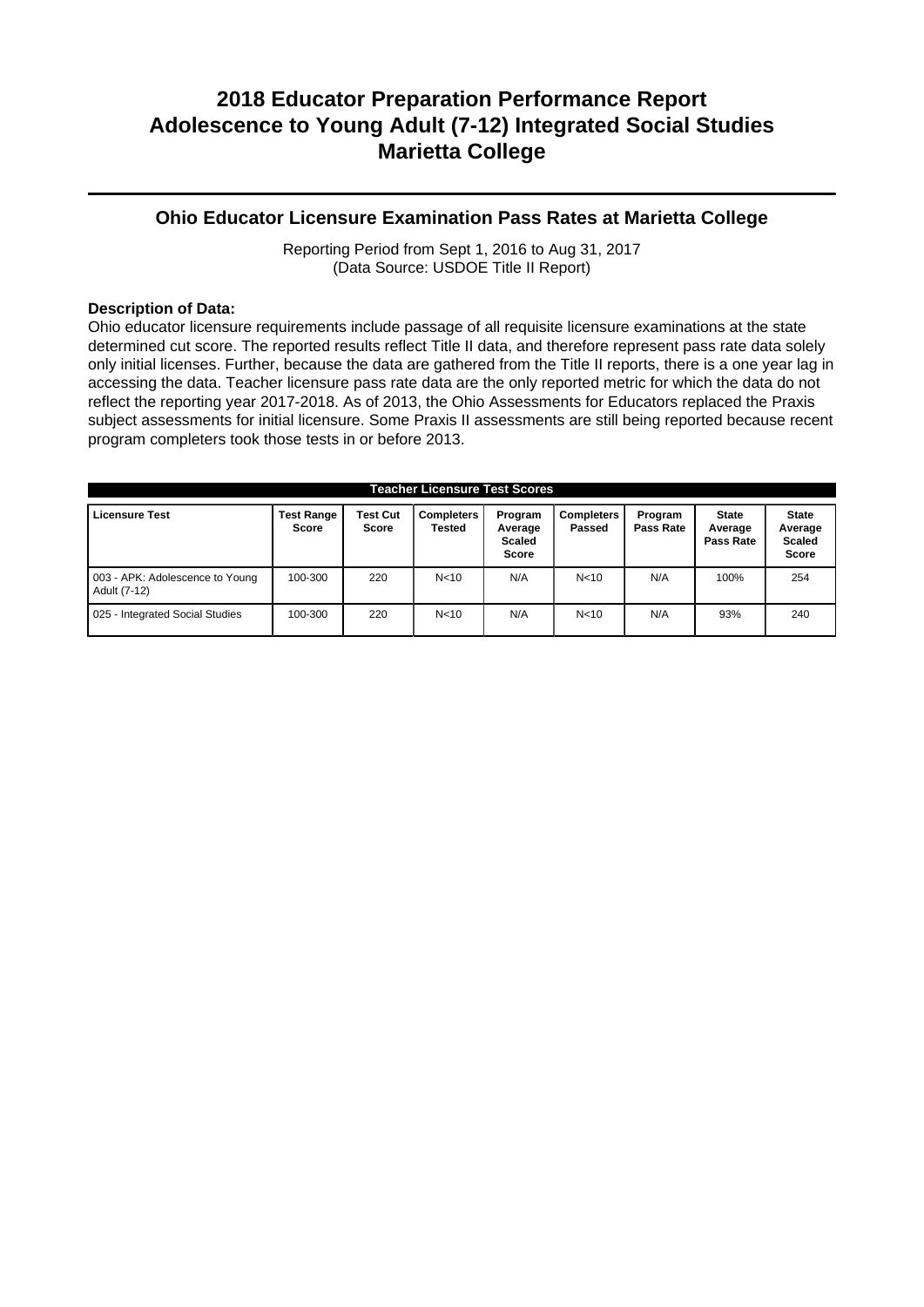### **Marietta College Candidate Academic Measures**

Reporting Period from Sept 1, 2017 to Aug 31, 2018 (Data Source:Marietta College)

#### **Undergraduate Program Admission Requirements**

Candidates are admitted to the professional license program after completing 45 semester hours and completing initial 100/200 level EDUC courses and field experiences. Candidates must meet minimum requirements for overall GPA, education course GPA, academic skills test scores (ACT, SAT, or Core Assessments for Educators), have ratings of acceptable on the disposition checklist used in initial field experiences and grades of C or higher in writing and oral communication.

#### **Description of Data:**

The data in this section are the average scores of candidates on academic measures reported by the provider. If a measure is not applicable to a level of delivery (undergraduate, post-baccalaureate, graduate) the table reflects "N/A". In the "Dispositional Assessments and Other Measures" portion, if the provider did not indicate using a measure, OR if the institution does not offer a program at the designated level of delivery, the table reflects "N".

#### **Teacher Preparation Programs**

#### **U=Undergraduate P=Post-Baccalaureate G=Graduate**

| <b>Candidates Admitted</b> |              | <b>Candidates Enrolled</b> |              | <b>Candidates Completing</b> |              |               |              |
|----------------------------|--------------|----------------------------|--------------|------------------------------|--------------|---------------|--------------|
| Academic                   | Required     | <b>Number</b>              | Average      | <b>Number</b>                | Average      | <b>Number</b> | Average      |
| <b>Measure</b>             | <b>Score</b> | <b>Admitted</b>            | <b>Score</b> | <b>Enrolled</b>              | <b>Score</b> | Completed     | <b>Score</b> |
| <b>ACT Composite</b>       | $U=23$       | $U=N<10$                   | $U=N<10$     | $U=N<10$                     | $U=N<10$     | $U=N<10$      | $U=N<10$     |
| <b>Score</b>               | $P=N/A$      | $P=N/A$                    | $P=N/A$      | $P=N/A$                      | $P=N/A$      | $P=N/A$       | $P=N/A$      |
|                            | $G=N/A$      | $G=N/A$                    | $G=N/A$      | $G=N/A$                      | $G=N/A$      | $G=N/A$       | $G=N/A$      |
| <b>ACT English</b>         | $U=20$       | $U=N<10$                   | $U=N<10$     | $U=N<10$                     | $U=N<10$     | $U=N<10$      | $U=N<10$     |
| <b>Subscore</b>            | $P=N/A$      | $P=N/A$                    | $P=N/A$      | $P=N/A$                      | $P=N/A$      | $P=N/A$       | $P=N/A$      |
|                            | $G=N/A$      | $G=N/A$                    | $G=N/A$      | $G=N/A$                      | $G=N/A$      | $G=N/A$       | $G=N/A$      |
| <b>ACT Math</b>            | $U=20$       | $U=N<10$                   | $U=N<10$     | $U=N<10$                     | $U=N<10$     | $U=N<10$      | $U=N<10$     |
| <b>Subscore</b>            | $P=N/A$      | $P=N/A$                    | $P=N/A$      | $P=N/A$                      | $P=N/A$      | $P=N/A$       | $P=N/A$      |
|                            | $G=N/A$      | $G=N/A$                    | $G=N/A$      | $G=N/A$                      | $G=N/A$      | $G=N/A$       | $G=N/A$      |
| <b>ACT Reading</b>         | $U=20$       | $U=N<10$                   | $U=N<10$     | $U=N<10$                     | $U=N<10$     | $U=N<10$      | $U=N10$      |
| <b>Subscore</b>            | $P=N/A$      | $P=N/A$                    | $P=N/A$      | $P=N/A$                      | $P=N/A$      | $P=N/A$       | $P=N/A$      |
|                            | $G=N/A$      | $G=N/A$                    | $G=N/A$      | $G=N/A$                      | $G=N/A$      | $G=N/A$       | $G=N/A$      |
| <b>GPA - Graduate</b>      | $U=N/A$      | $U=N/A$                    | $U=N/A$      | $U=N/A$                      | $U=N/A$      | $U=N/A$       | $U=N/A$      |
|                            | $P=N/A$      | $P=N/A$                    | $P=N/A$      | $P=N/A$                      | $P=N/A$      | $P=N/A$       | $P=N/A$      |
|                            | $G=N/A$      | $G=N/A$                    | $G=N/A$      | $G=N/A$                      | $G=N/A$      | $G=N/A$       | $G=N/A$      |
| <b>GPA - High School</b>   | $U=N/A$      | $U=N/A$                    | $U=N/A$      | $U=N/A$                      | $U=N/A$      | $U=N/A$       | $U=N/A$      |
|                            | $P=N/A$      | $P=N/A$                    | $P=N/A$      | $P=N/A$                      | $P=N/A$      | $P=N/A$       | $P=N/A$      |
|                            | $G=N/A$      | $G=N/A$                    | $G=N/A$      | $G=N/A$                      | $G=N/A$      | $G=N/A$       | $G=N/A$      |
| <b>GPA - Transfer</b>      | $U=N/A$      | $U=N/A$                    | $U=N/A$      | $U=N/A$                      | $U=N/A$      | $U=N/A$       | $U=N/A$      |
|                            | $P=N/A$      | $P=N/A$                    | $P=N/A$      | $P=N/A$                      | $P=N/A$      | $P=N/A$       | $P=N/A$      |
|                            | $G=N/A$      | $G=N/A$                    | $G=N/A$      | $G=N/A$                      | $G=N/A$      | $G=N/A$       | $G=N/A$      |
| $GPA -$                    | $U = 3.00$   | $U=N<10$                   | $U=N<10$     | $U=N<10$                     | $U=N<10$     | $U=N<10$      | $U=N10$      |
| Undergraduate              | $P=N/A$      | $P=N/A$                    | $P=N/A$      | $P=N/A$                      | $P=N/A$      | $P=N/A$       | $P=N/A$      |
|                            | $G=N/A$      | $G=N/A$                    | $G=N/A$      | $G=N/A$                      | $G=N/A$      | $G=N/A$       | $G=N/A$      |
| <b>GRE Composite</b>       | $U=N/A$      | $U=N/A$                    | $U=N/A$      | $U=N/A$                      | $U=N/A$      | $U=N/A$       | $U=N/A$      |
| <b>Score</b>               | $P=N/A$      | $P=N/A$                    | $P=N/A$      | $P=N/A$                      | $P=N/A$      | $P=N/A$       | $P=N/A$      |
|                            | $G=N/A$      | $G=N/A$                    | $G=N/A$      | $G=N/A$                      | $G=N/A$      | $G=N/A$       | $G=N/A$      |
| <b>GRE Quantitative</b>    | $U=N/A$      | $U=N/A$                    | $U=N/A$      | $U=N/A$                      | $U=N/A$      | $U=N/A$       | $U=N/A$      |
| <b>Subscore</b>            | $P=N/A$      | $P=N/A$                    | $P=N/A$      | $P=N/A$                      | $P=N/A$      | $P=N/A$       | $P=N/A$      |
|                            | $G=N/A$      | $G=N/A$                    | $G=N/A$      | $G=N/A$                      | $G=N/A$      | $G=N/A$       | $G=N/A$      |
| <b>GRE Verbal</b>          | $U=N/A$      | $U=N/A$                    | $U=N/A$      | $U=N/A$                      | $U=N/A$      | $U=N/A$       | $U=N/A$      |
| <b>Subscore</b>            | $P=N/A$      | $P=N/A$                    | $P=N/A$      | $P=N/A$                      | $P=N/A$      | $P=N/A$       | $P=N/A$      |
|                            | $G=N/A$      | $G=N/A$                    | $G=N/A$      | $G=N/A$                      | $G=N/A$      | $G=N/A$       | $G=N/A$      |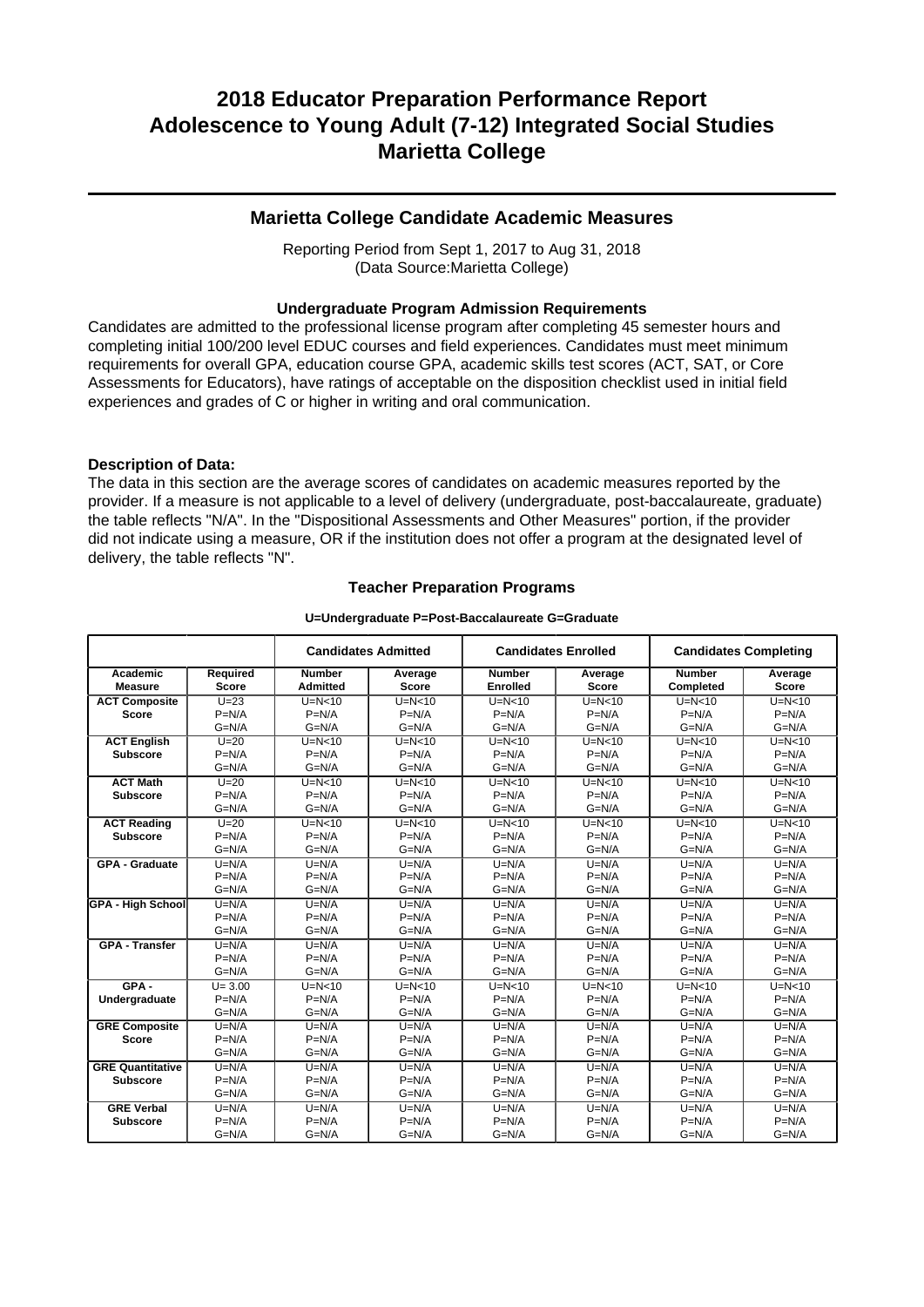|                               |                                    |                                  | <b>Candidates Admitted</b> |                                  | <b>Candidates Enrolled</b> | <b>Candidates Completing</b> |                         |
|-------------------------------|------------------------------------|----------------------------------|----------------------------|----------------------------------|----------------------------|------------------------------|-------------------------|
| Academic<br><b>Measure</b>    | Reauired<br><b>Score</b>           | <b>Number</b><br><b>Admitted</b> | Average<br><b>Score</b>    | <b>Number</b><br><b>Enrolled</b> | Average<br><b>Score</b>    | <b>Number</b><br>Completed   | Average<br><b>Score</b> |
| <b>GRE Writing</b>            | $U=N/A$                            | $U=N/A$                          | $U=N/A$                    | $U=N/A$                          | $U=N/A$                    | $U=N/A$                      | $U=N/A$                 |
| <b>Subscore</b>               | $P=N/A$                            | $P=N/A$                          | $P=N/A$                    | $P=N/A$                          | $P=N/A$                    | $P=N/A$                      | $P=N/A$                 |
|                               | $G=N/A$                            | $G=N/A$                          | $G=N/A$                    | $G=N/A$                          | $G=N/A$                    | $G=N/A$                      | $G=N/A$                 |
| <b>MAT</b>                    | $U=N/A$                            | $U=N/A$                          | $U=N/A$                    | $U=N/A$                          | $U=N/A$                    | $U=N/A$                      | $U=N/A$                 |
|                               | $P=N/A$                            | $P=N/A$                          | $P=N/A$                    | $P=N/A$                          | $P=N/A$                    | $P=N/A$                      | $P=N/A$                 |
|                               | $G=N/A$                            | $G=N/A$                          | $G=N/A$                    | $G=N/A$                          | $G=N/A$                    | $G=N/A$                      | $G=N/A$                 |
| <b>Praxis CORE Math</b>       | $U = 150$                          | $U=N<10$                         | $U=N<10$                   | $U=N<10$                         | $U=N<10$                   | $U=N<10$                     | $U=N<10$                |
|                               | $P=N/A$<br>$G=N/A$                 | $P=N/A$<br>$G=N/A$               | $P=N/A$<br>$G=N/A$         | $P=N/A$<br>$G=N/A$               | $P=N/A$<br>$G=N/A$         | $P=N/A$<br>$G=N/A$           | $P=N/A$<br>$G=N/A$      |
| <b>Praxis CORE</b>            | $U = 156$                          | $U=N<10$                         | $U=N<10$                   | $U=N<10$                         | $U=N<10$                   | $U=N10$                      | $U=N10$                 |
| Reading                       | $P=N/A$                            | $P=N/A$                          | $P=N/A$                    | $P=N/A$                          | $P=N/A$                    | $P=N/A$                      | $P=N/A$                 |
|                               | $G=N/A$                            | $G=N/A$                          | $G=N/A$                    | $G=N/A$                          | $G=N/A$                    | $G=N/A$                      | $G=N/A$                 |
| <b>Praxis CORE</b>            | $U = 162$                          | $U=N<10$                         | $U=N10$                    | $U=N<10$                         | $U=N10$                    | $U=N10$                      | $U=N10$                 |
| Writing                       | $P=N/A$                            | $P=N/A$                          | $P=N/A$                    | $P=N/A$                          | $P=N/A$                    | $P=N/A$                      | $P=N/A$                 |
|                               | $G=N/A$                            | $G=N/A$                          | $G=N/A$                    | $G=N/A$                          | $G=N/A$                    | $G=N/A$                      | $G=N/A$                 |
| <b>Praxis I Math</b>          | $U=N/A$                            | $U=N/A$                          | $U=N/A$                    | $U=N/A$                          | $U=N/A$                    | $U=N/A$                      | $U=N/A$                 |
|                               | $P=N/A$                            | $P=N/A$                          | $P=N/A$                    | $P=N/A$                          | $P=N/A$                    | $P=N/A$                      | $P=N/A$                 |
|                               | $G=N/A$                            | $G=N/A$                          | $G=N/A$                    | $G=N/A$                          | $G=N/A$                    | $G=N/A$                      | $G=N/A$                 |
| <b>Praxis I Reading</b>       | $U=N/A$                            | $U=N/A$                          | $U=N/A$                    | $U=N/A$                          | $U=N/A$                    | $U=N/A$                      | $U=N/A$                 |
|                               | $P=N/A$                            | $P=N/A$                          | $P=N/A$                    | $P=N/A$                          | $P=N/A$                    | $P=N/A$                      | $P=N/A$                 |
|                               | $G=N/A$                            | $G=N/A$                          | $G=N/A$                    | $G=N/A$                          | $G=N/A$                    | $G=N/A$                      | $G=N/A$                 |
| <b>Praxis I Writing</b>       | $U=N/A$                            | $U=N/A$                          | $U=N/A$                    | $U=N/A$                          | $U=N/A$                    | $U=N/A$                      | $U=N/A$                 |
|                               | $P=N/A$                            | $P=N/A$                          | $P=N/A$                    | $P=N/A$                          | $P=N/A$                    | $P=N/A$                      | $P=N/A$                 |
|                               | $G=N/A$                            | $G=N/A$                          | $G=N/A$                    | $G=N/A$                          | $G=N/A$                    | $G=N/A$                      | $G=N/A$                 |
| Praxis II                     | $U=N/A$<br>$P=N/A$                 | $U=N/A$<br>$P=N/A$               | $U=N/A$                    | $U=N/A$<br>$P=N/A$               | $U=N/A$<br>$P=N/A$         | $U=N/A$<br>$P=N/A$           | $U=N/A$<br>$P=N/A$      |
|                               | $G=N/A$                            | $G=N/A$                          | $P=N/A$<br>$G=N/A$         | $G=N/A$                          | $G=N/A$                    | $G=N/A$                      | $G=N/A$                 |
| <b>SAT Composite</b>          | $U = 1130$                         | $U=N<10$                         | $U=N0$                     | $U=N10$                          | $U=N<10$                   | $U=N10$                      | $U=N<10$                |
| <b>Score</b>                  | $P=N/A$                            | $P=N/A$                          | $P=N/A$                    | $P=N/A$                          | $P=N/A$                    | $P=N/A$                      | $P=N/A$                 |
|                               | $G=N/A$                            | $G=N/A$                          | $G=N/A$                    | $G=N/A$                          | $G=N/A$                    | $G=N/A$                      | $G=N/A$                 |
| <b>SAT Quantitative</b>       | $U = 520$                          | $U=N<10$                         | $U=N<10$                   | $U=N<10$                         | $U=N<10$                   | $U=N<10$                     | $U=N<10$                |
| <b>Subscore</b>               | $P=N/A$                            | $P=N/A$                          | $P=N/A$                    | $P=N/A$                          | $P=N/A$                    | $P=N/A$                      | $P=N/A$                 |
|                               | $G=N/A$                            | $G=N/A$                          | $G=N/A$                    | $G=N/A$                          | $G=N/A$                    | $G=N/A$                      | $G=N/A$                 |
| <b>SAT Verbal</b>             | $U = 520$                          | $U=N<10$                         | $U=N10$                    | $U=N<10$                         | $U=N10$                    | $U=N10$                      | $U=N10$                 |
| <b>Subscore</b>               | $P=N/A$                            | $P=N/A$                          | $P=N/A$                    | $P=N/A$                          | $P=N/A$                    | $P=N/A$                      | $P=N/A$                 |
|                               | $G=N/A$                            | $G=N/A$                          | $G=N/A$                    | $G=N/A$                          | $G=N/A$                    | $G=N/A$                      | $G=N/A$                 |
| <b>SAT Writing</b>            | $U=N/A$                            | $U=N/A$                          | $U=N/A$                    | $U=N/A$                          | $U=N/A$                    | $U=N/A$                      | $U=N/A$                 |
| <b>Subscore</b>               | $P=N/A$                            | $P=N/A$                          | $P=N/A$                    | $P=N/A$                          | $P=N/A$                    | $P=N/A$                      | $P=N/A$                 |
|                               | $G=N/A$                            | G=N/A                            | $G=N/A$                    | $G=N/A$                          | $G=N/A$                    | $G=N/A$                      | $G=N/A$                 |
| <b>Other Criteria</b>         |                                    |                                  | Undergraduate              |                                  | <b>Post-Baccalaureate</b>  | Graduate                     |                         |
|                               | <b>Dispositional Assessment</b>    |                                  | Y                          |                                  | N                          | N                            |                         |
|                               | <b>EMPATHY/Omaha Interview</b>     |                                  | N                          |                                  | N                          | N                            |                         |
|                               |                                    |                                  |                            |                                  |                            |                              |                         |
|                               | Essay                              |                                  | N                          |                                  | N                          | N                            |                         |
| <b>High School Class Rank</b> |                                    |                                  | N/A                        |                                  | N/A                        | N/A                          |                         |
| Interview                     |                                    |                                  | N                          |                                  | N                          | Ν                            |                         |
| <b>Letter of Commitment</b>   |                                    |                                  | N                          |                                  | N                          | Ν                            |                         |
|                               | <b>Letter of Recommendation</b>    |                                  | N                          |                                  | N                          | Ν                            |                         |
|                               | <b>Myers-Briggs Type Indicator</b> |                                  | N/A                        |                                  | Ν                          | N                            |                         |
|                               |                                    |                                  |                            |                                  |                            |                              |                         |
|                               | <b>OAE Content Assessment</b>      |                                  | N/A                        |                                  | N/A                        | N                            |                         |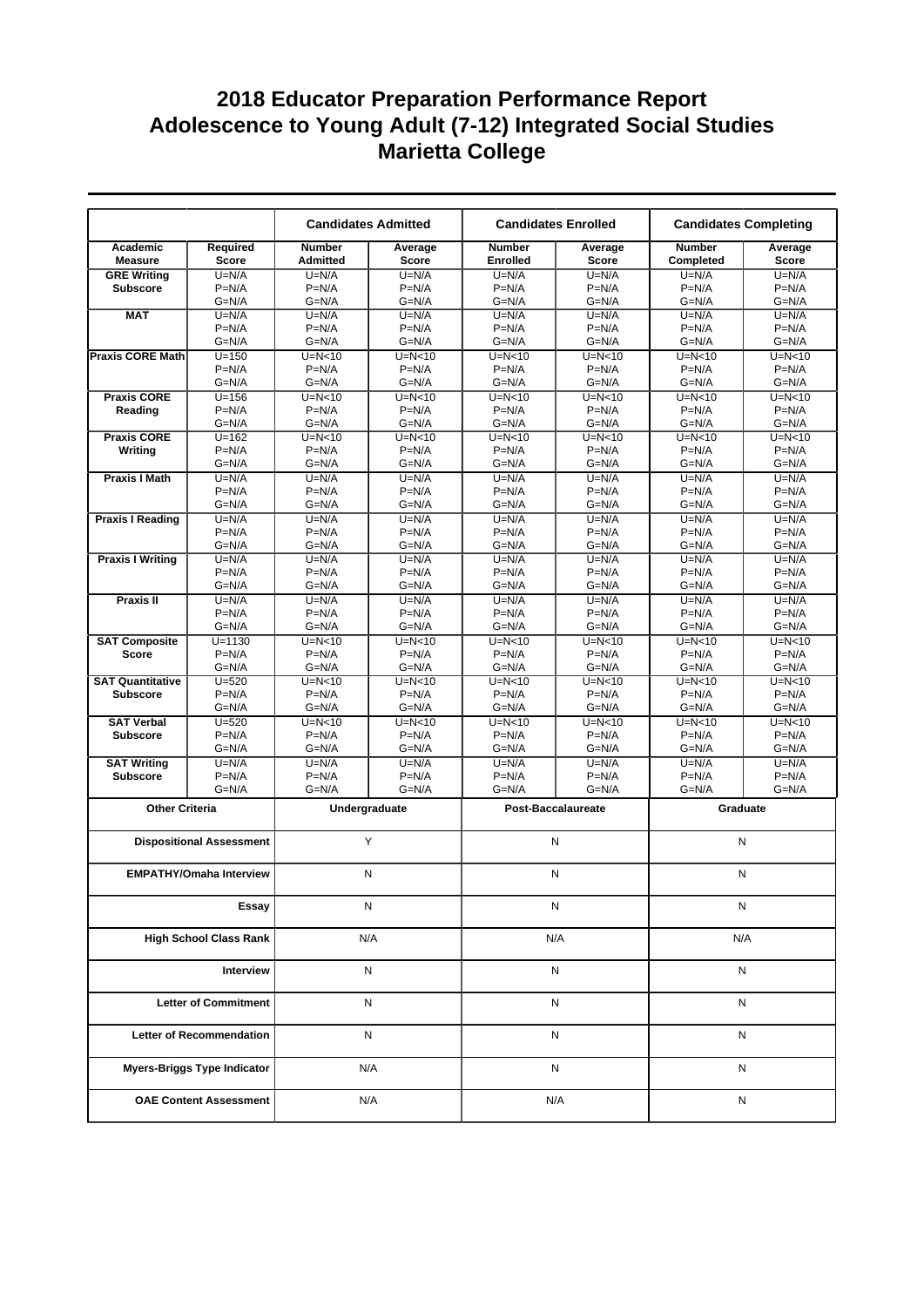| <b>Other Criteria</b>                      | Undergraduate | <b>Post-Baccalaureate</b> | Graduate |
|--------------------------------------------|---------------|---------------------------|----------|
| Portfolio                                  | N             | N                         | N        |
| <b>Prerequisite Courses</b>                | N             | N                         | N        |
| <b>SRI Teacher Perceiver</b>               | N/A           | N/A                       | N        |
| Superintendent Statement of<br>Sponsorship | N/A           | N/A                       | N        |
| <b>Teacher Insight</b>                     | N             | N                         | N        |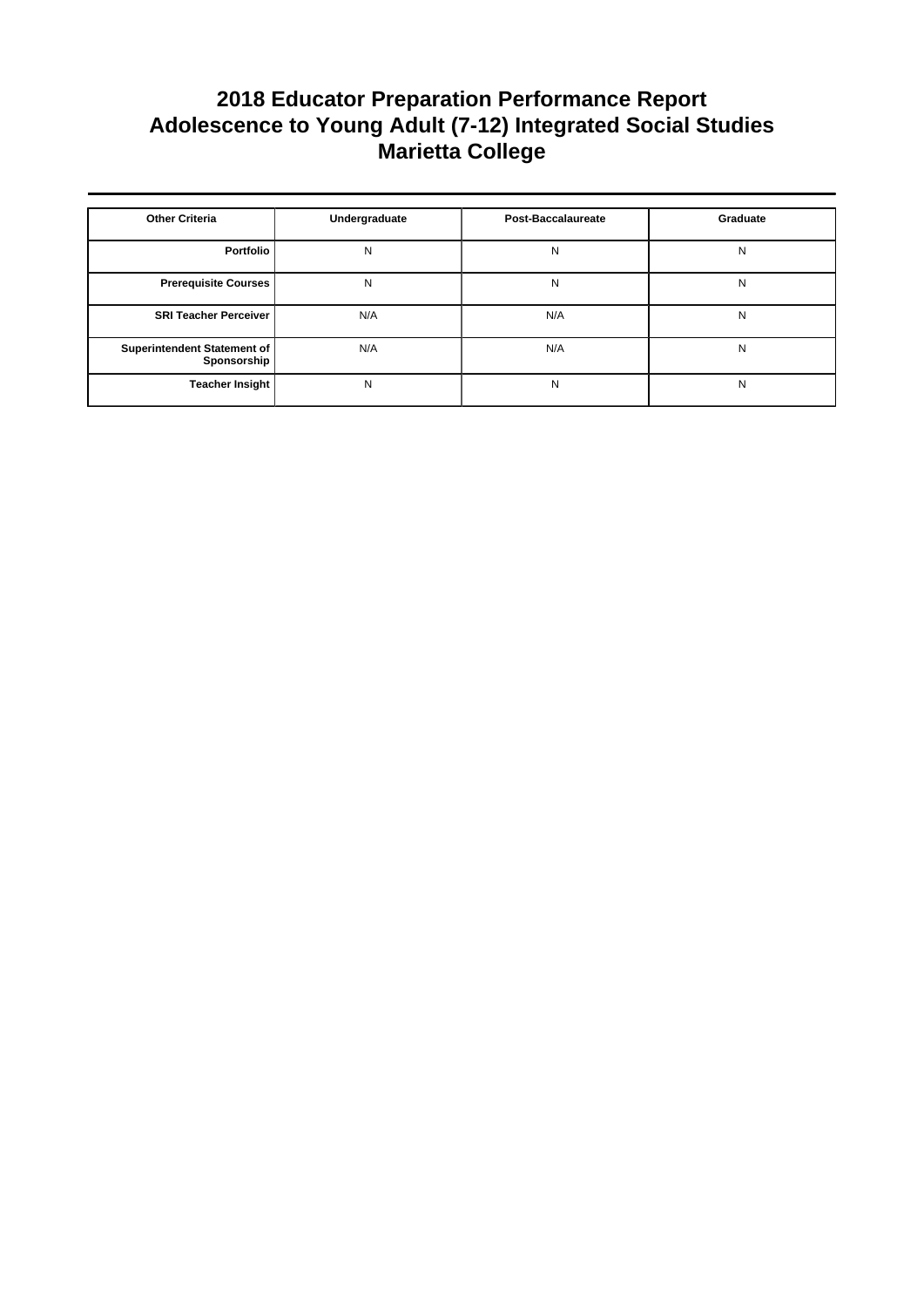### **Pre-Service Teacher Survey Results**

Reporting Period from Sept 1, 2017 to Aug 31, 2018

#### **Description of Data:**

To gather information on student satisfaction with the quality of preparation provided by their educator preparation programs, the Ohio Department of Higher Education administers a survey aligned with the Ohio Standards for the Teaching Profession (OSTP), Ohio licensure requirements, and elements of national accreditation. All Ohio candidates receive an invitation to complete the survey during their professional internship (student teaching). The results of this survey are reflected here.

| No.            | Question                                                                                                                                                                                                               | Institution<br>Program<br>Average | <b>Statewide</b><br>Program<br>Average |
|----------------|------------------------------------------------------------------------------------------------------------------------------------------------------------------------------------------------------------------------|-----------------------------------|----------------------------------------|
| $\mathbf{1}$   | My teacher licensure program prepared me with knowledge of research on how students<br>learn.                                                                                                                          | N <sub>10</sub>                   | 3.35                                   |
| $\overline{2}$ | My teacher licensure program prepared me to recognize characteristics of gifted students,<br>students with disabilities, and at-risk students in order to plan and deliver appropriate<br>instruction.                 | N <sub>10</sub>                   | 3.25                                   |
| 3              | My teacher licensure program prepared me with high levels of knowledge and the academic<br>content I plan to teach.                                                                                                    | N <sub>10</sub>                   | 3.32                                   |
| 4              | My teacher licensure program prepared me to identify instructional strategies appropriate to<br>my content area.                                                                                                       | N <sub>10</sub>                   | 3.31                                   |
| 5              | My teacher licensure program prepared me to understand the importance of linking<br>interdisciplinary experiences.                                                                                                     | N <sub>10</sub>                   | 3.26                                   |
| 6              | My teacher licensure program prepared me to align instructional goals and activities with<br>Ohio's academic content standards, including Ohio's Learning Standards.                                                   | N <sub>10</sub>                   | 3.48                                   |
| $\overline{7}$ | My teacher licensure program prepared me to use assessment data to inform instruction.                                                                                                                                 | N <sub>10</sub>                   | 3.25                                   |
| 8              | My teacher licensure program prepared me to clearly communicate learning goals to students.                                                                                                                            | N <sub>10</sub>                   | 3.38                                   |
| 9              | My teacher licensure program prepared me to apply knowledge of how students learn, to<br>inform instruction.                                                                                                           | N <sub>10</sub>                   | 3.40                                   |
| 10             | My teacher licensure program prepared me to differentiate instruction to support the learning<br>needs of all students, including students identified as gifted, students with disabilities, and at-<br>risk students. | N <sub>10</sub>                   | 3.25                                   |
| 11             | My teacher licensure program prepared me to identify strategies to increase student<br>motivation and interest in topics of study.                                                                                     | N <sub>10</sub>                   | 3.25                                   |
| 12             | My teacher licensure program prepared me to create learning situations in which students<br>work independently, collaboratively, and/or a whole class.                                                                 | N <sub>10</sub>                   | 3.48                                   |
| 13             | My teacher licensure program prepared me to use strategies for effective classroom<br>management.                                                                                                                      | N <sub>10</sub>                   | 3.27                                   |
| 14             | My teacher licensure program prepared me to communicate clearly and effectively.                                                                                                                                       | N <sub>10</sub>                   | 3.44                                   |
| 15             | My teacher licensure program prepared me to understand the importance of communication<br>with families and caregivers.                                                                                                | N <sub>10</sub>                   | 3.39                                   |
| 16             | My teacher licensure program prepared me to understand, uphold, and follow professional<br>ethics, policies, and legal codes of professional conduct.                                                                  | N <sub>10</sub>                   | 3.60                                   |

#### **1=Strongly Disagree 2=Disagree 3=Agree 4=Strongly Agree**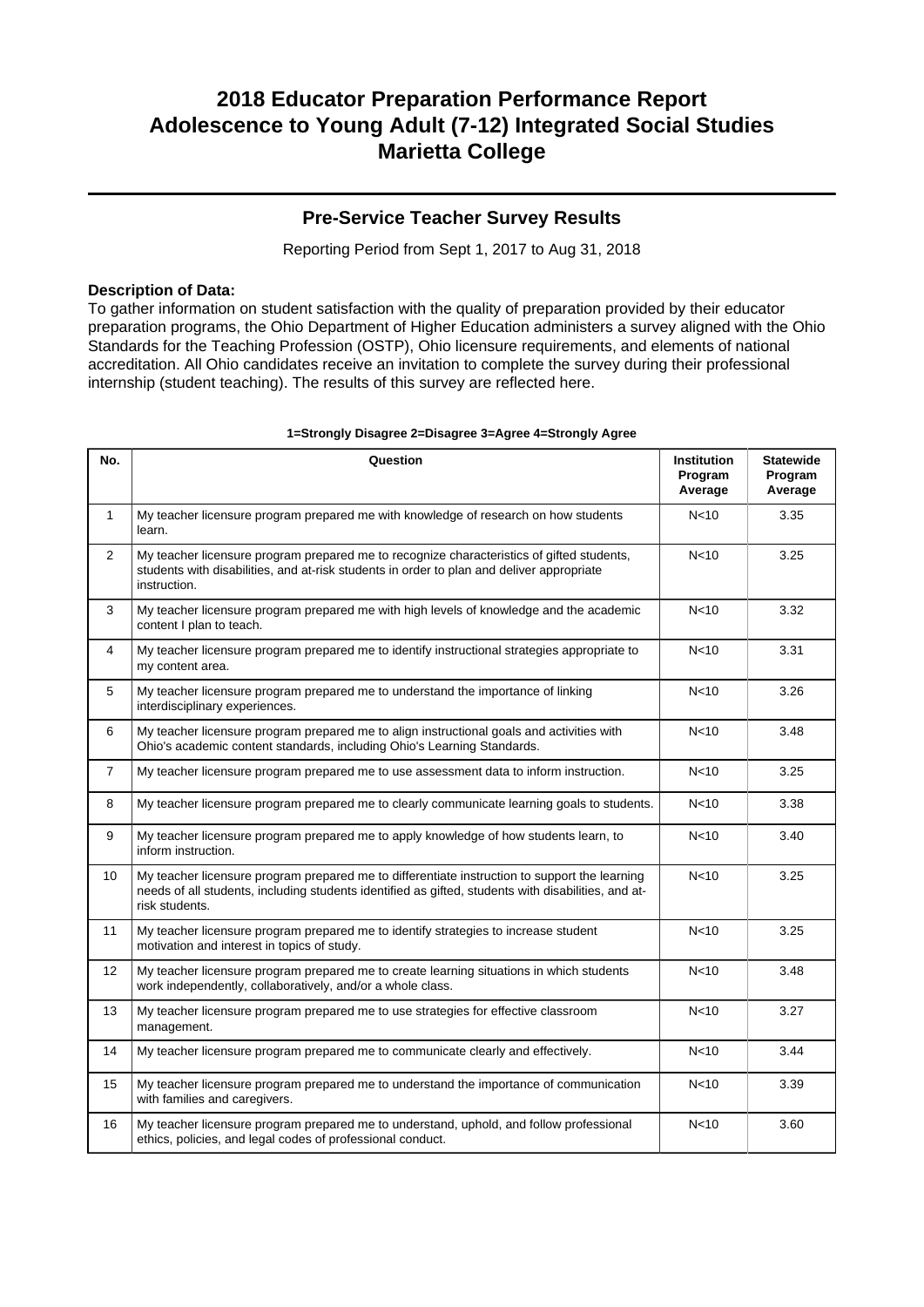| No. | Question                                                                                                                                                                  | Institution<br>Program<br>Average | <b>Statewide</b><br>Program<br>Average |
|-----|---------------------------------------------------------------------------------------------------------------------------------------------------------------------------|-----------------------------------|----------------------------------------|
| 17  | My teacher licensure program prepared me to use a variety of diagnostic, formative, and<br>summative assessments.                                                         | N <sub>10</sub>                   | 3.46                                   |
| 18  | My teacher licensure program prepared me to communicate high expectations for all students.                                                                               | N <sub>10</sub>                   | 3.51                                   |
| 19  | My teacher licensure program prepared me to understand students' diverse cultures,<br>language skills, and experiences.                                                   | N <sub>10</sub>                   | 3.39                                   |
| 20  | My teacher licensure program prepared me to treat all students fairly and establish an<br>environment that is respectful, supportive, and caring.                         | N <sub>10</sub>                   | 3.62                                   |
| 21  | My teacher licensure program prepared me to use technology to enhance teaching and<br>student learning.                                                                   | N <sub>10</sub>                   | 3.37                                   |
| 22  | My teacher licensure program prepared me to collaborate with colleagues and members of<br>the community when and where appropriate.                                       | N <sub>10</sub>                   | 3.32                                   |
| 23  | My teacher licensure program collected evidence of my performance on multiple measures to<br>monitor my progress.                                                         | N < 10                            | 3.45                                   |
| 24  | My teacher licensure program provided me with knowledge of the Ohio Licensure Program<br>standards for my discipline (e.g. NAEYC, CEC, NCTM).                             | N <sub>10</sub>                   | 3.18                                   |
| 25  | My teacher licensure program provided me with knowledge of the operation of Ohio schools<br>as delineated in the Ohio Department of Education School Operating Standards. | N <sub>10</sub>                   | 3.10                                   |
| 26  | My teacher licensure program provided me with knowledge of the requirements for the<br>Resident Educator License.                                                         | N <sub>10</sub>                   | 2.97                                   |
| 27  | My teacher licensure program provided me with knowledge of the Ohio Standards for the<br>Teaching Profession.                                                             | N <sub>10</sub>                   | 3.35                                   |
| 28  | My teacher licensure program provided me with knowledge of the Ohio Standards for<br>Professional Development.                                                            | N <sub>10</sub>                   | 3.18                                   |
| 29  | My teacher licensure program provided me with knowledge of the Ohio Academic Content<br>Standards, including Ohio's Learning Standards.                                   | N <sub>10</sub>                   | 3.50                                   |
| 30  | My teacher licensure program provided me with knowledge of the Value-added Growth<br>Measure as defined by the Ohio State Board of Education.                             | N <sub>10</sub>                   | 2.97                                   |
| 31  | My teacher licensure program provided field experiences that supported my development as<br>an effective educator focused on student learning.                            | N <sub>10</sub>                   | 3.59                                   |
| 32  | My teacher licensure program provided field experiences in a variety of settings (urban,<br>suburban, and rural).                                                         | N <sub>10</sub>                   | 3.27                                   |
| 33  | My teacher licensure program provided student teaching experience(s) that supported my<br>development as an effective educator focused on student learning.               | N <sub>10</sub>                   | 3.58                                   |
| 34  | My teacher licensure program provided cooperating teachers who supported me through<br>observation and conferences (face-to-face or via electronic media).                | N <sub>10</sub>                   | 3.56                                   |
| 35  | My teacher licensure program provided university supervisors who supported me through<br>observation and conferences (face-to-face or via electronic media).              | N<10                              | 3.59                                   |
| 36  | My teacher licensure program provided opportunities to work with diverse students (including<br>gifted students, students with disabilities, and at-risk students).       | N <sub>10</sub>                   | 3.44                                   |
| 37  | My teacher licensure program provided opportunities to understand students' diverse cultures,<br>languages, and experiences.                                              | N <sub>10</sub>                   | 3.44                                   |
| 38  | My teacher licensure program provided opportunities to work with diverse teachers.                                                                                        | N <sub>10</sub>                   | 3.16                                   |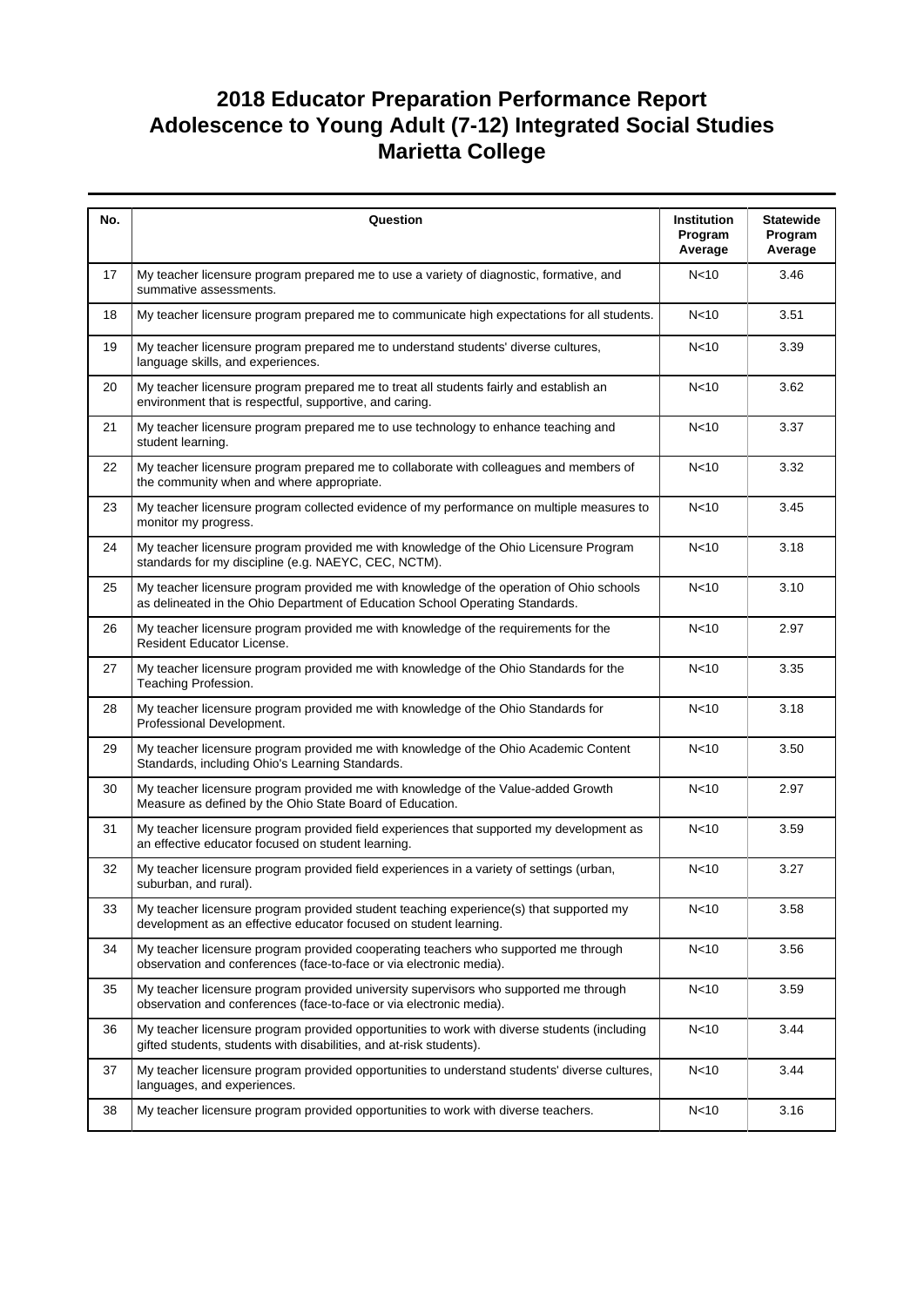| No. | Question                                                                                                                         | <b>Institution</b><br>Program<br>Average | <b>Statewide</b><br>Program<br>Average |
|-----|----------------------------------------------------------------------------------------------------------------------------------|------------------------------------------|----------------------------------------|
| 39  | My teacher licensure program provided opportunities to interact with diverse faculty.                                            | N <sub>10</sub>                          | 3.20                                   |
| 40  | My teacher licensure program provided opportunities to work and study with diverse peers.                                        | N <sub>10</sub>                          | 3.27                                   |
| 41  | Overall, the faculty in my teacher licensure program demonstrated in-depth knowledge of their<br>field.                          | N <sub>10</sub>                          | 3.57                                   |
| 42  | Overall, the faculty in my teacher licensure program used effective teaching methods that<br>helped promote learning.            | N <sub>10</sub>                          | 3.44                                   |
| 43  | Overall, the faculty in my teacher licensure program modeled respect for diverse populations.                                    | N <sub>10</sub>                          | 3.61                                   |
| 44  | Overall, the faculty in my teacher licensure program integrated diversity-related subject matter<br>within coursework.           | N <sub>10</sub>                          | 3.50                                   |
| 45  | Overall, the faculty in my teacher licensure program used technology to facilitate teaching and<br>learning.                     | N <sub>10</sub>                          | 3.48                                   |
| 46  | Overall, the faculty in my teacher licensure program conducted themselves in a professional<br>manner.                           | N <sub>10</sub>                          | 3.59                                   |
| 47  | My teacher licensure program provided clearly articulated policies published to facilitate<br>progression to program completion. | N <sub>10</sub>                          | 3.29                                   |
| 48  | My teacher licensure program provided opportunities to voice concerns about the program.                                         | N <sub>10</sub>                          | 3.09                                   |
| 49  | My teacher licensure program provided advising to facilitate progression to program<br>completion.                               | N <sub>10</sub>                          | 3.37                                   |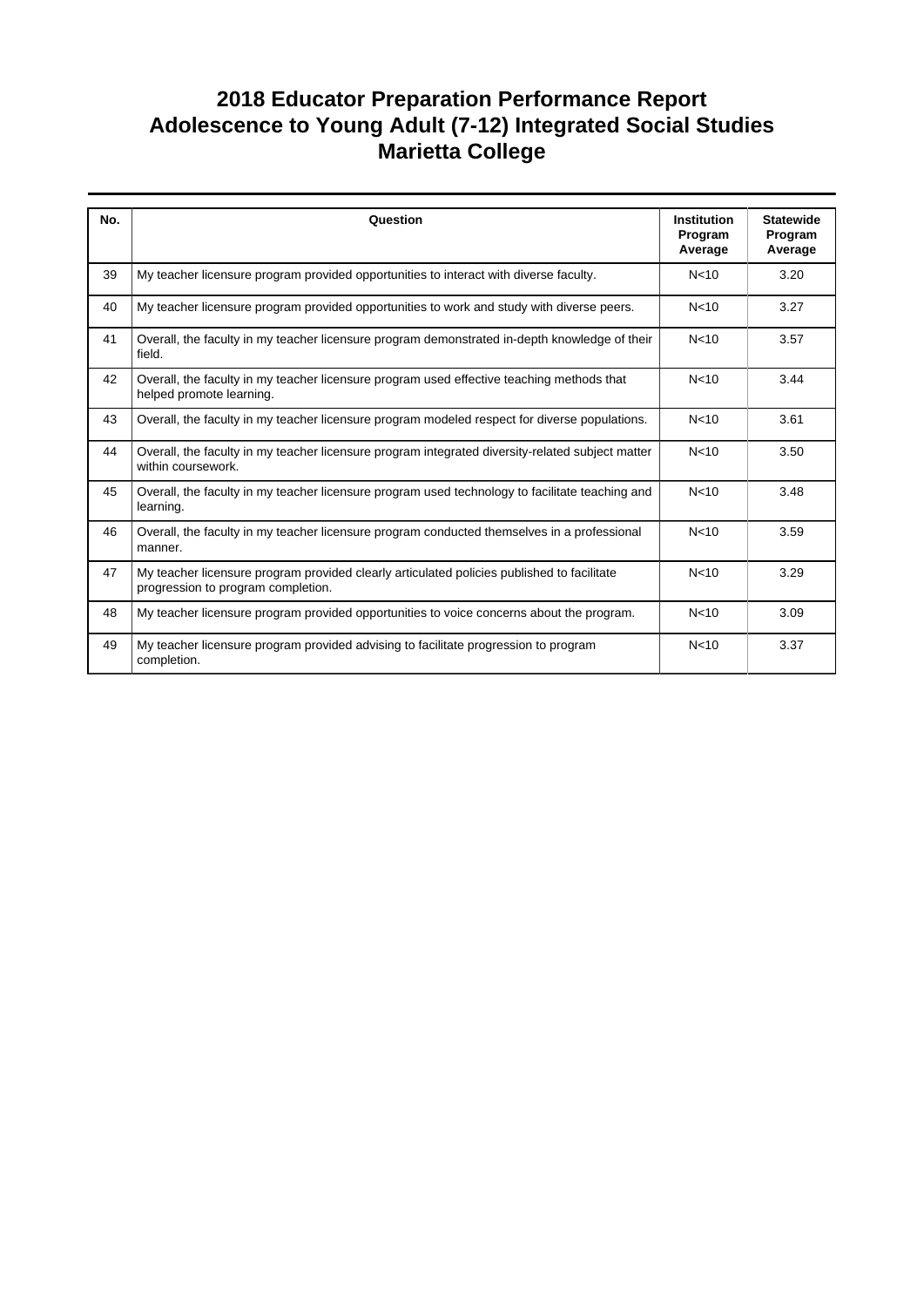### **Statewide Survey of OHIO Resident Educators' Reflections on their Educator Preparation Program**

Reporting Period from Sept 1, 2017 to Aug 31, 2018

#### **Description of Data:**

To gather information on alumni satisfaction with the quality of preparation provided by their educator preparation programs, the Ohio Department of Higher Education administers a survey aligned with the Ohio Standards for the Teaching Profession (OSTP), Ohio licensure requirements, and elements of national accreditation. All Ohio Resident Educators who completed their preparation in Ohio receive an invitation to complete the survey in the fall semester as they enter Year 2 of the Resident Educator program. The results of the survey are reflected here.

| No.            | Question                                                                                                                                                                                                               | <b>Institution</b><br>Program<br>Average | <b>Statewide</b><br>Program<br>Average |
|----------------|------------------------------------------------------------------------------------------------------------------------------------------------------------------------------------------------------------------------|------------------------------------------|----------------------------------------|
| $\mathbf{1}$   | My teacher licensure program prepared me with knowledge of research on how students<br>learn.                                                                                                                          | N/A                                      | 3.38                                   |
| $\overline{2}$ | My teacher licensure program prepared me to recognize characteristics of gifted students,<br>students with disabilities, and at-risk students in order to plan and deliver appropriate<br>instruction.                 | N/A                                      | 3.38                                   |
| 3              | My teacher licensure program prepared me with high levels of knowledge and the academic<br>content I plan to teach.                                                                                                    | N/A                                      | 3.38                                   |
| 4              | My teacher licensure program prepared me to identify instructional strategies appropriate to<br>my content area.                                                                                                       | N/A                                      | 3.46                                   |
| 5              | My teacher licensure program prepared me to understand the importance of linking<br>interdisciplinary experiences.                                                                                                     | N/A                                      | 3.38                                   |
| 6              | My teacher licensure program prepared me to align instructional goals and activities with<br>Ohio's academic content standards, including Ohio's Learning Standards.                                                   | N/A                                      | 3.62                                   |
| $\overline{7}$ | My teacher licensure program prepared me to use assessment data to inform instruction.                                                                                                                                 | N/A                                      | 3.15                                   |
| 8              | My teacher licensure program prepared me to clearly communicate learning goals to students.                                                                                                                            | N/A                                      | 3.46                                   |
| 9              | My teacher licensure program prepared me to apply knowledge of how students learn, to<br>inform instruction.                                                                                                           | N/A                                      | 3.31                                   |
| 10             | My teacher licensure program prepared me to differentiate instruction to support the learning<br>needs of all students, including students identified as gifted, students with disabilities, and at-<br>risk students. | N/A                                      | 3.00                                   |
| 11             | My teacher licensure program prepared me to identify strategies to increase student<br>motivation and interest in topics of study.                                                                                     | N/A                                      | 3.31                                   |
| 12             | My teacher licensure program prepared me to create learning situations in which students<br>work independently, collaboratively, and/or a whole class.                                                                 | N/A                                      | 3.46                                   |
| 13             | My teacher licensure program prepared me to use strategies for effective classroom<br>management.                                                                                                                      | N/A                                      | 3.00                                   |
| 14             | My teacher licensure program prepared me to communicate clearly and effectively.                                                                                                                                       | N/A                                      | 3.54                                   |

#### **1=Strongly Disagree 2=Disagree 3=Agree 4=Strongly Agree**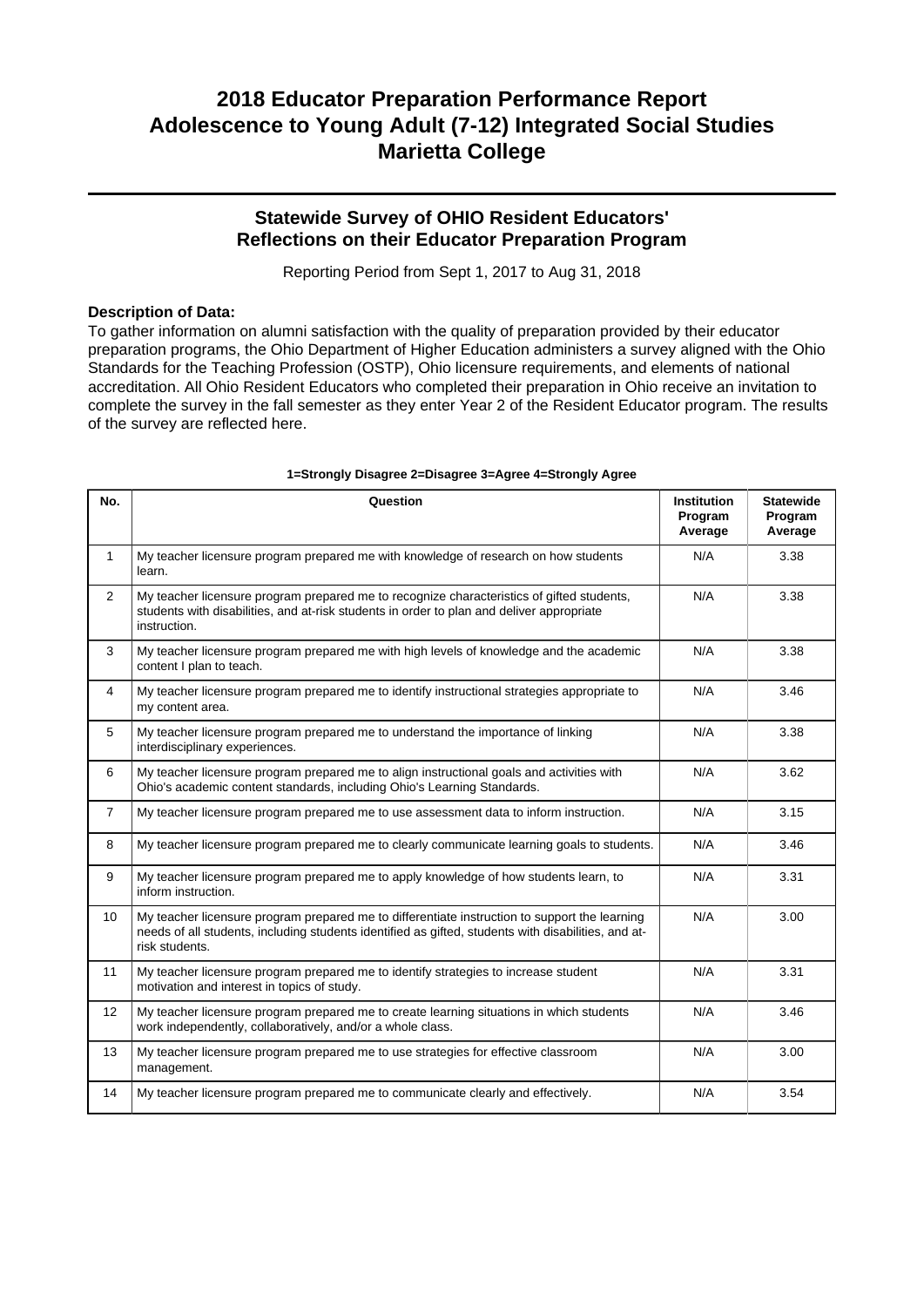| No. | Question                                                                                                                                                                  | Institution<br>Program<br>Average | <b>Statewide</b><br>Program<br>Average |
|-----|---------------------------------------------------------------------------------------------------------------------------------------------------------------------------|-----------------------------------|----------------------------------------|
| 15  | My teacher licensure program prepared me to understand the importance of communication<br>with families and caregivers.                                                   | N/A                               | 3.46                                   |
| 16  | My teacher licensure program prepared me to understand, uphold, and follow professional<br>ethics, policies, and legal codes of professional conduct.                     | N/A                               | 3.69                                   |
| 17  | My teacher licensure program prepared me to use a variety of diagnostic, formative, and<br>summative assessments.                                                         | N/A                               | 3.38                                   |
| 18  | My teacher licensure program prepared me prepared me to understand students' diverse<br>cultures, language skills, and experiences.                                       | N/A                               | 3.00                                   |
| 19  | My teacher licensure program prepared me to treat all students fairly and establish an<br>environment that is respectful, supportive, and caring.                         | N/A                               | 3.62                                   |
| 20  | My teacher licensure program prepared me prepared me to use technology to enhance<br>teaching and student learning.                                                       | N/A                               | 3.46                                   |
| 21  | My teacher licensure program prepared me prepared me to collaborate with colleagues and<br>members of the community when and where appropriate.                           | N/A                               | 3.62                                   |
| 22  | My teacher licensure program prepared me collected evidence of my performance on multiple<br>measures to monitor my progress.                                             | N/A                               | 3.23                                   |
| 23  | My teacher licensure program provided me with knowledge of the Ohio Licensure Program<br>standards for my discipline (e.g. NAEYC, CEC, NCTM).                             | N/A                               | 3.23                                   |
| 24  | My teacher licensure program provided me with knowledge of the operation of Ohio schools<br>as delineated in the Ohio Department of Education School Operating Standards. | N/A                               | 3.31                                   |
| 25  | My teacher licensure program provided me with knowledge of the requirements for the<br>Resident Educator License.                                                         | N/A                               | 3.31                                   |
| 26  | My teacher licensure program provided me with knowledge of the Ohio Standards for the<br>Teaching Profession.                                                             | N/A                               | 3.46                                   |
| 27  | My teacher licensure program provided me with knowledge of the Ohio Standards for<br>Professional Development.                                                            | N/A                               | 3.31                                   |
| 28  | My teacher licensure program provided me with knowledge of the Ohio Academic Content<br>Standards, including Ohio's Learning Standards.                                   | N/A                               | 3.46                                   |
| 29  | My teacher licensure program provided me with knowledge of the Value-added Growth<br>Measure as defined by the Ohio State Board of Education.                             | N/A                               | 2.85                                   |
| 30  | My teacher licensure program provided field experiences that supported my development as<br>an effective educator focused on student learning.                            | N/A                               | 3.54                                   |
| 31  | My teacher licensure program provided field experiences in a variety of settings (urban,<br>suburban, and rural).                                                         | N/A                               | 3.23                                   |
| 32  | My teacher licensure program provided student teaching experience(s) that supported my<br>development as an effective educator focused on student learning.               | N/A                               | 3.54                                   |
| 33  | My teacher licensure program provided cooperating teachers who supported me through<br>observation and conferences (face-to-face or via electronic media).                | N/A                               | 3.54                                   |
| 34  | My teacher licensure program provided university supervisors who supported me through<br>observation and conferences (face-to-face or via electronic media).              | N/A                               | 3.69                                   |
| 35  | My teacher licensure program provided opportunities to work with diverse students (including<br>gifted students, students with disabilities, and at-risk students).       | N/A                               | 3.08                                   |
| 36  | My teacher licensure program provided opportunities to understand students' diverse cultures,<br>languages, and experiences.                                              | N/A                               | 3.23                                   |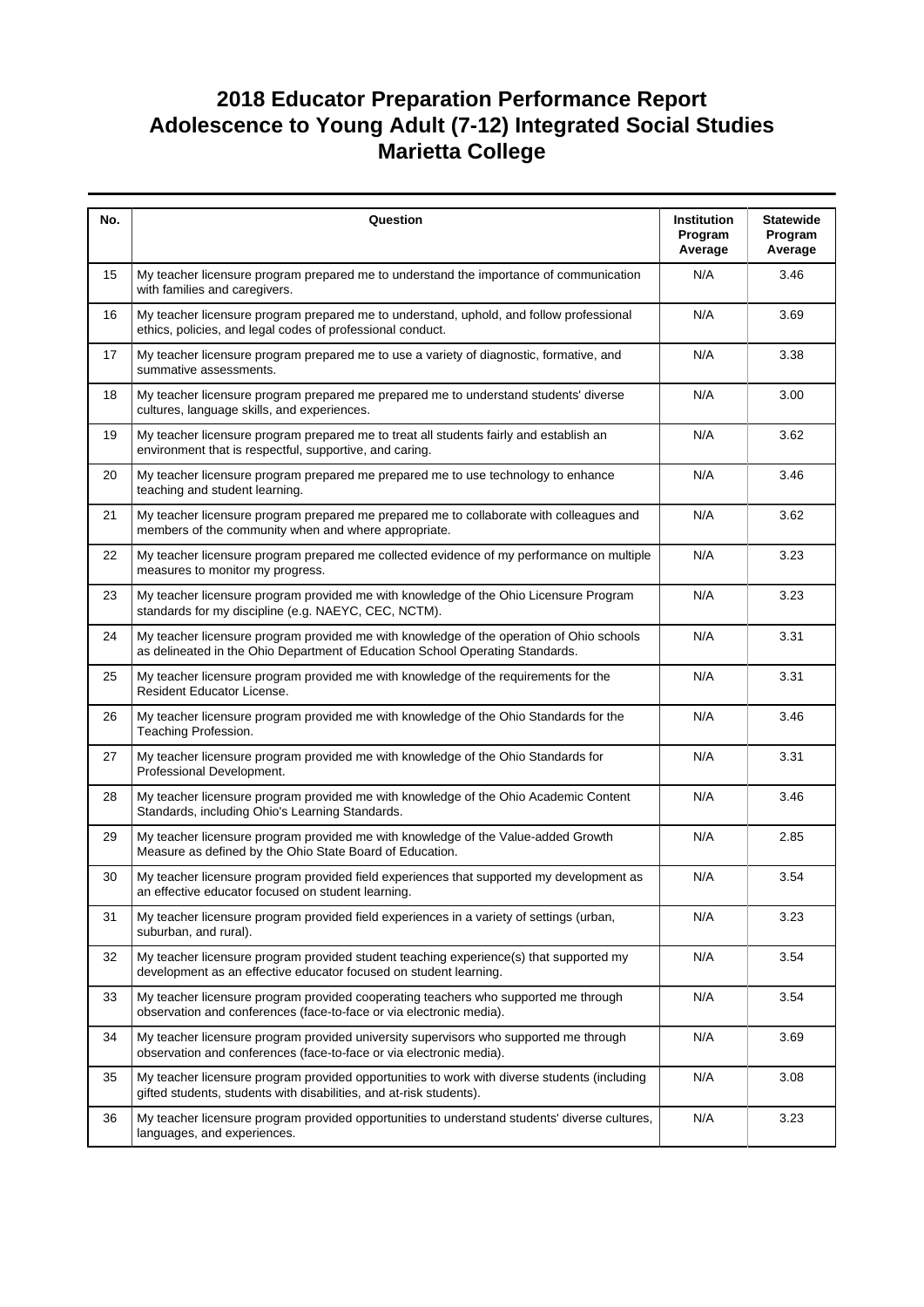# **2018 Educator Preparation Performance Report Adolescence to Young Adult (7-12) Integrated Social Studies Marietta College**

| No. | Question                                                                                                                                    | <b>Institution</b><br>Program<br>Average | <b>Statewide</b><br>Program<br>Average |
|-----|---------------------------------------------------------------------------------------------------------------------------------------------|------------------------------------------|----------------------------------------|
| 37  | My teacher licensure program provided opportunities to work with diverse teachers.                                                          | N/A                                      | 3.00                                   |
| 38  | My teacher licensure program provided opportunities to interact with diverse faculty.                                                       | N/A                                      | 3.54                                   |
| 39  | My teacher licensure program provided opportunities to work and study with diverse peers.                                                   | N/A                                      | 3.31                                   |
| 40  | Overall, the faculty in my teacher licensure program demonstrated in-depth knowledge of their<br>field.                                     | N/A                                      | 3.54                                   |
| 41  | Overall, the faculty in my teacher licensure program used effective teaching methods that<br>helped promote learning.                       | N/A                                      | 3.46                                   |
| 42  | Overall, the faculty in my teacher licensure program modeled respect for diverse populations.                                               | N/A                                      | 3.46                                   |
| 43  | Overall, the faculty in my teacher licensure program integrated diversity-related subject matter<br>within coursework.                      | N/A                                      | 3.38                                   |
| 44  | Overall, the faculty in my teacher licensure program used technology to facilitate teaching and<br>learning.                                | N/A                                      | 3.54                                   |
| 45  | Overall, the faculty in my teacher licensure program conducted themselves in a professional<br>manner.                                      | N/A                                      | 3.77                                   |
| 46  | My teacher licensure program provided clearly articulated policies published to facilitate<br>progression to program completion.            | N/A                                      | 3.31                                   |
| 47  | My teacher licensure program provided opportunities to voice concerns about the program.                                                    | N/A                                      | 2.92                                   |
| 48  | My teacher licensure program provided advising to facilitate progression to program<br>completion.                                          | N/A                                      | 3.23                                   |
| 49  | My teacher licensure program provided prepared me with the knowledge and skills necessary<br>to enter the classroom as a Resident Educator. | N/A                                      | 3.38                                   |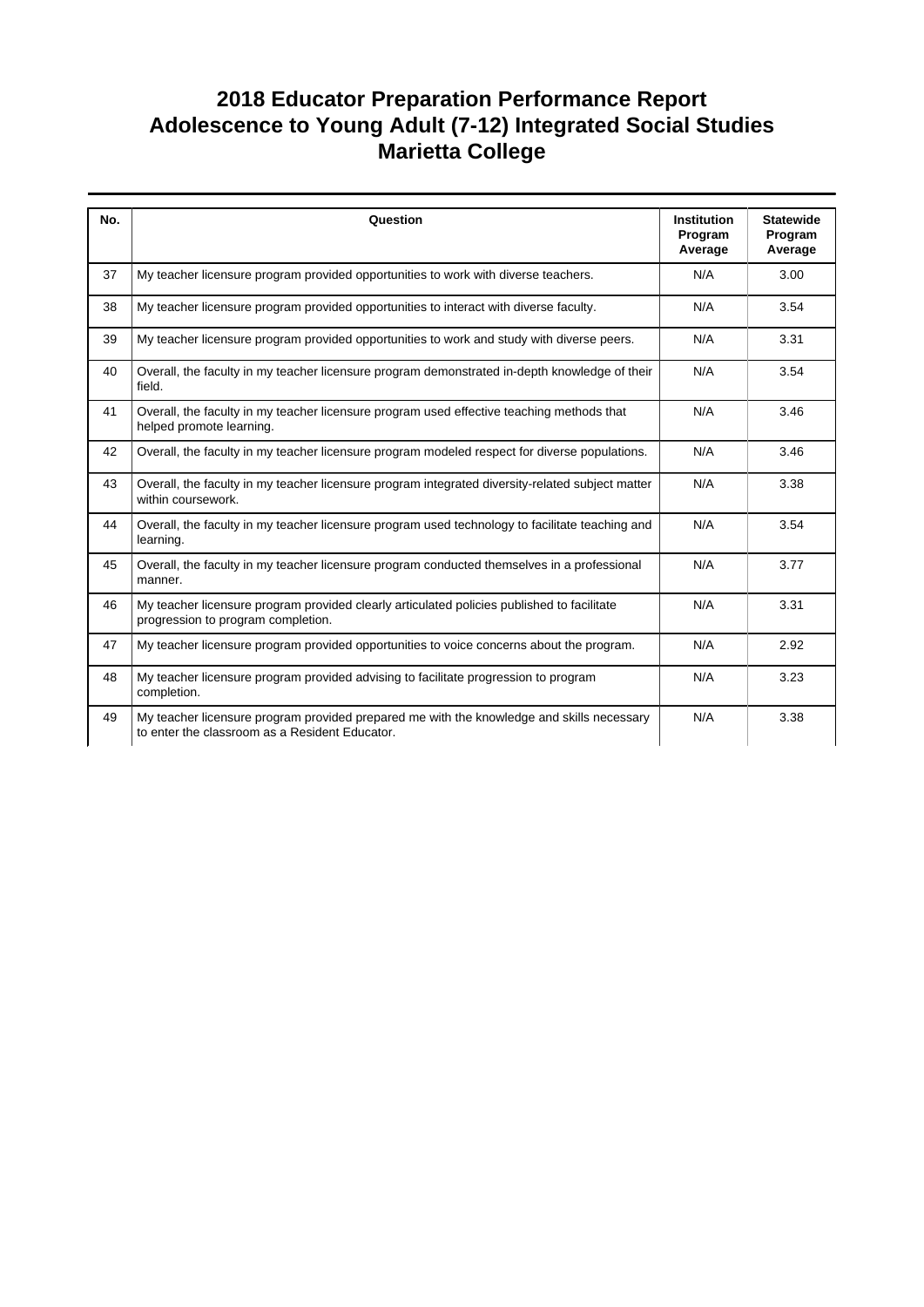### **Field and Clinical Experiences for Candidates at Marietta College**

Reporting Period from Sept 1, 2017 to Aug 31, 2018 (Data Source: Marietta College)

#### **Description of Data:**

Ohio requires that teacher candidates complete field and clinical experiences in school settings as part of their preparation. These experiences include early and ongoing field-based opportunities and the culminating pre-service clinical experience commonly referred to as "student teaching." The specific requirements for these placements vary by unit and by program.

| <b>Teacher Preparation Programs</b>                                                                          |                     |  |  |  |
|--------------------------------------------------------------------------------------------------------------|---------------------|--|--|--|
| <b>Field/Clinical Experience Element</b>                                                                     | <b>Requirements</b> |  |  |  |
| Minimum number of field hours required of candidates in the preparation program prior to<br>student teaching | 195                 |  |  |  |
| Maximum number of field hours required of candidates in the preparation program prior to<br>student teaching | 365                 |  |  |  |
| Total number of weeks required of candidates in the student teaching experience                              | 14                  |  |  |  |
| Percentage of teacher candidates who satisfactorily completed student teaching                               | N/A                 |  |  |  |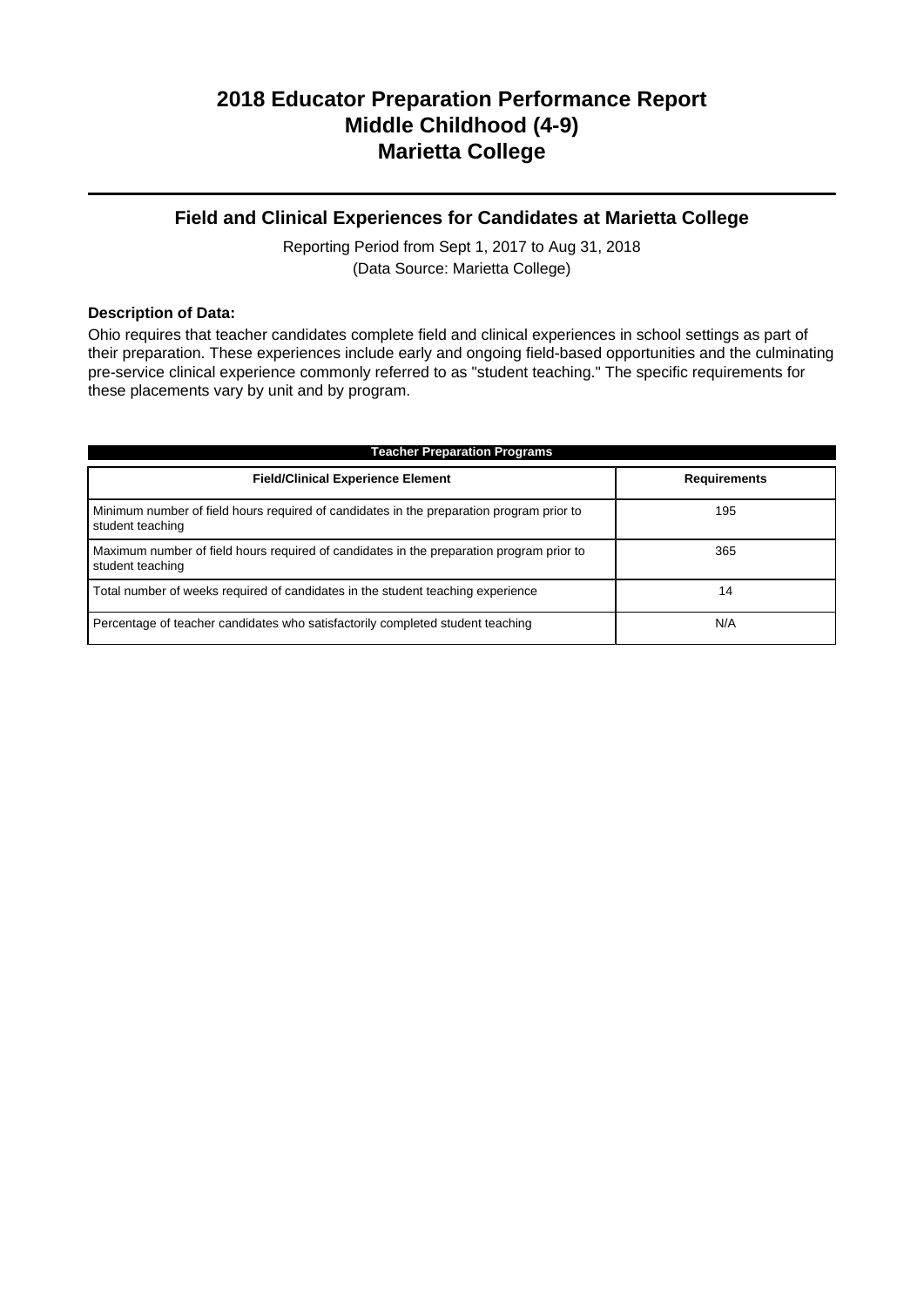### **Ohio Educator Licensure Examination Pass Rates at Marietta College**

Reporting Period from Sept 1, 2016 to Aug 31, 2017 (Data Source: USDOE Title II Report)

#### **Description of Data:**

Ohio educator licensure requirements include passage of all requisite licensure examinations at the state determined cut score. The reported results reflect Title II data, and therefore represent pass rate data solely only initial licenses. Further, because the data are gathered from the Title II reports, there is a one year lag in accessing the data. Teacher licensure pass rate data are the only reported metric for which the data do not reflect the reporting year 2017-2018. As of 2013, the Ohio Assessments for Educators replaced the Praxis subject assessments for initial licensure. Some Praxis II assessments are still being reported because recent program completers took those tests in or before 2013.

| <b>Teacher Licensure Test Scores</b>         |                            |                          |                             |                                              |                             |                      |                                      |                                                          |
|----------------------------------------------|----------------------------|--------------------------|-----------------------------|----------------------------------------------|-----------------------------|----------------------|--------------------------------------|----------------------------------------------------------|
| <b>Licensure Test</b>                        | <b>Test Range</b><br>Score | <b>Test Cut</b><br>Score | <b>Completers</b><br>Tested | Program<br>Average<br><b>Scaled</b><br>Score | <b>Completers</b><br>Passed | Program<br>Pass Rate | <b>State</b><br>Average<br>Pass Rate | <b>State</b><br>Average<br><b>Scaled</b><br><b>Score</b> |
| 002 - APK: Middle Childhood (4-9)            | 100-300                    | 220                      | N <sub>10</sub>             | N/A                                          | N <sub>10</sub>             | N/A                  | 96%                                  | 246                                                      |
| 028 - Middle Grades English<br>Language Arts | 100-300                    | 220                      | N <sub>10</sub>             | N/A                                          | N <sub>10</sub>             | N/A                  | 97%                                  | 246                                                      |
| 029 - Middle Grades Science                  | 100-300                    | 220                      | N <sub>10</sub>             | N/A                                          | N <sub>10</sub>             | N/A                  | 94%                                  | 241                                                      |
| 030 - Middle Grades Mathematics              | 100-300                    | 220                      | N <sub>10</sub>             | N/A                                          | N <sub>10</sub>             | N/A                  | 94%                                  | 240                                                      |
| 031 - Middle Grades Social Studies           | 100-300                    | 220                      | N <sub>10</sub>             | N/A                                          | N <sub>10</sub>             | N/A                  | 96%                                  | 239                                                      |
| 090 - Foundations of Reading                 | 100-300                    | 220                      | N <sub>10</sub>             | N/A                                          | N <sub>10</sub>             | N/A                  | 88%                                  | 243                                                      |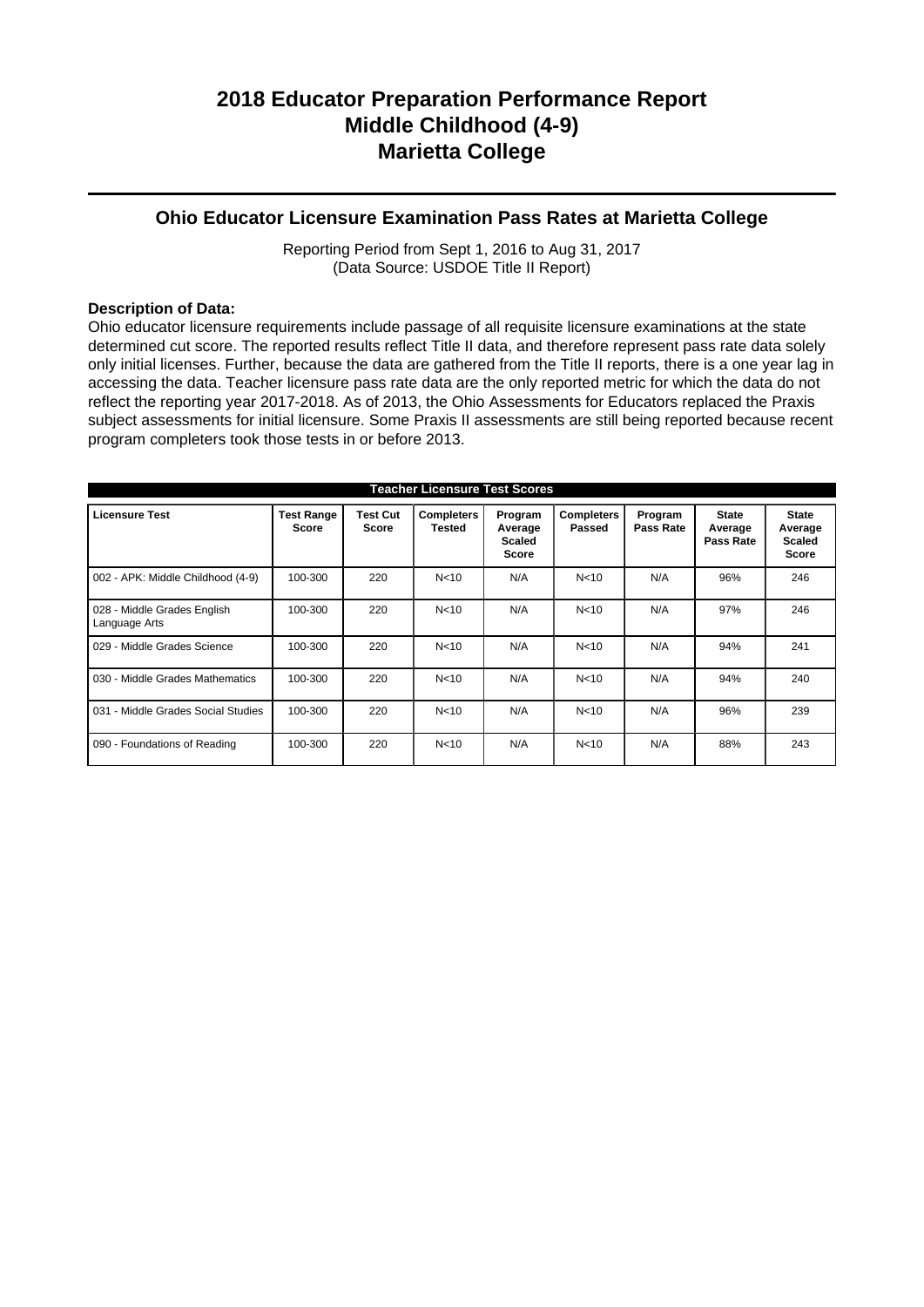#### **Marietta College Candidate Academic Measures**

Reporting Period from Sept 1, 2017 to Aug 31, 2018 (Data Source:Marietta College)

#### **Undergraduate Program Admission Requirements**

Candidates are admitted to the professional license program after completing 45 semester hours and completing initial 100/200 level EDUC courses and field experiences. Candidates must meet minimum requirements for overall GPA, education course GPA, academic skills test scores (ACT, SAT, or Core Assessments for Educators), have ratings of acceptable on the disposition checklist used in initial field experiences and grades of C or higher in writing and oral communication.

#### **Description of Data:**

The data in this section are the average scores of candidates on academic measures reported by the provider. If a measure is not applicable to a level of delivery (undergraduate, post-baccalaureate, graduate) the table reflects "N/A". In the "Dispositional Assessments and Other Measures" portion, if the provider did not indicate using a measure, OR if the institution does not offer a program at the designated level of delivery, the table reflects "N".

#### **Teacher Preparation Programs**

#### **U=Undergraduate P=Post-Baccalaureate G=Graduate**

|                          |              |                 | <b>Candidates Admitted</b> | <b>Candidates Enrolled</b> |              |               | <b>Candidates Completing</b> |
|--------------------------|--------------|-----------------|----------------------------|----------------------------|--------------|---------------|------------------------------|
| Academic                 | Required     | <b>Number</b>   | Average                    | <b>Number</b>              | Average      | <b>Number</b> | Average                      |
| <b>Measure</b>           | <b>Score</b> | <b>Admitted</b> | <b>Score</b>               | <b>Enrolled</b>            | <b>Score</b> | Completed     | <b>Score</b>                 |
| <b>ACT Composite</b>     | $U=23$       | $U=N<10$        | $U=N<10$                   | $U=N<10$                   | $U=N<10$     | $U=N<10$      | $U=N<10$                     |
| <b>Score</b>             | $P=N/A$      | $P=N/A$         | $P=N/A$                    | $P=N/A$                    | $P=N/A$      | $P=N/A$       | $P=N/A$                      |
|                          | $G=N/A$      | $G=N/A$         | $G=N/A$                    | $G=N/A$                    | $G=N/A$      | $G=N/A$       | $G=N/A$                      |
| <b>ACT English</b>       | $U = 20$     | $U=N<10$        | $U=N<10$                   | $U=N<10$                   | $U=N<10$     | $U=N<10$      | $U=N<10$                     |
| <b>Subscore</b>          | $P=N/A$      | $P=N/A$         | $P=N/A$                    | $P=N/A$                    | $P=N/A$      | $P=N/A$       | $P=N/A$                      |
|                          | $G=N/A$      | $G=N/A$         | $G=N/A$                    | $G=N/A$                    | $G=N/A$      | $G=N/A$       | $G=N/A$                      |
| <b>ACT Math</b>          | $U=20$       | $U=N<10$        | $U=N<10$                   | $U=N<10$                   | $U=N<10$     | $U=N<10$      | $U=N<10$                     |
| <b>Subscore</b>          | $P=N/A$      | $P=N/A$         | $P=N/A$                    | $P=N/A$                    | $P=N/A$      | $P=N/A$       | $P=N/A$                      |
|                          | $G=N/A$      | $G=N/A$         | $G=N/A$                    | $G=N/A$                    | $G=N/A$      | $G=N/A$       | $G=N/A$                      |
| <b>ACT Reading</b>       | $U=20$       | $U=N<10$        | $U=N<10$                   | $U=N<10$                   | $U=N<10$     | $U=N<10$      | $U=N10$                      |
| <b>Subscore</b>          | $P=N/A$      | $P=N/A$         | $P=N/A$                    | $P=N/A$                    | $P=N/A$      | $P=N/A$       | $P=N/A$                      |
|                          | $G=N/A$      | $G=N/A$         | $G=N/A$                    | $G=N/A$                    | $G=N/A$      | $G=N/A$       | $G=N/A$                      |
| <b>GPA - Graduate</b>    | $U=N/A$      | $U=N/A$         | $U=N/A$                    | $U=N/A$                    | $U=N/A$      | $U=N/A$       | $U=N/A$                      |
|                          | $P=N/A$      | $P=N/A$         | $P=N/A$                    | $P=N/A$                    | $P=N/A$      | $P=N/A$       | $P=N/A$                      |
|                          | $G=N/A$      | $G=N/A$         | $G=N/A$                    | $G=N/A$                    | $G=N/A$      | $G=N/A$       | $G=N/A$                      |
| <b>GPA - High School</b> | $U=N/A$      | $U=N/A$         | $U=N/A$                    | $U=N/A$                    | $U=N/A$      | $U=N/A$       | $U=N/A$                      |
|                          | $P=N/A$      | $P=N/A$         | $P=N/A$                    | $P=N/A$                    | $P=N/A$      | $P=N/A$       | $P=N/A$                      |
|                          | $G=N/A$      | $G=N/A$         | $G=N/A$                    | $G=N/A$                    | $G=N/A$      | $G=N/A$       | $G=N/A$                      |
| <b>GPA - Transfer</b>    | $U=N/A$      | $U=N/A$         | $U=N/A$                    | $U=N/A$                    | $U=N/A$      | $U=N/A$       | $U=N/A$                      |
|                          | $P=N/A$      | $P=N/A$         | $P=N/A$                    | $P=N/A$                    | $P=N/A$      | $P=N/A$       | $P=N/A$                      |
|                          | $G=N/A$      | $G=N/A$         | $G=N/A$                    | $G=N/A$                    | $G=N/A$      | $G=N/A$       | $G=N/A$                      |
| $GPA -$                  | $U = 3.00$   | $U=N<10$        | $U=N<10$                   | $U=N<10$                   | $U=N10$      | $U=N<10$      | $U=N10$                      |
| Undergraduate            | $P=N/A$      | $P=N/A$         | $P=N/A$                    | $P=N/A$                    | $P=N/A$      | $P=N/A$       | $P=N/A$                      |
|                          | $G=N/A$      | $G=N/A$         | $G=N/A$                    | $G=N/A$                    | $G=N/A$      | $G=N/A$       | $G=N/A$                      |
| <b>GRE Composite</b>     | $U=N/A$      | $U=N/A$         | $U=N/A$                    | $U=N/A$                    | $U=N/A$      | $U=N/A$       | $U=N/A$                      |
| <b>Score</b>             | $P=N/A$      | $P=N/A$         | $P=N/A$                    | $P=N/A$                    | $P=N/A$      | $P=N/A$       | $P=N/A$                      |
|                          | $G=N/A$      | $G=N/A$         | $G=N/A$                    | $G=N/A$                    | $G=N/A$      | $G=N/A$       | $G=N/A$                      |
| <b>GRE Quantitative</b>  | $U=N/A$      | $U=N/A$         | $U=N/A$                    | $U=N/A$                    | $U=N/A$      | $U=N/A$       | $U=N/A$                      |
| <b>Subscore</b>          | $P=N/A$      | $P=N/A$         | $P=N/A$                    | $P=N/A$                    | $P=N/A$      | $P=N/A$       | $P=N/A$                      |
|                          | $G=N/A$      | $G=N/A$         | $G=N/A$                    | $G=N/A$                    | $G=N/A$      | $G=N/A$       | $G=N/A$                      |
| <b>GRE Verbal</b>        | $U=N/A$      | $U=N/A$         | $U=N/A$                    | $U=N/A$                    | $U=N/A$      | $U=N/A$       | $U=N/A$                      |
| <b>Subscore</b>          | $P=N/A$      | $P=N/A$         | $P=N/A$                    | $P=N/A$                    | $P=N/A$      | $P=N/A$       | $P=N/A$                      |
|                          | $G=N/A$      | $G=N/A$         | $G=N/A$                    | $G=N/A$                    | $G=N/A$      | $G=N/A$       | $G=N/A$                      |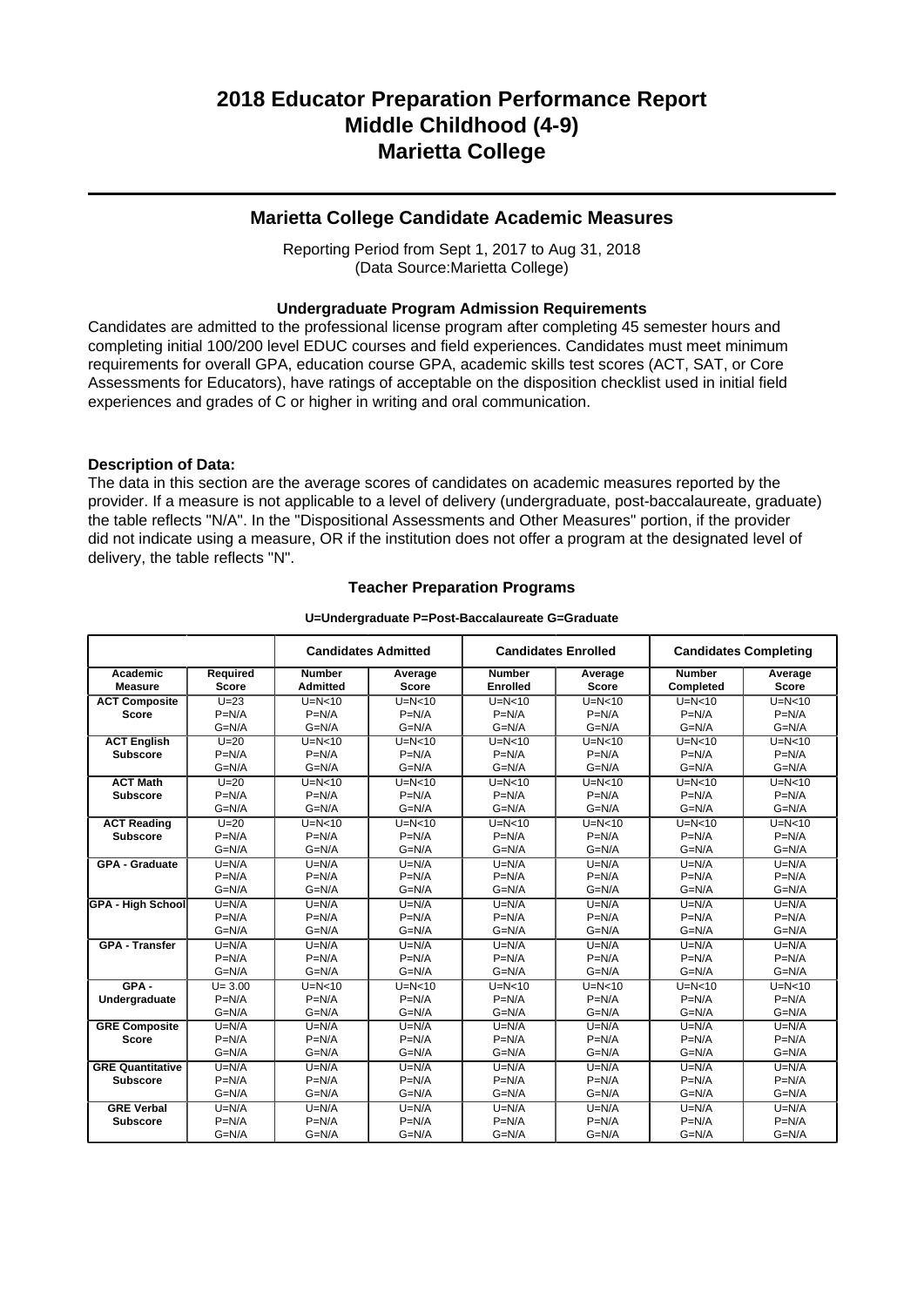|                                 |                                    |                           | <b>Candidates Admitted</b> |                                  | <b>Candidates Enrolled</b> | <b>Candidates Completing</b> |                         |
|---------------------------------|------------------------------------|---------------------------|----------------------------|----------------------------------|----------------------------|------------------------------|-------------------------|
| Academic<br><b>Measure</b>      | Required<br><b>Score</b>           | <b>Number</b><br>Admitted | Average<br><b>Score</b>    | <b>Number</b><br><b>Enrolled</b> | Average<br><b>Score</b>    | <b>Number</b><br>Completed   | Average<br><b>Score</b> |
| <b>GRE Writing</b>              | $U=N/A$                            | $U=N/A$                   | $U=N/A$                    | $U=N/A$                          | $U=N/A$                    | $U=N/A$                      | $U=N/A$                 |
| <b>Subscore</b>                 | $P=N/A$                            | $P=N/A$                   | $P=N/A$                    | $P=N/A$                          | $P=N/A$                    | $P=N/A$                      | $P=N/A$                 |
|                                 | $G=N/A$                            | G=N/A                     | $G=N/A$                    | $G=N/A$                          | $G=N/A$                    | $G=N/A$                      | $G=N/A$                 |
| <b>MAT</b>                      | $U=N/A$                            | $U=N/A$                   | $U=N/A$                    | $U=N/A$                          | $U=N/A$                    | $U=N/A$                      | $U=N/A$                 |
|                                 | $P=N/A$                            | $P=N/A$                   | $P=N/A$                    | $P=N/A$                          | $P=N/A$                    | $P=N/A$                      | $P=N/A$                 |
|                                 | $G=N/A$                            | $G=N/A$                   | $G=N/A$                    | $G=N/A$                          | $G=N/A$                    | $G=N/A$                      | $G=N/A$                 |
| <b>Praxis CORE Math</b>         | $U = 150$                          | $U=N0$                    | $U=N10$                    | $U=N<10$                         | $U=N<10$                   | $U=N10$                      | $U=N10$                 |
|                                 | $P=N/A$                            | $P=N/A$                   | $P=N/A$                    | $P=N/A$                          | $P=N/A$                    | $P=N/A$                      | $P=N/A$                 |
|                                 | $G=N/A$                            | $G=N/A$                   | $G=N/A$                    | $G=N/A$                          | $G=N/A$                    | $G=N/A$                      | $G=N/A$                 |
| <b>Praxis CORE</b>              | $U = 156$                          | $U=N<10$                  | $U=N<10$                   | $U=N<10$                         | $U=N<10$                   | $U=N<10$                     | $U=N<10$                |
| Reading                         | $P=N/A$                            | $P=N/A$                   | $P=N/A$                    | $P=N/A$                          | $P=N/A$                    | $P=N/A$                      | $P=N/A$                 |
|                                 | $G=N/A$                            | $G=N/A$                   | $G=N/A$                    | $G=N/A$                          | $G=N/A$                    | $G=N/A$                      | $G=N/A$                 |
| <b>Praxis CORE</b>              | $U = 162$                          | $U=N<10$                  | $U=N<10$                   | $U=N<10$                         | $U=N<10$                   | $U=N10$                      | $U=N10$                 |
| Writing                         | $P=N/A$                            | $P=N/A$                   | $P=N/A$                    | $P=N/A$                          | $P=N/A$                    | $P=N/A$                      | $P=N/A$                 |
|                                 | $G=N/A$                            | $G=N/A$                   | $G=N/A$                    | $G=N/A$                          | $G=N/A$                    | $G=N/A$                      | $G=N/A$                 |
| <b>Praxis I Math</b>            | $U=N/A$                            | $U=N/A$                   | $U=N/A$                    | $U=N/A$                          | $U=N/A$                    | $U=N/A$                      | $U=N/A$                 |
|                                 | $P=N/A$                            | $P=N/A$                   | $P=N/A$                    | $P=N/A$                          | $P=N/A$                    | $P=N/A$                      | $P=N/A$                 |
|                                 | $G=N/A$                            | $G=N/A$                   | $G=N/A$                    | $G=N/A$                          | $G=N/A$                    | $G=N/A$                      | $G=N/A$                 |
| <b>Praxis I Reading</b>         | $U=N/A$                            | $U=N/A$                   | $U=N/A$                    | $U=N/A$                          | $U=N/A$                    | $U=N/A$                      | $U=N/A$                 |
|                                 | $P=N/A$                            | $P=N/A$                   | $P=N/A$                    | $P=N/A$                          | $P=N/A$                    | $P=N/A$                      | $P=N/A$                 |
|                                 | $G=N/A$                            | $G=N/A$                   | $G=N/A$                    | $G=N/A$                          | $G=N/A$                    | $G=N/A$                      | $G=N/A$                 |
| <b>Praxis I Writing</b>         | $U=N/A$                            | $U=N/A$                   | $U=N/A$                    | $U=N/A$                          | $U=N/A$                    | $\overline{U}$ =N/A          | $U=N/A$                 |
|                                 | $P=N/A$                            | $P=N/A$                   | $P=N/A$                    | $P=N/A$                          | $P=N/A$                    | $P=N/A$                      | $P=N/A$                 |
|                                 | $G=N/A$                            | $G=N/A$                   | $G=N/A$                    | $G=N/A$                          | $G=N/A$                    | $G=N/A$                      | $G=N/A$                 |
| Praxis II                       | $U=N/A$                            | $U=N/A$                   | $U=N/A$                    | $U=N/A$                          | $U=N/A$                    | $U=N/A$                      | $U=N/A$                 |
|                                 | $P=N/A$                            | $P=N/A$                   | $P=N/A$                    | $P=N/A$                          | $P=N/A$                    | $P=N/A$                      | $P=N/A$                 |
|                                 | $G=N/A$                            | $G=N/A$                   | $G=N/A$                    | $G=N/A$                          | $G=N/A$                    | $G=N/A$                      | $G=N/A$                 |
| <b>SAT Composite</b>            | $U = 1130$                         | $U=N0$                    | $U=N<10$                   | $U=N<10$                         | $U=N<10$                   | $U=N<10$                     | $U=N10$                 |
| <b>Score</b>                    | $P=N/A$                            | $P=N/A$                   | $P=N/A$                    | $P=N/A$                          | $P=N/A$                    | $P=N/A$                      | $P=N/A$                 |
|                                 | $G=N/A$                            | $G=N/A$                   | $G=N/A$                    | $G=N/A$                          | $G=N/A$                    | $G=N/A$                      | $G=N/A$                 |
| <b>SAT Quantitative</b>         | $U = 520$                          | $U=N<10$                  | $U=N<10$                   | $U=N<10$                         | $U=N<10$                   | $U=N10$                      | $U=N<10$                |
| <b>Subscore</b>                 | $P=N/A$                            | $P=N/A$                   | $P=N/A$                    | $P=N/A$                          | $P=N/A$                    | $P=N/A$                      | $P=N/A$                 |
|                                 | $G=N/A$                            | $G=N/A$                   | $G=N/A$                    | $G=N/A$                          | $G=N/A$                    | $G=N/A$                      | $G=N/A$                 |
| <b>SAT Verbal</b>               | $U = 520$                          | $U=N<10$                  | $U=N<10$                   | $U=N<10$                         | $U=N<10$                   | $U=N<10$                     | $U=N<10$                |
| <b>Subscore</b>                 | $P=N/A$                            | $P=N/A$                   | $P=N/A$                    | $P=N/A$                          | $P=N/A$                    | $P=N/A$                      | $P=N/A$                 |
|                                 | $G=N/A$                            | $G=N/A$                   | $G=N/A$                    | $G=N/A$                          | $G=N/A$                    | $G=N/A$                      | $G=N/A$                 |
| <b>SAT Writing</b>              | $U=N/A$                            | $U=N/A$                   | $U=N/A$                    | $U=N/A$                          | $U=N/A$                    | $U=N/A$                      | $U=N/A$                 |
| <b>Subscore</b>                 | $P=N/A$                            | $P=N/A$                   | $P=N/A$                    | $P=N/A$                          | $P=N/A$                    | $P=N/A$                      | $P=N/A$                 |
|                                 | $G=N/A$                            | $G=N/A$                   | $G=N/A$                    | $G=N/A$                          | $G=N/A$                    | $G=N/A$                      | $G=N/A$                 |
| <b>Other Criteria</b>           |                                    |                           |                            |                                  | Post-Baccalaureate         | Graduate                     |                         |
|                                 |                                    |                           | Undergraduate              |                                  |                            |                              |                         |
|                                 | <b>Dispositional Assessment</b>    |                           | Y                          |                                  | N                          | N                            |                         |
|                                 | <b>EMPATHY/Omaha Interview</b>     |                           | N                          |                                  | N                          | N                            |                         |
|                                 | Essay                              |                           | N                          |                                  | N                          | Ν                            |                         |
| <b>High School Class Rank</b>   |                                    |                           | N/A                        |                                  | N/A                        | N/A                          |                         |
|                                 |                                    |                           |                            |                                  |                            |                              |                         |
| Interview                       |                                    |                           | N                          |                                  | N                          | Ν                            |                         |
| <b>Letter of Commitment</b>     |                                    |                           | N                          |                                  | N                          | Ν                            |                         |
| <b>Letter of Recommendation</b> |                                    |                           | N                          |                                  | N                          | Ν                            |                         |
|                                 | <b>Myers-Briggs Type Indicator</b> |                           | N/A                        |                                  | N                          | N                            |                         |
|                                 | <b>OAE Content Assessment</b>      |                           | N/A                        |                                  | N/A                        | Ν                            |                         |
|                                 |                                    |                           |                            |                                  |                            |                              |                         |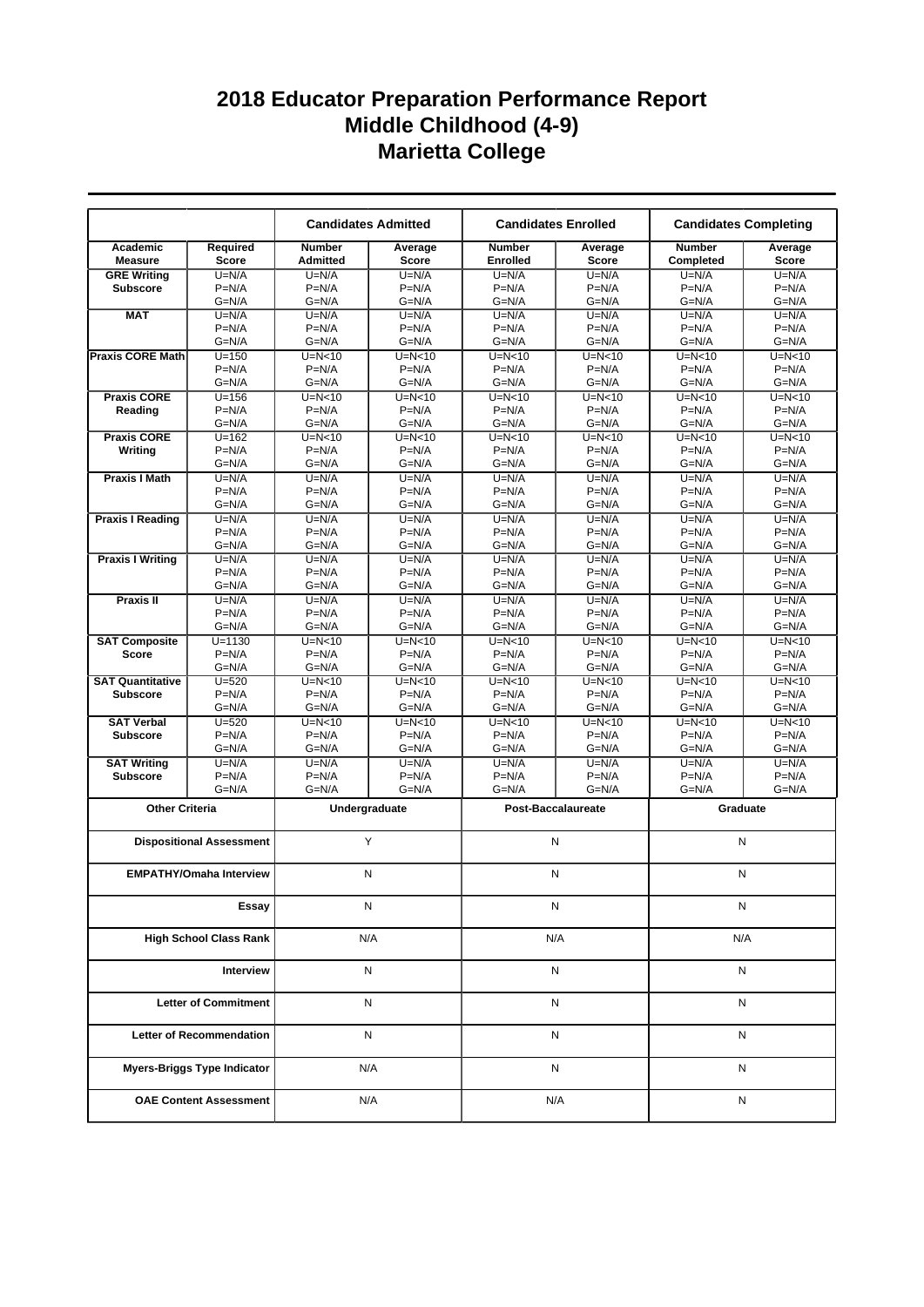| <b>Other Criteria</b>                      | Undergraduate | <b>Post-Baccalaureate</b> | Graduate |
|--------------------------------------------|---------------|---------------------------|----------|
| Portfolio                                  | N             | N                         | N        |
| <b>Prerequisite Courses</b>                | N             | N                         | N        |
| <b>SRI Teacher Perceiver</b>               | N/A           | N/A                       | N        |
| Superintendent Statement of<br>Sponsorship | N/A           | N/A                       | N        |
| <b>Teacher Insight</b>                     | N             | N                         | N        |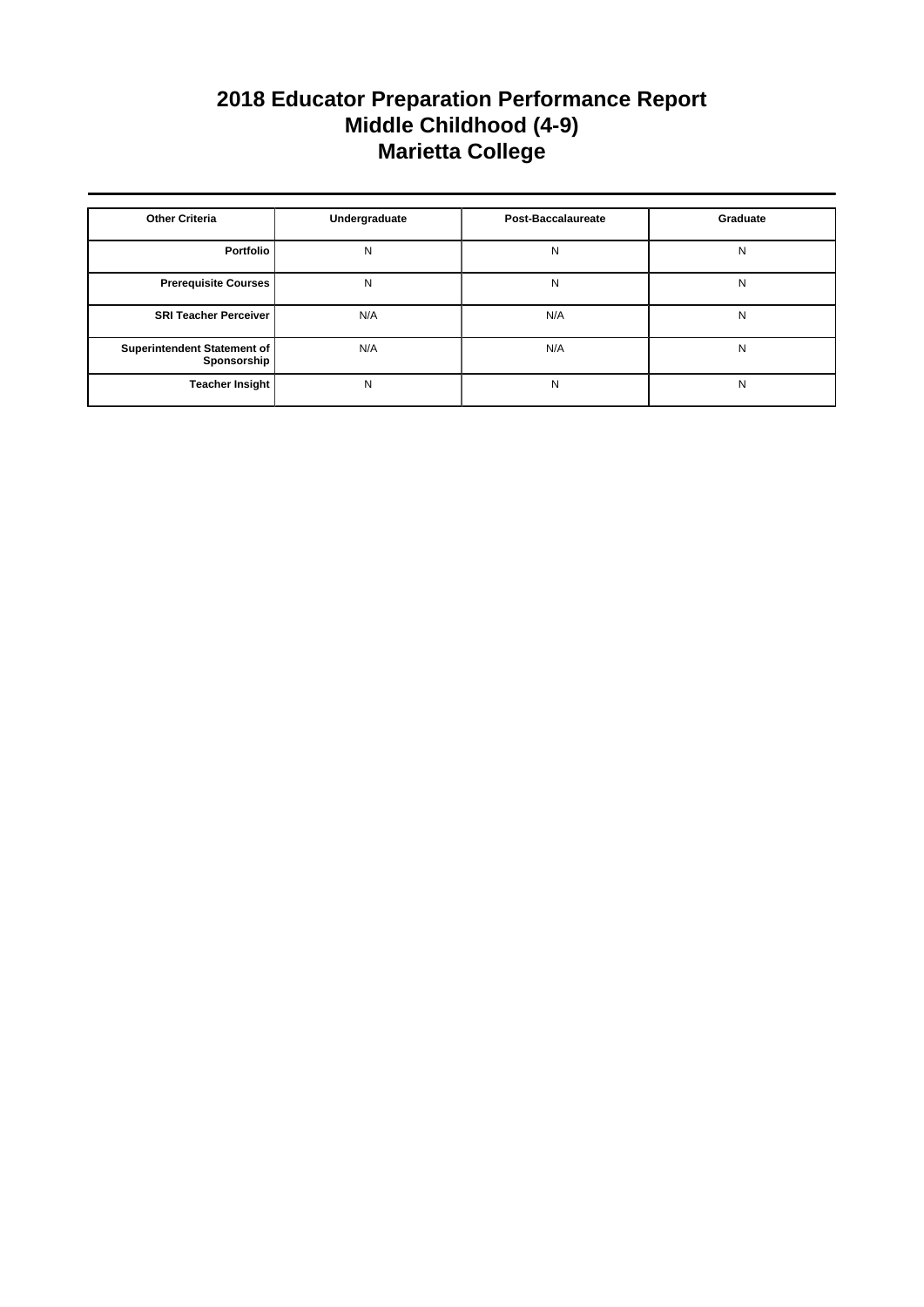### **Pre-Service Teacher Survey Results**

Reporting Period from Sept 1, 2017 to Aug 31, 2018

#### **Description of Data:**

To gather information on student satisfaction with the quality of preparation provided by their educator preparation programs, the Ohio Department of Higher Education administers a survey aligned with the Ohio Standards for the Teaching Profession (OSTP), Ohio licensure requirements, and elements of national accreditation. All Ohio candidates receive an invitation to complete the survey during their professional internship (student teaching). The results of this survey are reflected here.

| No.            | Question                                                                                                                                                                                                               | <b>Institution</b><br>Program<br>Average | <b>Statewide</b><br>Program<br>Average |
|----------------|------------------------------------------------------------------------------------------------------------------------------------------------------------------------------------------------------------------------|------------------------------------------|----------------------------------------|
| $\mathbf{1}$   | My teacher licensure program prepared me with knowledge of research on how students<br>learn.                                                                                                                          | N/A                                      | 3.48                                   |
| $\overline{2}$ | My teacher licensure program prepared me to recognize characteristics of gifted students,<br>students with disabilities, and at-risk students in order to plan and deliver appropriate<br>instruction.                 | N/A                                      | 3.24                                   |
| 3              | My teacher licensure program prepared me with high levels of knowledge and the academic<br>content I plan to teach.                                                                                                    | N/A                                      | 3.29                                   |
| 4              | My teacher licensure program prepared me to identify instructional strategies appropriate to<br>my content area.                                                                                                       | N/A                                      | 3.42                                   |
| 5              | My teacher licensure program prepared me to understand the importance of linking<br>interdisciplinary experiences.                                                                                                     | N/A                                      | 3.37                                   |
| 6              | My teacher licensure program prepared me to align instructional goals and activities with<br>Ohio's academic content standards, including Ohio's Learning Standards.                                                   | N/A                                      | 3.67                                   |
| $\overline{7}$ | My teacher licensure program prepared me to use assessment data to inform instruction.                                                                                                                                 | N/A                                      | 3.46                                   |
| 8              | My teacher licensure program prepared me to clearly communicate learning goals to students.                                                                                                                            | N/A                                      | 3.52                                   |
| 9              | My teacher licensure program prepared me to apply knowledge of how students learn, to<br>inform instruction.                                                                                                           | N/A                                      | 3.50                                   |
| 10             | My teacher licensure program prepared me to differentiate instruction to support the learning<br>needs of all students, including students identified as gifted, students with disabilities, and at-<br>risk students. | N/A                                      | 3.37                                   |
| 11             | My teacher licensure program prepared me to identify strategies to increase student<br>motivation and interest in topics of study.                                                                                     | N/A                                      | 3.36                                   |
| 12             | My teacher licensure program prepared me to create learning situations in which students<br>work independently, collaboratively, and/or a whole class.                                                                 | N/A                                      | 3.60                                   |
| 13             | My teacher licensure program prepared me to use strategies for effective classroom<br>management.                                                                                                                      | N/A                                      | 3.22                                   |
| 14             | My teacher licensure program prepared me to communicate clearly and effectively.                                                                                                                                       | N/A                                      | 3.50                                   |
| 15             | My teacher licensure program prepared me to understand the importance of communication<br>with families and caregivers.                                                                                                | N/A                                      | 3.43                                   |
| 16             | My teacher licensure program prepared me to understand, uphold, and follow professional<br>ethics, policies, and legal codes of professional conduct.                                                                  | N/A                                      | 3.65                                   |

#### **1=Strongly Disagree 2=Disagree 3=Agree 4=Strongly Agree**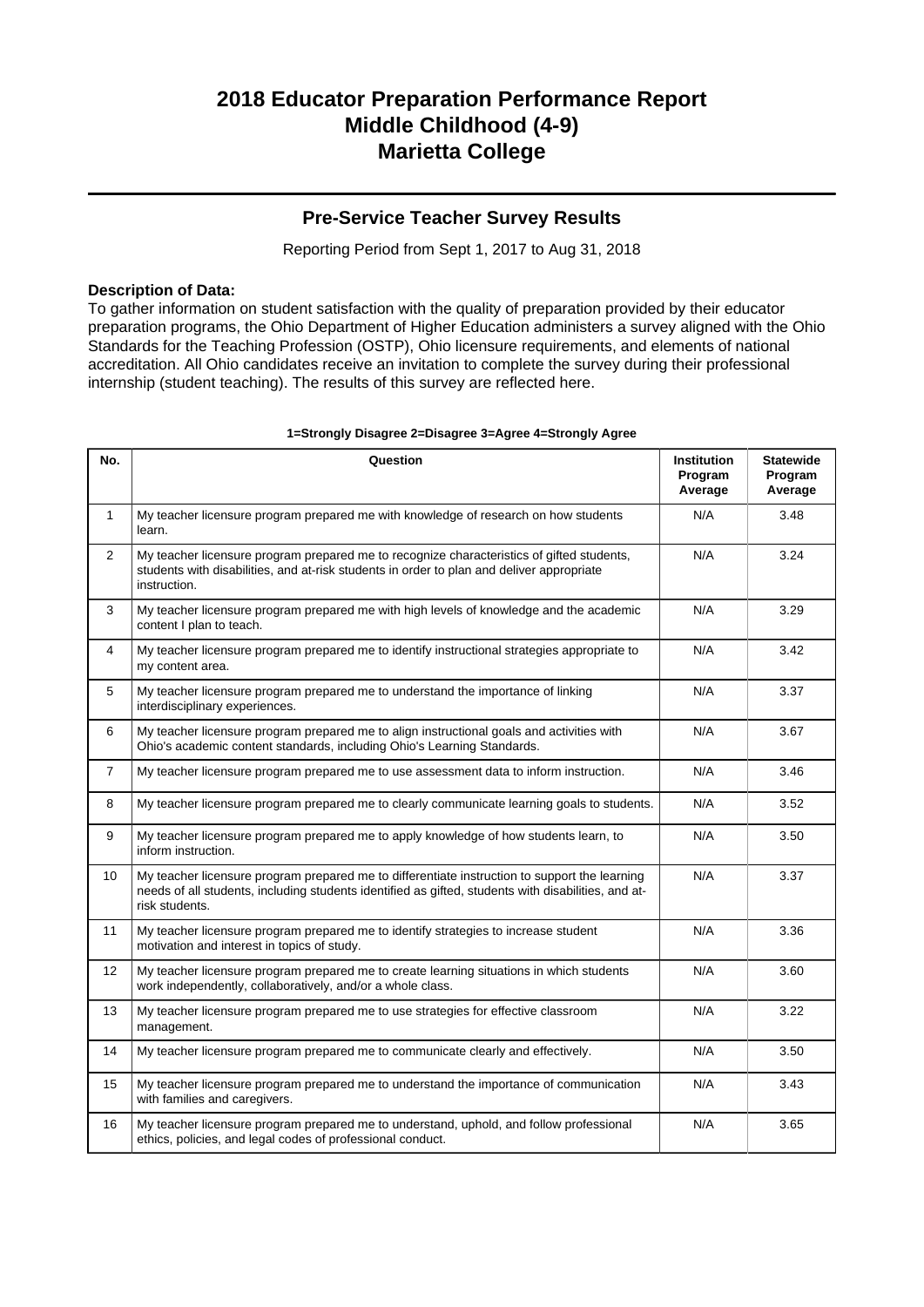| No. | Question                                                                                                                                                                  | Institution<br>Program<br>Average | <b>Statewide</b><br>Program<br>Average |
|-----|---------------------------------------------------------------------------------------------------------------------------------------------------------------------------|-----------------------------------|----------------------------------------|
| 17  | My teacher licensure program prepared me to use a variety of diagnostic, formative, and<br>summative assessments.                                                         | N/A                               | 3.58                                   |
| 18  | My teacher licensure program prepared me to communicate high expectations for all students.                                                                               | N/A                               | 3.62                                   |
| 19  | My teacher licensure program prepared me to understand students' diverse cultures,<br>language skills, and experiences.                                                   | N/A                               | 3.46                                   |
| 20  | My teacher licensure program prepared me to treat all students fairly and establish an<br>environment that is respectful, supportive, and caring.                         | N/A                               | 3.70                                   |
| 21  | My teacher licensure program prepared me to use technology to enhance teaching and<br>student learning.                                                                   | N/A                               | 3.44                                   |
| 22  | My teacher licensure program prepared me to collaborate with colleagues and members of<br>the community when and where appropriate.                                       | N/A                               | 3.46                                   |
| 23  | My teacher licensure program collected evidence of my performance on multiple measures to<br>monitor my progress.                                                         | N/A                               | 3.52                                   |
| 24  | My teacher licensure program provided me with knowledge of the Ohio Licensure Program<br>standards for my discipline (e.g. NAEYC, CEC, NCTM).                             | N/A                               | 3.14                                   |
| 25  | My teacher licensure program provided me with knowledge of the operation of Ohio schools<br>as delineated in the Ohio Department of Education School Operating Standards. | N/A                               | 3.01                                   |
| 26  | My teacher licensure program provided me with knowledge of the requirements for the<br>Resident Educator License.                                                         | N/A                               | 2.99                                   |
| 27  | My teacher licensure program provided me with knowledge of the Ohio Standards for the<br>Teaching Profession.                                                             | N/A                               | 3.30                                   |
| 28  | My teacher licensure program provided me with knowledge of the Ohio Standards for<br>Professional Development.                                                            | N/A                               | 3.15                                   |
| 29  | My teacher licensure program provided me with knowledge of the Ohio Academic Content<br>Standards, including Ohio's Learning Standards.                                   | N/A                               | 3.60                                   |
| 30  | My teacher licensure program provided me with knowledge of the Value-added Growth<br>Measure as defined by the Ohio State Board of Education.                             | N/A                               | 2.89                                   |
| 31  | My teacher licensure program provided field experiences that supported my development as<br>an effective educator focused on student learning.                            | N/A                               | 3.65                                   |
| 32  | My teacher licensure program provided field experiences in a variety of settings (urban,<br>suburban, and rural).                                                         | N/A                               | 3.30                                   |
| 33  | My teacher licensure program provided student teaching experience(s) that supported my<br>development as an effective educator focused on student learning.               | N/A                               | 3.63                                   |
| 34  | My teacher licensure program provided cooperating teachers who supported me through<br>observation and conferences (face-to-face or via electronic media).                | N/A                               | 3.61                                   |
| 35  | My teacher licensure program provided university supervisors who supported me through<br>observation and conferences (face-to-face or via electronic media).              | N/A                               | 3.60                                   |
| 36  | My teacher licensure program provided opportunities to work with diverse students (including<br>gifted students, students with disabilities, and at-risk students).       | N/A                               | 3.51                                   |
| 37  | My teacher licensure program provided opportunities to understand students' diverse cultures,<br>languages, and experiences.                                              | N/A                               | 3.43                                   |
| 38  | My teacher licensure program provided opportunities to work with diverse teachers.                                                                                        | N/A                               | 3.20                                   |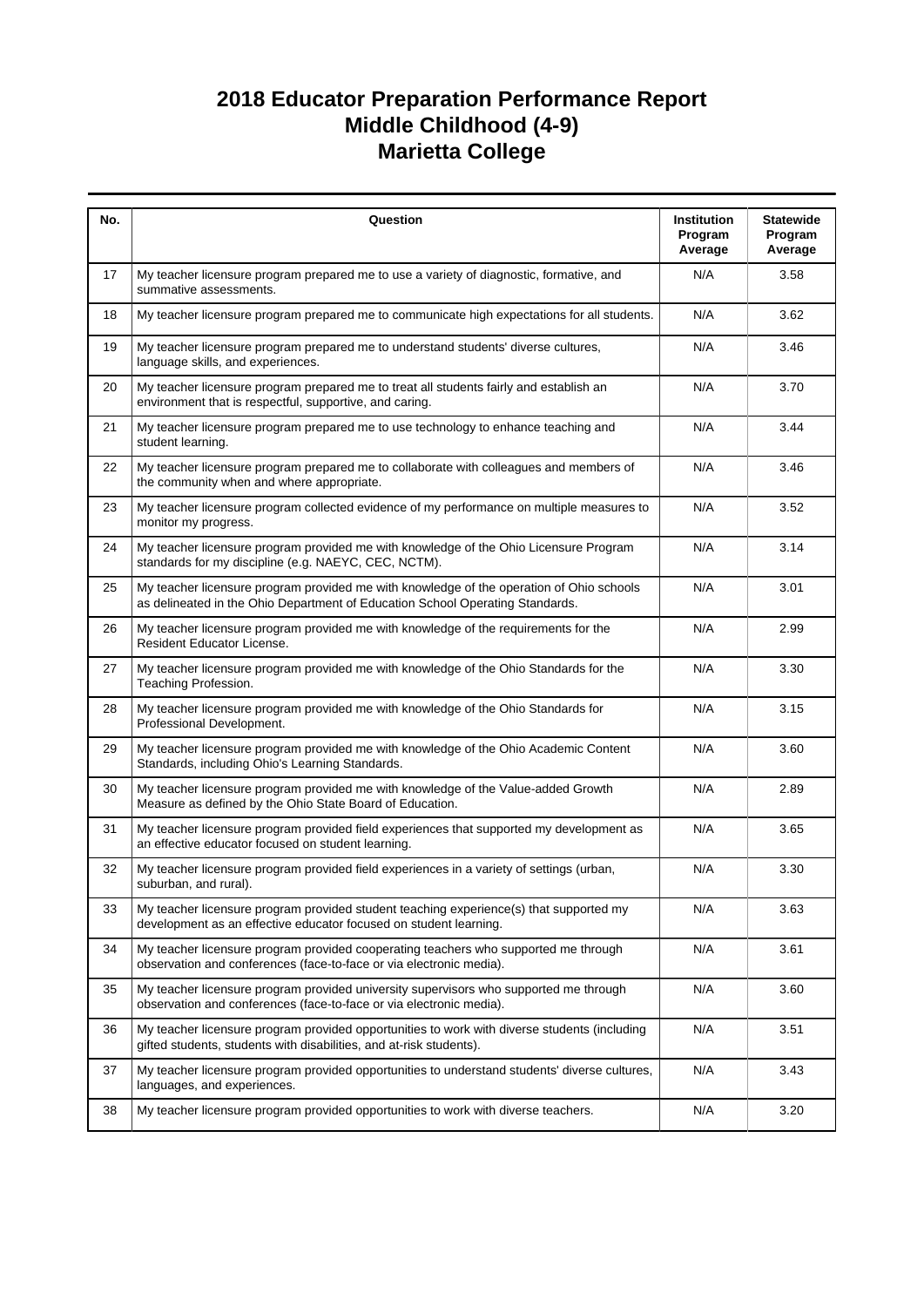| No. | Question                                                                                                                         | <b>Institution</b><br>Program<br>Average | <b>Statewide</b><br>Program<br>Average |
|-----|----------------------------------------------------------------------------------------------------------------------------------|------------------------------------------|----------------------------------------|
| 39  | My teacher licensure program provided opportunities to interact with diverse faculty.                                            | N/A                                      | 3.24                                   |
| 40  | My teacher licensure program provided opportunities to work and study with diverse peers.                                        | N/A                                      | 3.31                                   |
| 41  | Overall, the faculty in my teacher licensure program demonstrated in-depth knowledge of their<br>field.                          | N/A                                      | 3.63                                   |
| 42  | Overall, the faculty in my teacher licensure program used effective teaching methods that<br>helped promote learning.            | N/A                                      | 3.52                                   |
| 43  | Overall, the faculty in my teacher licensure program modeled respect for diverse populations.                                    | N/A                                      | 3.62                                   |
| 44  | Overall, the faculty in my teacher licensure program integrated diversity-related subject matter<br>within coursework.           | N/A                                      | 3.48                                   |
| 45  | Overall, the faculty in my teacher licensure program used technology to facilitate teaching and<br>learning.                     | N/A                                      | 3.55                                   |
| 46  | Overall, the faculty in my teacher licensure program conducted themselves in a professional<br>manner.                           | N/A                                      | 3.68                                   |
| 47  | My teacher licensure program provided clearly articulated policies published to facilitate<br>progression to program completion. | N/A                                      | 3.43                                   |
| 48  | My teacher licensure program provided opportunities to voice concerns about the program.                                         | N/A                                      | 3.17                                   |
| 49  | My teacher licensure program provided advising to facilitate progression to program<br>completion.                               | N/A                                      | 3.40                                   |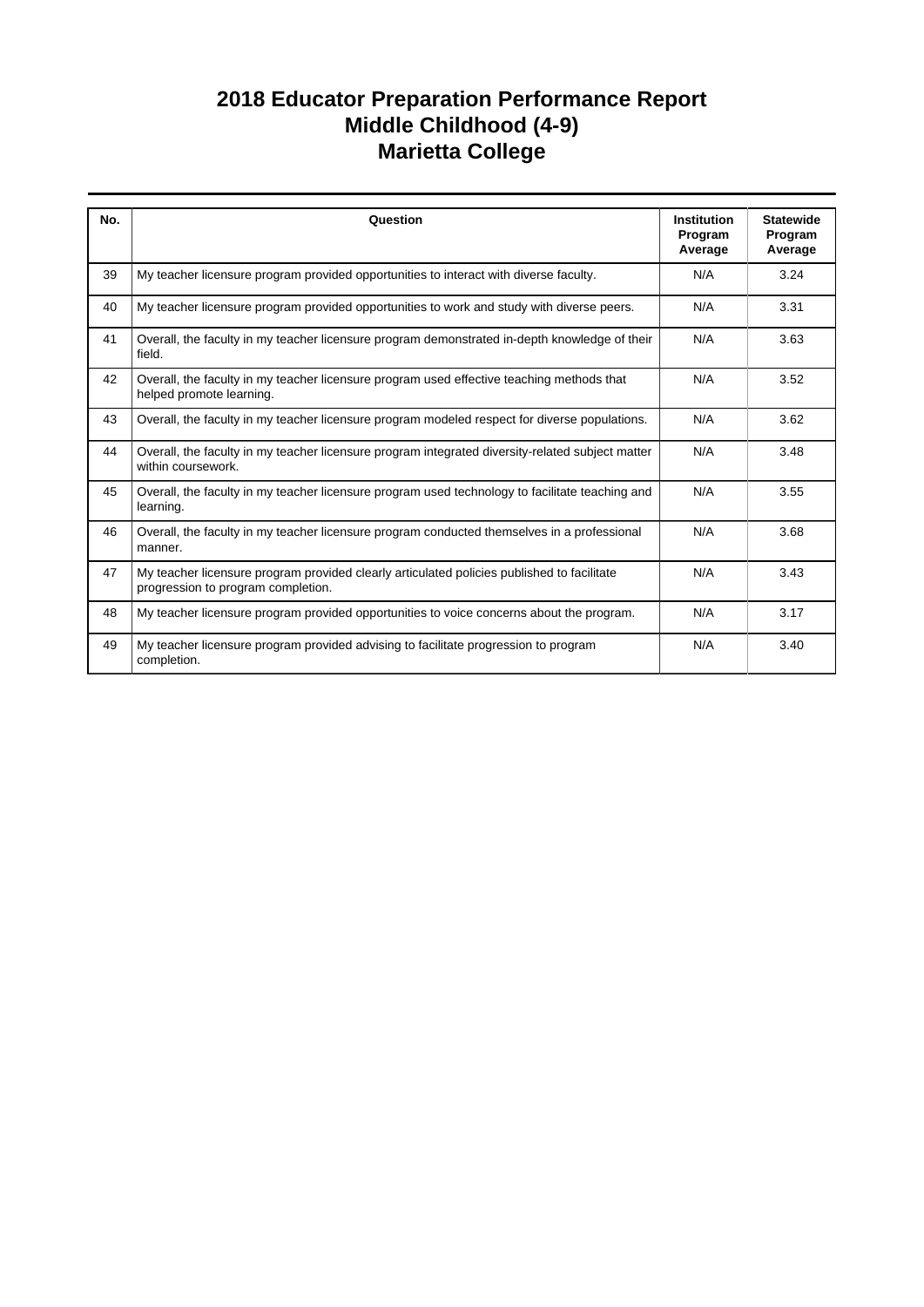### **Statewide Survey of OHIO Resident Educators' Reflections on their Educator Preparation Program**

Reporting Period from Sept 1, 2017 to Aug 31, 2018

#### **Description of Data:**

To gather information on alumni satisfaction with the quality of preparation provided by their educator preparation programs, the Ohio Department of Higher Education administers a survey aligned with the Ohio Standards for the Teaching Profession (OSTP), Ohio licensure requirements, and elements of national accreditation. All Ohio Resident Educators who completed their preparation in Ohio receive an invitation to complete the survey in the fall semester as they enter Year 2 of the Resident Educator program. The results of the survey are reflected here.

| No.            | Question                                                                                                                                                                                                               | <b>Institution</b><br>Program<br>Average | <b>Statewide</b><br>Program<br>Average |
|----------------|------------------------------------------------------------------------------------------------------------------------------------------------------------------------------------------------------------------------|------------------------------------------|----------------------------------------|
| $\mathbf{1}$   | My teacher licensure program prepared me with knowledge of research on how students<br>learn.                                                                                                                          | N/A                                      | 3.40                                   |
| $\overline{2}$ | My teacher licensure program prepared me to recognize characteristics of gifted students,<br>students with disabilities, and at-risk students in order to plan and deliver appropriate<br>instruction.                 | N/A                                      | 2.90                                   |
| 3              | My teacher licensure program prepared me with high levels of knowledge and the academic<br>content I plan to teach.                                                                                                    | N/A                                      | 3.30                                   |
| $\overline{4}$ | My teacher licensure program prepared me to identify instructional strategies appropriate to<br>my content area.                                                                                                       | N/A                                      | 3.34                                   |
| 5              | My teacher licensure program prepared me to understand the importance of linking<br>interdisciplinary experiences.                                                                                                     | N/A                                      | 3.36                                   |
| 6              | My teacher licensure program prepared me to align instructional goals and activities with<br>Ohio's academic content standards, including Ohio's Learning Standards.                                                   | N/A                                      | 3.58                                   |
| $\overline{7}$ | My teacher licensure program prepared me to use assessment data to inform instruction.                                                                                                                                 | N/A                                      | 3.24                                   |
| 8              | My teacher licensure program prepared me to clearly communicate learning goals to students.                                                                                                                            | N/A                                      | 3.36                                   |
| 9              | My teacher licensure program prepared me to apply knowledge of how students learn, to<br>inform instruction.                                                                                                           | N/A                                      | 3.40                                   |
| 10             | My teacher licensure program prepared me to differentiate instruction to support the learning<br>needs of all students, including students identified as gifted, students with disabilities, and at-<br>risk students. | N/A                                      | 3.02                                   |
| 11             | My teacher licensure program prepared me to identify strategies to increase student<br>motivation and interest in topics of study.                                                                                     | N/A                                      | 3.14                                   |
| 12             | My teacher licensure program prepared me to create learning situations in which students<br>work independently, collaboratively, and/or a whole class.                                                                 | N/A                                      | 3.42                                   |
| 13             | My teacher licensure program prepared me to use strategies for effective classroom<br>management.                                                                                                                      | N/A                                      | 2.90                                   |
| 14             | My teacher licensure program prepared me to communicate clearly and effectively.                                                                                                                                       | N/A                                      | 3.32                                   |

#### **1=Strongly Disagree 2=Disagree 3=Agree 4=Strongly Agree**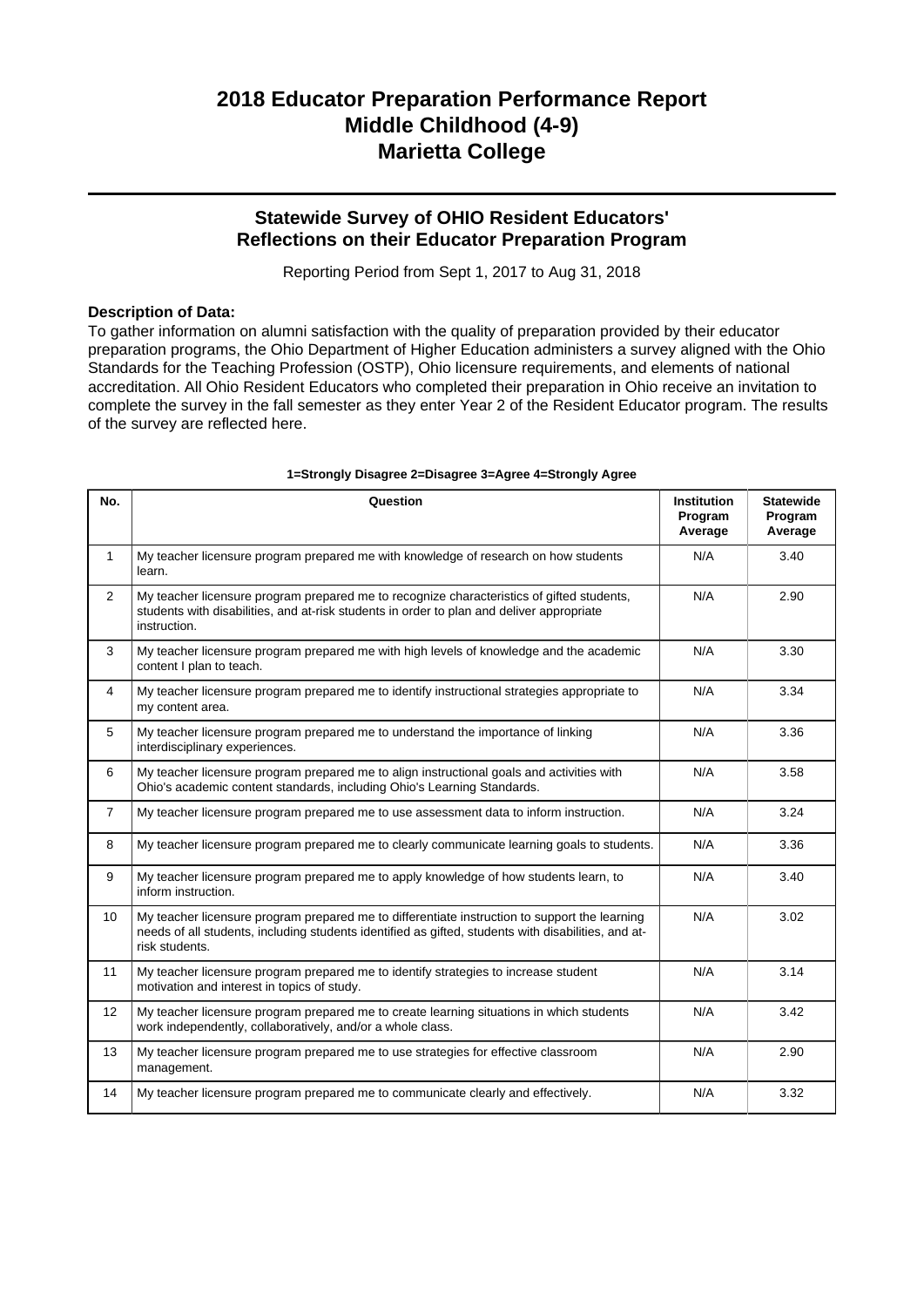| No. | Question                                                                                                                                                                  | Institution<br>Program<br>Average | <b>Statewide</b><br>Program<br>Average |
|-----|---------------------------------------------------------------------------------------------------------------------------------------------------------------------------|-----------------------------------|----------------------------------------|
| 15  | My teacher licensure program prepared me to understand the importance of communication<br>with families and caregivers.                                                   | N/A                               | 3.26                                   |
| 16  | My teacher licensure program prepared me to understand, uphold, and follow professional<br>ethics, policies, and legal codes of professional conduct.                     | N/A                               | 3.50                                   |
| 17  | My teacher licensure program prepared me to use a variety of diagnostic, formative, and<br>summative assessments.                                                         | N/A                               | 3.42                                   |
| 18  | My teacher licensure program prepared me prepared me to understand students' diverse<br>cultures, language skills, and experiences.                                       | N/A                               | 3.26                                   |
| 19  | My teacher licensure program prepared me to treat all students fairly and establish an<br>environment that is respectful, supportive, and caring.                         | N/A                               | 3.56                                   |
| 20  | My teacher licensure program prepared me prepared me to use technology to enhance<br>teaching and student learning.                                                       | N/A                               | 3.40                                   |
| 21  | My teacher licensure program prepared me prepared me to collaborate with colleagues and<br>members of the community when and where appropriate.                           | N/A                               | 3.38                                   |
| 22  | My teacher licensure program prepared me collected evidence of my performance on multiple<br>measures to monitor my progress.                                             | N/A                               | 3.24                                   |
| 23  | My teacher licensure program provided me with knowledge of the Ohio Licensure Program<br>standards for my discipline (e.g. NAEYC, CEC, NCTM).                             | N/A                               | 2.98                                   |
| 24  | My teacher licensure program provided me with knowledge of the operation of Ohio schools<br>as delineated in the Ohio Department of Education School Operating Standards. | N/A                               | 3.10                                   |
| 25  | My teacher licensure program provided me with knowledge of the requirements for the<br>Resident Educator License.                                                         | N/A                               | 3.10                                   |
| 26  | My teacher licensure program provided me with knowledge of the Ohio Standards for the<br>Teaching Profession.                                                             | N/A                               | 3.08                                   |
| 27  | My teacher licensure program provided me with knowledge of the Ohio Standards for<br>Professional Development.                                                            | N/A                               | 3.00                                   |
| 28  | My teacher licensure program provided me with knowledge of the Ohio Academic Content<br>Standards, including Ohio's Learning Standards.                                   | N/A                               | 3.44                                   |
| 29  | My teacher licensure program provided me with knowledge of the Value-added Growth<br>Measure as defined by the Ohio State Board of Education.                             | N/A                               | 2.68                                   |
| 30  | My teacher licensure program provided field experiences that supported my development as<br>an effective educator focused on student learning.                            | N/A                               | 3.48                                   |
| 31  | My teacher licensure program provided field experiences in a variety of settings (urban,<br>suburban, and rural).                                                         | N/A                               | 3.28                                   |
| 32  | My teacher licensure program provided student teaching experience(s) that supported my<br>development as an effective educator focused on student learning.               | N/A                               | 3.50                                   |
| 33  | My teacher licensure program provided cooperating teachers who supported me through<br>observation and conferences (face-to-face or via electronic media).                | N/A                               | 3.54                                   |
| 34  | My teacher licensure program provided university supervisors who supported me through<br>observation and conferences (face-to-face or via electronic media).              | N/A                               | 3.60                                   |
| 35  | My teacher licensure program provided opportunities to work with diverse students (including<br>gifted students, students with disabilities, and at-risk students).       | N/A                               | 3.14                                   |
| 36  | My teacher licensure program provided opportunities to understand students' diverse cultures,<br>languages, and experiences.                                              | N/A                               | 3.34                                   |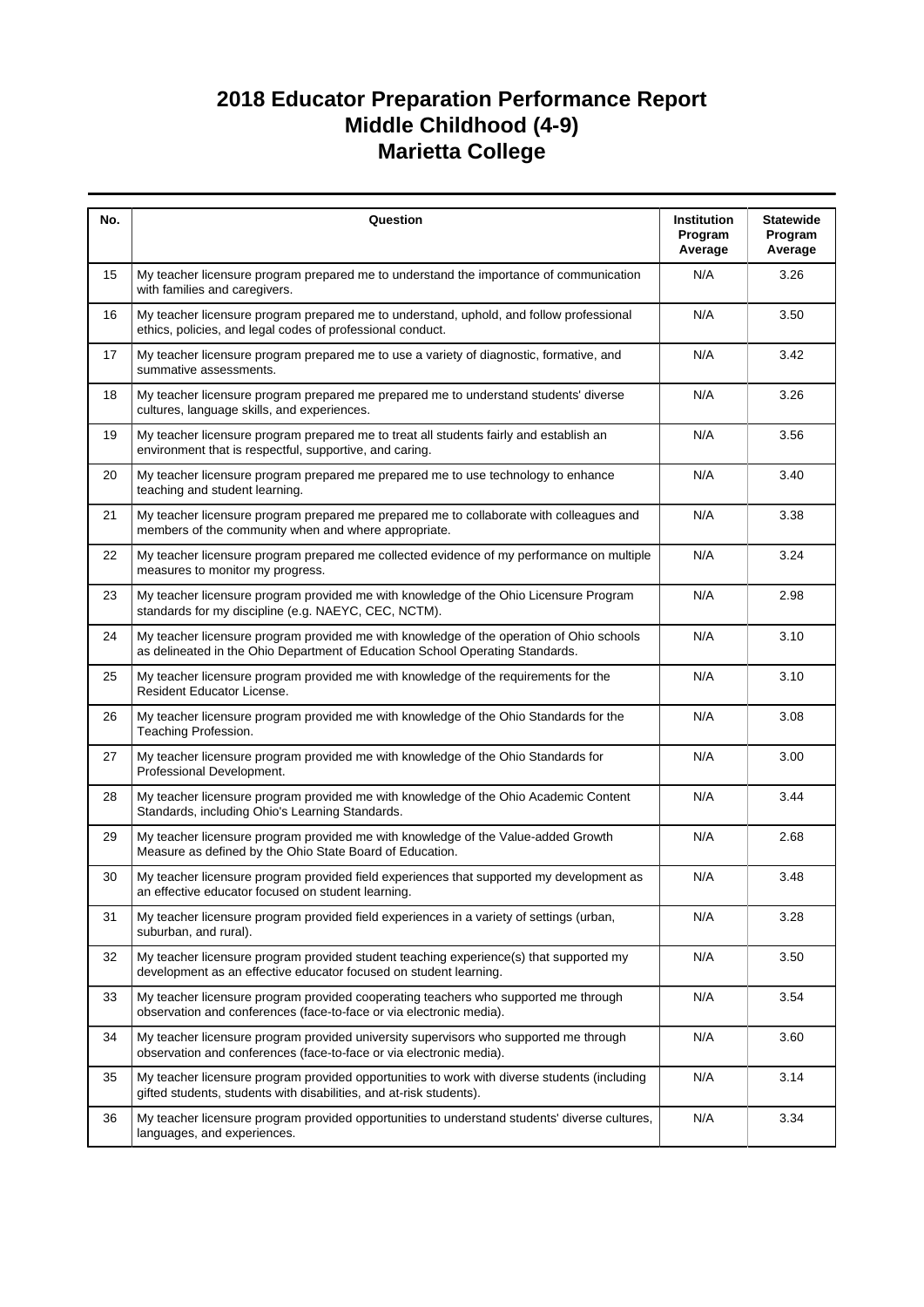| No. | Question                                                                                                                                    | <b>Institution</b> | <b>Statewide</b>   |
|-----|---------------------------------------------------------------------------------------------------------------------------------------------|--------------------|--------------------|
|     |                                                                                                                                             | Program<br>Average | Program<br>Average |
| 37  | My teacher licensure program provided opportunities to work with diverse teachers.                                                          | N/A                | 3.16               |
| 38  | My teacher licensure program provided opportunities to interact with diverse faculty.                                                       | N/A                | 3.12               |
| 39  | My teacher licensure program provided opportunities to work and study with diverse peers.                                                   | N/A                | 3.24               |
| 40  | Overall, the faculty in my teacher licensure program demonstrated in-depth knowledge of their<br>field.                                     | N/A                | 3.50               |
| 41  | Overall, the faculty in my teacher licensure program used effective teaching methods that<br>helped promote learning.                       | N/A                | 3.34               |
| 42  | Overall, the faculty in my teacher licensure program modeled respect for diverse populations.                                               | N/A                | 3.56               |
| 43  | Overall, the faculty in my teacher licensure program integrated diversity-related subject matter<br>within coursework.                      | N/A                | 3.42               |
| 44  | Overall, the faculty in my teacher licensure program used technology to facilitate teaching and<br>learning.                                | N/A                | 3.44               |
| 45  | Overall, the faculty in my teacher licensure program conducted themselves in a professional<br>manner.                                      | N/A                | 3.52               |
| 46  | My teacher licensure program provided clearly articulated policies published to facilitate<br>progression to program completion.            | N/A                | 3.28               |
| 47  | My teacher licensure program provided opportunities to voice concerns about the program.                                                    | N/A                | 3.06               |
| 48  | My teacher licensure program provided advising to facilitate progression to program<br>completion.                                          | N/A                | 3.32               |
| 49  | My teacher licensure program provided prepared me with the knowledge and skills necessary<br>to enter the classroom as a Resident Educator. | N/A                | 3.16               |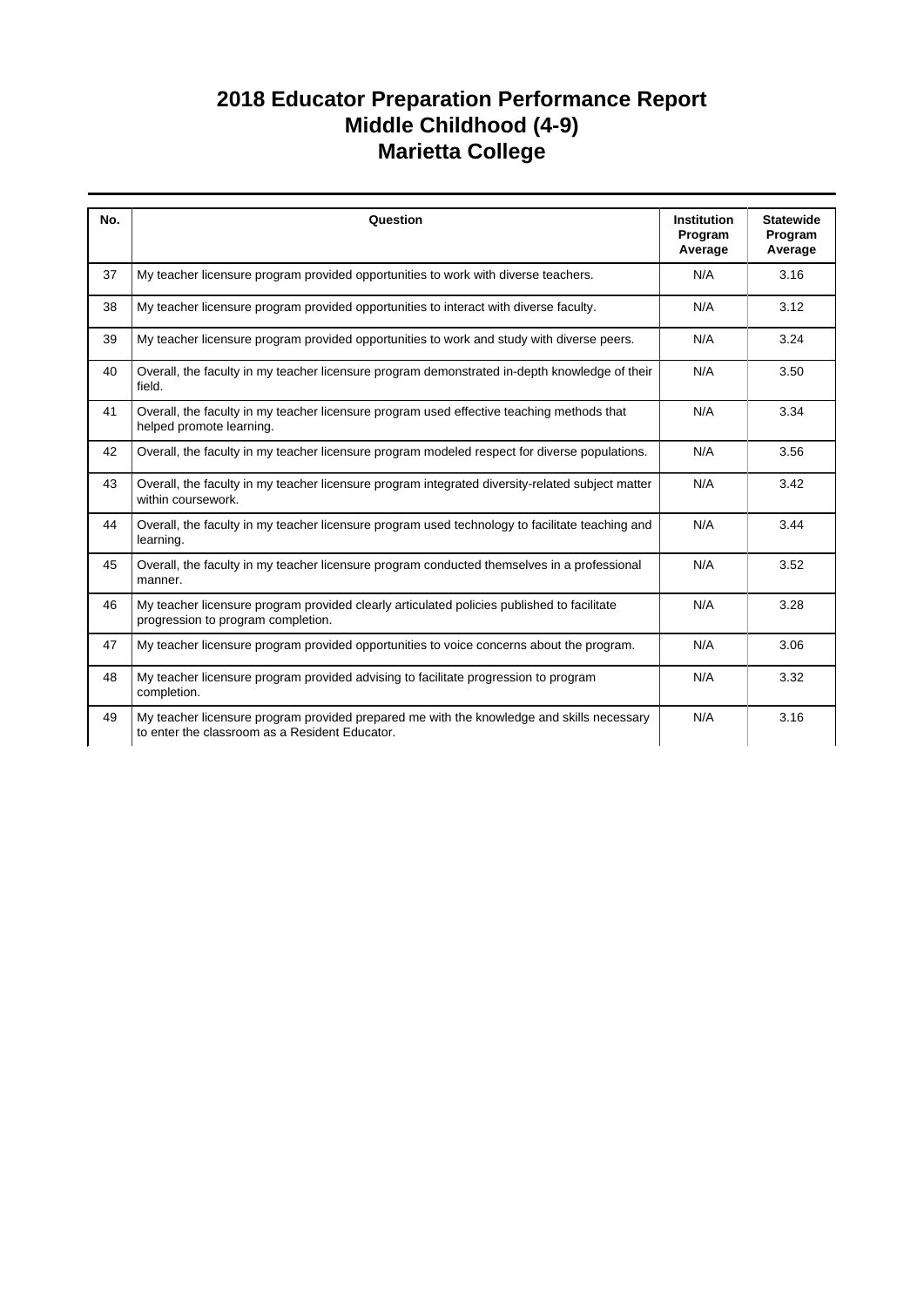### **Field and Clinical Experiences for Candidates at Marietta College**

Reporting Period from Sept 1, 2017 to Aug 31, 2018 (Data Source: Marietta College)

#### **Description of Data:**

Ohio requires that teacher candidates complete field and clinical experiences in school settings as part of their preparation. These experiences include early and ongoing field-based opportunities and the culminating pre-service clinical experience commonly referred to as "student teaching." The specific requirements for these placements vary by unit and by program.

| <b>Teacher Preparation Programs</b>                                                                          |                     |  |  |  |  |
|--------------------------------------------------------------------------------------------------------------|---------------------|--|--|--|--|
| <b>Field/Clinical Experience Element</b>                                                                     | <b>Requirements</b> |  |  |  |  |
| Minimum number of field hours required of candidates in the preparation program prior to<br>student teaching | 195                 |  |  |  |  |
| Maximum number of field hours required of candidates in the preparation program prior to<br>student teaching | 365                 |  |  |  |  |
| Total number of weeks required of candidates in the student teaching experience                              | 14                  |  |  |  |  |
| Percentage of teacher candidates who satisfactorily completed student teaching                               | 100%                |  |  |  |  |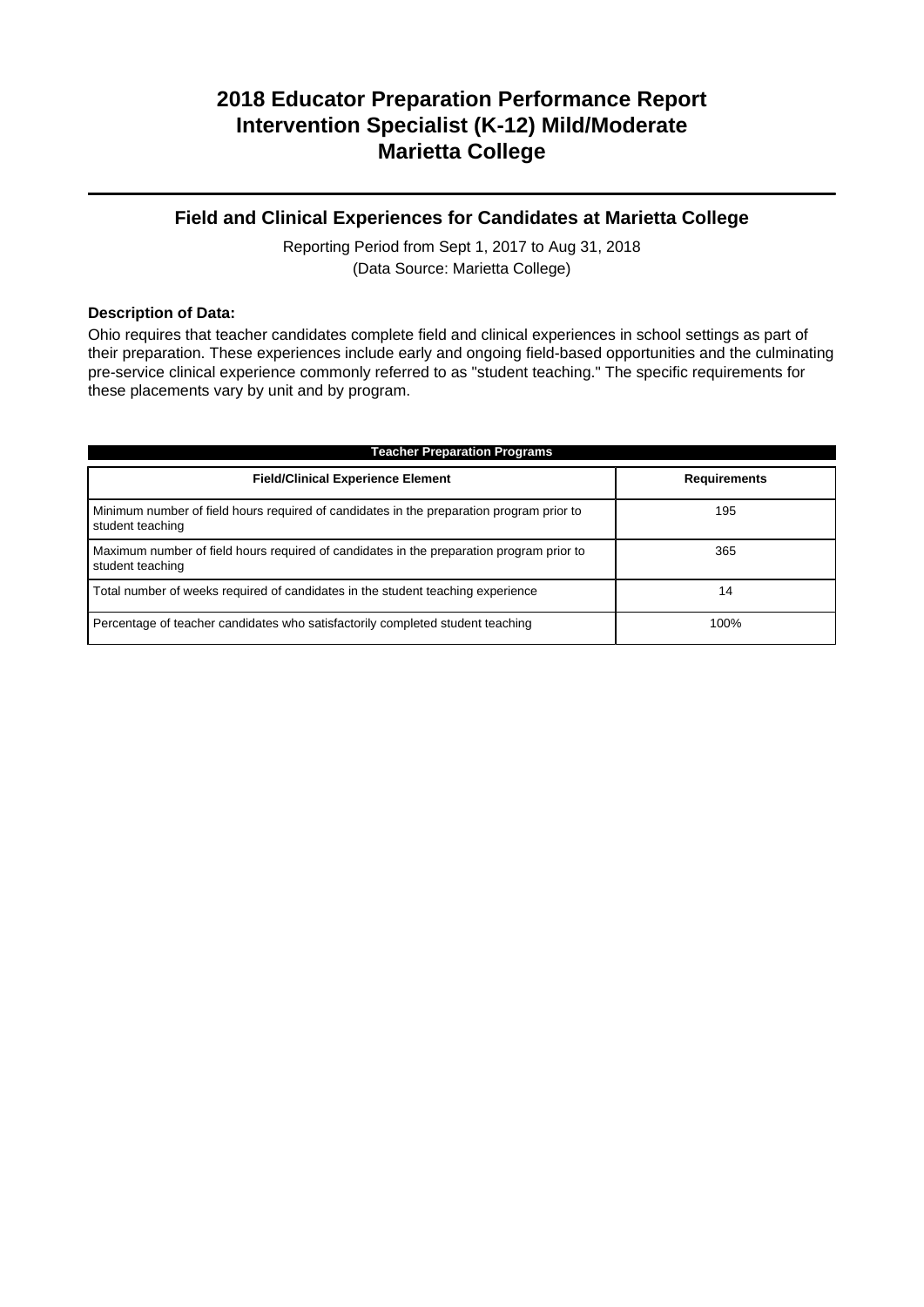### **Ohio Educator Licensure Examination Pass Rates at Marietta College**

Reporting Period from Sept 1, 2016 to Aug 31, 2017 (Data Source: USDOE Title II Report)

#### **Description of Data:**

Ohio educator licensure requirements include passage of all requisite licensure examinations at the state determined cut score. The reported results reflect Title II data, and therefore represent pass rate data solely only initial licenses. Further, because the data are gathered from the Title II reports, there is a one year lag in accessing the data. Teacher licensure pass rate data are the only reported metric for which the data do not reflect the reporting year 2017-2018. As of 2013, the Ohio Assessments for Educators replaced the Praxis subject assessments for initial licensure. Some Praxis II assessments are still being reported because recent program completers took those tests in or before 2013.

| <b>Teacher Licensure Test Scores</b> |                                   |                          |                             |                                              |                             |                      |                                      |                                                   |
|--------------------------------------|-----------------------------------|--------------------------|-----------------------------|----------------------------------------------|-----------------------------|----------------------|--------------------------------------|---------------------------------------------------|
| <b>Licensure Test</b>                | <b>Test Range</b><br><b>Score</b> | <b>Test Cut</b><br>Score | <b>Completers</b><br>Tested | Program<br>Average<br><b>Scaled</b><br>Score | <b>Completers</b><br>Passed | Program<br>Pass Rate | <b>State</b><br>Average<br>Pass Rate | <b>State</b><br>Average<br><b>Scaled</b><br>Score |
| 043 - Special Education              | 100-300                           | 220                      | N <sub>10</sub>             | N/A                                          | N <sub>10</sub>             | N/A                  | 96%                                  | 245                                               |
| 090 - Foundations of Reading         | 100-300                           | 220                      | N <sub>10</sub>             | N/A                                          | N <sub>10</sub>             | N/A                  | 88%                                  | 243                                               |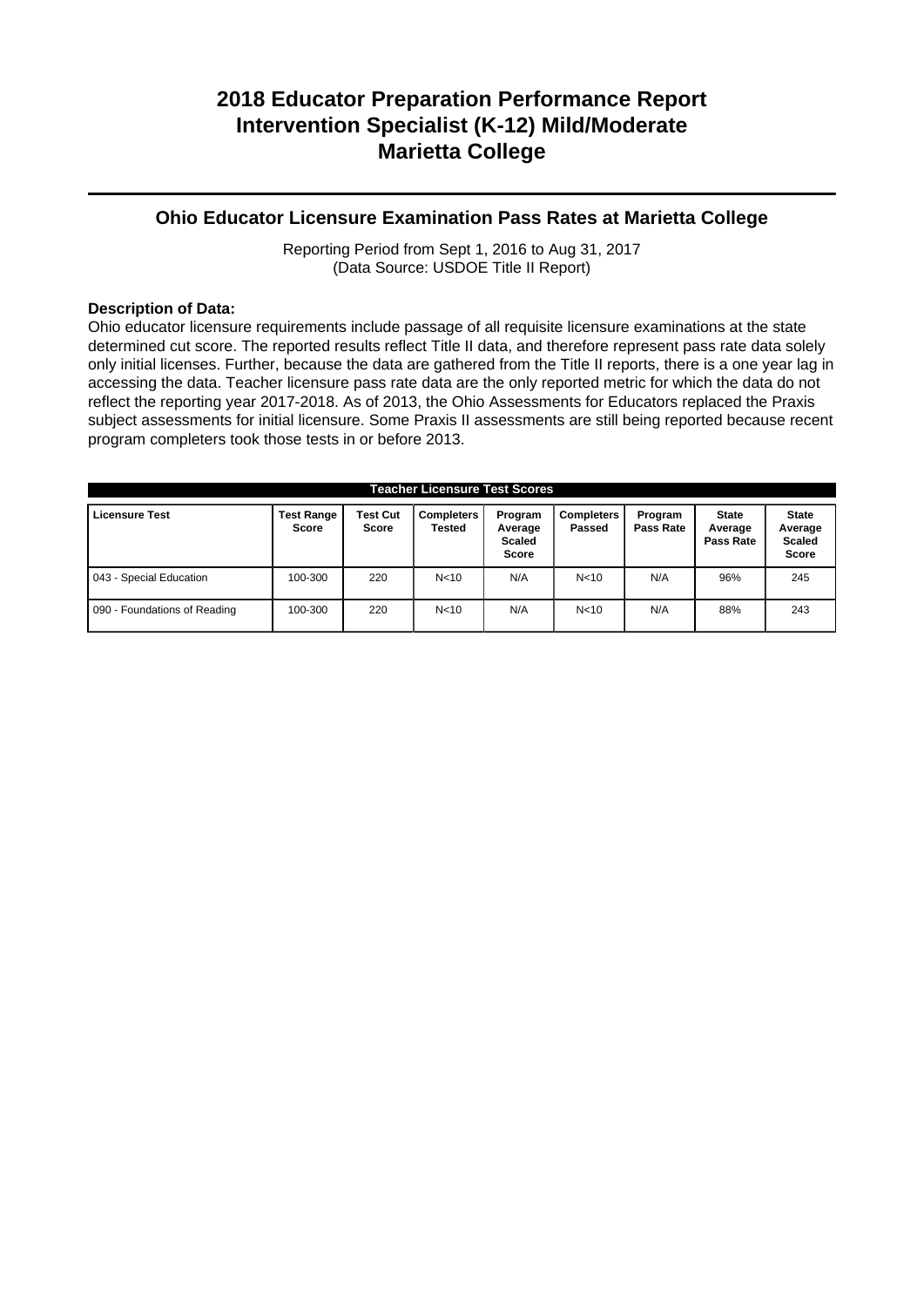#### **Marietta College Candidate Academic Measures**

Reporting Period from Sept 1, 2017 to Aug 31, 2018 (Data Source:Marietta College)

#### **Undergraduate Program Admission Requirements**

Candidates are admitted to the professional license program after completing 45 semester hours and completing initial 100/200 level EDUC courses and field experiences. Candidates must meet minimum requirements for overall GPA, education course GPA, academic skills test scores (ACT, SAT, or Core Assessments for Educators), have ratings of acceptable on the disposition checklist used in initial field experiences and grades of C or higher in writing and oral communication.

#### **Description of Data:**

The data in this section are the average scores of candidates on academic measures reported by the provider. If a measure is not applicable to a level of delivery (undergraduate, post-baccalaureate, graduate) the table reflects "N/A". In the "Dispositional Assessments and Other Measures" portion, if the provider did not indicate using a measure, OR if the institution does not offer a program at the designated level of delivery, the table reflects "N".

#### **Teacher Preparation Programs**

#### **U=Undergraduate P=Post-Baccalaureate G=Graduate**

|                          |              | <b>Candidates Admitted</b> |              |                 | <b>Candidates Enrolled</b> |               | <b>Candidates Completing</b> |  |
|--------------------------|--------------|----------------------------|--------------|-----------------|----------------------------|---------------|------------------------------|--|
| Academic                 | Required     | <b>Number</b>              | Average      | <b>Number</b>   | Average                    | <b>Number</b> | Average                      |  |
| <b>Measure</b>           | <b>Score</b> | <b>Admitted</b>            | <b>Score</b> | <b>Enrolled</b> | Score                      | Completed     | <b>Score</b>                 |  |
| <b>ACT Composite</b>     | $U=23$       | $U=N<10$                   | $U=N<10$     | $U=N<10$        | $U=N<10$                   | $U=N<10$      | $U=N<10$                     |  |
| <b>Score</b>             | $P=N/A$      | $P=N/A$                    | $P=N/A$      | $P=N/A$         | $P=N/A$                    | $P=N/A$       | $P=N/A$                      |  |
|                          | $G=N/A$      | $G=N/A$                    | $G=N/A$      | $G=N/A$         | $G=N/A$                    | $G=N/A$       | $G=N/A$                      |  |
| <b>ACT English</b>       | $U=20$       | $U=N<10$                   | $U=N<10$     | $U=N<10$        | $U=N<10$                   | $U=N<10$      | $U=N<10$                     |  |
| <b>Subscore</b>          | $P=N/A$      | $P=N/A$                    | $P=N/A$      | $P=N/A$         | $P=N/A$                    | $P=N/A$       | $P=N/A$                      |  |
|                          | $G=N/A$      | $G=N/A$                    | $G=N/A$      | $G=N/A$         | $G=N/A$                    | $G=N/A$       | $G=N/A$                      |  |
| <b>ACT Math</b>          | $U=20$       | $U=N<10$                   | $U=N<10$     | $U=N<10$        | $U=N<10$                   | $U=N<10$      | $U=N<10$                     |  |
| <b>Subscore</b>          | $P=N/A$      | $P=N/A$                    | $P=N/A$      | $P=N/A$         | $P=N/A$                    | $P=N/A$       | $P=N/A$                      |  |
|                          | $G=N/A$      | $G=N/A$                    | $G=N/A$      | $G=N/A$         | $G=N/A$                    | $G=N/A$       | $G=N/A$                      |  |
| <b>ACT Reading</b>       | $U=20$       | $U=N<10$                   | $U=N<10$     | $U=N<10$        | $U=N<10$                   | $U=N<10$      | $U=N10$                      |  |
| <b>Subscore</b>          | $P=N/A$      | $P=N/A$                    | $P=N/A$      | $P=N/A$         | $P=N/A$                    | $P=N/A$       | $P=N/A$                      |  |
|                          | $G=N/A$      | $G=N/A$                    | $G=N/A$      | $G=N/A$         | $G=N/A$                    | $G=N/A$       | $G=N/A$                      |  |
| <b>GPA - Graduate</b>    | $U=N/A$      | $U=N/A$                    | $U=N/A$      | $U=N/A$         | $U=N/A$                    | $U=N/A$       | $U=N/A$                      |  |
|                          | $P=N/A$      | $P=N/A$                    | $P=N/A$      | $P=N/A$         | $P=N/A$                    | $P=N/A$       | $P=N/A$                      |  |
|                          | $G=N/A$      | $G=N/A$                    | $G=N/A$      | $G=N/A$         | $G=N/A$                    | $G=N/A$       | $G=N/A$                      |  |
| <b>GPA - High School</b> | $U=N/A$      | $U=N/A$                    | $U=N/A$      | $U=N/A$         | $U=N/A$                    | $U=N/A$       | $U=N/A$                      |  |
|                          | $P=N/A$      | $P=N/A$                    | $P=N/A$      | $P=N/A$         | $P=N/A$                    | $P=N/A$       | $P=N/A$                      |  |
|                          | $G=N/A$      | $G=N/A$                    | $G=N/A$      | $G=N/A$         | $G=N/A$                    | $G=N/A$       | $G=N/A$                      |  |
| <b>GPA - Transfer</b>    | $U=N/A$      | $U=N/A$                    | $U=N/A$      | $U=N/A$         | $U=N/A$                    | $U=N/A$       | $U=N/A$                      |  |
|                          | $P=N/A$      | $P=N/A$                    | $P=N/A$      | $P=N/A$         | $P=N/A$                    | $P=N/A$       | $P=N/A$                      |  |
|                          | $G=N/A$      | $G=N/A$                    | $G=N/A$      | $G=N/A$         | $G=N/A$                    | $G=N/A$       | $G=N/A$                      |  |
| $GPA -$                  | $U = 3.00$   | $U=N<10$                   | $U=N<10$     | $U=N<10$        | $U=N<10$                   | $U=N<10$      | $U=N10$                      |  |
| Undergraduate            | $P=N/A$      | $P=N/A$                    | $P=N/A$      | $P=N/A$         | $P=N/A$                    | $P=N/A$       | $P=N/A$                      |  |
|                          | $G=N/A$      | $G=N/A$                    | $G=N/A$      | $G=N/A$         | $G=N/A$                    | $G=N/A$       | $G=N/A$                      |  |
| <b>GRE Composite</b>     | $U=N/A$      | $U=N/A$                    | $U=N/A$      | $U=N/A$         | $U=N/A$                    | $U=N/A$       | $U=N/A$                      |  |
| <b>Score</b>             | $P=N/A$      | $P=N/A$                    | $P=N/A$      | $P=N/A$         | $P=N/A$                    | $P=N/A$       | $P=N/A$                      |  |
|                          | $G=N/A$      | $G=N/A$                    | $G=N/A$      | $G=N/A$         | $G=N/A$                    | $G=N/A$       | $G=N/A$                      |  |
| <b>GRE Quantitative</b>  | $U=N/A$      | $U=N/A$                    | $U=N/A$      | $U=N/A$         | $U=N/A$                    | $U=N/A$       | $U=N/A$                      |  |
| <b>Subscore</b>          | $P=N/A$      | $P=N/A$                    | $P=N/A$      | $P=N/A$         | $P=N/A$                    | $P=N/A$       | $P=N/A$                      |  |
|                          | $G=N/A$      | $G=N/A$                    | $G=N/A$      | $G=N/A$         | $G=N/A$                    | $G=N/A$       | $G=N/A$                      |  |
| <b>GRE Verbal</b>        | $U=N/A$      | $U=N/A$                    | $U=N/A$      | $U=N/A$         | $U=N/A$                    | $U=N/A$       | $U=N/A$                      |  |
| <b>Subscore</b>          | $P=N/A$      | $P=N/A$                    | $P=N/A$      | $P=N/A$         | $P=N/A$                    | $P=N/A$       | $P=N/A$                      |  |
|                          | $G=N/A$      | $G=N/A$                    | $G=N/A$      | $G=N/A$         | $G=N/A$                    | $G=N/A$       | $G=N/A$                      |  |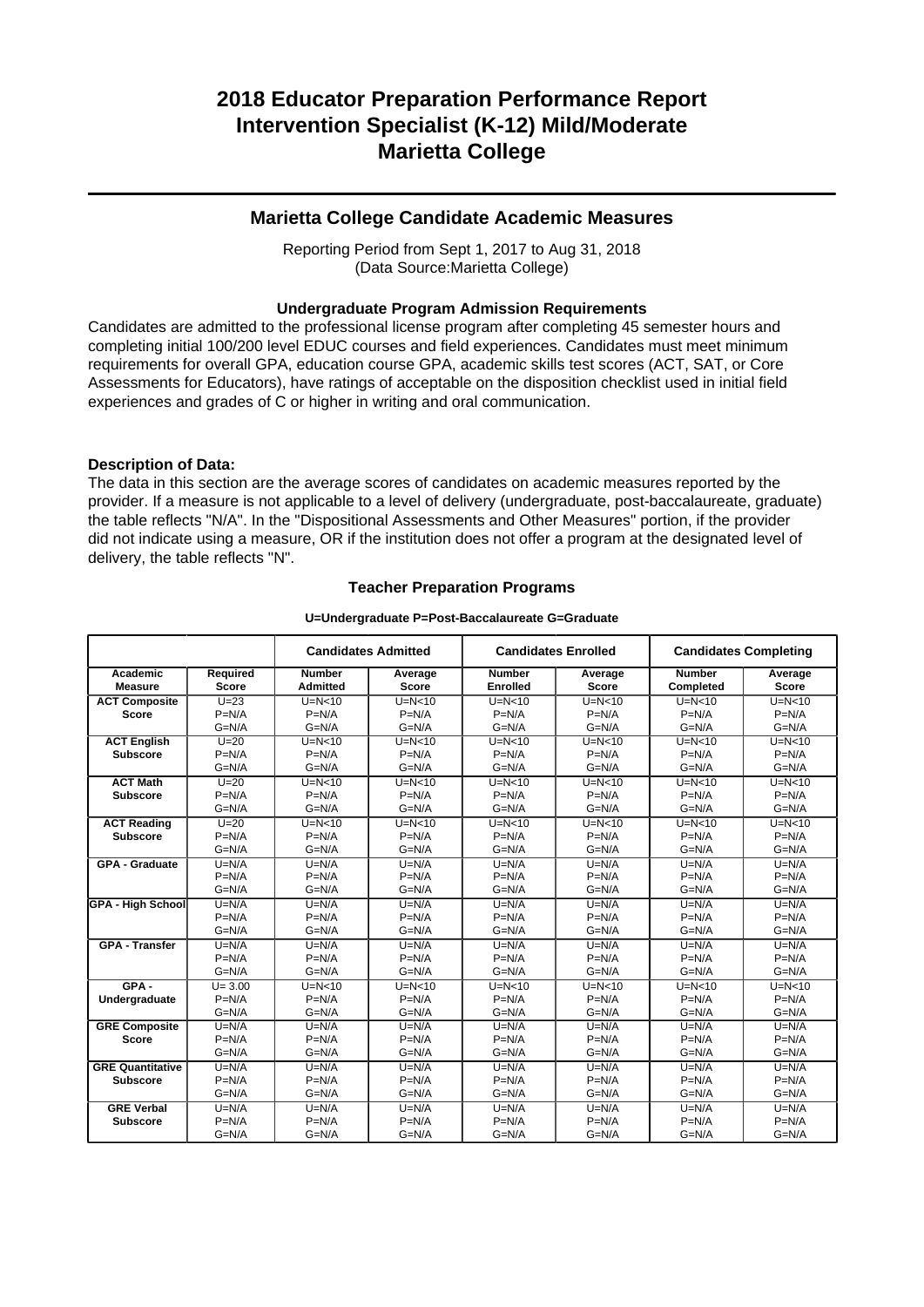|                               |                                    |                                  | <b>Candidates Admitted</b> | <b>Candidates Enrolled</b>       |                           | <b>Candidates Completing</b> |                  |
|-------------------------------|------------------------------------|----------------------------------|----------------------------|----------------------------------|---------------------------|------------------------------|------------------|
| Academic<br><b>Measure</b>    | Required<br><b>Score</b>           | <b>Number</b><br><b>Admitted</b> | Average<br><b>Score</b>    | <b>Number</b><br><b>Enrolled</b> | Average<br><b>Score</b>   | <b>Number</b><br>Completed   | Average<br>Score |
| <b>GRE Writing</b>            | $U=N/A$                            | $U=N/A$                          | $U=N/A$                    | $U=N/A$                          | $U=N/A$                   | $U=N/A$                      | $U=N/A$          |
| <b>Subscore</b>               | $P=N/A$                            | $P=N/A$                          | $P=N/A$                    | $P=N/A$                          | $P=N/A$                   | $P=N/A$                      | $P=N/A$          |
|                               | $G=N/A$                            | $G=N/A$                          | $G=N/A$                    | $G=N/A$                          | $G=N/A$                   | $G=N/A$                      | $G=N/A$          |
| <b>MAT</b>                    | $U=N/A$                            | $U=N/A$                          | $U=N/A$                    | $U=N/A$                          | $U=N/A$                   | $U=N/A$                      | $U=N/A$          |
|                               | $P=N/A$                            | $P=N/A$                          | $P=N/A$                    | $P=N/A$                          | $P=N/A$                   | $P=N/A$                      | $P=N/A$          |
|                               | $G=N/A$                            | $G=N/A$                          | $G=N/A$                    | $G=N/A$                          | $G=N/A$                   | $G=N/A$                      | $G=N/A$          |
| <b>Praxis CORE Math</b>       | $U = 150$                          | $U=N<10$                         | $U=N10$                    | $U=N<10$                         | $U=N<10$                  | $U=N10$                      | $U=N<10$         |
|                               | $P=N/A$                            | $P=N/A$                          | $P=N/A$                    | $P=N/A$                          | $P=N/A$                   | $P=N/A$                      | $P=N/A$          |
|                               | $G=N/A$                            | $G=N/A$                          | $G=N/A$                    | $G=N/A$                          | $G=N/A$                   | $G=N/A$                      | $G=N/A$          |
| <b>Praxis CORE</b>            | $U = 156$                          | $U=N<10$                         | $U=N<10$                   | $U=N<10$                         | $U=N<10$                  | $U=N<10$                     | $U=N<10$         |
| Reading                       | $P=N/A$                            | $P=N/A$                          | $P=N/A$                    | $P=N/A$                          | $P=N/A$                   | $P=N/A$                      | $P=N/A$          |
|                               | $G=N/A$                            | $G=N/A$                          | $G=N/A$                    | $G=N/A$                          | G=N/A                     | $G=N/A$                      | $G=N/A$          |
| <b>Praxis CORE</b>            | $U = 162$                          | $U=N<10$                         | $U=N<10$                   | $U=N<10$                         | $U=N<10$                  | $U=N<10$                     | $U=N<10$         |
| Writing                       | $P=N/A$                            | $P=N/A$                          | $P=N/A$                    | $P=N/A$                          | $P=N/A$                   | $P=N/A$                      | $P=N/A$          |
|                               | $G=N/A$                            | $G=N/A$                          | $G=N/A$                    | $G=N/A$                          | $G=N/A$                   | $G=N/A$                      | $G=N/A$          |
| <b>Praxis I Math</b>          | $U=N/A$                            | $U=N/A$                          | $U=N/A$                    | $U=N/A$                          | $U=N/A$                   | $U=N/A$                      | $U=N/A$          |
|                               | $P=N/A$                            | $P=N/A$                          | $P=N/A$                    | $P=N/A$                          | $P=N/A$                   | $P=N/A$                      | $P=N/A$          |
|                               | $G=N/A$                            | $G=N/A$                          | $G=N/A$                    | $G=N/A$                          | $G=N/A$                   | $G=N/A$                      | $G=N/A$          |
| <b>Praxis I Reading</b>       | $U=N/A$                            | $U=N/A$                          | $U=N/A$                    | $U=N/A$                          | $U=N/A$                   | $U=N/A$                      | $U=N/A$          |
|                               | $P=N/A$                            | $P=N/A$                          | $P=N/A$                    | $P=N/A$                          | $P=N/A$                   | $P=N/A$                      | $P=N/A$          |
|                               | $G=N/A$                            | $G=N/A$                          | $G=N/A$                    | $G=N/A$                          | $G=N/A$                   | $G=N/A$                      | $G=N/A$          |
| <b>Praxis I Writing</b>       | $U=N/A$                            | $U=N/A$                          | $U=N/A$                    | $U=N/A$                          | $U=N/A$                   | $U=N/A$                      | $U=N/A$          |
|                               | $P=N/A$                            | $P=N/A$                          | $P=N/A$                    | $P=N/A$                          | $P=N/A$                   | $P=N/A$                      | $P=N/A$          |
|                               | $G=N/A$                            | $G=N/A$                          | $G=N/A$                    | $G=N/A$                          | $G=N/A$                   | $G=N/A$                      | $G=N/A$          |
| <b>Praxis II</b>              | $U=N/A$                            | $U=N/A$                          | $\overline{U}$ =N/A        | $U=N/A$                          | $U=N/A$                   | $U=N/A$                      | $U=N/A$          |
|                               | $P=N/A$                            | $P=N/A$                          | $P=N/A$                    | $P=N/A$                          | $P=N/A$                   | $P=N/A$                      | $P=N/A$          |
|                               | $G=N/A$                            | $G=N/A$                          | $G=N/A$                    | $G=N/A$                          | $G=N/A$                   | $G=N/A$                      | $G=N/A$          |
| <b>SAT Composite</b>          | $U = 1130$                         | $U=N10$                          | $U=N<10$                   | $U=N<10$                         | $U=N<10$                  | $U=N10$                      | $U=N0$           |
| <b>Score</b>                  | $P=N/A$                            | $P=N/A$                          | $P=N/A$                    | $P=N/A$                          | $P=N/A$                   | $P=N/A$                      | $P=N/A$          |
|                               | $G=N/A$                            | $G=N/A$                          | $G=N/A$                    | $G=N/A$                          | G=N/A                     | $G=N/A$                      | $G=N/A$          |
| <b>SAT Quantitative</b>       | $U = 520$                          | $U=N<10$                         | $U=N<10$                   | $U=N<10$                         | $U=N<10$                  | $U=N10$                      | $U=N<10$         |
| <b>Subscore</b>               | $P=N/A$                            | $P=N/A$                          | $P=N/A$                    | $P=N/A$                          | $P=N/A$                   | $P=N/A$                      | $P=N/A$          |
|                               | $G=N/A$                            | $G=N/A$                          | $G=N/A$                    | $G=N/A$                          | $G=N/A$                   | $G=N/A$                      | $G=N/A$          |
| <b>SAT Verbal</b>             | $U = 520$                          | $U=N<10$                         | $U=N<10$                   | $U=N<10$                         | $U=N<10$                  | $U=N10$                      | $U=N10$          |
|                               | $P=N/A$                            | $P=N/A$                          | $P=N/A$                    | $P=N/A$                          | $P=N/A$                   | $P=N/A$                      | $P=N/A$          |
| <b>Subscore</b>               | $G=N/A$                            | $G=N/A$                          | $G=N/A$                    | $G=N/A$                          | $G=N/A$                   | $G=N/A$                      | $G=N/A$          |
| <b>SAT Writing</b>            |                                    |                                  |                            | $U=N/A$                          |                           |                              | $U=N/A$          |
| <b>Subscore</b>               | $U=N/A$<br>$P=N/A$                 | $U=N/A$<br>$P=N/A$               | $U=N/A$<br>$P=N/A$         | $P=N/A$                          | $U=N/A$<br>$P=N/A$        | $U=N/A$<br>$P=N/A$           | $P=N/A$          |
|                               | $G=N/A$                            | $G=N/A$                          | $G=N/A$                    | $G=N/A$                          | G=N/A                     | $G=N/A$                      | $G=N/A$          |
|                               |                                    |                                  |                            |                                  |                           |                              |                  |
| <b>Other Criteria</b>         |                                    |                                  | Undergraduate              |                                  | <b>Post-Baccalaureate</b> | Graduate                     |                  |
|                               |                                    |                                  |                            |                                  |                           |                              |                  |
|                               | <b>Dispositional Assessment</b>    |                                  | Y                          | N                                |                           | N                            |                  |
|                               |                                    |                                  |                            |                                  |                           |                              |                  |
|                               | <b>EMPATHY/Omaha Interview</b>     |                                  | N                          | N                                |                           | N                            |                  |
|                               |                                    |                                  |                            |                                  |                           |                              |                  |
|                               |                                    |                                  |                            | N                                |                           |                              |                  |
|                               | Essay                              |                                  | N                          |                                  |                           | N                            |                  |
|                               |                                    |                                  | N/A                        |                                  |                           | N/A                          |                  |
| <b>High School Class Rank</b> |                                    |                                  |                            | N/A                              |                           |                              |                  |
|                               | Interview                          |                                  | Ν                          |                                  | N                         | N                            |                  |
|                               |                                    |                                  |                            |                                  |                           |                              |                  |
| <b>Letter of Commitment</b>   |                                    |                                  | N                          |                                  | N                         | N                            |                  |
|                               |                                    |                                  |                            |                                  |                           |                              |                  |
|                               | <b>Letter of Recommendation</b>    |                                  | N                          |                                  | N                         | N                            |                  |
|                               | <b>Myers-Briggs Type Indicator</b> |                                  | N/A                        |                                  | N                         | N                            |                  |
|                               | <b>OAE Content Assessment</b>      |                                  | N/A                        |                                  | N/A                       | N                            |                  |
|                               |                                    |                                  |                            |                                  |                           |                              |                  |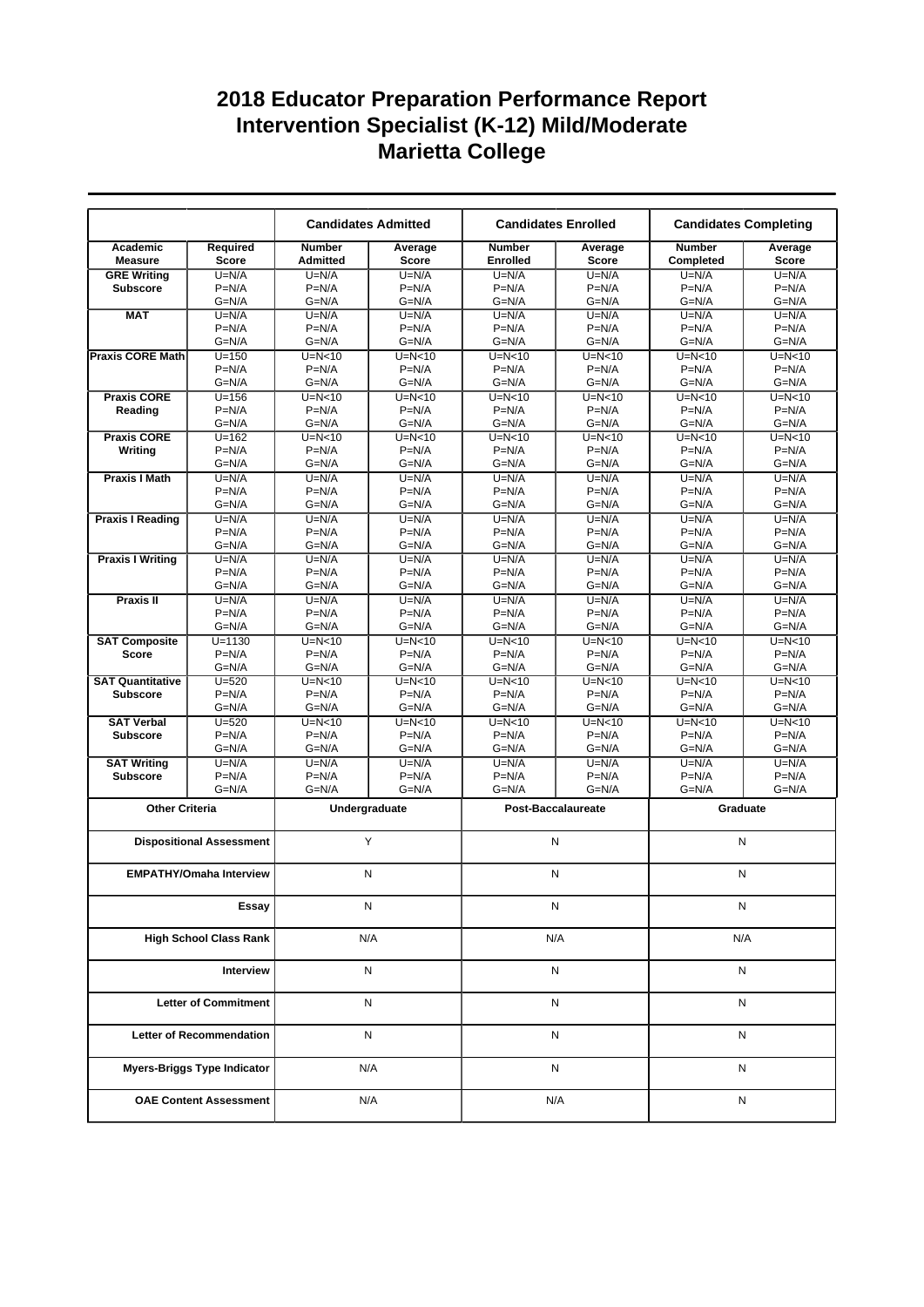| <b>Other Criteria</b>                      | Undergraduate | <b>Post-Baccalaureate</b> | Graduate |
|--------------------------------------------|---------------|---------------------------|----------|
| Portfolio                                  | N             | N                         | N        |
| <b>Prerequisite Courses</b>                | N             | N                         | N        |
| <b>SRI Teacher Perceiver</b>               | N/A           | N/A                       | N        |
| Superintendent Statement of<br>Sponsorship | N/A           | N/A                       | N        |
| <b>Teacher Insight</b>                     | N             | N                         | N        |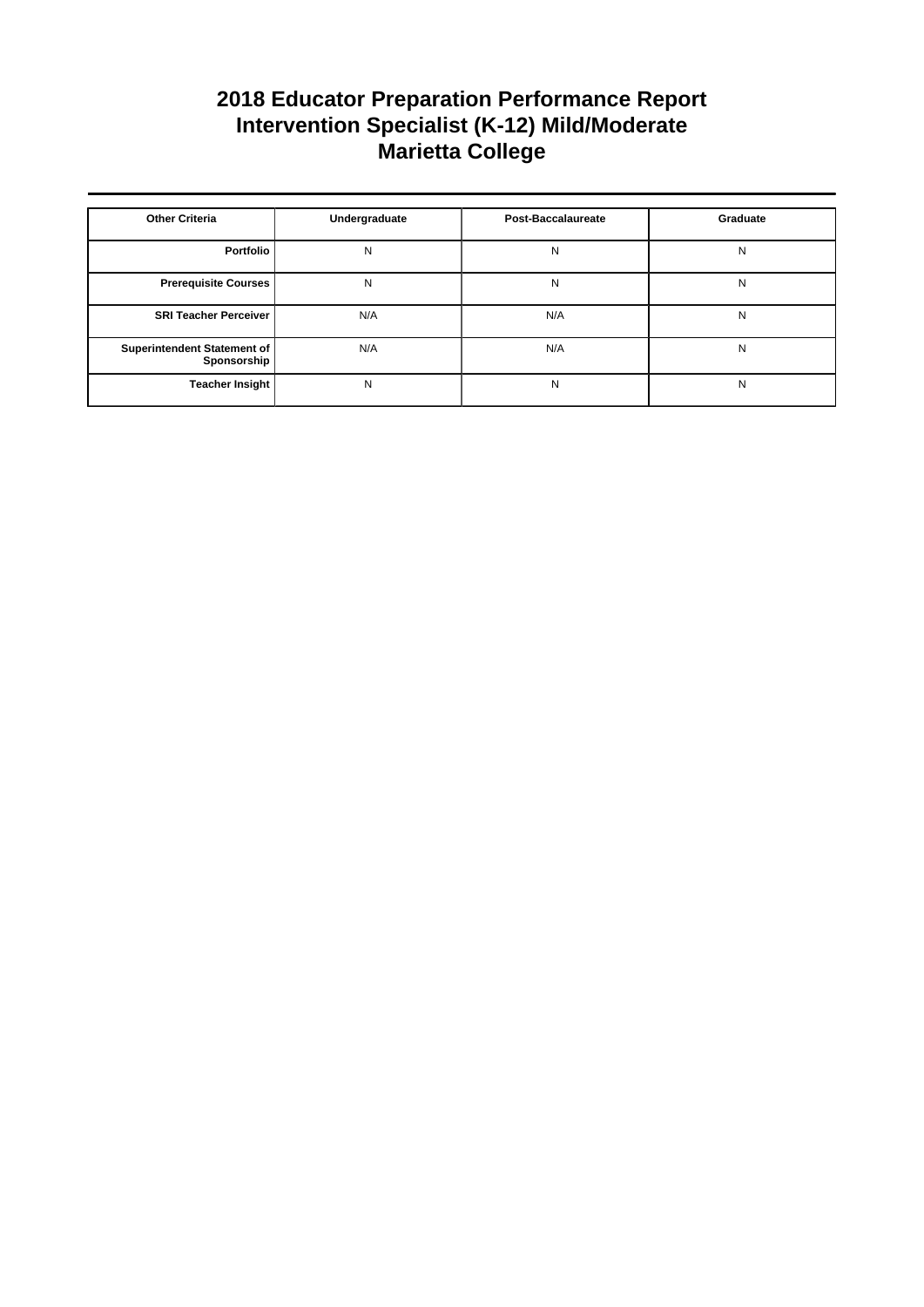### **Pre-Service Teacher Survey Results**

Reporting Period from Sept 1, 2017 to Aug 31, 2018

#### **Description of Data:**

To gather information on student satisfaction with the quality of preparation provided by their educator preparation programs, the Ohio Department of Higher Education administers a survey aligned with the Ohio Standards for the Teaching Profession (OSTP), Ohio licensure requirements, and elements of national accreditation. All Ohio candidates receive an invitation to complete the survey during their professional internship (student teaching). The results of this survey are reflected here.

| No.            | Question                                                                                                                                                                                                               | <b>Institution</b><br>Program<br>Average | <b>Statewide</b><br>Program<br>Average |
|----------------|------------------------------------------------------------------------------------------------------------------------------------------------------------------------------------------------------------------------|------------------------------------------|----------------------------------------|
| $\mathbf{1}$   | My teacher licensure program prepared me with knowledge of research on how students<br>learn.                                                                                                                          | N <sub>10</sub>                          | 3.46                                   |
| $\overline{2}$ | My teacher licensure program prepared me to recognize characteristics of gifted students,<br>students with disabilities, and at-risk students in order to plan and deliver appropriate<br>instruction.                 | N <sub>10</sub>                          | 3.43                                   |
| 3              | My teacher licensure program prepared me with high levels of knowledge and the academic<br>content I plan to teach.                                                                                                    | N <sub>10</sub>                          | 3.29                                   |
| 4              | My teacher licensure program prepared me to identify instructional strategies appropriate to<br>my content area.                                                                                                       | N <sub>10</sub>                          | 3.48                                   |
| 5              | My teacher licensure program prepared me to understand the importance of linking<br>interdisciplinary experiences.                                                                                                     | N <sub>10</sub>                          | 3.39                                   |
| 6              | My teacher licensure program prepared me to align instructional goals and activities with<br>Ohio's academic content standards, including Ohio's Learning Standards.                                                   | N <sub>10</sub>                          | 3.60                                   |
| $\overline{7}$ | My teacher licensure program prepared me to use assessment data to inform instruction.                                                                                                                                 | N <sub>10</sub>                          | 3.57                                   |
| 8              | My teacher licensure program prepared me to clearly communicate learning goals to students.                                                                                                                            | N <sub>10</sub>                          | 3.52                                   |
| 9              | My teacher licensure program prepared me to apply knowledge of how students learn, to<br>inform instruction.                                                                                                           | N <sub>10</sub>                          | 3.54                                   |
| 10             | My teacher licensure program prepared me to differentiate instruction to support the learning<br>needs of all students, including students identified as gifted, students with disabilities, and at-<br>risk students. | N <sub>10</sub>                          | 3.56                                   |
| 11             | My teacher licensure program prepared me to identify strategies to increase student<br>motivation and interest in topics of study.                                                                                     | N <sub>10</sub>                          | 3.44                                   |
| 12             | My teacher licensure program prepared me to create learning situations in which students<br>work independently, collaboratively, and/or a whole class.                                                                 | N <sub>10</sub>                          | 3.57                                   |
| 13             | My teacher licensure program prepared me to use strategies for effective classroom<br>management.                                                                                                                      | N <sub>10</sub>                          | 3.42                                   |
| 14             | My teacher licensure program prepared me to communicate clearly and effectively.                                                                                                                                       | N <sub>10</sub>                          | 3.58                                   |
| 15             | My teacher licensure program prepared me to understand the importance of communication<br>with families and caregivers.                                                                                                | N <sub>10</sub>                          | 3.59                                   |
| 16             | My teacher licensure program prepared me to understand, uphold, and follow professional<br>ethics, policies, and legal codes of professional conduct.                                                                  | N <sub>10</sub>                          | 3.62                                   |

#### **1=Strongly Disagree 2=Disagree 3=Agree 4=Strongly Agree**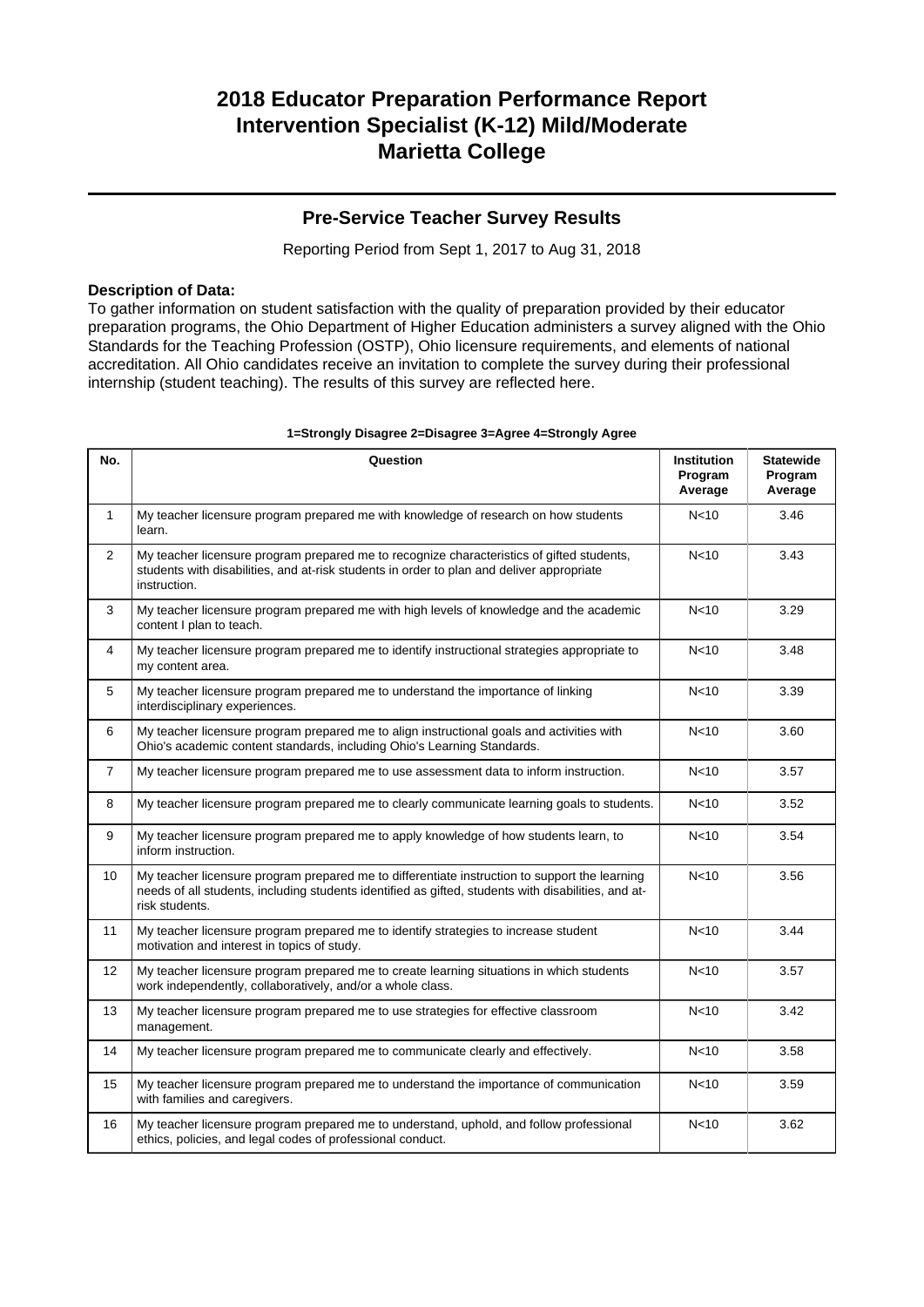| No. | Question                                                                                                                                                                  | Institution<br>Program<br>Average | <b>Statewide</b><br>Program<br>Average |
|-----|---------------------------------------------------------------------------------------------------------------------------------------------------------------------------|-----------------------------------|----------------------------------------|
| 17  | My teacher licensure program prepared me to use a variety of diagnostic, formative, and<br>summative assessments.                                                         | N <sub>10</sub>                   | 3.57                                   |
| 18  | My teacher licensure program prepared me to communicate high expectations for all students.                                                                               | N <sub>10</sub>                   | 3.63                                   |
| 19  | My teacher licensure program prepared me to understand students' diverse cultures,<br>language skills, and experiences.                                                   | N <sub>10</sub>                   | 3.50                                   |
| 20  | My teacher licensure program prepared me to treat all students fairly and establish an<br>environment that is respectful, supportive, and caring.                         | N <sub>10</sub>                   | 3.70                                   |
| 21  | My teacher licensure program prepared me to use technology to enhance teaching and<br>student learning.                                                                   | N <sub>10</sub>                   | 3.46                                   |
| 22  | My teacher licensure program prepared me to collaborate with colleagues and members of<br>the community when and where appropriate.                                       | N <sub>10</sub>                   | 3.55                                   |
| 23  | My teacher licensure program collected evidence of my performance on multiple measures to<br>monitor my progress.                                                         | N <sub>10</sub>                   | 3.51                                   |
| 24  | My teacher licensure program provided me with knowledge of the Ohio Licensure Program<br>standards for my discipline (e.g. NAEYC, CEC, NCTM).                             | N <sub>10</sub>                   | 3.20                                   |
| 25  | My teacher licensure program provided me with knowledge of the operation of Ohio schools<br>as delineated in the Ohio Department of Education School Operating Standards. | N <sub>10</sub>                   | 3.13                                   |
| 26  | My teacher licensure program provided me with knowledge of the requirements for the<br>Resident Educator License.                                                         | N <sub>10</sub>                   | 3.02                                   |
| 27  | My teacher licensure program provided me with knowledge of the Ohio Standards for the<br>Teaching Profession.                                                             | N<10                              | 3.35                                   |
| 28  | My teacher licensure program provided me with knowledge of the Ohio Standards for<br>Professional Development.                                                            | N <sub>10</sub>                   | 3.29                                   |
| 29  | My teacher licensure program provided me with knowledge of the Ohio Academic Content<br>Standards, including Ohio's Learning Standards.                                   | N <sub>10</sub>                   | 3.55                                   |
| 30  | My teacher licensure program provided me with knowledge of the Value-added Growth<br>Measure as defined by the Ohio State Board of Education.                             | N <sub>10</sub>                   | 2.96                                   |
| 31  | My teacher licensure program provided field experiences that supported my development as<br>an effective educator focused on student learning.                            | N <sub>10</sub>                   | 3.65                                   |
| 32  | My teacher licensure program provided field experiences in a variety of settings (urban,<br>suburban, and rural).                                                         | N <sub>10</sub>                   | 3.39                                   |
| 33  | My teacher licensure program provided student teaching experience(s) that supported my<br>development as an effective educator focused on student learning.               | N <sub>10</sub>                   | 3.65                                   |
| 34  | My teacher licensure program provided cooperating teachers who supported me through<br>observation and conferences (face-to-face or via electronic media).                | N <sub>10</sub>                   | 3.64                                   |
| 35  | My teacher licensure program provided university supervisors who supported me through<br>observation and conferences (face-to-face or via electronic media).              | N <sub>10</sub>                   | 3.59                                   |
| 36  | My teacher licensure program provided opportunities to work with diverse students (including<br>gifted students, students with disabilities, and at-risk students).       | N <sub>10</sub>                   | 3.52                                   |
| 37  | My teacher licensure program provided opportunities to understand students' diverse cultures,<br>languages, and experiences.                                              | N <sub>10</sub>                   | 3.48                                   |
| 38  | My teacher licensure program provided opportunities to work with diverse teachers.                                                                                        | N <sub>10</sub>                   | 3.34                                   |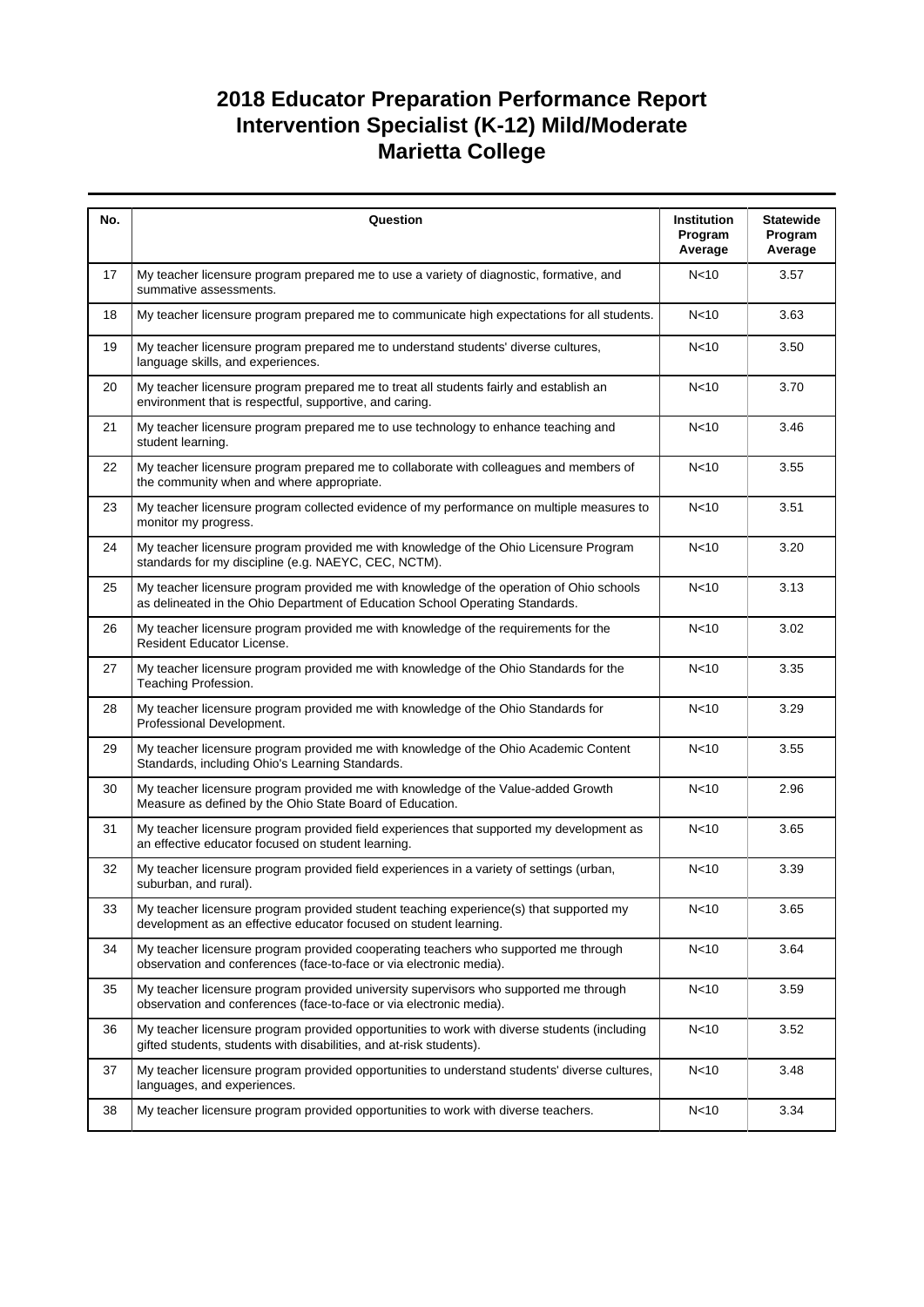| No. | Question                                                                                                                         | <b>Institution</b><br>Program<br>Average | <b>Statewide</b><br>Program<br>Average |
|-----|----------------------------------------------------------------------------------------------------------------------------------|------------------------------------------|----------------------------------------|
| 39  | My teacher licensure program provided opportunities to interact with diverse faculty.                                            | N < 10                                   | 3.37                                   |
| 40  | My teacher licensure program provided opportunities to work and study with diverse peers.                                        | N < 10                                   | 3.39                                   |
| 41  | Overall, the faculty in my teacher licensure program demonstrated in-depth knowledge of their<br>field.                          | N <sub>10</sub>                          | 3.63                                   |
| 42  | Overall, the faculty in my teacher licensure program used effective teaching methods that<br>helped promote learning.            | N <sub>10</sub>                          | 3.55                                   |
| 43  | Overall, the faculty in my teacher licensure program modeled respect for diverse populations.                                    | N <sub>10</sub>                          | 3.60                                   |
| 44  | Overall, the faculty in my teacher licensure program integrated diversity-related subject matter<br>within coursework.           | N <sub>10</sub>                          | 3.54                                   |
| 45  | Overall, the faculty in my teacher licensure program used technology to facilitate teaching and<br>learning.                     | N <sub>10</sub>                          | 3.60                                   |
| 46  | Overall, the faculty in my teacher licensure program conducted themselves in a professional<br>manner.                           | N <sub>10</sub>                          | 3.61                                   |
| 47  | My teacher licensure program provided clearly articulated policies published to facilitate<br>progression to program completion. | N <sub>10</sub>                          | 3.43                                   |
| 48  | My teacher licensure program provided opportunities to voice concerns about the program.                                         | N <sub>10</sub>                          | 3.28                                   |
| 49  | My teacher licensure program provided advising to facilitate progression to program<br>completion.                               | N < 10                                   | 3.41                                   |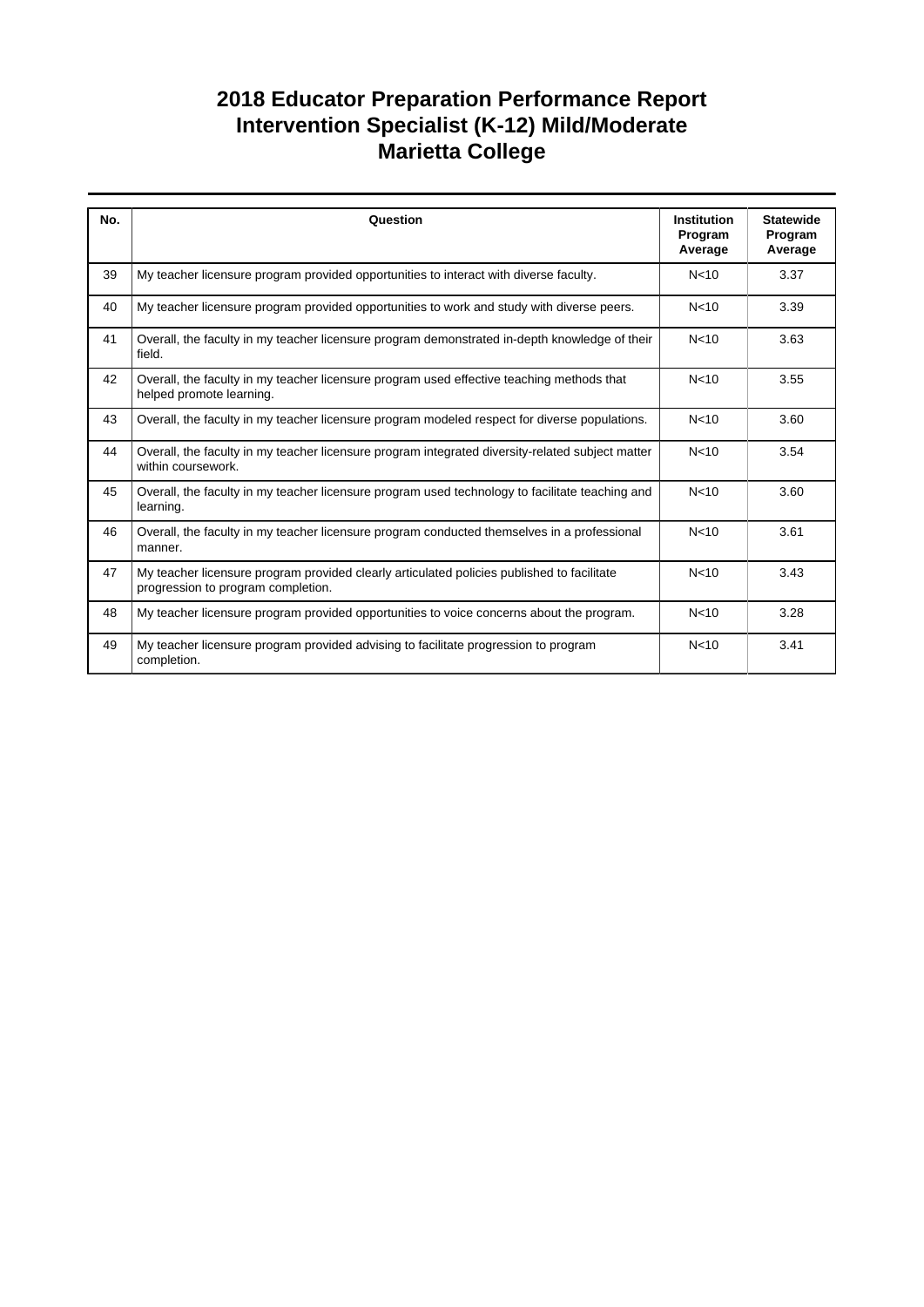### **Statewide Survey of OHIO Resident Educators' Reflections on their Educator Preparation Program**

Reporting Period from Sept 1, 2017 to Aug 31, 2018

#### **Description of Data:**

To gather information on alumni satisfaction with the quality of preparation provided by their educator preparation programs, the Ohio Department of Higher Education administers a survey aligned with the Ohio Standards for the Teaching Profession (OSTP), Ohio licensure requirements, and elements of national accreditation. All Ohio Resident Educators who completed their preparation in Ohio receive an invitation to complete the survey in the fall semester as they enter Year 2 of the Resident Educator program. The results of the survey are reflected here.

| No.            | Question                                                                                                                                                                                                               | <b>Institution</b><br>Program<br>Average | <b>Statewide</b><br>Program<br>Average |
|----------------|------------------------------------------------------------------------------------------------------------------------------------------------------------------------------------------------------------------------|------------------------------------------|----------------------------------------|
| $\mathbf{1}$   | My teacher licensure program prepared me with knowledge of research on how students<br>learn.                                                                                                                          | N <sub>10</sub>                          | 3.38                                   |
| $\overline{2}$ | My teacher licensure program prepared me to recognize characteristics of gifted students,<br>students with disabilities, and at-risk students in order to plan and deliver appropriate<br>instruction.                 | N <sub>10</sub>                          | 3.46                                   |
| 3              | My teacher licensure program prepared me with high levels of knowledge and the academic<br>content I plan to teach.                                                                                                    | N <sub>10</sub>                          | 3.19                                   |
| 4              | My teacher licensure program prepared me to identify instructional strategies appropriate to<br>my content area.                                                                                                       | N <sub>10</sub>                          | 3.29                                   |
| 5              | My teacher licensure program prepared me to understand the importance of linking<br>interdisciplinary experiences.                                                                                                     | N <sub>10</sub>                          | 3.31                                   |
| 6              | My teacher licensure program prepared me to align instructional goals and activities with<br>Ohio's academic content standards, including Ohio's Learning Standards.                                                   | N <sub>10</sub>                          | 3.35                                   |
| $\overline{7}$ | My teacher licensure program prepared me to use assessment data to inform instruction.                                                                                                                                 | N <sub>10</sub>                          | 3.25                                   |
| 8              | My teacher licensure program prepared me to clearly communicate learning goals to students.                                                                                                                            | N <sub>10</sub>                          | 3.29                                   |
| 9              | My teacher licensure program prepared me to apply knowledge of how students learn, to<br>inform instruction.                                                                                                           | N <sub>10</sub>                          | 3.37                                   |
| 10             | My teacher licensure program prepared me to differentiate instruction to support the learning<br>needs of all students, including students identified as gifted, students with disabilities, and at-<br>risk students. | N <sub>10</sub>                          | 3.37                                   |
| 11             | My teacher licensure program prepared me to identify strategies to increase student<br>motivation and interest in topics of study.                                                                                     | N <sub>10</sub>                          | 3.21                                   |
| 12             | My teacher licensure program prepared me to create learning situations in which students<br>work independently, collaboratively, and/or a whole class.                                                                 | N <sub>10</sub>                          | 3.29                                   |
| 13             | My teacher licensure program prepared me to use strategies for effective classroom<br>management.                                                                                                                      | N <sub>10</sub>                          | 3.13                                   |
| 14             | My teacher licensure program prepared me to communicate clearly and effectively.                                                                                                                                       | N <sub>10</sub>                          | 3.37                                   |

#### **1=Strongly Disagree 2=Disagree 3=Agree 4=Strongly Agree**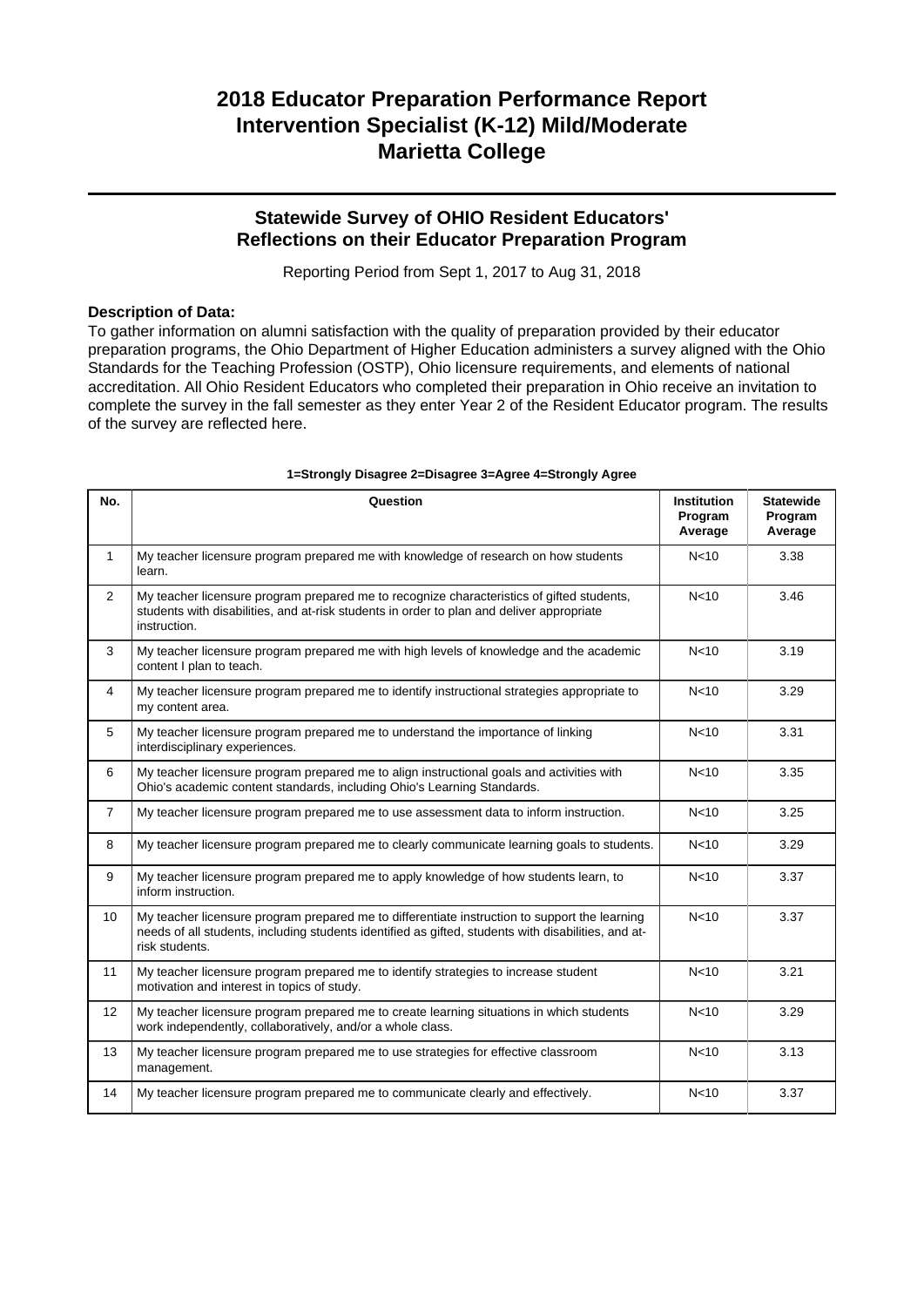| No. | Question                                                                                                                                                                  | Institution<br>Program<br>Average | <b>Statewide</b><br>Program<br>Average |
|-----|---------------------------------------------------------------------------------------------------------------------------------------------------------------------------|-----------------------------------|----------------------------------------|
| 15  | My teacher licensure program prepared me to understand the importance of communication<br>with families and caregivers.                                                   | N <sub>10</sub>                   | 3.48                                   |
| 16  | My teacher licensure program prepared me to understand, uphold, and follow professional<br>ethics, policies, and legal codes of professional conduct.                     | N <sub>10</sub>                   | 3.40                                   |
| 17  | My teacher licensure program prepared me to use a variety of diagnostic, formative, and<br>summative assessments.                                                         | N <sub>10</sub>                   | 3.23                                   |
| 18  | My teacher licensure program prepared me prepared me to understand students' diverse<br>cultures, language skills, and experiences.                                       | N <sub>10</sub>                   | 3.35                                   |
| 19  | My teacher licensure program prepared me to treat all students fairly and establish an<br>environment that is respectful, supportive, and caring.                         | N <sub>10</sub>                   | 3.44                                   |
| 20  | My teacher licensure program prepared me prepared me to use technology to enhance<br>teaching and student learning.                                                       | N <sub>10</sub>                   | 3.13                                   |
| 21  | My teacher licensure program prepared me prepared me to collaborate with colleagues and<br>members of the community when and where appropriate.                           | N <sub>10</sub>                   | 3.37                                   |
| 22  | My teacher licensure program prepared me collected evidence of my performance on multiple<br>measures to monitor my progress.                                             | N <sub>10</sub>                   | 3.23                                   |
| 23  | My teacher licensure program provided me with knowledge of the Ohio Licensure Program<br>standards for my discipline (e.g. NAEYC, CEC, NCTM).                             | N <sub>10</sub>                   | 3.08                                   |
| 24  | My teacher licensure program provided me with knowledge of the operation of Ohio schools<br>as delineated in the Ohio Department of Education School Operating Standards. | N <sub>10</sub>                   | 2.77                                   |
| 25  | My teacher licensure program provided me with knowledge of the requirements for the<br>Resident Educator License.                                                         | N <sub>10</sub>                   | 2.77                                   |
| 26  | My teacher licensure program provided me with knowledge of the Ohio Standards for the<br>Teaching Profession.                                                             | N<10                              | 3.23                                   |
| 27  | My teacher licensure program provided me with knowledge of the Ohio Standards for<br>Professional Development.                                                            | N <sub>10</sub>                   | 3.02                                   |
| 28  | My teacher licensure program provided me with knowledge of the Ohio Academic Content<br>Standards, including Ohio's Learning Standards.                                   | N <sub>10</sub>                   | 3.29                                   |
| 29  | My teacher licensure program provided me with knowledge of the Value-added Growth<br>Measure as defined by the Ohio State Board of Education.                             | N <sub>10</sub>                   | 2.56                                   |
| 30  | My teacher licensure program provided field experiences that supported my development as<br>an effective educator focused on student learning.                            | N <sub>10</sub>                   | 3.35                                   |
| 31  | My teacher licensure program provided field experiences in a variety of settings (urban,<br>suburban, and rural).                                                         | N <sub>10</sub>                   | 3.27                                   |
| 32  | My teacher licensure program provided student teaching experience(s) that supported my<br>development as an effective educator focused on student learning.               | N<10                              | 3.40                                   |
| 33  | My teacher licensure program provided cooperating teachers who supported me through<br>observation and conferences (face-to-face or via electronic media).                | N <sub>10</sub>                   | 3.42                                   |
| 34  | My teacher licensure program provided university supervisors who supported me through<br>observation and conferences (face-to-face or via electronic media).              | N <sub>10</sub>                   | 3.38                                   |
| 35  | My teacher licensure program provided opportunities to work with diverse students (including<br>gifted students, students with disabilities, and at-risk students).       | N<10                              | 3.27                                   |
| 36  | My teacher licensure program provided opportunities to understand students' diverse cultures,<br>languages, and experiences.                                              | N <sub>10</sub>                   | 3.40                                   |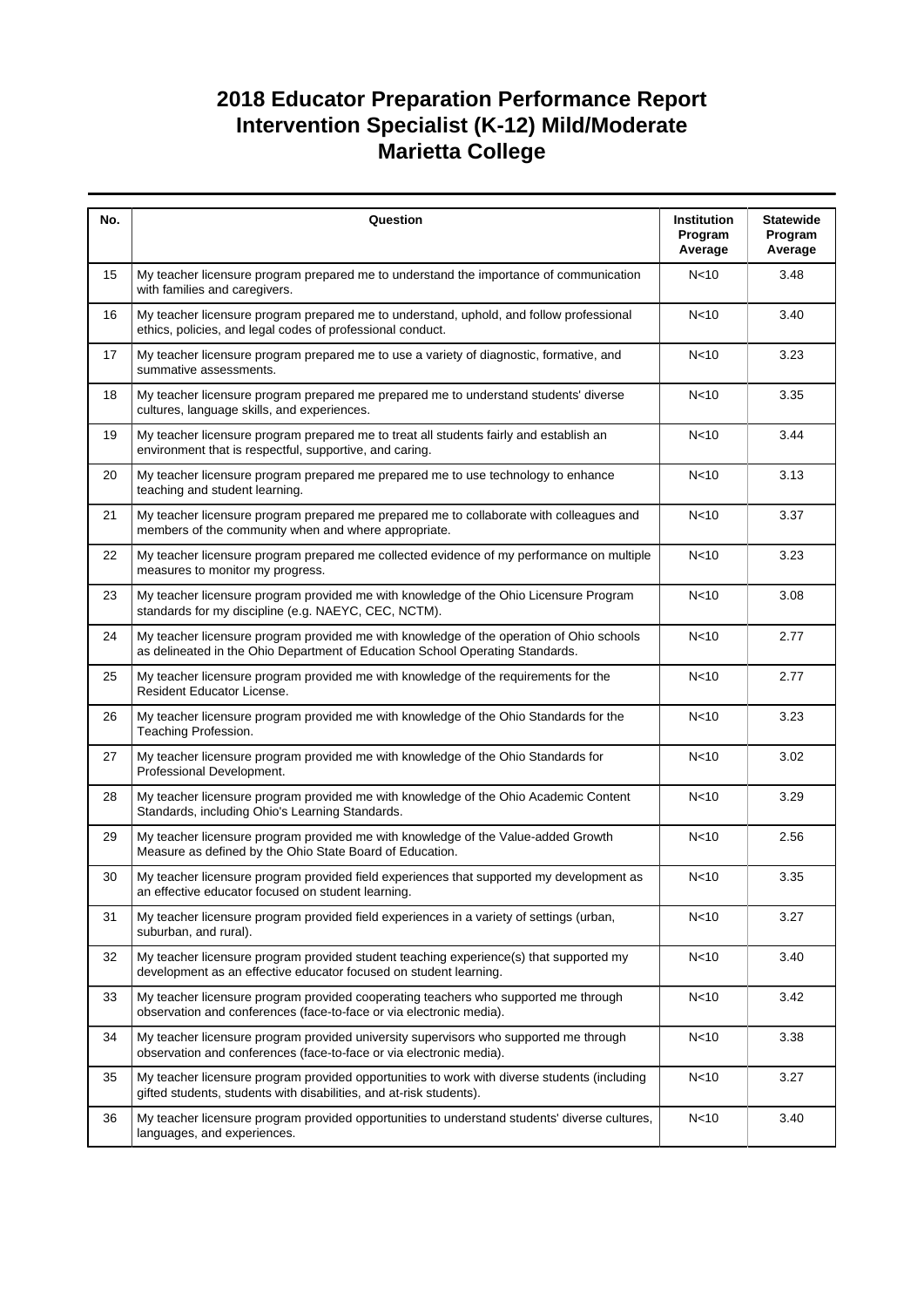| No. | Question                                                                                                                                    | <b>Institution</b><br>Program<br>Average | <b>Statewide</b><br>Program<br>Average |
|-----|---------------------------------------------------------------------------------------------------------------------------------------------|------------------------------------------|----------------------------------------|
| 37  | My teacher licensure program provided opportunities to work with diverse teachers.                                                          | N <sub>10</sub>                          | 3.17                                   |
| 38  | My teacher licensure program provided opportunities to interact with diverse faculty.                                                       | N <sub>10</sub>                          | 3.21                                   |
| 39  | My teacher licensure program provided opportunities to work and study with diverse peers.                                                   | N <sub>10</sub>                          | 3.38                                   |
| 40  | Overall, the faculty in my teacher licensure program demonstrated in-depth knowledge of their<br>field.                                     | N <sub>10</sub>                          | 3.48                                   |
| 41  | Overall, the faculty in my teacher licensure program used effective teaching methods that<br>helped promote learning.                       | N <sub>10</sub>                          | 3.52                                   |
| 42  | Overall, the faculty in my teacher licensure program modeled respect for diverse populations.                                               | N <sub>10</sub>                          | 3.52                                   |
| 43  | Overall, the faculty in my teacher licensure program integrated diversity-related subject matter<br>within coursework.                      | N <sub>10</sub>                          | 3.48                                   |
| 44  | Overall, the faculty in my teacher licensure program used technology to facilitate teaching and<br>learning.                                | N <sub>10</sub>                          | 3.37                                   |
| 45  | Overall, the faculty in my teacher licensure program conducted themselves in a professional<br>manner.                                      | N <sub>10</sub>                          | 3.48                                   |
| 46  | My teacher licensure program provided clearly articulated policies published to facilitate<br>progression to program completion.            | N <sub>10</sub>                          | 3.23                                   |
| 47  | My teacher licensure program provided opportunities to voice concerns about the program.                                                    | N <sub>10</sub>                          | 3.08                                   |
| 48  | My teacher licensure program provided advising to facilitate progression to program<br>completion.                                          | N <sub>10</sub>                          | 3.19                                   |
| 49  | My teacher licensure program provided prepared me with the knowledge and skills necessary<br>to enter the classroom as a Resident Educator. | N <sub>10</sub>                          | 3.17                                   |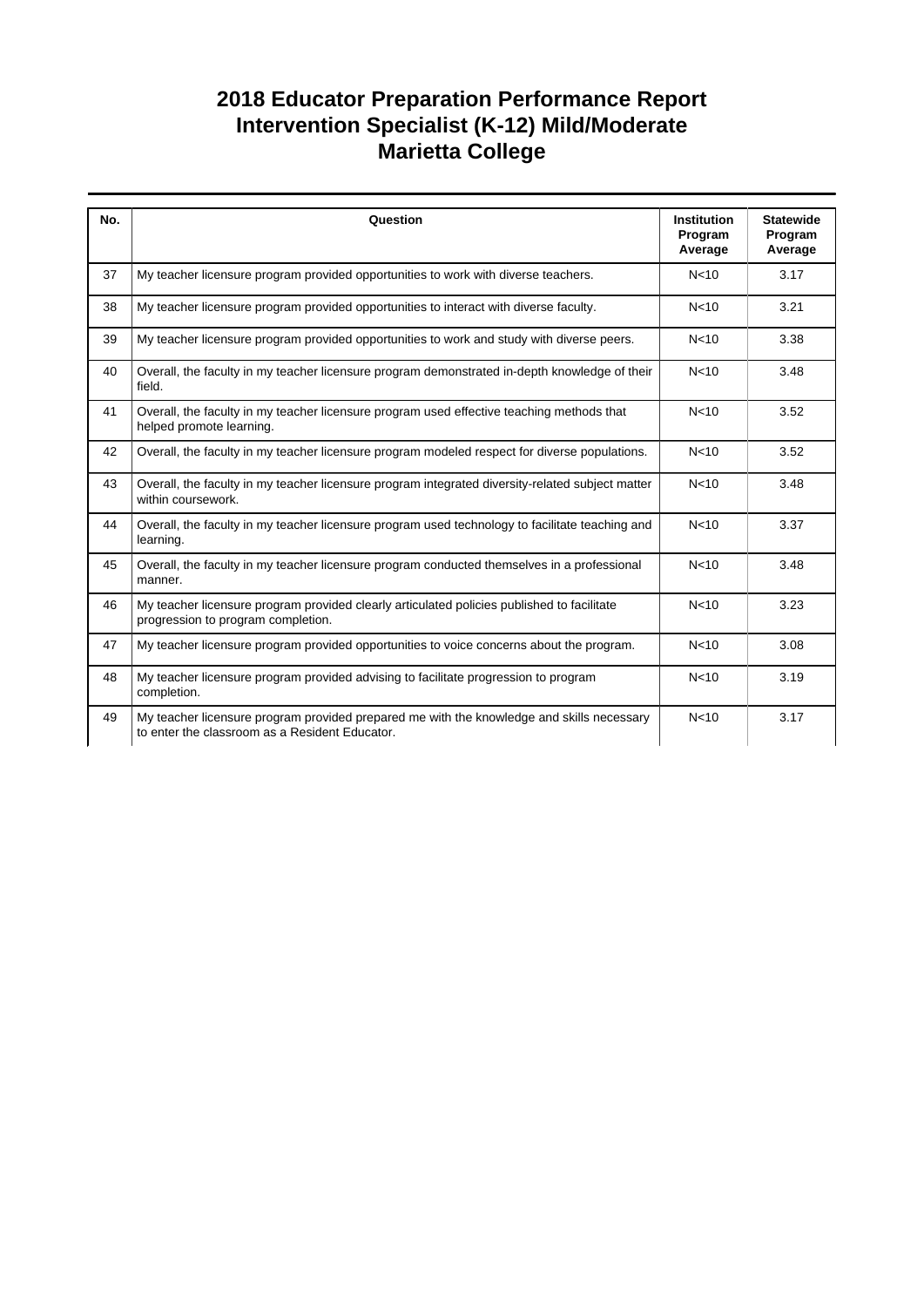### **Field and Clinical Experiences for Candidates at Marietta College**

Reporting Period from Sept 1, 2017 to Aug 31, 2018 (Data Source: Marietta College)

#### **Description of Data:**

Ohio requires that teacher candidates complete field and clinical experiences in school settings as part of their preparation. These experiences include early and ongoing field-based opportunities and the culminating pre-service clinical experience commonly referred to as "student teaching." The specific requirements for these placements vary by unit and by program.

| <b>Teacher Preparation Programs</b>                                                                          |                     |  |  |  |  |
|--------------------------------------------------------------------------------------------------------------|---------------------|--|--|--|--|
| <b>Field/Clinical Experience Element</b>                                                                     | <b>Requirements</b> |  |  |  |  |
| Minimum number of field hours required of candidates in the preparation program prior to<br>student teaching | 170                 |  |  |  |  |
| Maximum number of field hours required of candidates in the preparation program prior to<br>student teaching | 200                 |  |  |  |  |
| Total number of weeks required of candidates in the student teaching experience                              | 14                  |  |  |  |  |
| Percentage of teacher candidates who satisfactorily completed student teaching                               | 100%                |  |  |  |  |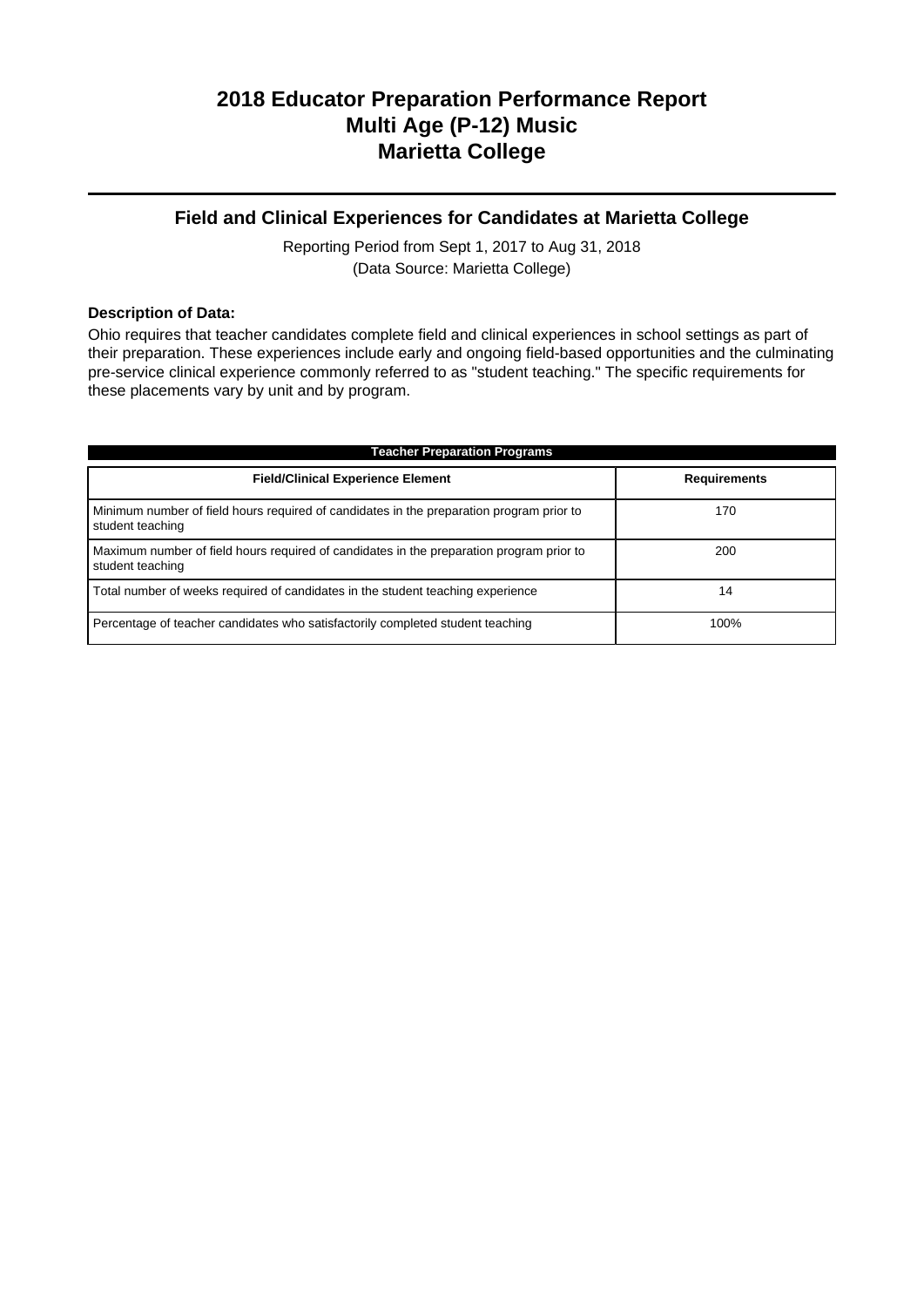### **Ohio Educator Licensure Examination Pass Rates at Marietta College**

Reporting Period from Sept 1, 2016 to Aug 31, 2017 (Data Source: USDOE Title II Report)

#### **Description of Data:**

Ohio educator licensure requirements include passage of all requisite licensure examinations at the state determined cut score. The reported results reflect Title II data, and therefore represent pass rate data solely only initial licenses. Further, because the data are gathered from the Title II reports, there is a one year lag in accessing the data. Teacher licensure pass rate data are the only reported metric for which the data do not reflect the reporting year 2017-2018. As of 2013, the Ohio Assessments for Educators replaced the Praxis subject assessments for initial licensure. Some Praxis II assessments are still being reported because recent program completers took those tests in or before 2013.

| <b>Teacher Licensure Test Scores</b> |                                   |                          |                             |                                              |                             |                      |                                      |                                                   |
|--------------------------------------|-----------------------------------|--------------------------|-----------------------------|----------------------------------------------|-----------------------------|----------------------|--------------------------------------|---------------------------------------------------|
| <b>Licensure Test</b>                | <b>Test Range</b><br><b>Score</b> | <b>Test Cut</b><br>Score | <b>Completers</b><br>Tested | Program<br>Average<br><b>Scaled</b><br>Score | <b>Completers</b><br>Passed | Program<br>Pass Rate | <b>State</b><br>Average<br>Pass Rate | <b>State</b><br>Average<br><b>Scaled</b><br>Score |
| 004 - APK: Multi-Age (PK-12)         | 100-300                           | 220                      | N <sub>10</sub>             | N/A                                          | N <sub>10</sub>             | N/A                  | 98%                                  | 248                                               |
| 032 - Music                          | 100-300                           | 220                      | N <sub>10</sub>             | N/A                                          | N <sub>10</sub>             | N/A                  | 97%                                  | 246                                               |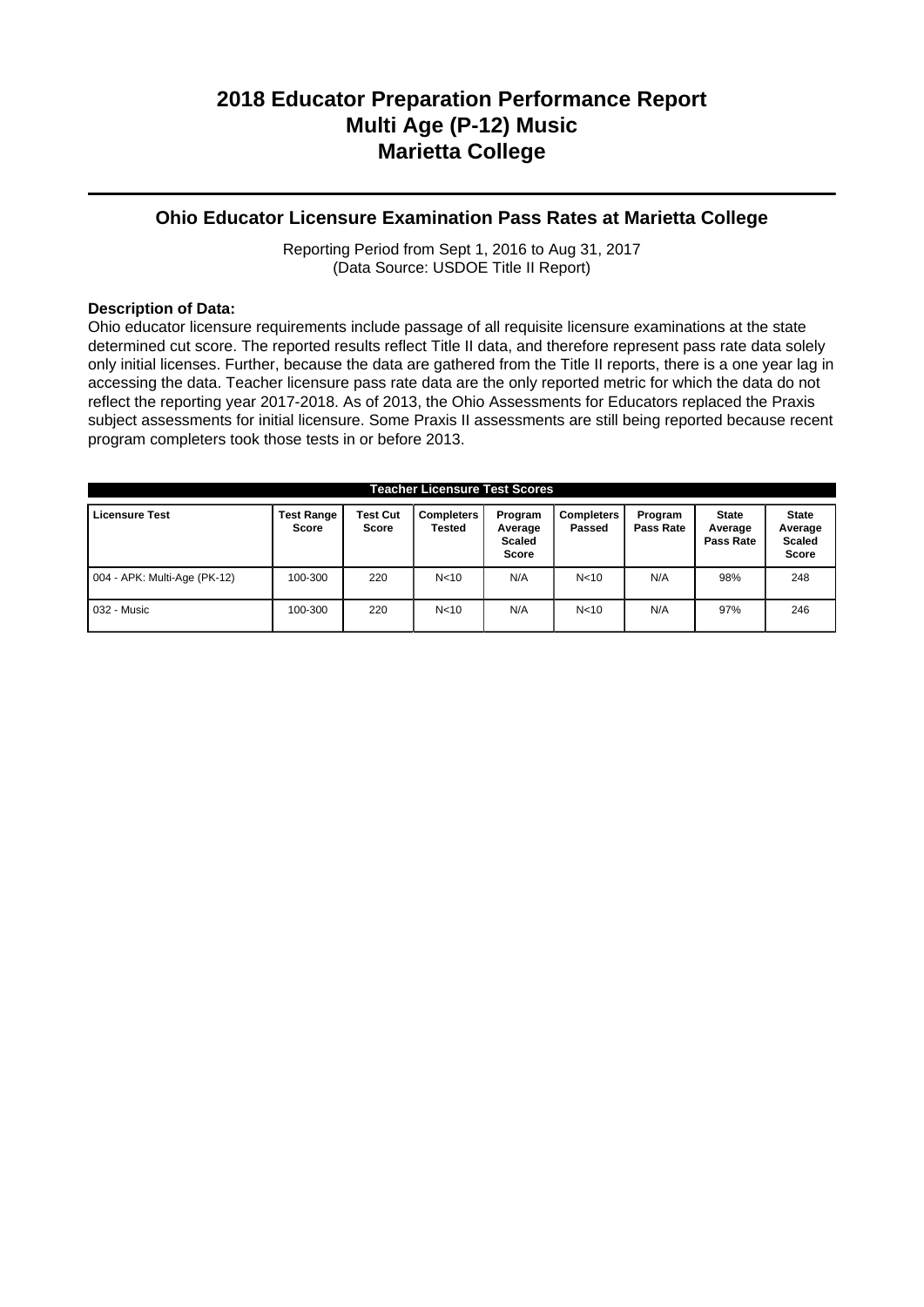### **Marietta College Candidate Academic Measures**

Reporting Period from Sept 1, 2017 to Aug 31, 2018 (Data Source:Marietta College)

#### **Undergraduate Program Admission Requirements**

Candidates are admitted to the professional license program after completing 45 semester hours and completing initial 100/200 level EDUC courses and field experiences. Candidates must meet minimum requirements for overall GPA, education course GPA, academic skills test scores (ACT, SAT, or Core Assessments for Educators), have ratings of acceptable on the disposition checklist used in initial field experiences and grades of C or higher in writing and oral communication.

#### **Description of Data:**

The data in this section are the average scores of candidates on academic measures reported by the provider. If a measure is not applicable to a level of delivery (undergraduate, post-baccalaureate, graduate) the table reflects "N/A". In the "Dispositional Assessments and Other Measures" portion, if the provider did not indicate using a measure, OR if the institution does not offer a program at the designated level of delivery, the table reflects "N".

#### **Teacher Preparation Programs**

#### **U=Undergraduate P=Post-Baccalaureate G=Graduate**

|                          |              |                 | <b>Candidates Admitted</b> |                 | <b>Candidates Enrolled</b><br><b>Candidates Completing</b> |               |              |
|--------------------------|--------------|-----------------|----------------------------|-----------------|------------------------------------------------------------|---------------|--------------|
| Academic                 | Required     | <b>Number</b>   | Average                    | <b>Number</b>   | Average                                                    | <b>Number</b> | Average      |
| <b>Measure</b>           | <b>Score</b> | <b>Admitted</b> | <b>Score</b>               | <b>Enrolled</b> | <b>Score</b>                                               | Completed     | <b>Score</b> |
| <b>ACT Composite</b>     | $U=23$       | $U=N<10$        | $U=N<10$                   | $U=N<10$        | $U=N<10$                                                   | $U=N<10$      | $U=N<10$     |
| <b>Score</b>             | $P=N/A$      | $P=N/A$         | $P=N/A$                    | $P=N/A$         | $P=N/A$                                                    | $P=N/A$       | $P=N/A$      |
|                          | $G=N/A$      | $G=N/A$         | $G=N/A$                    | $G=N/A$         | $G=N/A$                                                    | $G=N/A$       | $G=N/A$      |
| <b>ACT English</b>       | $U = 20$     | $U=N<10$        | $U=N<10$                   | $U=N<10$        | $U=N<10$                                                   | $U=N<10$      | $U=N<10$     |
| <b>Subscore</b>          | $P=N/A$      | $P=N/A$         | $P=N/A$                    | $P=N/A$         | $P=N/A$                                                    | $P=N/A$       | $P=N/A$      |
|                          | $G=N/A$      | $G=N/A$         | $G=N/A$                    | $G=N/A$         | $G=N/A$                                                    | $G=N/A$       | $G=N/A$      |
| <b>ACT Math</b>          | $U=20$       | $U=N<10$        | $U=N<10$                   | $U=N<10$        | $U=N<10$                                                   | $U=N<10$      | $U=N<10$     |
| <b>Subscore</b>          | $P=N/A$      | $P=N/A$         | $P=N/A$                    | $P=N/A$         | $P=N/A$                                                    | $P=N/A$       | $P=N/A$      |
|                          | $G=N/A$      | $G=N/A$         | $G=N/A$                    | $G=N/A$         | $G=N/A$                                                    | $G=N/A$       | $G=N/A$      |
| <b>ACT Reading</b>       | $U=20$       | $U=N<10$        | $U=N<10$                   | $U=N<10$        | $U=N<10$                                                   | $U=N<10$      | $U=N10$      |
| <b>Subscore</b>          | $P=N/A$      | $P=N/A$         | $P=N/A$                    | $P=N/A$         | $P=N/A$                                                    | $P=N/A$       | $P=N/A$      |
|                          | $G=N/A$      | $G=N/A$         | $G=N/A$                    | $G=N/A$         | $G=N/A$                                                    | $G=N/A$       | $G=N/A$      |
| <b>GPA - Graduate</b>    | $U=N/A$      | $U=N/A$         | $U=N/A$                    | $U=N/A$         | $U=N/A$                                                    | $U=N/A$       | $U=N/A$      |
|                          | $P=N/A$      | $P=N/A$         | $P=N/A$                    | $P=N/A$         | $P=N/A$                                                    | $P=N/A$       | $P=N/A$      |
|                          | $G=N/A$      | $G=N/A$         | $G=N/A$                    | $G=N/A$         | $G=N/A$                                                    | $G=N/A$       | $G=N/A$      |
| <b>GPA - High School</b> | $U=N/A$      | $U=N/A$         | $U=N/A$                    | $U=N/A$         | $U=N/A$                                                    | $U=N/A$       | $U=N/A$      |
|                          | $P=N/A$      | $P=N/A$         | $P=N/A$                    | $P=N/A$         | $P=N/A$                                                    | $P=N/A$       | $P=N/A$      |
|                          | $G=N/A$      | $G=N/A$         | $G=N/A$                    | $G=N/A$         | $G=N/A$                                                    | $G=N/A$       | $G=N/A$      |
| <b>GPA - Transfer</b>    | $U=N/A$      | $U=N/A$         | $U=N/A$                    | $U=N/A$         | $U=N/A$                                                    | $U=N/A$       | $U=N/A$      |
|                          | $P=N/A$      | $P=N/A$         | $P=N/A$                    | $P=N/A$         | $P=N/A$                                                    | $P=N/A$       | $P=N/A$      |
|                          | $G=N/A$      | $G=N/A$         | $G=N/A$                    | $G=N/A$         | $G=N/A$                                                    | $G=N/A$       | $G=N/A$      |
| $GPA -$                  | $U = 3.00$   | $U=N<10$        | $U=N<10$                   | $U=N<10$        | $U=N10$                                                    | $U=N<10$      | $U=N10$      |
| Undergraduate            | $P=N/A$      | $P=N/A$         | $P=N/A$                    | $P=N/A$         | $P=N/A$                                                    | $P=N/A$       | $P=N/A$      |
|                          | $G=N/A$      | $G=N/A$         | $G=N/A$                    | $G=N/A$         | $G=N/A$                                                    | $G=N/A$       | $G=N/A$      |
| <b>GRE Composite</b>     | $U=N/A$      | $U=N/A$         | $U=N/A$                    | $U=N/A$         | $U=N/A$                                                    | $U=N/A$       | $U=N/A$      |
| <b>Score</b>             | $P=N/A$      | $P=N/A$         | $P=N/A$                    | $P=N/A$         | $P=N/A$                                                    | $P=N/A$       | $P=N/A$      |
|                          | $G=N/A$      | $G=N/A$         | $G=N/A$                    | $G=N/A$         | $G=N/A$                                                    | $G=N/A$       | $G=N/A$      |
| <b>GRE Quantitative</b>  | $U=N/A$      | $U=N/A$         | $U=N/A$                    | $U=N/A$         | $U=N/A$                                                    | $U=N/A$       | $U=N/A$      |
| <b>Subscore</b>          | $P=N/A$      | $P=N/A$         | $P=N/A$                    | $P=N/A$         | $P=N/A$                                                    | $P=N/A$       | $P=N/A$      |
|                          | $G=N/A$      | $G=N/A$         | $G=N/A$                    | $G=N/A$         | $G=N/A$                                                    | $G=N/A$       | $G=N/A$      |
| <b>GRE Verbal</b>        | $U=N/A$      | $U=N/A$         | $U=N/A$                    | $U=N/A$         | $U=N/A$                                                    | $U=N/A$       | $U=N/A$      |
| <b>Subscore</b>          | $P=N/A$      | $P=N/A$         | $P=N/A$                    | $P=N/A$         | $P=N/A$                                                    | $P=N/A$       | $P=N/A$      |
|                          | $G=N/A$      | $G=N/A$         | $G=N/A$                    | $G=N/A$         | $G=N/A$                                                    | $G=N/A$       | $G=N/A$      |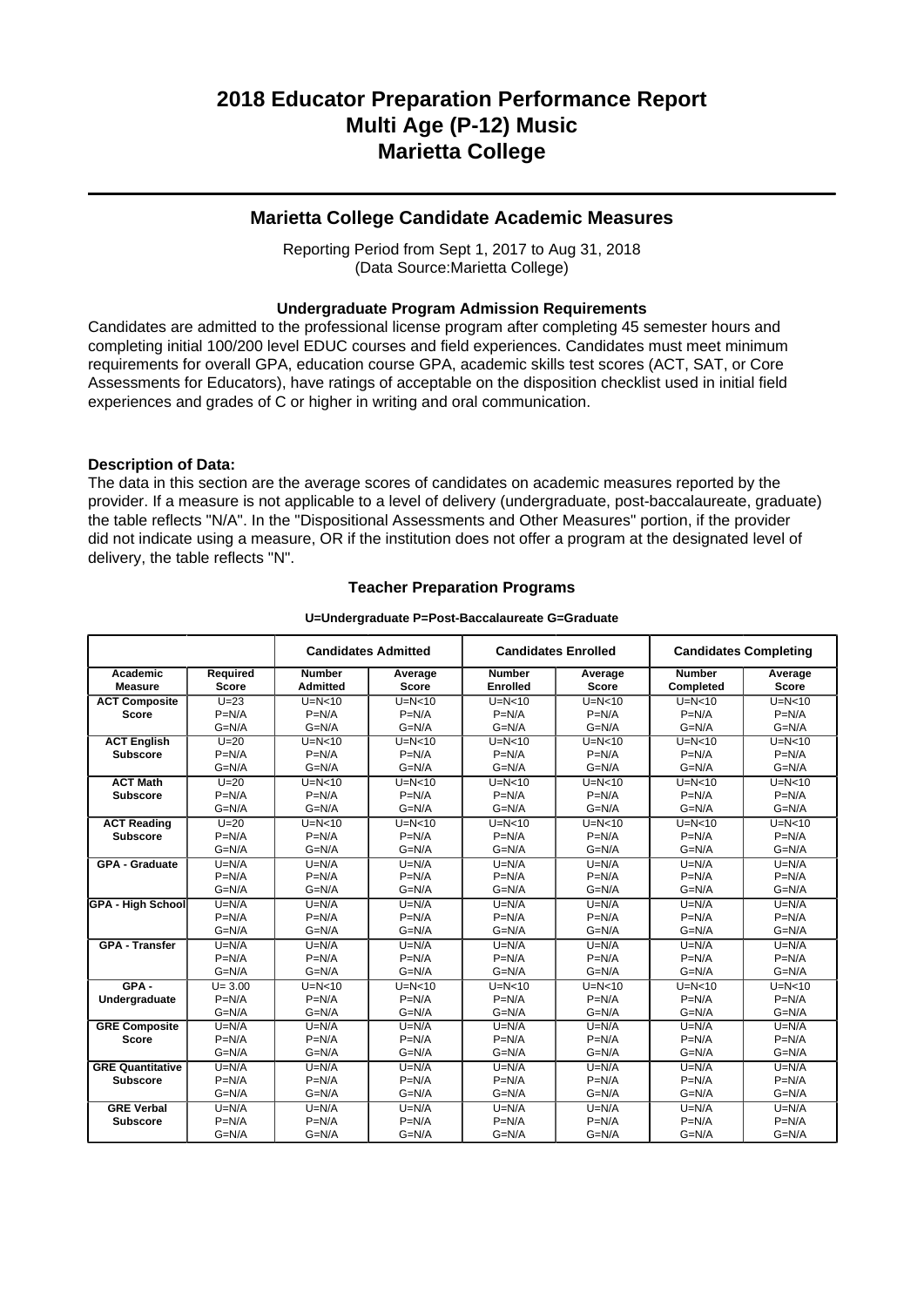|                             |                                    |                                  | <b>Candidates Admitted</b> |                                  | <b>Candidates Enrolled</b> | <b>Candidates Completing</b> |                  |
|-----------------------------|------------------------------------|----------------------------------|----------------------------|----------------------------------|----------------------------|------------------------------|------------------|
| Academic<br><b>Measure</b>  | Required<br><b>Score</b>           | <b>Number</b><br><b>Admitted</b> | Average<br><b>Score</b>    | <b>Number</b><br><b>Enrolled</b> | Average<br><b>Score</b>    | <b>Number</b><br>Completed   | Average<br>Score |
| <b>GRE Writing</b>          | $U=N/A$                            | $U=N/A$                          | $U=N/A$                    | $U=N/A$                          | $U=N/A$                    | $U=N/A$                      | $U=N/A$          |
| <b>Subscore</b>             | $P=N/A$                            | $P=N/A$                          | $P=N/A$                    | $P=N/A$                          | $P=N/A$                    | $P=N/A$                      | $P=N/A$          |
|                             | $G=N/A$                            | $G=N/A$                          | $G=N/A$                    | $G=N/A$                          | $G=N/A$                    | $G=N/A$                      | $G=N/A$          |
| <b>MAT</b>                  | $U=N/A$                            | $U=N/A$                          | $U=N/A$                    | $U=N/A$                          | $U=N/A$                    | $U=N/A$                      | $U=N/A$          |
|                             | $P=N/A$                            | $P=N/A$                          | $P=N/A$                    | $P=N/A$                          | $P=N/A$                    | $P=N/A$                      | $P=N/A$          |
|                             | $G=N/A$                            | $G=N/A$                          | $G=N/A$                    | $G=N/A$                          | $G=N/A$                    | $G=N/A$                      | $G=N/A$          |
| <b>Praxis CORE Math</b>     | $U = 150$                          | $U=N<10$                         | $U=N10$                    | $U=N<10$                         | $U=N<10$                   | $U=N10$                      | $U=N<10$         |
|                             | $P=N/A$                            | $P=N/A$                          | $P=N/A$                    | $P=N/A$                          | $P=N/A$                    | $P=N/A$                      | $P=N/A$          |
|                             | $G=N/A$                            | $G=N/A$                          | $G=N/A$                    | $G=N/A$                          | $G=N/A$                    | $G=N/A$                      | $G=N/A$          |
| <b>Praxis CORE</b>          | $U = 156$                          | $U=N<10$                         | $U=N<10$                   | $U=N<10$                         | $U=N<10$                   | $U=N<10$                     | $U=N<10$         |
| Reading                     | $P=N/A$                            | $P=N/A$                          | $P=N/A$                    | $P=N/A$                          | $P=N/A$                    | $P=N/A$                      | $P=N/A$          |
|                             | $G=N/A$                            | $G=N/A$                          | $G=N/A$                    | $G=N/A$                          | G=N/A                      | $G=N/A$                      | $G=N/A$          |
| <b>Praxis CORE</b>          | $U = 162$                          | $U=N<10$                         | $U=N<10$                   | $U=N<10$                         | $U=N<10$                   | $U=N<10$                     | $U=N<10$         |
| Writing                     | $P=N/A$                            | $P=N/A$                          | $P=N/A$                    | $P=N/A$                          | $P=N/A$                    | $P=N/A$                      | $P=N/A$          |
|                             | $G=N/A$                            | $G=N/A$                          | $G=N/A$                    | $G=N/A$                          | $G=N/A$                    | $G=N/A$                      | $G=N/A$          |
| <b>Praxis I Math</b>        | $U=N/A$                            | $U=N/A$                          | $U=N/A$                    | $U=N/A$                          | $U=N/A$                    | $U=N/A$                      | $U=N/A$          |
|                             | $P=N/A$                            | $P=N/A$                          | $P=N/A$                    | $P=N/A$                          | $P=N/A$                    | $P=N/A$                      | $P=N/A$          |
|                             | $G=N/A$                            | $G=N/A$                          | $G=N/A$                    | $G=N/A$                          | $G=N/A$                    | $G=N/A$                      | $G=N/A$          |
| <b>Praxis I Reading</b>     | $U=N/A$                            | $U=N/A$                          | $U=N/A$                    | $U=N/A$                          | $U=N/A$                    | $U=N/A$                      | $U=N/A$          |
|                             | $P=N/A$                            | $P=N/A$                          | $P=N/A$                    | $P=N/A$                          | $P=N/A$                    | $P=N/A$                      | $P=N/A$          |
|                             | $G=N/A$                            | $G=N/A$                          | $G=N/A$                    | $G=N/A$                          | $G=N/A$                    | $G=N/A$                      | $G=N/A$          |
| <b>Praxis I Writing</b>     | $U=N/A$                            | $U=N/A$                          | $U=N/A$                    | $U=N/A$                          | $U=N/A$                    | $U=N/A$                      | $U=N/A$          |
|                             | $P=N/A$                            | $P=N/A$                          | $P=N/A$                    | $P=N/A$                          | $P=N/A$                    | $P=N/A$                      | $P=N/A$          |
|                             | $G=N/A$                            | $G=N/A$                          | $G=N/A$                    | $G=N/A$                          | $G=N/A$                    | $G=N/A$                      | $G=N/A$          |
| <b>Praxis II</b>            | $U=N/A$                            | $U=N/A$                          | $\overline{U}$ =N/A        | $U=N/A$                          | $U=N/A$                    | $U=N/A$                      | $U=N/A$          |
|                             | $P=N/A$                            | $P=N/A$                          | $P=N/A$                    | $P=N/A$                          | $P=N/A$                    | $P=N/A$                      | $P=N/A$          |
|                             | $G=N/A$                            | $G=N/A$                          | $G=N/A$                    | $G=N/A$                          | $G=N/A$                    | $G=N/A$                      | $G=N/A$          |
| <b>SAT Composite</b>        | $U = 1130$                         | $U=N10$                          | $U=N<10$                   | $U=N<10$                         | $U=N10$                    | $U=N10$                      | $U=N<10$         |
| <b>Score</b>                | $P=N/A$                            | $P=N/A$                          | $P=N/A$                    | $P=N/A$                          | $P=N/A$                    | $P=N/A$                      | $P=N/A$          |
|                             | $G=N/A$                            | $G=N/A$                          | $G=N/A$                    | $G=N/A$                          | G=N/A                      | $G=N/A$                      | $G=N/A$          |
| <b>SAT Quantitative</b>     | $U = 520$                          | $U=N<10$                         | $U=N<10$                   | $U=N<10$                         | $U=N<10$                   | $U=N10$                      | $U=N<10$         |
| <b>Subscore</b>             | $P=N/A$                            | $P=N/A$                          | $P=N/A$                    | $P=N/A$                          | $P=N/A$                    | $P=N/A$                      | $P=N/A$          |
|                             | $G=N/A$                            | $G=N/A$                          | $G=N/A$                    | $G=N/A$                          | $G=N/A$                    | $G=N/A$                      | $G=N/A$          |
| <b>SAT Verbal</b>           | $U = 520$                          | $U=N<10$                         | $U=N<10$                   | $U=N<10$                         | $U=N<10$                   | $U=N10$                      | $U=N10$          |
|                             | $P=N/A$                            | $P=N/A$                          | $P=N/A$                    | $P=N/A$                          | $P=N/A$                    | $P=N/A$                      | $P=N/A$          |
| <b>Subscore</b>             | $G=N/A$                            | $G=N/A$                          | $G=N/A$                    | $G=N/A$                          | $G=N/A$                    | $G=N/A$                      | $G=N/A$          |
| <b>SAT Writing</b>          |                                    |                                  |                            | $U=N/A$                          |                            |                              | $U=N/A$          |
| <b>Subscore</b>             | $U=N/A$<br>$P=N/A$                 | $U=N/A$<br>$P=N/A$               | $U=N/A$<br>$P=N/A$         | $P=N/A$                          | $U=N/A$<br>$P=N/A$         | $U=N/A$<br>$P=N/A$           | $P=N/A$          |
|                             | $G=N/A$                            | $G=N/A$                          | $G=N/A$                    | $G=N/A$                          | G=N/A                      | $G=N/A$                      | $G=N/A$          |
|                             |                                    |                                  |                            |                                  |                            |                              |                  |
| <b>Other Criteria</b>       |                                    |                                  | Undergraduate              |                                  | <b>Post-Baccalaureate</b>  | Graduate                     |                  |
|                             |                                    |                                  |                            |                                  |                            |                              |                  |
|                             | <b>Dispositional Assessment</b>    |                                  | Y                          | N                                |                            | N                            |                  |
|                             |                                    |                                  |                            |                                  |                            |                              |                  |
|                             | <b>EMPATHY/Omaha Interview</b>     |                                  | N                          | N                                |                            | N                            |                  |
|                             |                                    |                                  |                            |                                  |                            |                              |                  |
|                             |                                    |                                  |                            |                                  |                            |                              |                  |
|                             | Essay                              |                                  | N                          | N                                |                            | N                            |                  |
|                             | <b>High School Class Rank</b>      |                                  | N/A                        |                                  | N/A                        | N/A                          |                  |
|                             |                                    |                                  |                            |                                  |                            |                              |                  |
| Interview                   |                                    |                                  | Ν                          |                                  | N                          | N                            |                  |
|                             |                                    |                                  |                            |                                  |                            |                              |                  |
| <b>Letter of Commitment</b> |                                    |                                  | N                          |                                  | N                          | N                            |                  |
|                             |                                    |                                  |                            |                                  |                            |                              |                  |
|                             | <b>Letter of Recommendation</b>    |                                  | N                          | N                                |                            | N                            |                  |
|                             | <b>Myers-Briggs Type Indicator</b> |                                  | N/A                        |                                  | N                          | N                            |                  |
|                             | <b>OAE Content Assessment</b>      |                                  | N/A                        |                                  | N/A                        | N                            |                  |
|                             |                                    |                                  |                            |                                  |                            |                              |                  |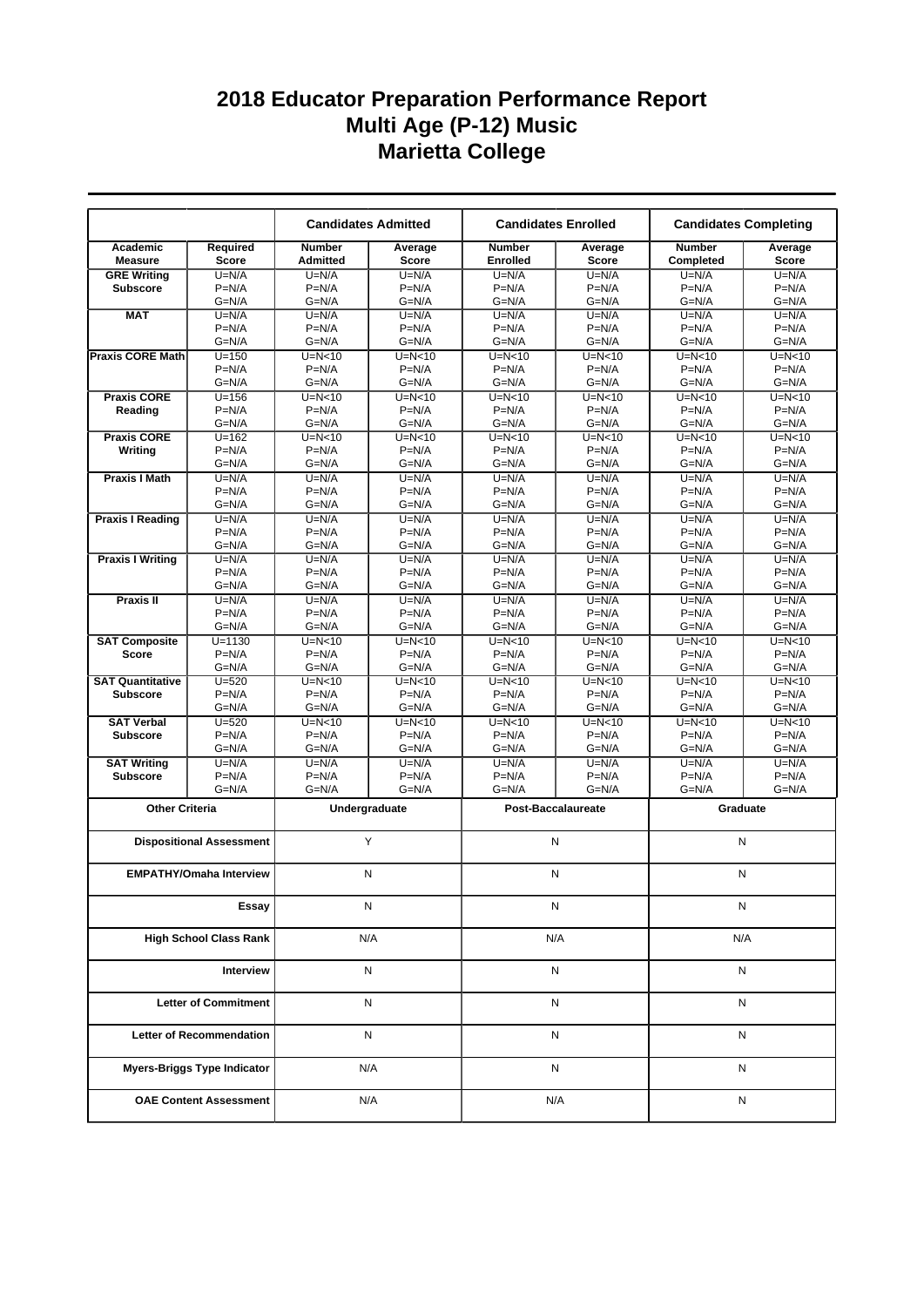| <b>Other Criteria</b>                      | Undergraduate | <b>Post-Baccalaureate</b> | Graduate |
|--------------------------------------------|---------------|---------------------------|----------|
| Portfolio                                  | N             | N                         | N        |
| <b>Prerequisite Courses</b>                | N             | N                         | N        |
| <b>SRI Teacher Perceiver</b>               | N/A           | N/A                       | N        |
| Superintendent Statement of<br>Sponsorship | N/A           | N/A                       | N        |
| <b>Teacher Insight</b>                     | N             | N                         | N        |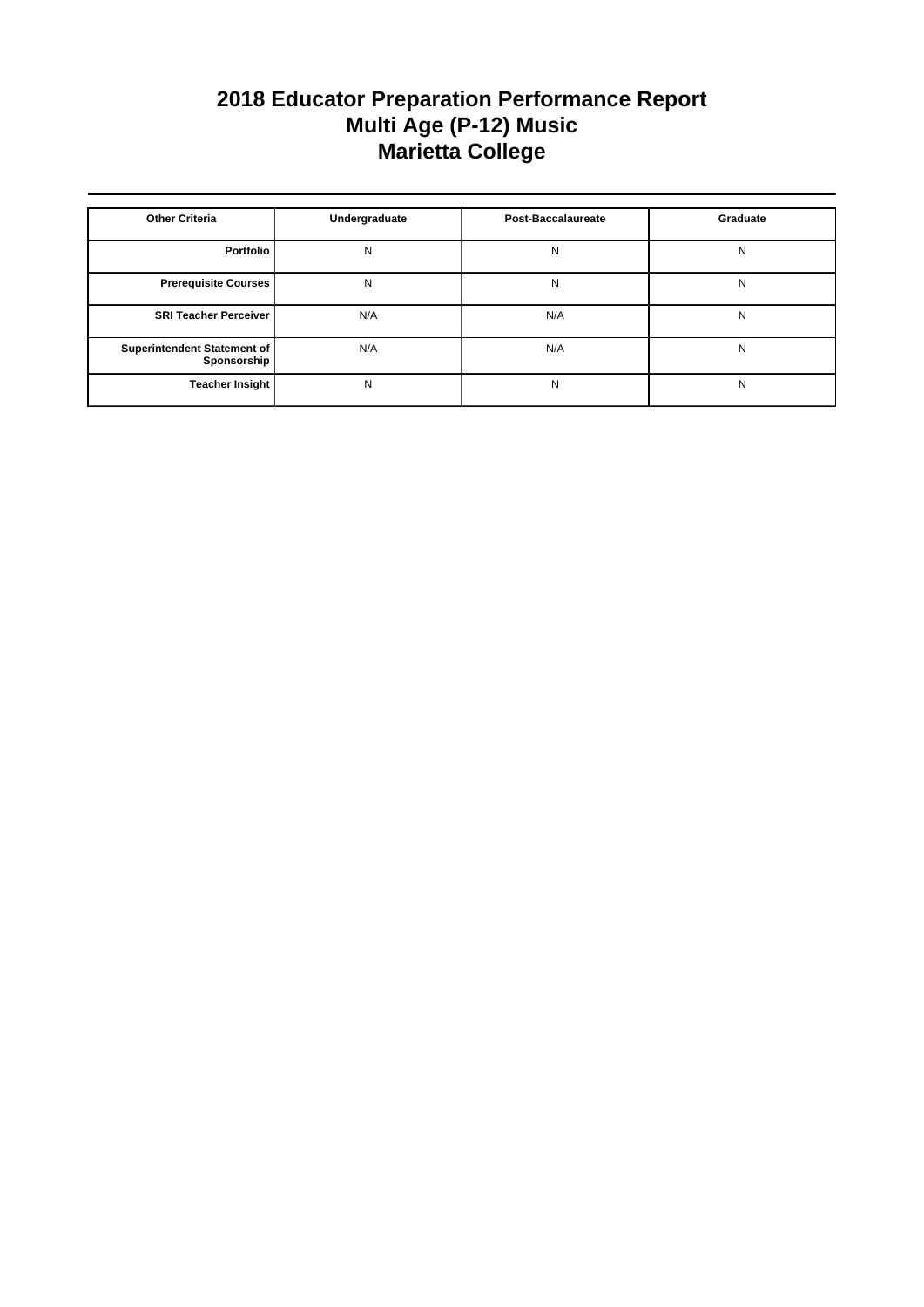### **Pre-Service Teacher Survey Results**

Reporting Period from Sept 1, 2017 to Aug 31, 2018

#### **Description of Data:**

To gather information on student satisfaction with the quality of preparation provided by their educator preparation programs, the Ohio Department of Higher Education administers a survey aligned with the Ohio Standards for the Teaching Profession (OSTP), Ohio licensure requirements, and elements of national accreditation. All Ohio candidates receive an invitation to complete the survey during their professional internship (student teaching). The results of this survey are reflected here.

| No.            | Question                                                                                                                                                                                                               | <b>Institution</b><br>Program<br>Average | <b>Statewide</b><br>Program<br>Average |
|----------------|------------------------------------------------------------------------------------------------------------------------------------------------------------------------------------------------------------------------|------------------------------------------|----------------------------------------|
| $\mathbf{1}$   | My teacher licensure program prepared me with knowledge of research on how students<br>learn.                                                                                                                          | N/A                                      | 3.43                                   |
| $\overline{2}$ | My teacher licensure program prepared me to recognize characteristics of gifted students,<br>students with disabilities, and at-risk students in order to plan and deliver appropriate<br>instruction.                 | N/A                                      | 3.31                                   |
| 3              | My teacher licensure program prepared me with high levels of knowledge and the academic<br>content I plan to teach.                                                                                                    | N/A                                      | 3.66                                   |
| 4              | My teacher licensure program prepared me to identify instructional strategies appropriate to<br>my content area.                                                                                                       | N/A                                      | 3.47                                   |
| 5              | My teacher licensure program prepared me to understand the importance of linking<br>interdisciplinary experiences.                                                                                                     | N/A                                      | 3.28                                   |
| 6              | My teacher licensure program prepared me to align instructional goals and activities with<br>Ohio's academic content standards, including Ohio's Learning Standards.                                                   | N/A                                      | 3.60                                   |
| $\overline{7}$ | My teacher licensure program prepared me to use assessment data to inform instruction.                                                                                                                                 | N/A                                      | 3.34                                   |
| 8              | My teacher licensure program prepared me to clearly communicate learning goals to students.                                                                                                                            | N/A                                      | 3.49                                   |
| 9              | My teacher licensure program prepared me to apply knowledge of how students learn, to<br>inform instruction.                                                                                                           | N/A                                      | 3.50                                   |
| 10             | My teacher licensure program prepared me to differentiate instruction to support the learning<br>needs of all students, including students identified as gifted, students with disabilities, and at-<br>risk students. | N/A                                      | 3.32                                   |
| 11             | My teacher licensure program prepared me to identify strategies to increase student<br>motivation and interest in topics of study.                                                                                     | N/A                                      | 3.24                                   |
| 12             | My teacher licensure program prepared me to create learning situations in which students<br>work independently, collaboratively, and/or a whole class.                                                                 | N/A                                      | 3.53                                   |
| 13             | My teacher licensure program prepared me to use strategies for effective classroom<br>management.                                                                                                                      | N/A                                      | 3.32                                   |
| 14             | My teacher licensure program prepared me to communicate clearly and effectively.                                                                                                                                       | N/A                                      | 3.53                                   |
| 15             | My teacher licensure program prepared me to understand the importance of communication<br>with families and caregivers.                                                                                                | N/A                                      | 3.40                                   |
| 16             | My teacher licensure program prepared me to understand, uphold, and follow professional<br>ethics, policies, and legal codes of professional conduct.                                                                  | N/A                                      | 3.77                                   |

#### **1=Strongly Disagree 2=Disagree 3=Agree 4=Strongly Agree**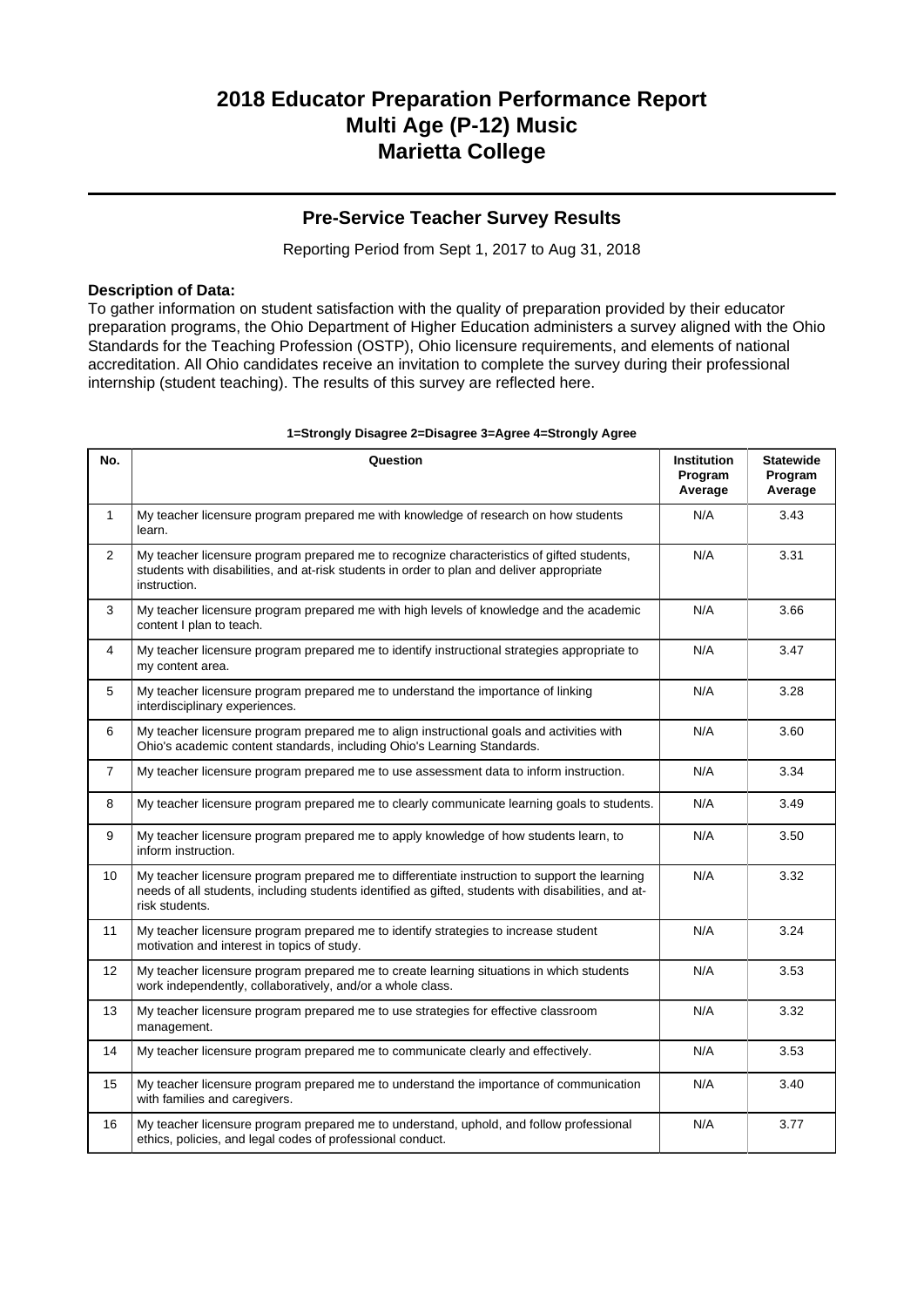| No. | Question                                                                                                                                                                  | <b>Institution</b><br>Program<br>Average | <b>Statewide</b><br>Program<br>Average |
|-----|---------------------------------------------------------------------------------------------------------------------------------------------------------------------------|------------------------------------------|----------------------------------------|
| 17  | My teacher licensure program prepared me to use a variety of diagnostic, formative, and<br>summative assessments.                                                         | N/A                                      | 3.49                                   |
| 18  | My teacher licensure program prepared me to communicate high expectations for all students.                                                                               | N/A                                      | 3.60                                   |
| 19  | My teacher licensure program prepared me to understand students' diverse cultures,<br>language skills, and experiences.                                                   | N/A                                      | 3.43                                   |
| 20  | My teacher licensure program prepared me to treat all students fairly and establish an<br>environment that is respectful, supportive, and caring.                         | N/A                                      | 3.74                                   |
| 21  | My teacher licensure program prepared me to use technology to enhance teaching and<br>student learning.                                                                   | N/A                                      | 3.19                                   |
| 22  | My teacher licensure program prepared me to collaborate with colleagues and members of<br>the community when and where appropriate.                                       | N/A                                      | 3.43                                   |
| 23  | My teacher licensure program collected evidence of my performance on multiple measures to<br>monitor my progress.                                                         | N/A                                      | 3.49                                   |
| 24  | My teacher licensure program provided me with knowledge of the Ohio Licensure Program<br>standards for my discipline (e.g. NAEYC, CEC, NCTM).                             | N/A                                      | 3.06                                   |
| 25  | My teacher licensure program provided me with knowledge of the operation of Ohio schools<br>as delineated in the Ohio Department of Education School Operating Standards. | N/A                                      | 2.85                                   |
| 26  | My teacher licensure program provided me with knowledge of the requirements for the<br>Resident Educator License.                                                         | N/A                                      | 2.97                                   |
| 27  | My teacher licensure program provided me with knowledge of the Ohio Standards for the<br>Teaching Profession.                                                             | N/A                                      | 3.34                                   |
| 28  | My teacher licensure program provided me with knowledge of the Ohio Standards for<br>Professional Development.                                                            | N/A                                      | 3.05                                   |
| 29  | My teacher licensure program provided me with knowledge of the Ohio Academic Content<br>Standards, including Ohio's Learning Standards.                                   | N/A                                      | 3.49                                   |
| 30  | My teacher licensure program provided me with knowledge of the Value-added Growth<br>Measure as defined by the Ohio State Board of Education.                             | N/A                                      | 2.83                                   |
| 31  | My teacher licensure program provided field experiences that supported my development as<br>an effective educator focused on student learning.                            | N/A                                      | 3.60                                   |
| 32  | My teacher licensure program provided field experiences in a variety of settings (urban,<br>suburban, and rural).                                                         | N/A                                      | 3.40                                   |
| 33  | My teacher licensure program provided student teaching experience(s) that supported my<br>development as an effective educator focused on student learning.               | N/A                                      | 3.66                                   |
| 34  | My teacher licensure program provided cooperating teachers who supported me through<br>observation and conferences (face-to-face or via electronic media).                | N/A                                      | 3.71                                   |
| 35  | My teacher licensure program provided university supervisors who supported me through<br>observation and conferences (face-to-face or via electronic media).              | N/A                                      | 3.67                                   |
| 36  | My teacher licensure program provided opportunities to work with diverse students (including<br>gifted students, students with disabilities, and at-risk students).       | N/A                                      | 3.42                                   |
| 37  | My teacher licensure program provided opportunities to understand students' diverse cultures,<br>languages, and experiences.                                              | N/A                                      | 3.42                                   |
| 38  | My teacher licensure program provided opportunities to work with diverse teachers.                                                                                        | N/A                                      | 3.18                                   |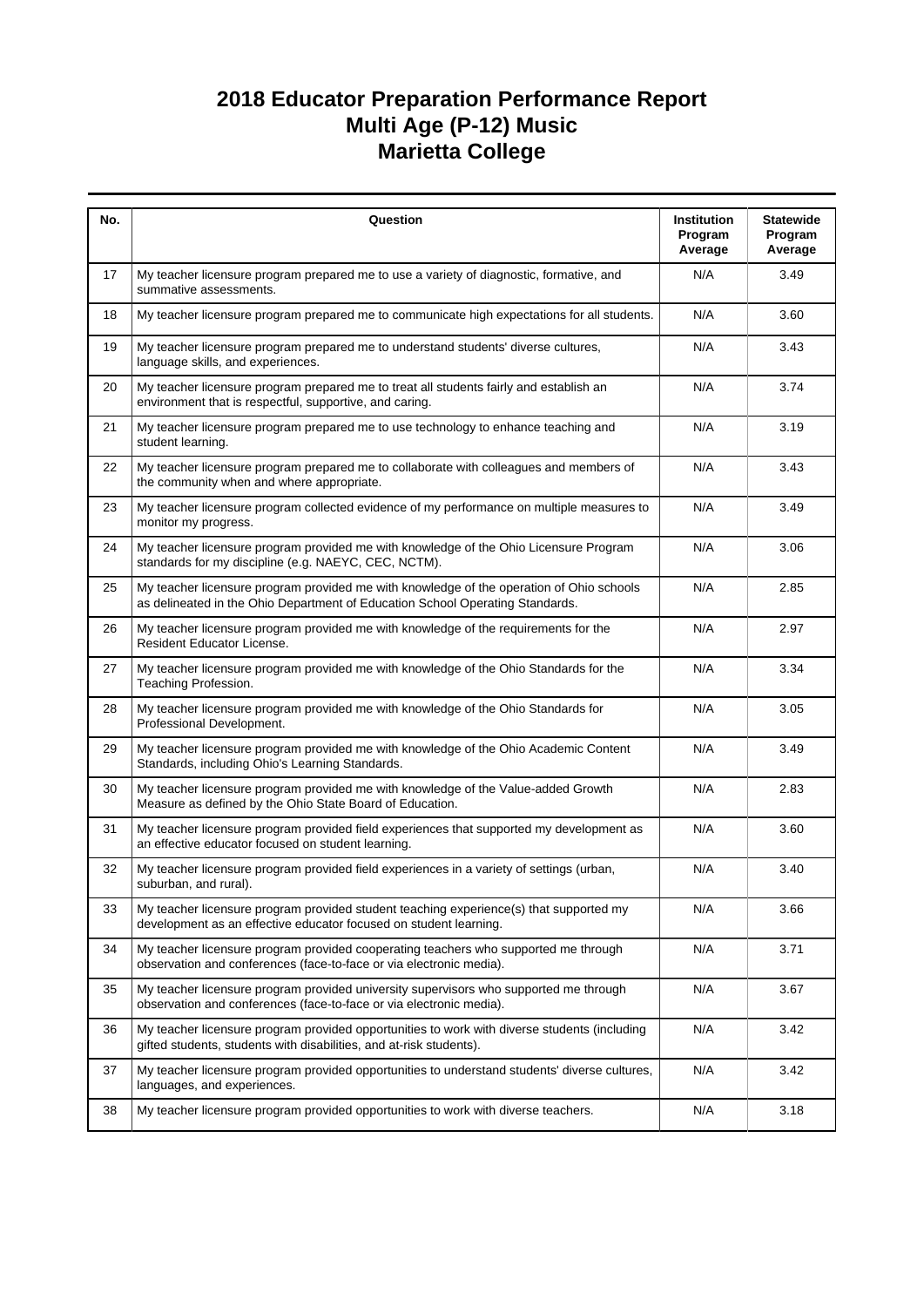| No. | Question                                                                                                                         | <b>Institution</b><br>Program | <b>Statewide</b><br>Program |
|-----|----------------------------------------------------------------------------------------------------------------------------------|-------------------------------|-----------------------------|
|     |                                                                                                                                  | Average                       | Average                     |
| 39  | My teacher licensure program provided opportunities to interact with diverse faculty.                                            | N/A                           | 3.22                        |
| 40  | My teacher licensure program provided opportunities to work and study with diverse peers.                                        | N/A                           | 3.26                        |
| 41  | Overall, the faculty in my teacher licensure program demonstrated in-depth knowledge of their<br>field.                          | N/A                           | 3.77                        |
| 42  | Overall, the faculty in my teacher licensure program used effective teaching methods that<br>helped promote learning.            | N/A                           | 3.58                        |
| 43  | Overall, the faculty in my teacher licensure program modeled respect for diverse populations.                                    | N/A                           | 3.60                        |
| 44  | Overall, the faculty in my teacher licensure program integrated diversity-related subject matter<br>within coursework.           | N/A                           | 3.46                        |
| 45  | Overall, the faculty in my teacher licensure program used technology to facilitate teaching and<br>learning.                     | N/A                           | 3.34                        |
| 46  | Overall, the faculty in my teacher licensure program conducted themselves in a professional<br>manner.                           | N/A                           | 3.63                        |
| 47  | My teacher licensure program provided clearly articulated policies published to facilitate<br>progression to program completion. | N/A                           | 3.41                        |
| 48  | My teacher licensure program provided opportunities to voice concerns about the program.                                         | N/A                           | 3.05                        |
| 49  | My teacher licensure program provided advising to facilitate progression to program<br>completion.                               | N/A                           | 3.43                        |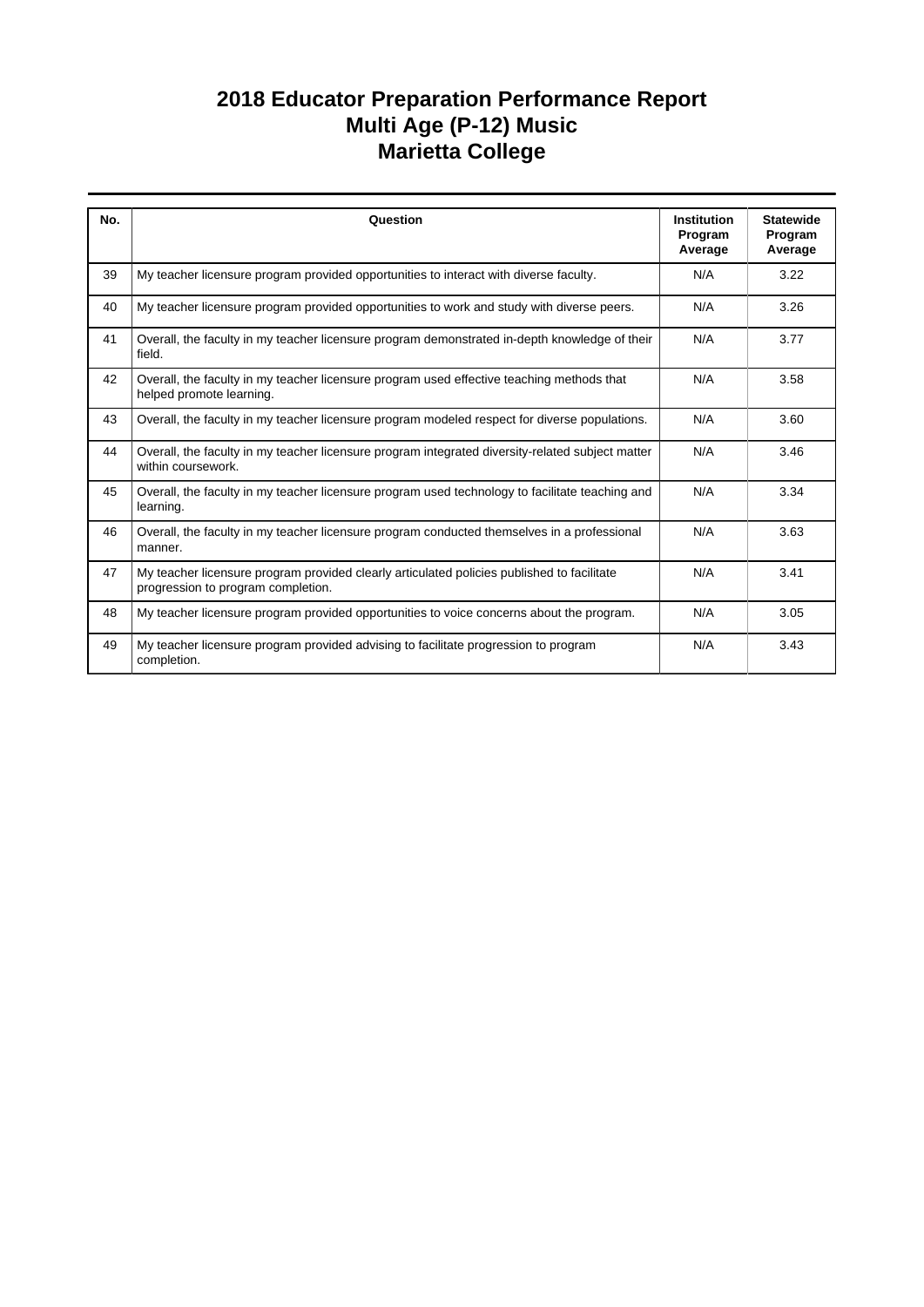### **Statewide Survey of OHIO Resident Educators' Reflections on their Educator Preparation Program**

Reporting Period from Sept 1, 2017 to Aug 31, 2018

#### **Description of Data:**

To gather information on alumni satisfaction with the quality of preparation provided by their educator preparation programs, the Ohio Department of Higher Education administers a survey aligned with the Ohio Standards for the Teaching Profession (OSTP), Ohio licensure requirements, and elements of national accreditation. All Ohio Resident Educators who completed their preparation in Ohio receive an invitation to complete the survey in the fall semester as they enter Year 2 of the Resident Educator program. The results of the survey are reflected here.

| No.            | Question                                                                                                                                                                                                               | <b>Institution</b><br>Program<br>Average | <b>Statewide</b><br>Program<br>Average |
|----------------|------------------------------------------------------------------------------------------------------------------------------------------------------------------------------------------------------------------------|------------------------------------------|----------------------------------------|
| $\mathbf{1}$   | My teacher licensure program prepared me with knowledge of research on how students<br>learn.                                                                                                                          | N/A                                      | N <sub>10</sub>                        |
| $\overline{2}$ | My teacher licensure program prepared me to recognize characteristics of gifted students,<br>students with disabilities, and at-risk students in order to plan and deliver appropriate<br>instruction.                 | N/A                                      | N <sub>10</sub>                        |
| 3              | My teacher licensure program prepared me with high levels of knowledge and the academic<br>content I plan to teach.                                                                                                    | N/A                                      | N <sub>10</sub>                        |
| 4              | My teacher licensure program prepared me to identify instructional strategies appropriate to<br>my content area.                                                                                                       | N/A                                      | N <sub>10</sub>                        |
| 5              | My teacher licensure program prepared me to understand the importance of linking<br>interdisciplinary experiences.                                                                                                     | N/A                                      | N <sub>10</sub>                        |
| 6              | My teacher licensure program prepared me to align instructional goals and activities with<br>Ohio's academic content standards, including Ohio's Learning Standards.                                                   | N/A                                      | N <sub>10</sub>                        |
| $\overline{7}$ | My teacher licensure program prepared me to use assessment data to inform instruction.                                                                                                                                 | N/A                                      | N <sub>10</sub>                        |
| 8              | My teacher licensure program prepared me to clearly communicate learning goals to students.                                                                                                                            | N/A                                      | N <sub>10</sub>                        |
| 9              | My teacher licensure program prepared me to apply knowledge of how students learn, to<br>inform instruction.                                                                                                           | N/A                                      | N <sub>10</sub>                        |
| 10             | My teacher licensure program prepared me to differentiate instruction to support the learning<br>needs of all students, including students identified as gifted, students with disabilities, and at-<br>risk students. | N/A                                      | N <sub>10</sub>                        |
| 11             | My teacher licensure program prepared me to identify strategies to increase student<br>motivation and interest in topics of study.                                                                                     | N/A                                      | N <sub>10</sub>                        |
| 12             | My teacher licensure program prepared me to create learning situations in which students<br>work independently, collaboratively, and/or a whole class.                                                                 | N/A                                      | N <sub>10</sub>                        |
| 13             | My teacher licensure program prepared me to use strategies for effective classroom<br>management.                                                                                                                      | N/A                                      | N <sub>10</sub>                        |
| 14             | My teacher licensure program prepared me to communicate clearly and effectively.                                                                                                                                       | N/A                                      | N <sub>10</sub>                        |

#### **1=Strongly Disagree 2=Disagree 3=Agree 4=Strongly Agree**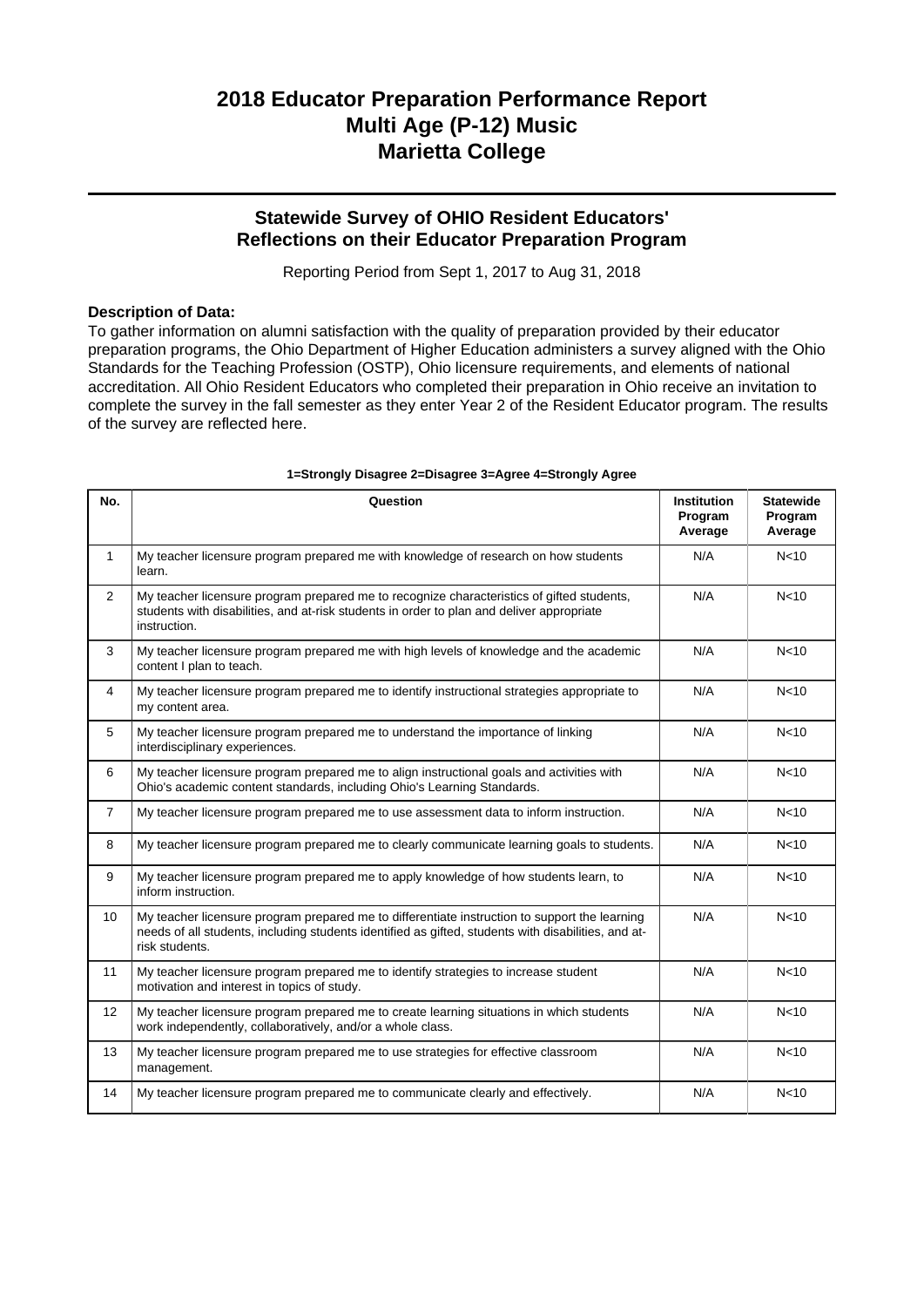| No. | Question                                                                                                                                                                  | Institution<br>Program<br>Average | <b>Statewide</b><br>Program<br>Average |
|-----|---------------------------------------------------------------------------------------------------------------------------------------------------------------------------|-----------------------------------|----------------------------------------|
| 15  | My teacher licensure program prepared me to understand the importance of communication<br>with families and caregivers.                                                   | N/A                               | N <sub>10</sub>                        |
| 16  | My teacher licensure program prepared me to understand, uphold, and follow professional<br>ethics, policies, and legal codes of professional conduct.                     | N/A                               | N <sub>10</sub>                        |
| 17  | My teacher licensure program prepared me to use a variety of diagnostic, formative, and<br>summative assessments.                                                         | N/A                               | N <sub>10</sub>                        |
| 18  | My teacher licensure program prepared me prepared me to understand students' diverse<br>cultures, language skills, and experiences.                                       | N/A                               | N <sub>10</sub>                        |
| 19  | My teacher licensure program prepared me to treat all students fairly and establish an<br>environment that is respectful, supportive, and caring.                         | N/A                               | N <sub>10</sub>                        |
| 20  | My teacher licensure program prepared me prepared me to use technology to enhance<br>teaching and student learning.                                                       | N/A                               | N <sub>10</sub>                        |
| 21  | My teacher licensure program prepared me prepared me to collaborate with colleagues and<br>members of the community when and where appropriate.                           | N/A                               | N <sub>10</sub>                        |
| 22  | My teacher licensure program prepared me collected evidence of my performance on multiple<br>measures to monitor my progress.                                             | N/A                               | N <sub>10</sub>                        |
| 23  | My teacher licensure program provided me with knowledge of the Ohio Licensure Program<br>standards for my discipline (e.g. NAEYC, CEC, NCTM).                             | N/A                               | N <sub>10</sub>                        |
| 24  | My teacher licensure program provided me with knowledge of the operation of Ohio schools<br>as delineated in the Ohio Department of Education School Operating Standards. | N/A                               | N <sub>10</sub>                        |
| 25  | My teacher licensure program provided me with knowledge of the requirements for the<br>Resident Educator License.                                                         | N/A                               | N <sub>10</sub>                        |
| 26  | My teacher licensure program provided me with knowledge of the Ohio Standards for the<br>Teaching Profession.                                                             | N/A                               | N <sub>10</sub>                        |
| 27  | My teacher licensure program provided me with knowledge of the Ohio Standards for<br>Professional Development.                                                            | N/A                               | N <sub>10</sub>                        |
| 28  | My teacher licensure program provided me with knowledge of the Ohio Academic Content<br>Standards, including Ohio's Learning Standards.                                   | N/A                               | N<10                                   |
| 29  | My teacher licensure program provided me with knowledge of the Value-added Growth<br>Measure as defined by the Ohio State Board of Education.                             | N/A                               | N <sub>10</sub>                        |
| 30  | My teacher licensure program provided field experiences that supported my development as<br>an effective educator focused on student learning.                            | N/A                               | N <sub>10</sub>                        |
| 31  | My teacher licensure program provided field experiences in a variety of settings (urban,<br>suburban, and rural).                                                         | N/A                               | N <sub>10</sub>                        |
| 32  | My teacher licensure program provided student teaching experience(s) that supported my<br>development as an effective educator focused on student learning.               | N/A                               | N <sub>10</sub>                        |
| 33  | My teacher licensure program provided cooperating teachers who supported me through<br>observation and conferences (face-to-face or via electronic media).                | N/A                               | N <sub>10</sub>                        |
| 34  | My teacher licensure program provided university supervisors who supported me through<br>observation and conferences (face-to-face or via electronic media).              | N/A                               | N <sub>10</sub>                        |
| 35  | My teacher licensure program provided opportunities to work with diverse students (including<br>gifted students, students with disabilities, and at-risk students).       | N/A                               | N <sub>10</sub>                        |
| 36  | My teacher licensure program provided opportunities to understand students' diverse cultures,<br>languages, and experiences.                                              | N/A                               | N<10                                   |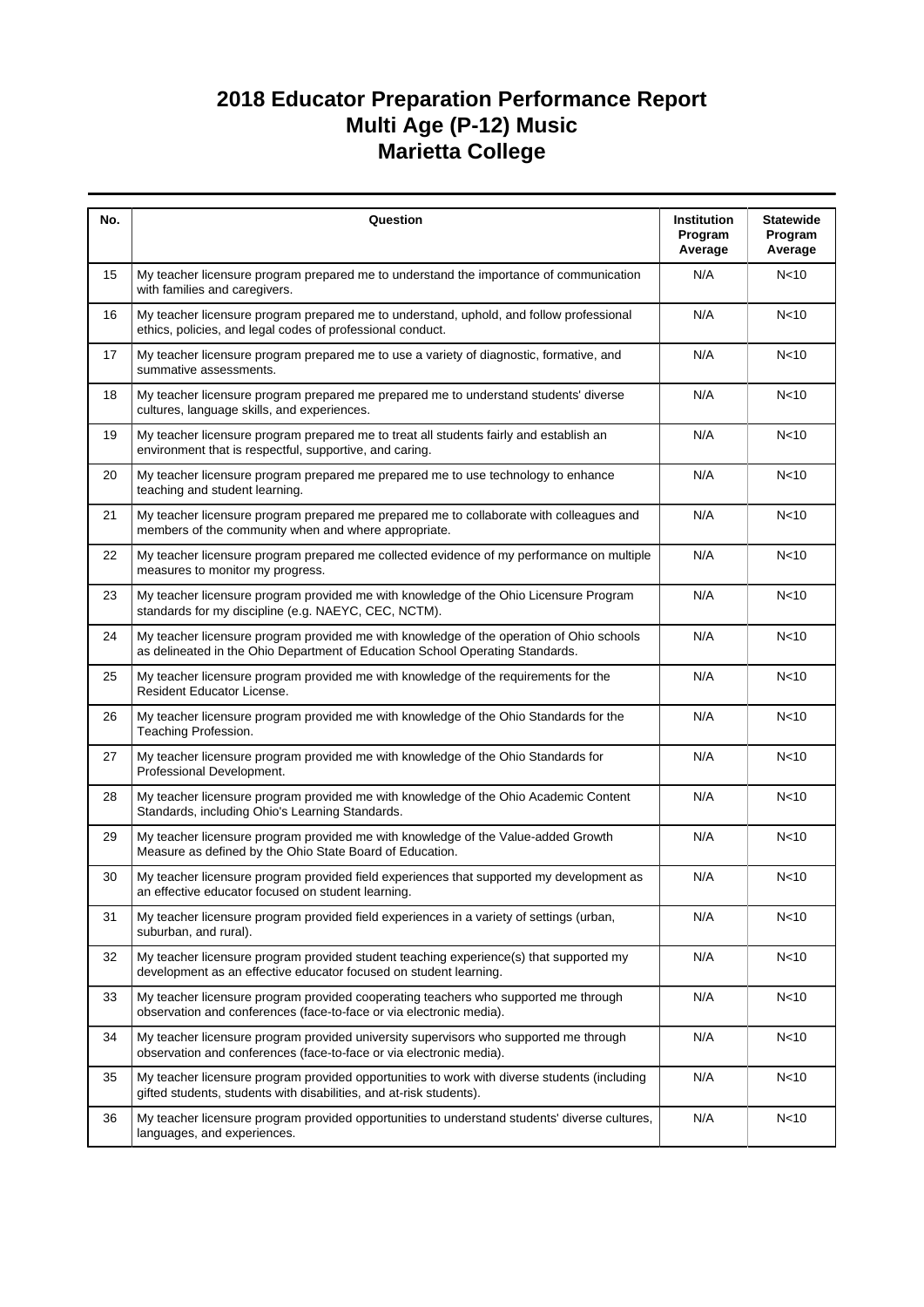| No. | Question                                                                                                                                    | <b>Institution</b><br>Program<br>Average | <b>Statewide</b><br>Program<br>Average |
|-----|---------------------------------------------------------------------------------------------------------------------------------------------|------------------------------------------|----------------------------------------|
| 37  | My teacher licensure program provided opportunities to work with diverse teachers.                                                          | N/A                                      | N <sub>10</sub>                        |
| 38  | My teacher licensure program provided opportunities to interact with diverse faculty.                                                       | N/A                                      | N <sub>10</sub>                        |
| 39  | My teacher licensure program provided opportunities to work and study with diverse peers.                                                   | N/A                                      | N <sub>10</sub>                        |
| 40  | Overall, the faculty in my teacher licensure program demonstrated in-depth knowledge of their<br>field.                                     | N/A                                      | N <sub>10</sub>                        |
| 41  | Overall, the faculty in my teacher licensure program used effective teaching methods that<br>helped promote learning.                       | N/A                                      | N <sub>10</sub>                        |
| 42  | Overall, the faculty in my teacher licensure program modeled respect for diverse populations.                                               | N/A                                      | N <sub>10</sub>                        |
| 43  | Overall, the faculty in my teacher licensure program integrated diversity-related subject matter<br>within coursework.                      | N/A                                      | N <sub>10</sub>                        |
| 44  | Overall, the faculty in my teacher licensure program used technology to facilitate teaching and<br>learning.                                | N/A                                      | N <sub>10</sub>                        |
| 45  | Overall, the faculty in my teacher licensure program conducted themselves in a professional<br>manner.                                      | N/A                                      | N <sub>10</sub>                        |
| 46  | My teacher licensure program provided clearly articulated policies published to facilitate<br>progression to program completion.            | N/A                                      | N <sub>10</sub>                        |
| 47  | My teacher licensure program provided opportunities to voice concerns about the program.                                                    | N/A                                      | N <sub>10</sub>                        |
| 48  | My teacher licensure program provided advising to facilitate progression to program<br>completion.                                          | N/A                                      | N <sub>10</sub>                        |
| 49  | My teacher licensure program provided prepared me with the knowledge and skills necessary<br>to enter the classroom as a Resident Educator. | N/A                                      | N <sub>10</sub>                        |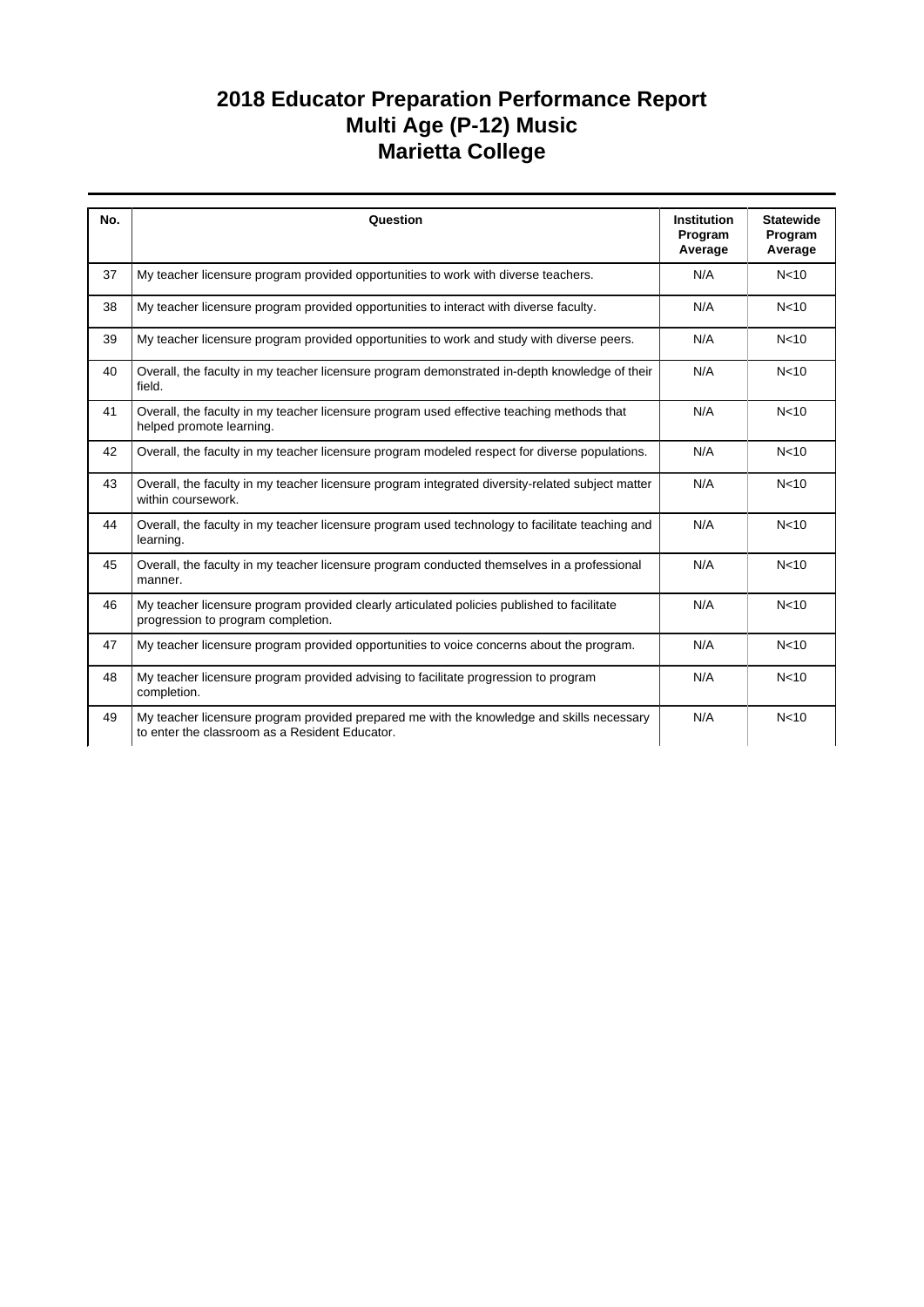## **2018 Educator Preparation Performance Report Adolescence to Young Adult (7-12) Science Marietta College**

### **Field and Clinical Experiences for Candidates at Marietta College**

Reporting Period from Sept 1, 2017 to Aug 31, 2018 (Data Source: Marietta College)

#### **Description of Data:**

Ohio requires that teacher candidates complete field and clinical experiences in school settings as part of their preparation. These experiences include early and ongoing field-based opportunities and the culminating pre-service clinical experience commonly referred to as "student teaching." The specific requirements for these placements vary by unit and by program.

| <b>Teacher Preparation Programs</b>                                                                          |                     |  |  |  |  |
|--------------------------------------------------------------------------------------------------------------|---------------------|--|--|--|--|
| <b>Field/Clinical Experience Element</b>                                                                     | <b>Requirements</b> |  |  |  |  |
| Minimum number of field hours required of candidates in the preparation program prior to<br>student teaching | 195                 |  |  |  |  |
| Maximum number of field hours required of candidates in the preparation program prior to<br>student teaching | 265                 |  |  |  |  |
| Total number of weeks required of candidates in the student teaching experience                              | 14                  |  |  |  |  |
| Percentage of teacher candidates who satisfactorily completed student teaching                               | N/A                 |  |  |  |  |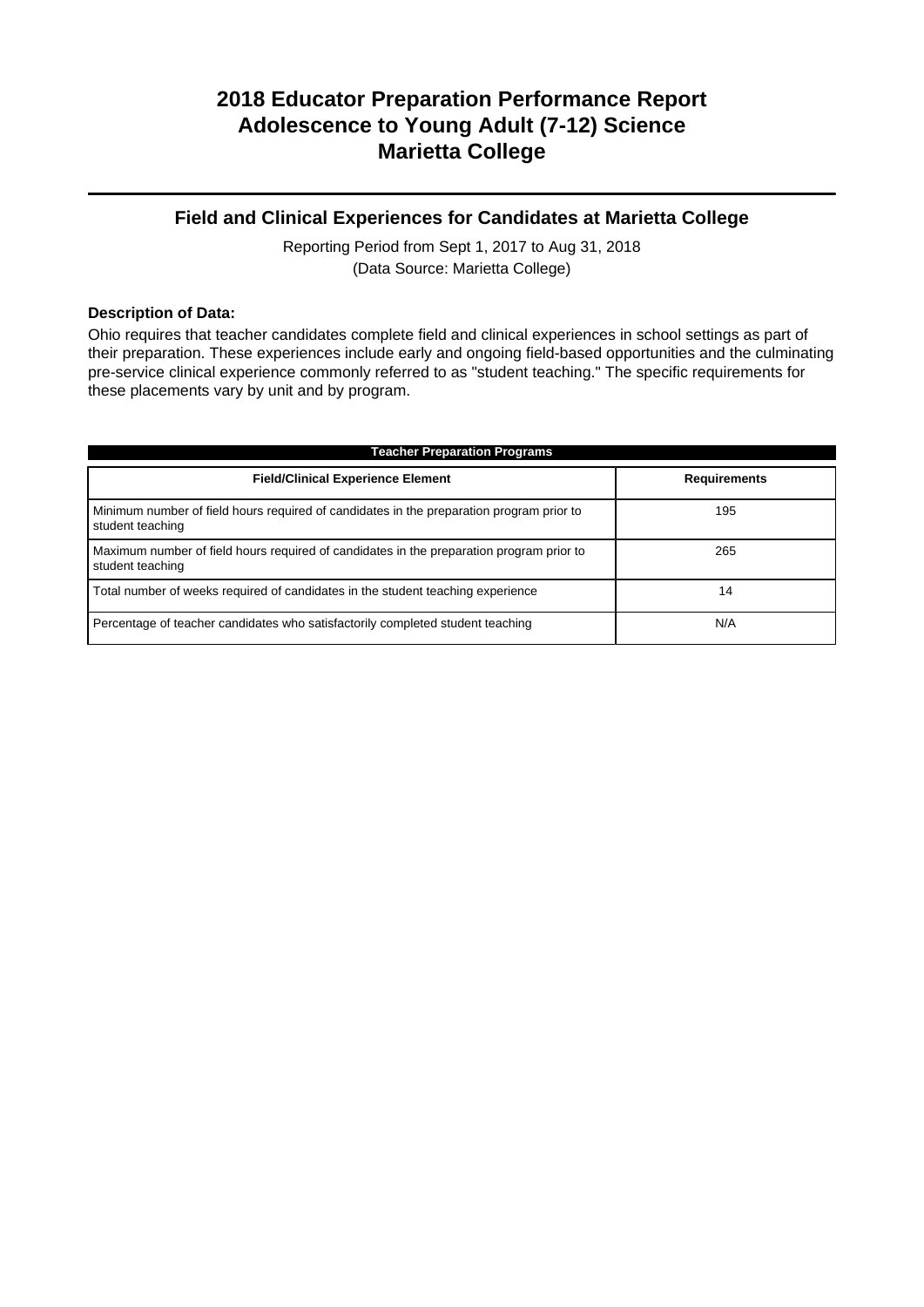## **2018 Educator Preparation Performance Report Adolescence to Young Adult (7-12) Science Marietta College**

### **Ohio Educator Licensure Examination Pass Rates at Marietta College**

Reporting Period from Sept 1, 2016 to Aug 31, 2017 (Data Source: USDOE Title II Report)

#### **Description of Data:**

Ohio educator licensure requirements include passage of all requisite licensure examinations at the state determined cut score. The reported results reflect Title II data, and therefore represent pass rate data solely only initial licenses. Further, because the data are gathered from the Title II reports, there is a one year lag in accessing the data. Teacher licensure pass rate data are the only reported metric for which the data do not reflect the reporting year 2017-2018. As of 2013, the Ohio Assessments for Educators replaced the Praxis subject assessments for initial licensure. Some Praxis II assessments are still being reported because recent program completers took those tests in or before 2013.

| Teacher Licensure Test Scores                   |                                   |                          |                             |                                                     |                             |                      |                                      |                                                   |
|-------------------------------------------------|-----------------------------------|--------------------------|-----------------------------|-----------------------------------------------------|-----------------------------|----------------------|--------------------------------------|---------------------------------------------------|
| <b>Licensure Test</b>                           | <b>Test Range</b><br><b>Score</b> | Test Cut<br><b>Score</b> | <b>Completers</b><br>Tested | Program<br>Average<br><b>Scaled</b><br><b>Score</b> | <b>Completers</b><br>Passed | Program<br>Pass Rate | <b>State</b><br>Average<br>Pass Rate | <b>State</b><br>Average<br><b>Scaled</b><br>Score |
| 003 - APK: Adolescence to Young<br>Adult (7-12) | 100-300                           | 220                      | N <sub>10</sub>             | N/A                                                 | N <sub>10</sub>             | N/A                  | 100%                                 | 254                                               |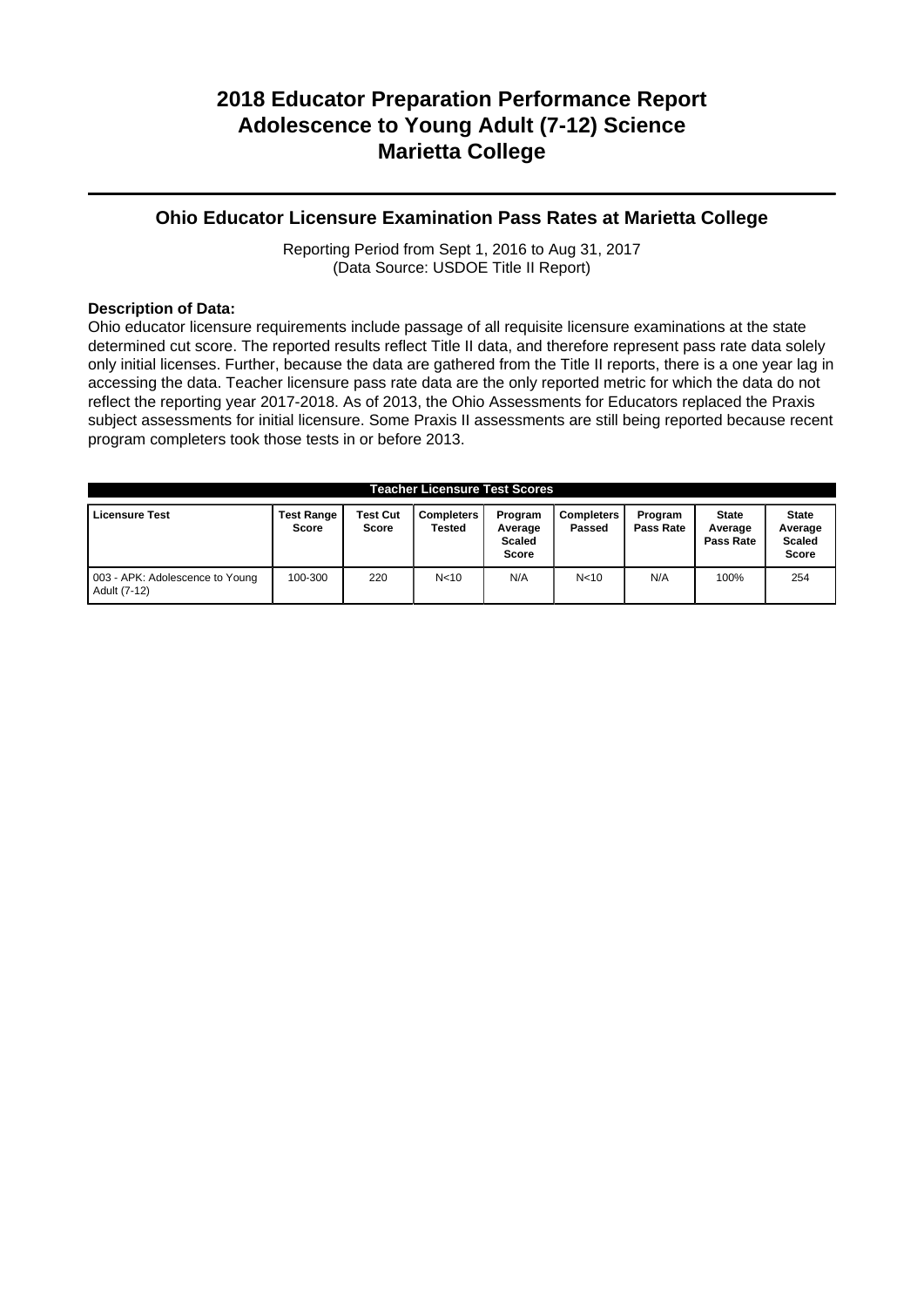### **Marietta College Candidate Academic Measures**

Reporting Period from Sept 1, 2017 to Aug 31, 2018 (Data Source:Marietta College)

#### **Undergraduate Program Admission Requirements**

Candidates are admitted to the professional license program after completing 45 semester hours and completing initial 100/200 level EDUC courses and field experiences. Candidates must meet minimum requirements for overall GPA, education course GPA, academic skills test scores (ACT, SAT, or Core Assessments for Educators), have ratings of acceptable on the disposition checklist used in initial field experiences and grades of C or higher in writing and oral communication.

#### **Description of Data:**

The data in this section are the average scores of candidates on academic measures reported by the provider. If a measure is not applicable to a level of delivery (undergraduate, post-baccalaureate, graduate) the table reflects "N/A". In the "Dispositional Assessments and Other Measures" portion, if the provider did not indicate using a measure, OR if the institution does not offer a program at the designated level of delivery, the table reflects "N".

#### **Teacher Preparation Programs**

#### **U=Undergraduate P=Post-Baccalaureate G=Graduate**

|                                            |                                  |                                | <b>Candidates Admitted</b>     |                                | <b>Candidates Enrolled</b>     |                                | <b>Candidates Completing</b>   |
|--------------------------------------------|----------------------------------|--------------------------------|--------------------------------|--------------------------------|--------------------------------|--------------------------------|--------------------------------|
| Academic<br><b>Measure</b>                 | Required<br><b>Score</b>         | <b>Number</b><br>Admitted      | Average<br><b>Score</b>        | <b>Number</b><br>Enrolled      | Average<br><b>Score</b>        | <b>Number</b><br>Completed     | Average<br><b>Score</b>        |
| <b>ACT Composite</b><br><b>Score</b>       | $U=23$<br>$P=N/A$<br>$G=N/A$     | $U=N<10$<br>$P=N/A$<br>$G=N/A$ | $U=N<10$<br>$P=N/A$<br>$G=N/A$ | $U=N<10$<br>$P=N/A$<br>$G=N/A$ | $U=N<10$<br>$P=N/A$<br>$G=N/A$ | $U=N<10$<br>$P=N/A$<br>$G=N/A$ | $U=N<10$<br>$P=N/A$<br>$G=N/A$ |
| <b>ACT English</b><br><b>Subscore</b>      | $U=20$<br>$P=N/A$<br>$G=N/A$     | $U=N<10$<br>$P=N/A$<br>$G=N/A$ | $U=N<10$<br>$P=N/A$<br>$G=N/A$ | $U=N<10$<br>$P=N/A$<br>$G=N/A$ | $U=N<10$<br>$P=N/A$<br>$G=N/A$ | $U=N<10$<br>$P=N/A$<br>$G=N/A$ | $U=N<10$<br>$P=N/A$<br>$G=N/A$ |
| <b>ACT Math</b><br><b>Subscore</b>         | $U=20$<br>$P=N/A$<br>$G=N/A$     | $U=N<10$<br>$P=N/A$<br>$G=N/A$ | $U=N<10$<br>$P=N/A$<br>$G=N/A$ | $U=N<10$<br>$P=N/A$<br>$G=N/A$ | $U=N<10$<br>$P=N/A$<br>$G=N/A$ | $U=N<10$<br>$P=N/A$<br>$G=N/A$ | $U=N<10$<br>$P=N/A$<br>$G=N/A$ |
| <b>ACT Reading</b><br><b>Subscore</b>      | $U=20$<br>$P=N/A$<br>$G=N/A$     | $U=N10$<br>$P=N/A$<br>$G=N/A$  | $U=N<10$<br>$P=N/A$<br>$G=N/A$ | $U=N<10$<br>$P=N/A$<br>$G=N/A$ | $U=N0$<br>$P=N/A$<br>$G=N/A$   | $U=N<10$<br>$P=N/A$<br>$G=N/A$ | $U=N<10$<br>$P=N/A$<br>$G=N/A$ |
| GPA - Graduate                             | $U=N/A$<br>$P=N/A$<br>$G=N/A$    | $U=N/A$<br>$P=N/A$<br>$G=N/A$  | $U=N/A$<br>$P=N/A$<br>$G=N/A$  | $U=N/A$<br>$P=N/A$<br>$G=N/A$  | $U=N/A$<br>$P=N/A$<br>$G=N/A$  | $U=N/A$<br>$P=N/A$<br>$G=N/A$  | $U=N/A$<br>$P=N/A$<br>$G=N/A$  |
| <b>GPA - High School</b>                   | $U=N/A$<br>$P=N/A$<br>$G=N/A$    | $U=N/A$<br>$P=N/A$<br>$G=N/A$  | $U=N/A$<br>$P=N/A$<br>$G=N/A$  | $U=N/A$<br>$P=N/A$<br>$G=N/A$  | $U=N/A$<br>$P=N/A$<br>$G=N/A$  | $U=N/A$<br>$P=N/A$<br>$G=N/A$  | $U=N/A$<br>$P=N/A$<br>$G=N/A$  |
| <b>GPA - Transfer</b>                      | $U=N/A$<br>$P=N/A$<br>$G=N/A$    | $U=N/A$<br>$P=N/A$<br>$G=N/A$  | $U=N/A$<br>$P=N/A$<br>$G=N/A$  | $U=N/A$<br>$P=N/A$<br>$G=N/A$  | $U=N/A$<br>$P=N/A$<br>$G=N/A$  | $U=N/A$<br>$P=N/A$<br>$G=N/A$  | $U=N/A$<br>$P=N/A$<br>$G=N/A$  |
| $GPA -$<br>Undergraduate                   | $U = 3.00$<br>$P=N/A$<br>$G=N/A$ | $U=N<10$<br>$P=N/A$<br>$G=N/A$ | $U=N<10$<br>$P=N/A$<br>$G=N/A$ | $U=N<10$<br>$P=N/A$<br>$G=N/A$ | $U=N<10$<br>$P=N/A$<br>$G=N/A$ | $U=N<10$<br>$P=N/A$<br>$G=N/A$ | $U=N<10$<br>$P=N/A$<br>$G=N/A$ |
| <b>GRE Composite</b><br><b>Score</b>       | $U=N/A$<br>$P=N/A$<br>$G=N/A$    | $U=N/A$<br>$P=N/A$<br>$G=N/A$  | $U=N/A$<br>$P=N/A$<br>$G=N/A$  | $U=N/A$<br>$P=N/A$<br>$G=N/A$  | $U=N/A$<br>$P=N/A$<br>$G=N/A$  | $U=N/A$<br>$P=N/A$<br>$G=N/A$  | $U=N/A$<br>$P=N/A$<br>$G=N/A$  |
| <b>GRE Quantitative</b><br><b>Subscore</b> | $U=N/A$<br>$P=N/A$<br>$G=N/A$    | $U=N/A$<br>$P=N/A$<br>$G=N/A$  | $U=N/A$<br>$P=N/A$<br>$G=N/A$  | $U=N/A$<br>$P=N/A$<br>$G=N/A$  | $U=N/A$<br>$P=N/A$<br>$G=N/A$  | $U=N/A$<br>$P=N/A$<br>$G=N/A$  | $U=N/A$<br>$P=N/A$<br>$G=N/A$  |
| <b>GRE Verbal</b><br><b>Subscore</b>       | $U=N/A$<br>$P=N/A$<br>$G=N/A$    | $U=N/A$<br>$P=N/A$<br>$G=N/A$  | $U=N/A$<br>$P=N/A$<br>$G=N/A$  | $U=N/A$<br>$P=N/A$<br>$G=N/A$  | $U=N/A$<br>$P=N/A$<br>$G=N/A$  | $U=N/A$<br>$P=N/A$<br>$G=N/A$  | $U=N/A$<br>$P=N/A$<br>$G=N/A$  |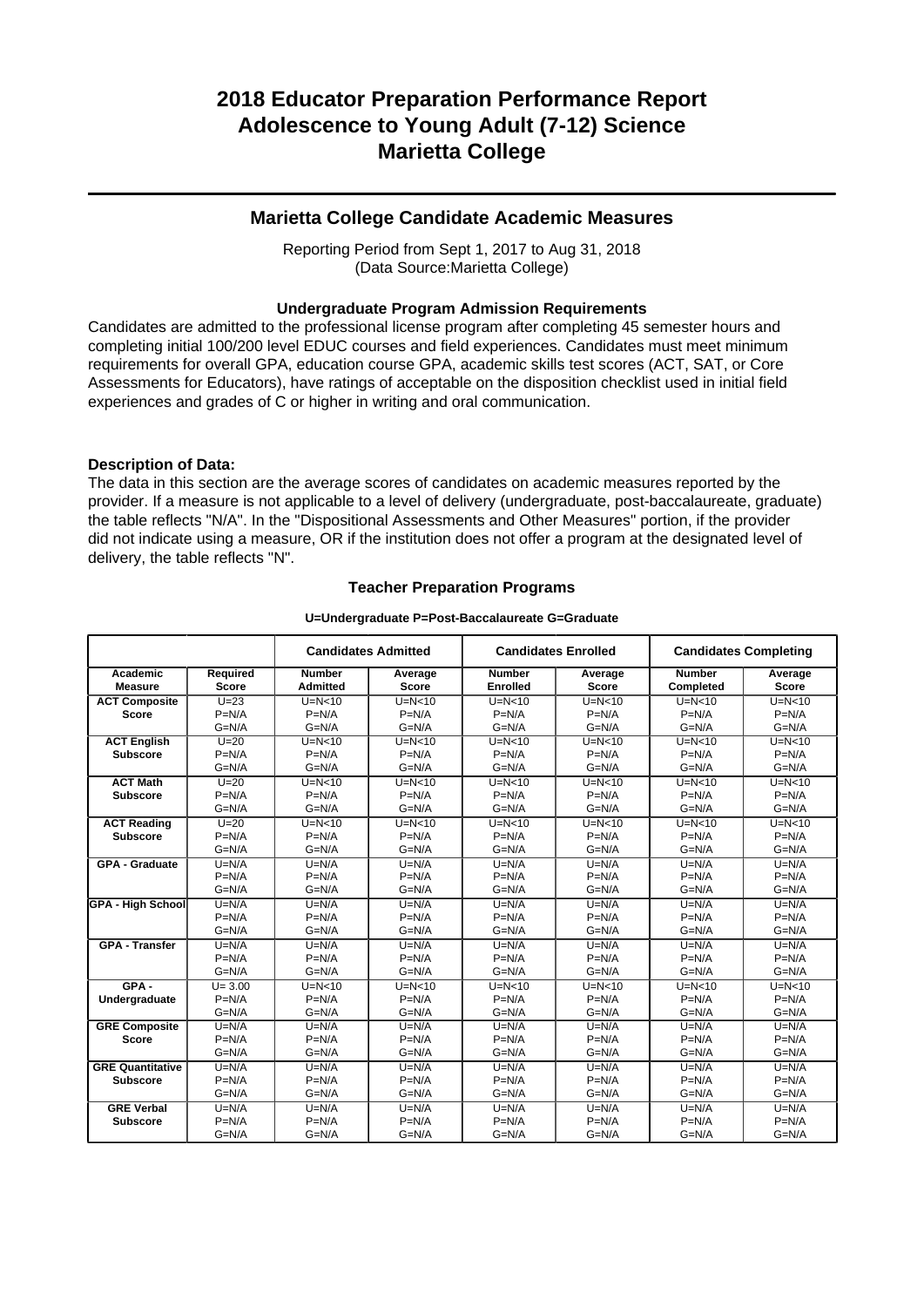|                                 |                                    |                                  | <b>Candidates Admitted</b><br><b>Candidates Enrolled</b> |                           | <b>Candidates Completing</b> |                            |                         |
|---------------------------------|------------------------------------|----------------------------------|----------------------------------------------------------|---------------------------|------------------------------|----------------------------|-------------------------|
| Academic<br><b>Measure</b>      | Required<br><b>Score</b>           | <b>Number</b><br><b>Admitted</b> | Average<br><b>Score</b>                                  | <b>Number</b><br>Enrolled | Average<br><b>Score</b>      | <b>Number</b><br>Completed | Average<br><b>Score</b> |
| <b>GRE Writing</b>              | $U=N/A$                            | $U=N/A$                          | $U=N/A$                                                  | $U=N/A$                   | $U=N/A$                      | $U=N/A$                    | $U=N/A$                 |
| <b>Subscore</b>                 | $P=N/A$                            | $P=N/A$                          | $P=N/A$                                                  | $P=N/A$                   | $P=N/A$                      | $P=N/A$                    | $P=N/A$                 |
|                                 | $G=N/A$                            | $G=N/A$                          | $G=N/A$                                                  | $G=N/A$                   | $G=N/A$                      | $G=N/A$                    | $G=N/A$                 |
| <b>MAT</b>                      | $U=N/A$                            | $U=N/A$                          | $U=N/A$                                                  | $U=N/A$                   | $U=N/A$                      | $U=N/A$                    | $U=N/A$                 |
|                                 | $P=N/A$                            | $P=N/A$                          | $P=N/A$                                                  | $P=N/A$                   | $P=N/A$                      | $P=N/A$                    | $P=N/A$                 |
|                                 | $G=N/A$                            | $G=N/A$                          | $G=N/A$                                                  | $G=N/A$                   | $G=N/A$                      | $G=N/A$                    | $G=N/A$                 |
| <b>Praxis CORE Math</b>         | $U = 150$                          | $U=N10$                          | $U=N10$                                                  | $U=N<10$                  | $U=N10$                      | $U=N10$                    | $U=N10$                 |
|                                 | $P=N/A$                            | $P=N/A$                          | $P=N/A$                                                  | $P=N/A$                   | $P=N/A$                      | $P=N/A$                    | $P=N/A$                 |
|                                 | $G=N/A$                            | $G=N/A$                          | $G=N/A$                                                  | $G=N/A$                   | $G=N/A$                      | $G=N/A$                    | $G=N/A$                 |
| <b>Praxis CORE</b>              | $U = 156$                          | $U=N<10$                         | $U=N<10$                                                 | $U=N<10$                  | $U=N<10$                     | $U=N<10$                   | $U=N<10$                |
| Reading                         | $P=N/A$                            | $P=N/A$                          | $P=N/A$                                                  | $P=N/A$                   | $P=N/A$                      | $P=N/A$                    | $P=N/A$                 |
|                                 | $G=N/A$                            | $G=N/A$                          | $G=N/A$                                                  | $G=N/A$                   | $G=N/A$                      | $G=N/A$                    | $G=N/A$                 |
| <b>Praxis CORE</b>              | $U = 162$                          | $U=N<10$                         | $U=N<10$                                                 | $U=N<10$                  | $U=N<10$                     | $U=N<10$                   | $U=N10$                 |
| Writing                         | $P=N/A$                            | $P=N/A$                          | $P=N/A$                                                  | $P=N/A$                   | $P=N/A$                      | $P=N/A$                    | $P=N/A$                 |
|                                 | $G=N/A$                            | $G=N/A$                          | $G=N/A$                                                  | $G=N/A$                   | $G=N/A$                      | $G=N/A$                    | $G=N/A$                 |
| <b>Praxis I Math</b>            | $U=N/A$                            | $U=N/A$                          | $U=N/A$                                                  | $U=N/A$                   | $U=N/A$                      | $U=N/A$                    | $U=N/A$                 |
|                                 | $P=N/A$                            | $P=N/A$                          | $P=N/A$                                                  | $P=N/A$                   | $P=N/A$                      | $P=N/A$                    | $P=N/A$                 |
|                                 | $G=N/A$                            | $G=N/A$                          | $G=N/A$                                                  | $G=N/A$                   | $G=N/A$                      | $G=N/A$                    | $G=N/A$                 |
| <b>Praxis I Reading</b>         | $U=N/A$                            | $U=N/A$                          | $U=N/A$                                                  | $U=N/A$                   | $U=N/A$                      | $U=N/A$                    | $U=N/A$                 |
|                                 | $P=N/A$                            | $P=N/A$                          | $P=N/A$                                                  | $P=N/A$                   | $P=N/A$                      | $P=N/A$                    | $P=N/A$                 |
|                                 | $G=N/A$                            | $G=N/A$                          | $G=N/A$                                                  | $G=N/A$                   | $G=N/A$                      | $G=N/A$                    | $G=N/A$                 |
| <b>Praxis I Writing</b>         | $U=N/A$                            | $U=N/A$                          | $U=N/A$                                                  | $U=N/A$                   | $U=N/A$                      | $\overline{U}$ =N/A        | $U=N/A$                 |
|                                 | $P=N/A$                            | $P=N/A$                          | $P=N/A$                                                  | $P=N/A$                   | $P=N/A$                      | $P=N/A$                    | $P=N/A$                 |
|                                 | $G=N/A$                            | $G=N/A$                          | $G=N/A$                                                  | $G=N/A$                   | $G=N/A$                      | $G=N/A$                    | $G=N/A$                 |
| Praxis II                       | $U=N/A$                            | $U=N/A$                          | $U=N/A$                                                  | $U=N/A$                   | $U=N/A$                      | $U=N/A$                    | $U=N/A$                 |
|                                 | $P=N/A$                            | $P=N/A$                          | $P=N/A$                                                  | $P=N/A$                   | $P=N/A$                      | $P=N/A$                    | $P=N/A$                 |
|                                 | $G=N/A$                            | $G=N/A$                          | $G=N/A$                                                  | $G=N/A$                   | $G=N/A$                      | $G=N/A$                    | $G=N/A$                 |
| <b>SAT Composite</b>            | $U = 1130$                         | $U=N<10$                         | $U=N10$                                                  | $U=N<10$                  | $U=N<10$                     | $U=N<10$                   | $U=N<10$                |
| <b>Score</b>                    | $P=N/A$                            | $P=N/A$                          | $P=N/A$                                                  | $P=N/A$                   | $P=N/A$                      | $P=N/A$                    | $P=N/A$                 |
|                                 | $G=N/A$                            | $G=N/A$                          | $G=N/A$                                                  | $G=N/A$                   | $G=N/A$                      | $G=N/A$                    | $G=N/A$                 |
| <b>SAT Quantitative</b>         | $U = 520$                          | $U=N<10$                         | $U=N10$                                                  | $U=N<10$                  | $U=N<10$                     | $U=N<10$                   | $U=N<10$                |
| <b>Subscore</b>                 | $P=N/A$                            | $P=N/A$                          | $P=N/A$                                                  | $P=N/A$                   | $P=N/A$                      | $P=N/A$                    | $P=N/A$                 |
|                                 | $G=N/A$                            | $G=N/A$                          | $G=N/A$                                                  | $G=N/A$                   | $G=N/A$                      | $G=N/A$                    | $G=N/A$                 |
| <b>SAT Verbal</b>               | $U = 520$                          | $U=N<10$                         | $U=N<10$                                                 | $U=N<10$                  | $U=N<10$                     | $U=N<10$                   | $U=N<10$                |
| <b>Subscore</b>                 | $P=N/A$                            | $P=N/A$                          | $P=N/A$                                                  | $P=N/A$                   | $P=N/A$                      | $P=N/A$                    | $P=N/A$                 |
|                                 | $G=N/A$                            | $G=N/A$                          | $G=N/A$                                                  | $G=N/A$                   | G=N/A                        | $G=N/A$                    | $G=N/A$                 |
| <b>SAT Writing</b>              | $U=N/A$                            | $U=N/A$                          | $U=N/A$                                                  | $U=N/A$                   | $U=N/A$                      | $U=N/A$                    | $U=N/A$                 |
| <b>Subscore</b>                 | $P=N/A$                            | $P=N/A$                          | $P=N/A$                                                  | $P=N/A$                   | $P=N/A$                      | $P=N/A$                    | $P=N/A$                 |
|                                 | $G=N/A$                            | $G=N/A$                          | $G=N/A$                                                  | $G=N/A$                   | $G=N/A$                      | $G=N/A$                    | $G=N/A$                 |
| <b>Other Criteria</b>           |                                    |                                  | Undergraduate                                            |                           | Post-Baccalaureate           | Graduate                   |                         |
|                                 | <b>Dispositional Assessment</b>    |                                  | Y                                                        | N                         |                              | N                          |                         |
|                                 | <b>EMPATHY/Omaha Interview</b>     | N                                |                                                          | N                         |                              | N                          |                         |
|                                 |                                    |                                  |                                                          |                           |                              |                            |                         |
| Essay                           |                                    | N                                |                                                          | N                         |                              | Ν                          |                         |
| <b>High School Class Rank</b>   |                                    | N/A                              |                                                          | N/A                       |                              | N/A                        |                         |
| Interview                       |                                    | N                                |                                                          | N                         |                              | N                          |                         |
| <b>Letter of Commitment</b>     |                                    | N                                |                                                          | N                         |                              | N                          |                         |
| <b>Letter of Recommendation</b> |                                    | N                                |                                                          | N                         |                              | N                          |                         |
|                                 | <b>Myers-Briggs Type Indicator</b> |                                  |                                                          | N                         |                              | N                          |                         |
|                                 |                                    | N/A                              |                                                          |                           |                              |                            |                         |
| <b>OAE Content Assessment</b>   |                                    |                                  | N/A<br>N/A                                               |                           | Ν                            |                            |                         |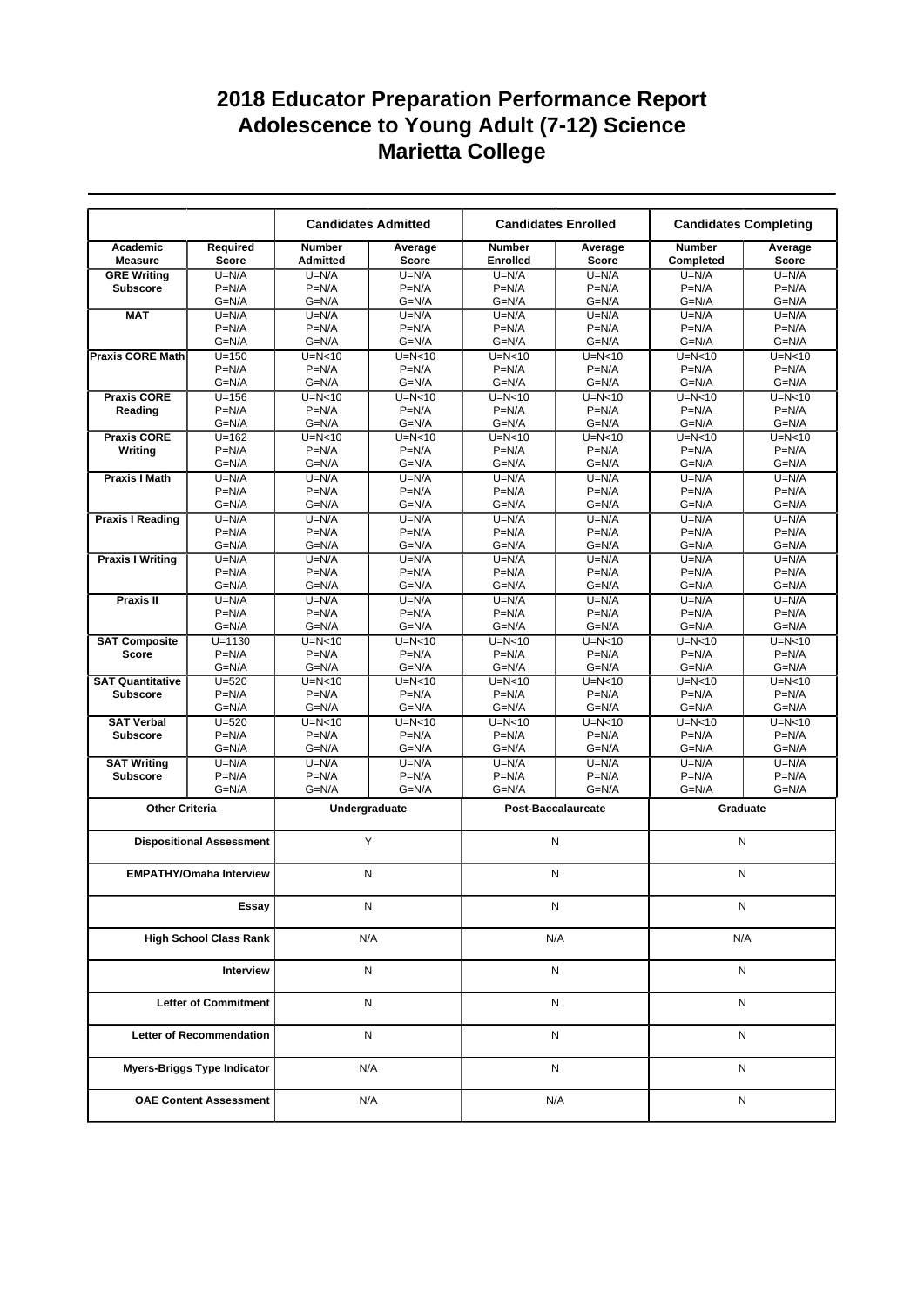| <b>Other Criteria</b>                      | Undergraduate | <b>Post-Baccalaureate</b> | Graduate |
|--------------------------------------------|---------------|---------------------------|----------|
| Portfolio                                  | N             | N                         | N        |
| <b>Prerequisite Courses</b>                | N             | N                         | N        |
| <b>SRI Teacher Perceiver</b>               | N/A           | N/A                       | N        |
| Superintendent Statement of<br>Sponsorship | N/A           | N/A                       | N        |
| <b>Teacher Insight</b>                     | N             | N                         | N        |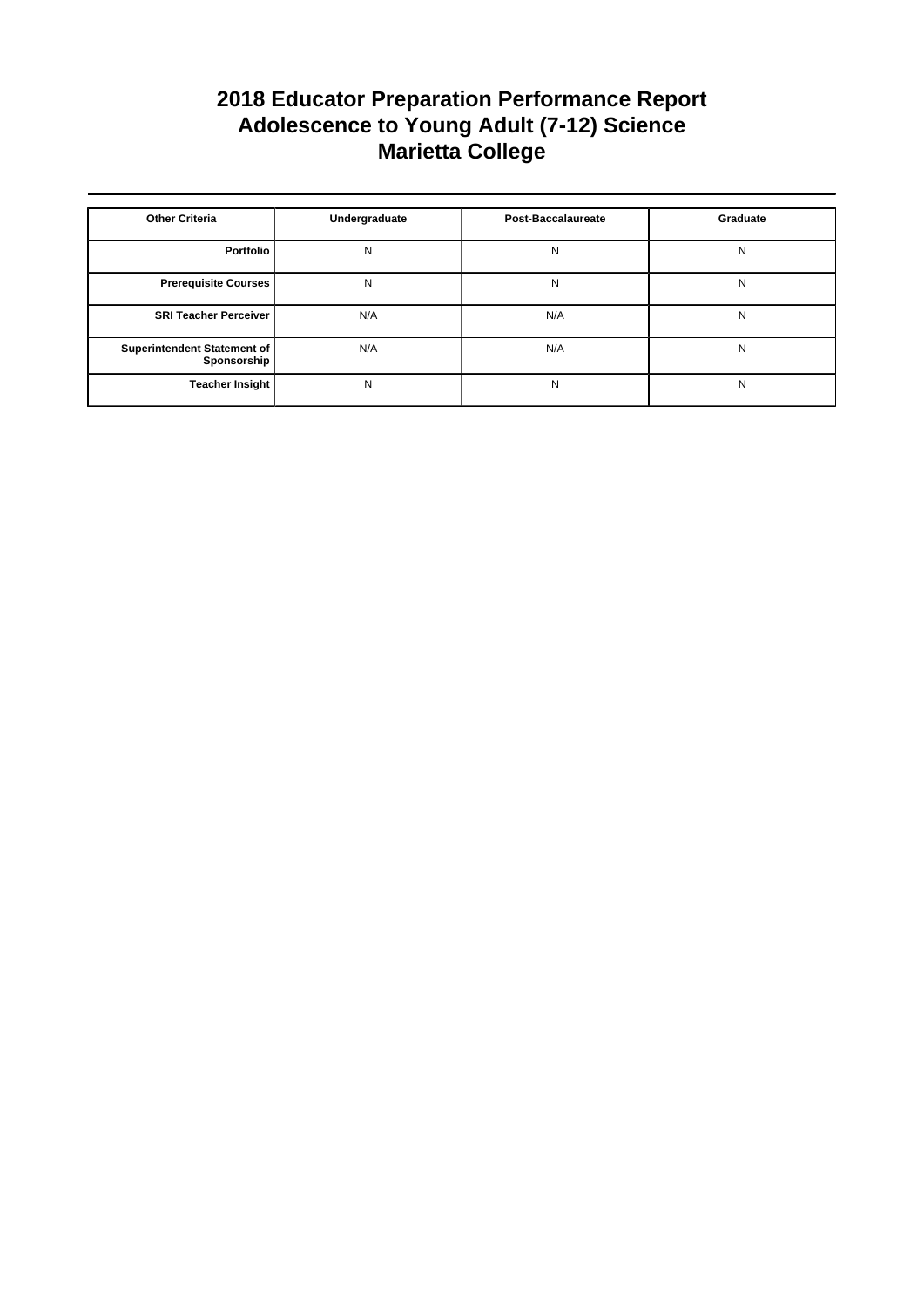### **Pre-Service Teacher Survey Results**

Reporting Period from Sept 1, 2017 to Aug 31, 2018

### **Description of Data:**

To gather information on student satisfaction with the quality of preparation provided by their educator preparation programs, the Ohio Department of Higher Education administers a survey aligned with the Ohio Standards for the Teaching Profession (OSTP), Ohio licensure requirements, and elements of national accreditation. All Ohio candidates receive an invitation to complete the survey during their professional internship (student teaching). The results of this survey are reflected here.

| No.            | Question                                                                                                                                                                                                               | <b>Institution</b><br>Program<br>Average | <b>Statewide</b><br>Program<br>Average |
|----------------|------------------------------------------------------------------------------------------------------------------------------------------------------------------------------------------------------------------------|------------------------------------------|----------------------------------------|
| $\mathbf{1}$   | My teacher licensure program prepared me with knowledge of research on how students<br>learn.                                                                                                                          | N/A                                      | 3.47                                   |
| $\overline{2}$ | My teacher licensure program prepared me to recognize characteristics of gifted students,<br>students with disabilities, and at-risk students in order to plan and deliver appropriate<br>instruction.                 | N/A                                      | 3.17                                   |
| 3              | My teacher licensure program prepared me with high levels of knowledge and the academic<br>content I plan to teach.                                                                                                    | N/A                                      | 3.28                                   |
| 4              | My teacher licensure program prepared me to identify instructional strategies appropriate to<br>my content area.                                                                                                       | N/A                                      | 3.33                                   |
| 5              | My teacher licensure program prepared me to understand the importance of linking<br>interdisciplinary experiences.                                                                                                     | N/A                                      | 3.28                                   |
| 6              | My teacher licensure program prepared me to align instructional goals and activities with<br>Ohio's academic content standards, including Ohio's Learning Standards.                                                   | N/A                                      | 3.56                                   |
| $\overline{7}$ | My teacher licensure program prepared me to use assessment data to inform instruction.                                                                                                                                 | N/A                                      | 3.35                                   |
| 8              | My teacher licensure program prepared me to clearly communicate learning goals to students.                                                                                                                            | N/A                                      | 3.44                                   |
| 9              | My teacher licensure program prepared me to apply knowledge of how students learn, to<br>inform instruction.                                                                                                           | N/A                                      | 3.48                                   |
| 10             | My teacher licensure program prepared me to differentiate instruction to support the learning<br>needs of all students, including students identified as gifted, students with disabilities, and at-<br>risk students. | N/A                                      | 3.20                                   |
| 11             | My teacher licensure program prepared me to identify strategies to increase student<br>motivation and interest in topics of study.                                                                                     | N/A                                      | 3.11                                   |
| 12             | My teacher licensure program prepared me to create learning situations in which students<br>work independently, collaboratively, and/or a whole class.                                                                 | N/A                                      | 3.47                                   |
| 13             | My teacher licensure program prepared me to use strategies for effective classroom<br>management.                                                                                                                      | N/A                                      | 3.04                                   |
| 14             | My teacher licensure program prepared me to communicate clearly and effectively.                                                                                                                                       | N/A                                      | 3.40                                   |
| 15             | My teacher licensure program prepared me to understand the importance of communication<br>with families and caregivers.                                                                                                | N/A                                      | 3.29                                   |
| 16             | My teacher licensure program prepared me to understand, uphold, and follow professional<br>ethics, policies, and legal codes of professional conduct.                                                                  | N/A                                      | 3.68                                   |

### **1=Strongly Disagree 2=Disagree 3=Agree 4=Strongly Agree**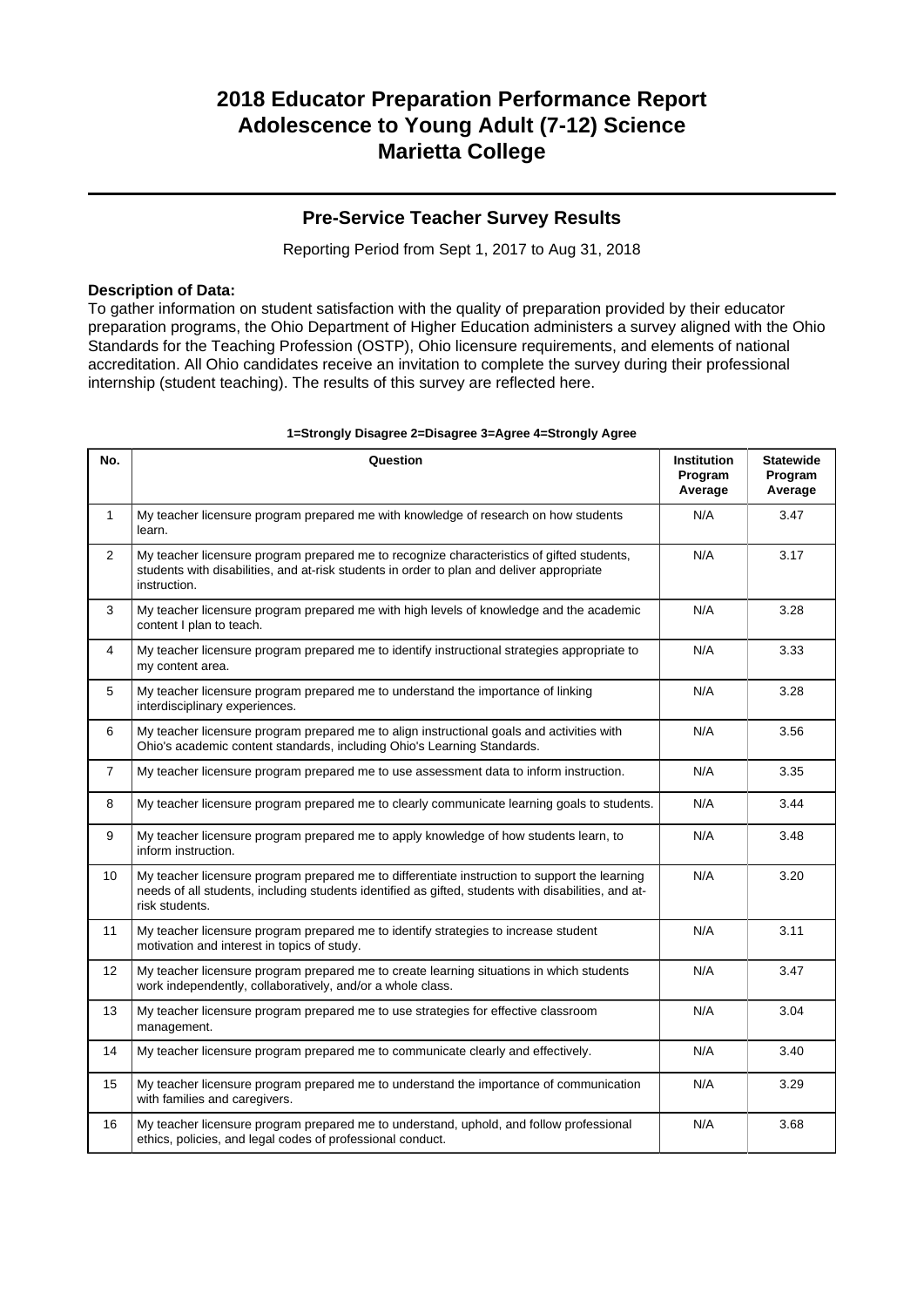| No. | Question                                                                                                                                                                  | <b>Institution</b><br>Program<br>Average | <b>Statewide</b><br>Program<br>Average |
|-----|---------------------------------------------------------------------------------------------------------------------------------------------------------------------------|------------------------------------------|----------------------------------------|
| 17  | My teacher licensure program prepared me to use a variety of diagnostic, formative, and<br>summative assessments.                                                         | N/A                                      | 3.54                                   |
| 18  | My teacher licensure program prepared me to communicate high expectations for all students.                                                                               | N/A                                      | 3.48                                   |
| 19  | My teacher licensure program prepared me to understand students' diverse cultures,<br>language skills, and experiences.                                                   | N/A                                      | 3.42                                   |
| 20  | My teacher licensure program prepared me to treat all students fairly and establish an<br>environment that is respectful, supportive, and caring.                         | N/A                                      | 3.68                                   |
| 21  | My teacher licensure program prepared me to use technology to enhance teaching and<br>student learning.                                                                   | N/A                                      | 3.38                                   |
| 22  | My teacher licensure program prepared me to collaborate with colleagues and members of<br>the community when and where appropriate.                                       | N/A                                      | 3.45                                   |
| 23  | My teacher licensure program collected evidence of my performance on multiple measures to<br>monitor my progress.                                                         | N/A                                      | 3.48                                   |
| 24  | My teacher licensure program provided me with knowledge of the Ohio Licensure Program<br>standards for my discipline (e.g. NAEYC, CEC, NCTM).                             | N/A                                      | 3.13                                   |
| 25  | My teacher licensure program provided me with knowledge of the operation of Ohio schools<br>as delineated in the Ohio Department of Education School Operating Standards. | N/A                                      | 3.02                                   |
| 26  | My teacher licensure program provided me with knowledge of the requirements for the<br>Resident Educator License.                                                         | N/A                                      | 2.98                                   |
| 27  | My teacher licensure program provided me with knowledge of the Ohio Standards for the<br>Teaching Profession.                                                             | N/A                                      | 3.40                                   |
| 28  | My teacher licensure program provided me with knowledge of the Ohio Standards for<br>Professional Development.                                                            | N/A                                      | 3.23                                   |
| 29  | My teacher licensure program provided me with knowledge of the Ohio Academic Content<br>Standards, including Ohio's Learning Standards.                                   | N/A                                      | 3.50                                   |
| 30  | My teacher licensure program provided me with knowledge of the Value-added Growth<br>Measure as defined by the Ohio State Board of Education.                             | N/A                                      | 2.91                                   |
| 31  | My teacher licensure program provided field experiences that supported my development as<br>an effective educator focused on student learning.                            | N/A                                      | 3.58                                   |
| 32  | My teacher licensure program provided field experiences in a variety of settings (urban,<br>suburban, and rural).                                                         | N/A                                      | 3.24                                   |
| 33  | My teacher licensure program provided student teaching experience(s) that supported my<br>development as an effective educator focused on student learning.               | N/A                                      | 3.59                                   |
| 34  | My teacher licensure program provided cooperating teachers who supported me through<br>observation and conferences (face-to-face or via electronic media).                | N/A                                      | 3.63                                   |
| 35  | My teacher licensure program provided university supervisors who supported me through<br>observation and conferences (face-to-face or via electronic media).              | N/A                                      | 3.63                                   |
| 36  | My teacher licensure program provided opportunities to work with diverse students (including<br>gifted students, students with disabilities, and at-risk students).       | N/A                                      | 3.44                                   |
| 37  | My teacher licensure program provided opportunities to understand students' diverse cultures,<br>languages, and experiences.                                              | N/A                                      | 3.38                                   |
| 38  | My teacher licensure program provided opportunities to work with diverse teachers.                                                                                        | N/A                                      | 3.08                                   |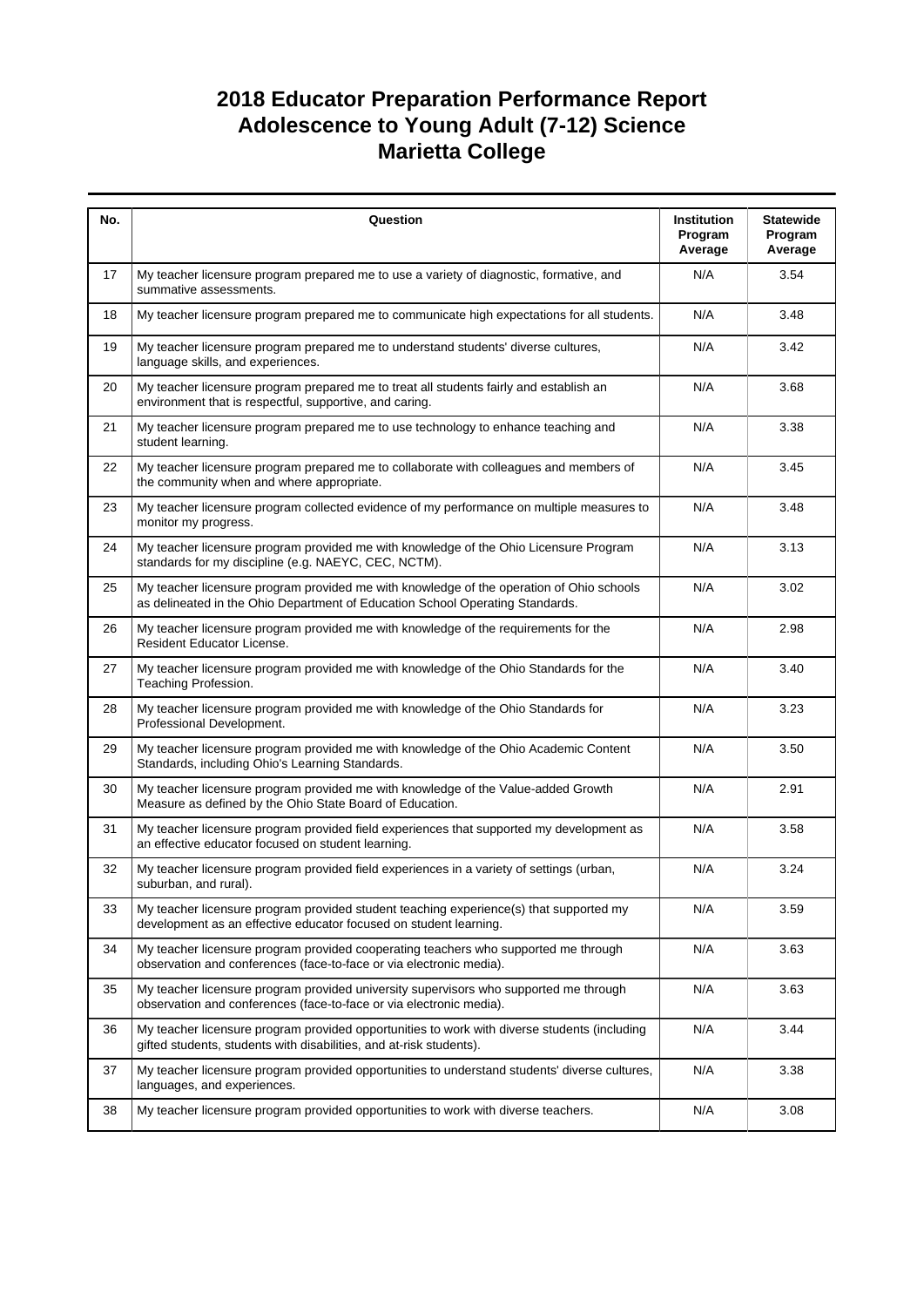| No. | Question                                                                                                                         | <b>Institution</b><br>Program<br>Average | <b>Statewide</b><br>Program<br>Average |
|-----|----------------------------------------------------------------------------------------------------------------------------------|------------------------------------------|----------------------------------------|
| 39  | My teacher licensure program provided opportunities to interact with diverse faculty.                                            | N/A                                      | 3.21                                   |
| 40  | My teacher licensure program provided opportunities to work and study with diverse peers.                                        | N/A                                      | 3.19                                   |
| 41  | Overall, the faculty in my teacher licensure program demonstrated in-depth knowledge of their<br>field.                          | N/A                                      | 3.59                                   |
| 42  | Overall, the faculty in my teacher licensure program used effective teaching methods that<br>helped promote learning.            | N/A                                      | 3.38                                   |
| 43  | Overall, the faculty in my teacher licensure program modeled respect for diverse populations.                                    | N/A                                      | 3.67                                   |
| 44  | Overall, the faculty in my teacher licensure program integrated diversity-related subject matter<br>within coursework.           | N/A                                      | 3.39                                   |
| 45  | Overall, the faculty in my teacher licensure program used technology to facilitate teaching and<br>learning.                     | N/A                                      | 3.46                                   |
| 46  | Overall, the faculty in my teacher licensure program conducted themselves in a professional<br>manner.                           | N/A                                      | 3.69                                   |
| 47  | My teacher licensure program provided clearly articulated policies published to facilitate<br>progression to program completion. | N/A                                      | 3.32                                   |
| 48  | My teacher licensure program provided opportunities to voice concerns about the program.                                         | N/A                                      | 3.10                                   |
| 49  | My teacher licensure program provided advising to facilitate progression to program<br>completion.                               | N/A                                      | 3.40                                   |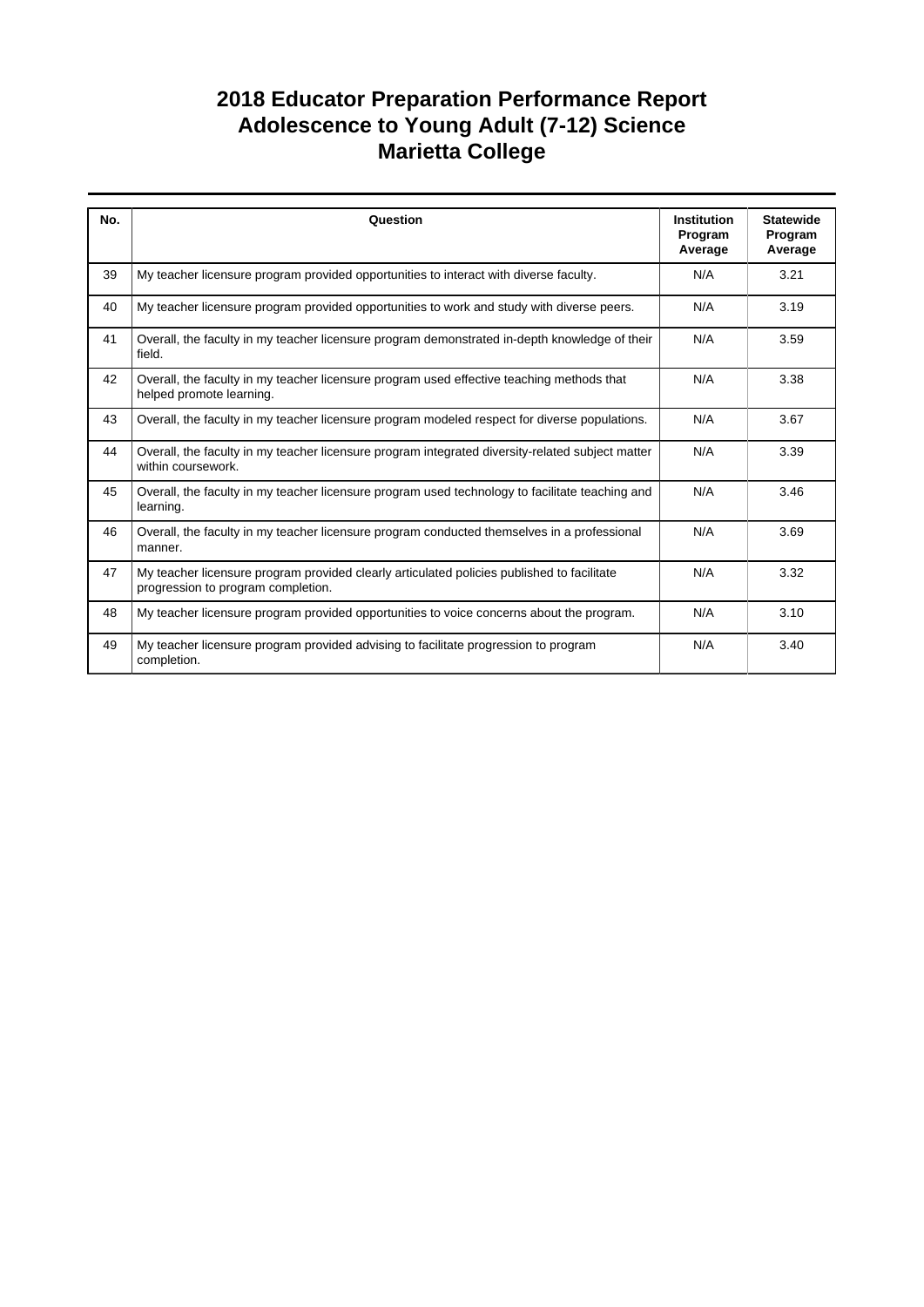### **Statewide Survey of OHIO Resident Educators' Reflections on their Educator Preparation Program**

Reporting Period from Sept 1, 2017 to Aug 31, 2018

### **Description of Data:**

To gather information on alumni satisfaction with the quality of preparation provided by their educator preparation programs, the Ohio Department of Higher Education administers a survey aligned with the Ohio Standards for the Teaching Profession (OSTP), Ohio licensure requirements, and elements of national accreditation. All Ohio Resident Educators who completed their preparation in Ohio receive an invitation to complete the survey in the fall semester as they enter Year 2 of the Resident Educator program. The results of the survey are reflected here.

| No.            | Question                                                                                                                                                                                                               | <b>Institution</b><br>Program<br>Average | <b>Statewide</b><br>Program<br>Average |
|----------------|------------------------------------------------------------------------------------------------------------------------------------------------------------------------------------------------------------------------|------------------------------------------|----------------------------------------|
| $\mathbf{1}$   | My teacher licensure program prepared me with knowledge of research on how students<br>learn.                                                                                                                          | N/A                                      | N <sub>10</sub>                        |
| $\overline{2}$ | My teacher licensure program prepared me to recognize characteristics of gifted students,<br>students with disabilities, and at-risk students in order to plan and deliver appropriate<br>instruction.                 | N/A                                      | N <sub>10</sub>                        |
| 3              | My teacher licensure program prepared me with high levels of knowledge and the academic<br>content I plan to teach.                                                                                                    | N/A                                      | N <sub>10</sub>                        |
| 4              | My teacher licensure program prepared me to identify instructional strategies appropriate to<br>my content area.                                                                                                       | N/A                                      | N <sub>10</sub>                        |
| 5              | My teacher licensure program prepared me to understand the importance of linking<br>interdisciplinary experiences.                                                                                                     | N/A                                      | N <sub>10</sub>                        |
| 6              | My teacher licensure program prepared me to align instructional goals and activities with<br>Ohio's academic content standards, including Ohio's Learning Standards.                                                   | N/A                                      | N <sub>10</sub>                        |
| $\overline{7}$ | My teacher licensure program prepared me to use assessment data to inform instruction.                                                                                                                                 | N/A                                      | N <sub>10</sub>                        |
| 8              | My teacher licensure program prepared me to clearly communicate learning goals to students.                                                                                                                            | N/A                                      | N <sub>10</sub>                        |
| 9              | My teacher licensure program prepared me to apply knowledge of how students learn, to<br>inform instruction.                                                                                                           | N/A                                      | N <sub>10</sub>                        |
| 10             | My teacher licensure program prepared me to differentiate instruction to support the learning<br>needs of all students, including students identified as gifted, students with disabilities, and at-<br>risk students. | N/A                                      | N <sub>10</sub>                        |
| 11             | My teacher licensure program prepared me to identify strategies to increase student<br>motivation and interest in topics of study.                                                                                     | N/A                                      | N <sub>10</sub>                        |
| 12             | My teacher licensure program prepared me to create learning situations in which students<br>work independently, collaboratively, and/or a whole class.                                                                 | N/A                                      | N <sub>10</sub>                        |
| 13             | My teacher licensure program prepared me to use strategies for effective classroom<br>management.                                                                                                                      | N/A                                      | N <sub>10</sub>                        |
| 14             | My teacher licensure program prepared me to communicate clearly and effectively.                                                                                                                                       | N/A                                      | N <sub>10</sub>                        |

#### **1=Strongly Disagree 2=Disagree 3=Agree 4=Strongly Agree**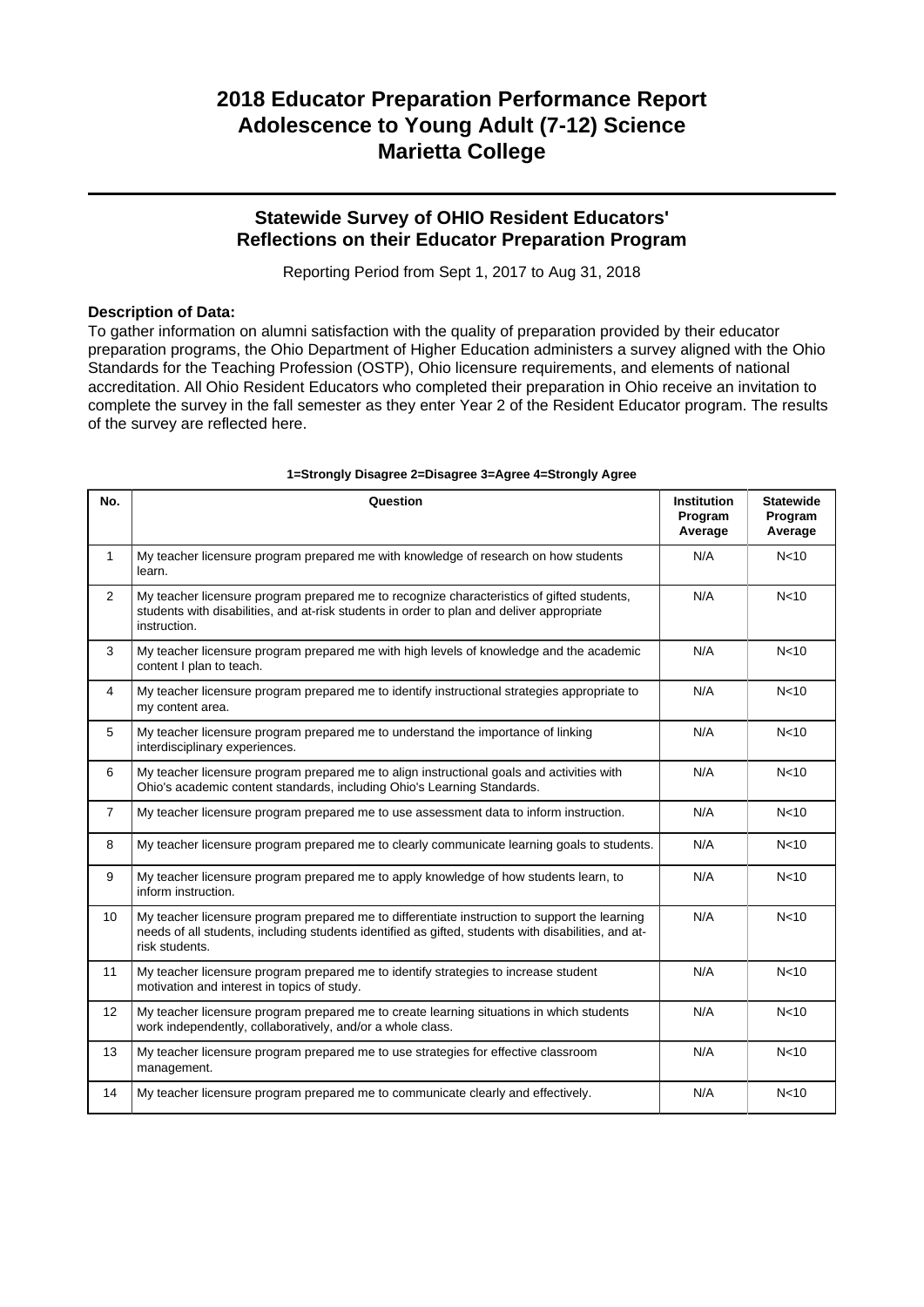| No. | Question                                                                                                                                                                  | Institution<br>Program<br>Average | <b>Statewide</b><br>Program<br>Average |
|-----|---------------------------------------------------------------------------------------------------------------------------------------------------------------------------|-----------------------------------|----------------------------------------|
| 15  | My teacher licensure program prepared me to understand the importance of communication<br>with families and caregivers.                                                   | N/A                               | N <sub>10</sub>                        |
| 16  | My teacher licensure program prepared me to understand, uphold, and follow professional<br>ethics, policies, and legal codes of professional conduct.                     | N/A                               | N <sub>10</sub>                        |
| 17  | My teacher licensure program prepared me to use a variety of diagnostic, formative, and<br>summative assessments.                                                         | N/A                               | N <sub>10</sub>                        |
| 18  | My teacher licensure program prepared me prepared me to understand students' diverse<br>cultures, language skills, and experiences.                                       | N/A                               | N <sub>10</sub>                        |
| 19  | My teacher licensure program prepared me to treat all students fairly and establish an<br>environment that is respectful, supportive, and caring.                         | N/A                               | N <sub>10</sub>                        |
| 20  | My teacher licensure program prepared me prepared me to use technology to enhance<br>teaching and student learning.                                                       | N/A                               | N <sub>10</sub>                        |
| 21  | My teacher licensure program prepared me prepared me to collaborate with colleagues and<br>members of the community when and where appropriate.                           | N/A                               | N <sub>10</sub>                        |
| 22  | My teacher licensure program prepared me collected evidence of my performance on multiple<br>measures to monitor my progress.                                             | N/A                               | N <sub>10</sub>                        |
| 23  | My teacher licensure program provided me with knowledge of the Ohio Licensure Program<br>standards for my discipline (e.g. NAEYC, CEC, NCTM).                             | N/A                               | N <sub>10</sub>                        |
| 24  | My teacher licensure program provided me with knowledge of the operation of Ohio schools<br>as delineated in the Ohio Department of Education School Operating Standards. | N/A                               | N <sub>10</sub>                        |
| 25  | My teacher licensure program provided me with knowledge of the requirements for the<br>Resident Educator License.                                                         | N/A                               | N <sub>10</sub>                        |
| 26  | My teacher licensure program provided me with knowledge of the Ohio Standards for the<br>Teaching Profession.                                                             | N/A                               | N <sub>10</sub>                        |
| 27  | My teacher licensure program provided me with knowledge of the Ohio Standards for<br>Professional Development.                                                            | N/A                               | N <sub>10</sub>                        |
| 28  | My teacher licensure program provided me with knowledge of the Ohio Academic Content<br>Standards, including Ohio's Learning Standards.                                   | N/A                               | N <sub>10</sub>                        |
| 29  | My teacher licensure program provided me with knowledge of the Value-added Growth<br>Measure as defined by the Ohio State Board of Education.                             | N/A                               | N <sub>10</sub>                        |
| 30  | My teacher licensure program provided field experiences that supported my development as<br>an effective educator focused on student learning.                            | N/A                               | N <sub>10</sub>                        |
| 31  | My teacher licensure program provided field experiences in a variety of settings (urban,<br>suburban, and rural).                                                         | N/A                               | N <sub>10</sub>                        |
| 32  | My teacher licensure program provided student teaching experience(s) that supported my<br>development as an effective educator focused on student learning.               | N/A                               | N <sub>10</sub>                        |
| 33  | My teacher licensure program provided cooperating teachers who supported me through<br>observation and conferences (face-to-face or via electronic media).                | N/A                               | N <sub>10</sub>                        |
| 34  | My teacher licensure program provided university supervisors who supported me through<br>observation and conferences (face-to-face or via electronic media).              | N/A                               | N <sub>10</sub>                        |
| 35  | My teacher licensure program provided opportunities to work with diverse students (including<br>gifted students, students with disabilities, and at-risk students).       | N/A                               | N <sub>10</sub>                        |
| 36  | My teacher licensure program provided opportunities to understand students' diverse cultures,<br>languages, and experiences.                                              | N/A                               | N <sub>10</sub>                        |